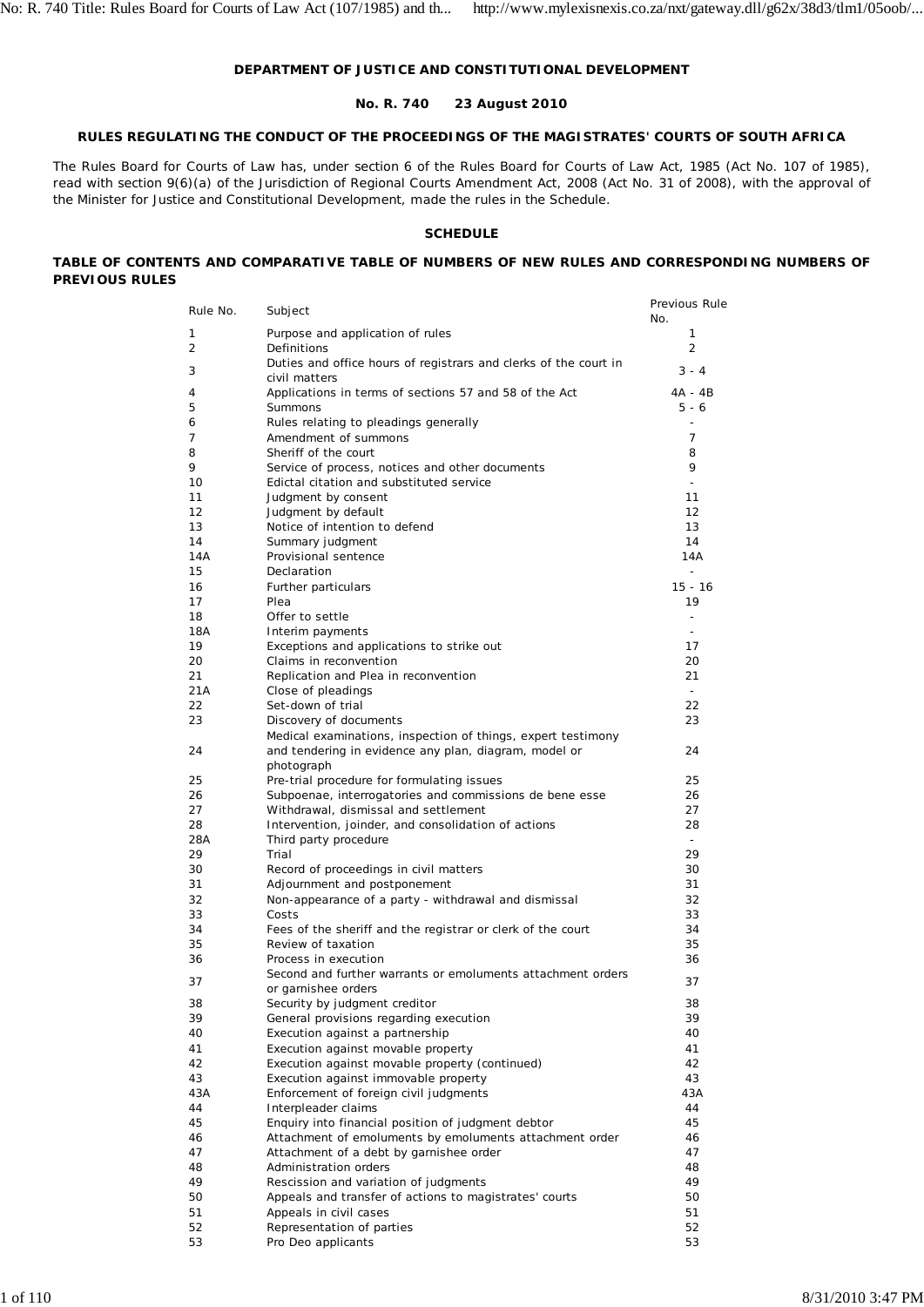|     | Actions by and against partners, a person carrying on business                                   |     |
|-----|--------------------------------------------------------------------------------------------------|-----|
| 54  | in a name or style other than his or her own name, an                                            | 54  |
|     | unincorporated company, syndicate or association                                                 |     |
| 55  | Applications                                                                                     | 55  |
| 55A | Amendment of pleadings                                                                           | 55A |
| 56  | Arrests <i>tanquam suspectus de fuga</i> , interdicts, attachments to                            | 56  |
|     | secure claims and mandamenten van spolie                                                         |     |
| 57  | Attachment of property to found or confirm jurisdiction                                          | 57  |
| 58  | Maintenance pendente lite, contribution towards costs, interim<br>custody and access to children |     |
| 59  | Assessors                                                                                        | 59  |
| 60  | Non-compliance with rules, including time limits and errors                                      | 60  |
| 60A | Irregular proceedings                                                                            |     |
| 61  | Records, entries or documents as evidence in civil matters                                       | 61  |
| 62  | Security for costs                                                                               | 62  |
| 63  | Filing, preparation and inspection of documents                                                  |     |
| 64  | Procedure for securing the attendance of witnesses in criminal<br>cases                          | 64  |
| 65  | Criminal record book                                                                             | 65  |
| 66  | Records of criminal cases                                                                        | 66  |
|     |                                                                                                  |     |
| 67  | Criminal appeals                                                                                 | 67  |
| 68  | Oath of office of interpreter                                                                    | 68  |
| 69  | Repeal of rules                                                                                  | 69  |
|     |                                                                                                  |     |

#### **Purpose and application of rules**

**1.** (1) The purpose of these rules is to promote access to the courts and to ensure that the right to have disputes that can be resolved by the application of law by a fair public hearing before a court is given effect to.

(2) These rules are to be applied so as to facilitate the expeditious handling of disputes and the minimization of costs involved.

(3) In order to promote access to the courts or when it is in the interest of justice to do so, a court may, at a conference convened in terms of section 54(1) of the Act, dispense with any provision of these rules and give directions as to the procedure to be followed by the parties so as to dispose of the action in the most expeditious and least costly manner.

(4) (a) With the exception of Forms 2, 2A, 2B, 3, 5A and 5B which shall in all respects conform to the specimens, the forms contained in Annexure 1 may be used with such variation as circumstances require.

(b) Non-compliance with this subrule shall not in itself be a ground for exception, but at any court in which equipment has been installed for the purpose of facilitating the issue of summonses, the clerk or registrar of the court may refuse to issue:

- (i) any summons purporting to be in the form of Form 2, 2A, 2B or 3 but which does not comply with the prescribed requirements; or
- (ii) any written request as referred to in section 59 of the Act which does not comply with a request contained in Form 5A or 5B.

(c) All process of the court for service or execution and all documents or copies to be filed of record other than documents or copies filed of record as documentary proof shall be on paper known as A4 standard paper of a size of approximately 210mm by 297 mm.

#### **Definitions**

**2.** (1) In these rules and in the forms annexed hereto any word or expression to which a meaning has been assigned in the Act shall bear the meaning so assigned and, unless the context otherwise indicates-

**"apply"** means apply on motion and 'application' has a corresponding meaning;

**"clerk of the court"** means a clerk of the court appointed under section 13 of the Act and includes an assistant clerk of the court so appointed;

**"Criminal Procedure Act, 1977"** means the Criminal Procedure Act, 1977 (Act No. 51 of 1977);

**"default judgment"** means a judgment entered or given in the absence of the party against whom it is made;

**"deliver"** (except when a summons is served on the opposite party only, and in rule 9) means to file with the registrar or clerk of the court and serve a copy on the opposite party either by hand-delivery, registered post, or, where agreed between the parties or so ordered by court, by facsimile or electronic mail (in which instance Chapter III, Part 2 of the Electronic Communications and Transactions Act, 2002 will apply), and "delivery", "delivered" and "delivering" have corresponding meanings;

**"Divorce Act, 1979"** means the Divorce Act, 1979 (Act No. 70 of 1979);

**"Electronic Communications and Transactions Act, 2002"** means the Electronic Communications and Transactions Act, 2002 (Act No. 25 of 2002);

**"give security"** includes the giving of a security bond either by the party with someone as his surety or by two or more other persons;

**"National Credit Act, 2005"** means the National Credit Act, 2005 (Act No. 34 of 2005);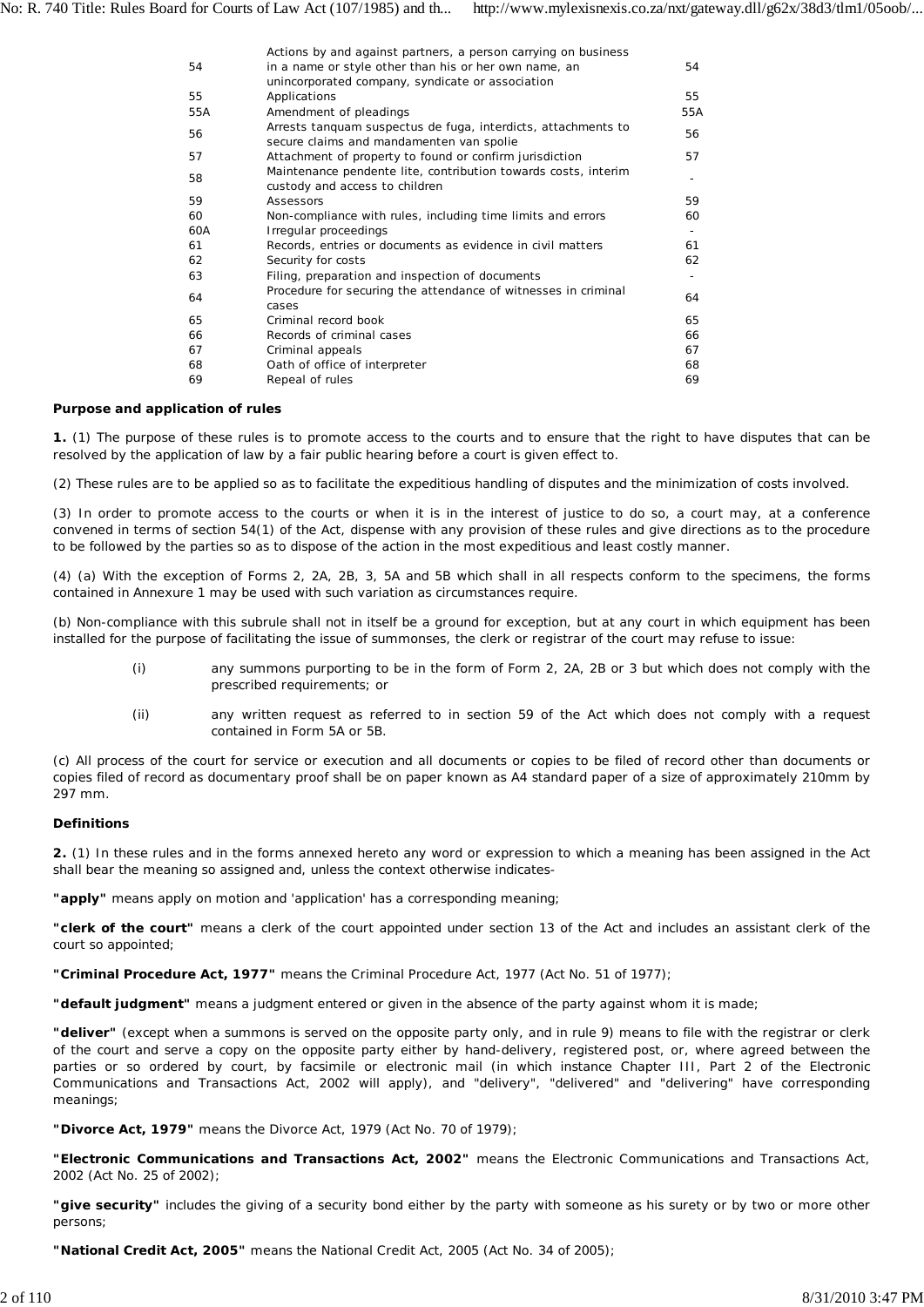**"notice"** means notice in writing;

**"pending** case" means a case in which summons or notice\_of motion has been issued and which has not been withdrawn, discontinued or dismissed and in which judgment has not been entered or given;

**"plaintiff", "defendant", "applicant", "respondent"** and **"party"** include the attorney or counsel appearing for any such party and the officer of any local authority nominated by it for the purpose;

**"registrar of the court"** means a registrar of the court appointed under section 13A of the Act and includes an assistant registrar of the court so appointed;

**"sheriff",** means a person appointed in terms of section 2 of the Sheriffs Act, 1986 (Act No. 90 of 1986), and also a person appointed in terms of section 5 and section 6 of that Act as an acting sheriff and a deputy sheriff, respectively;

**"signature",** includes an advanced electronic signature as defined and described in Chapters I, II and III of the Electronic Communications and Transactions Act, 2002 and this also applies to "sign", "signing" and "signed";

**"the Act"** means the Magistrates' Courts Act, 1944 (Act No. 32 of 1944).

(2) A Saturday, Sunday or public holiday shall not, unless the contrary appears, be reckoned as part of any period calculated in terms of these rules.

(3) All distances shall be calculated over the shortest route reasonably available in the circumstances.

#### **Duties and office hours of registrars and clerks of the court in civil matters**

**3.** (1) The registrar or clerk of the court shall sign (manually or by machining a facsimile of his or her signature) and issue all such process of the court as may be sued out by any person entitled thereto or, at the request of any party by whom process was sued out, to reissue such process after its return by the sheriff.

(2) The first document filed in a case or any application not relating to a then pending case shall be numbered by the registrar or clerk of the court with a consecutive number for the year during which it is filed.

(3) Every document that has been served or delivered in an action or application referred to in subrule (2) or in any subsequent matter in continuation of any such application or action shall be marked with the relevant number by the party delivering it and shall not be received by the registrar or clerk of the court until so marked.

(4) All documents delivered to the registrar or clerk of the court to be filed and any minutes made by the court shall be filed under the number of the respective action or application.

(5) Copies of the documents referred to in rule 3(4) may be made by any person in the presence of the registrar or clerk of the court.

(6) The registrar or clerk of the court shall notify the plaintiff forthwith in writing of-

- (a) the defendant's consent to judgment before the filing of any notice of intention to defend;
- (b) a defective memorandum of notice of intention to defend by a defendant who is not represented by an attorney and in what respect such notice is defective as envisaged by rule 12(2)(a); and
- (c) a request for a judgment by default having been refused.

(7) (a) The registrar or clerk of the court shall note on a certified copy of a judgment at the request of the party to whom such copy is issued-

- (i) particulars of any other judgment by the court or any other court, stating the relevant court in that case; and
- (ii) any costs incurred after judgment and payable by the judgment debtor.

(b) A second or further certified copy of a judgment may be issued upon the filing of an affidavit confirming the loss of the certified copy of a judgment which it is intended to replace.

(8) The registrar or clerk of the court shall assist litigants by explaining these rules of procedure and providing such further assistance as is reasonably possible in accordance with section 9(6)(b)(ii) of the Jurisdiction of Regional Courts Amendment Act, 2008 (Act No. 31 of 2008).

(9) The registrar of the regional court shall keep-

- (a) a register to be called the register of divorce cases, and shall enter therein-
	- (i) the number of the action; and
	- (ii) the names of the parties; and
- (b) a daily index of all cases entered in the register of divorce cases.

(10) Any act to be performed or notice to be\_signed by the registrar or clerk of the court in terms of these rules may be performed or signed by a judicial officer, provided that no judicial officer shall write out any affidavit, pleading or process for any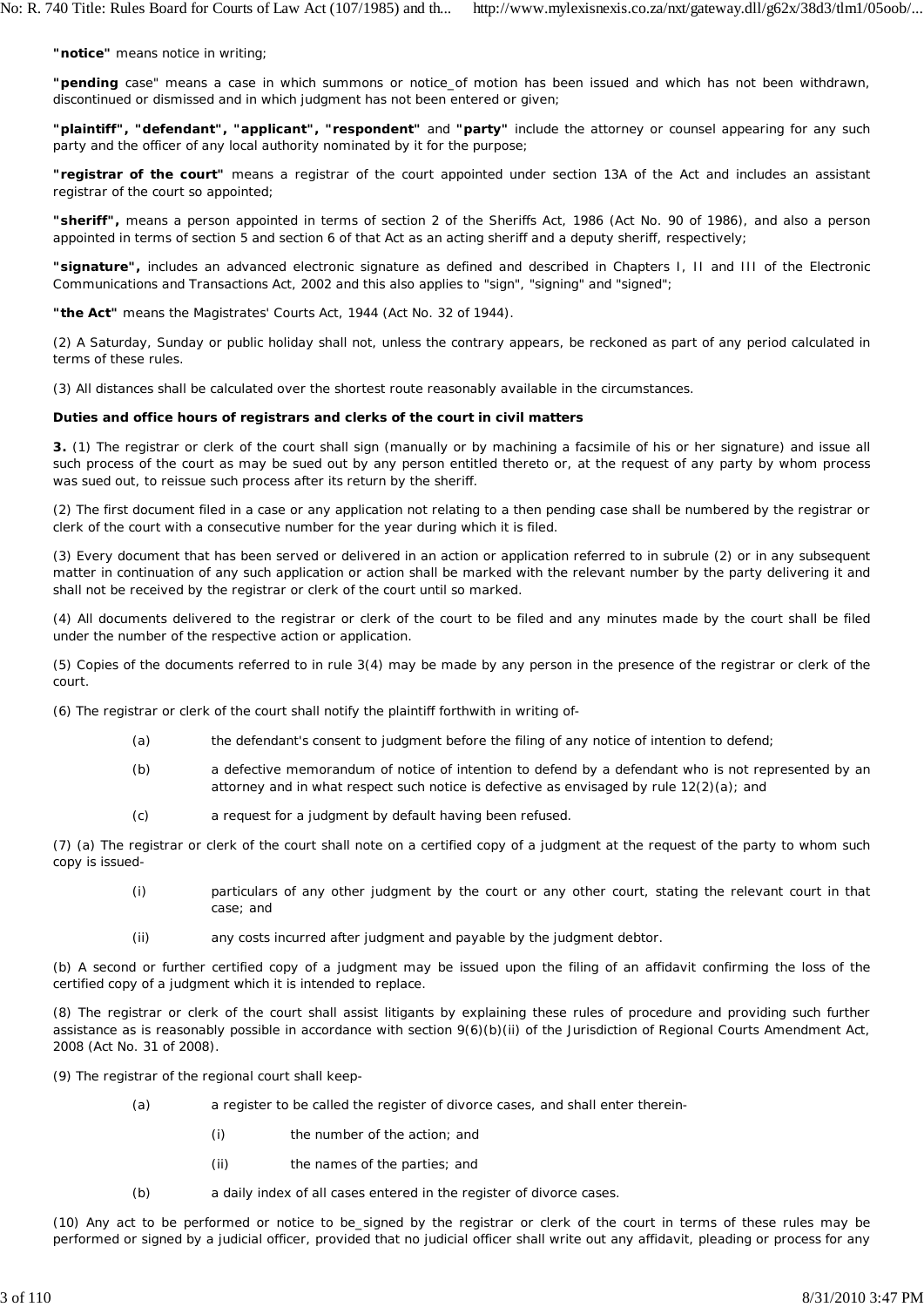party or tax any bill of costs.

(11) When a court imposes upon a person any fine such person shall forthwith pay such fine to the registrar or clerk of the court.

(12) Except on Saturdays, Sundays and public holidays, the offices of the registrar or clerk of the court shall be open from 8:00 to 13:00 and from 14:00 to 16:00, save that, for the purpose of issuing any process or filing any document, other than a notice of intention to defend, the offices shall be open from 8:00 to 13:00, and from 14:00 to 15:00: Provided that the registrar or clerk of the court may in exceptional circumstances issue process and accept documents at any time, and shall do so when directed by a magistrate.

#### **Applications in terms of sections 57 and 58 of the Act**

**4.** (1) (a) The letter of demand referred to in sections 57 and 58 of the Act shall contain particulars about the nature and amount of the claim.

(b) Where the original cause of action is a credit agreement under the National Credit Act, 2005, the letter of demand referred to in section 58 of the Act must deal with each one of the relevant provisions of sections 129 and 130 of the National Credit Act, 2005, and allege that each one has been complied with.

- (2) A request in writing referred to in section 59 of the Act shall be directed to the registrar or clerk of the court by means of Form 5A or 5B, as the case may be, supported by an affidavit containing such evidence as is necessary to establish that all requirements in law have been complied with.
- (3) A consent to judgment in terms of section 58 of the Act shall be signed by the debtor and by two witnesses whose names shall be stated in full and whose addresses and telephone numbers shall also be recorded.
- (4) Rules 12(6), (6A) and (7) apply to a request for judgment in terms of sections 57 and 58 of the Act.

#### **Summons**

**5.** (1) Every person making a claim against any other person may, through the office of the registrar or clerk of the court, sue out a simple summons or a combined summons addressed to the sheriff directing the sheriff to inform the defendant among other things that, if the defendant disputes the claim and wishes to defend, the defendant shall-

- (a) within the time stated in the summons, give notice of intention to defend; and
- (b) after complying with paragraph (a), if the summons is a combined summons, within 20 days after giving such notice, deliver a plea (with or without a claim in reconvention), or an exception, or an application to strike out.

(2) (a) In every case where the claim is not for a debt or liquidated demand the summons shall be a combined summons similar to Form 2B of Annexure 1, to which summons shall be annexed a statement of the material facts relied upon by the plaintiff in support of plaintiff's claim, and which statement shall, amongst others, comply with rule 6.

(b) Where the claim is for a debt or liquidated demand the summons may be a simple summons similar to Form 2 of Annexure 1.

(3) (a) (i) Every summons shall be signed by the attorney acting for the plaintiff and shall bear the attorney's physical address, within 15 kilometres of the courthouse, the attorney's postal address and, where available, the attorney's facsimile address and electronic mail address.

- (ii) If no attorney is acting for the plaintiff, the summons shall be signed by the plaintiff, who shall in addition append a physical address within 15 kilometres of the courthouse at which plaintiff will accept service of all subsequent documents and notices in the suit, the plaintiff's postal address and, where available, plaintiff's facsimile address and electronic mail address.
- (iii) After subparagraph (i) or (ii) has been complied with, the summons shall be signed and issued by the registrar or clerk of the court and shall bear the date of issue by the registrar or clerk as well as the case number allocated thereto.

(b) The plaintiff may indicate in a summons whether the plaintiff is prepared to accept service of all subsequent documents and notices in the suit through any manner other than the physical address or postal address and, if so, shall state such preferred manner of service.

(c) If an action is defended the defendant may, at the written request of the plaintiff, deliver a consent in writing to the exchange or service by both parties of subsequent documents and notices in the suit by way of facsimile or electronic mail.

(d) If the defendant refuses or fails to deliver the consent in writing as provided for in paragraph (c), the court may, on application by the plaintiff, grant such consent, on such terms as to costs and otherwise as may be just and appropriate in the circumstances.

(4) Every summons shall set forth-

(a) the surname and first names or initials of the defendant by which the defendant is known to the plaintiff, the defendant's residence or place of business and, where known, the defendant's occupation and employment address and, if the defendant is sued in any representative capacity, such capacity; and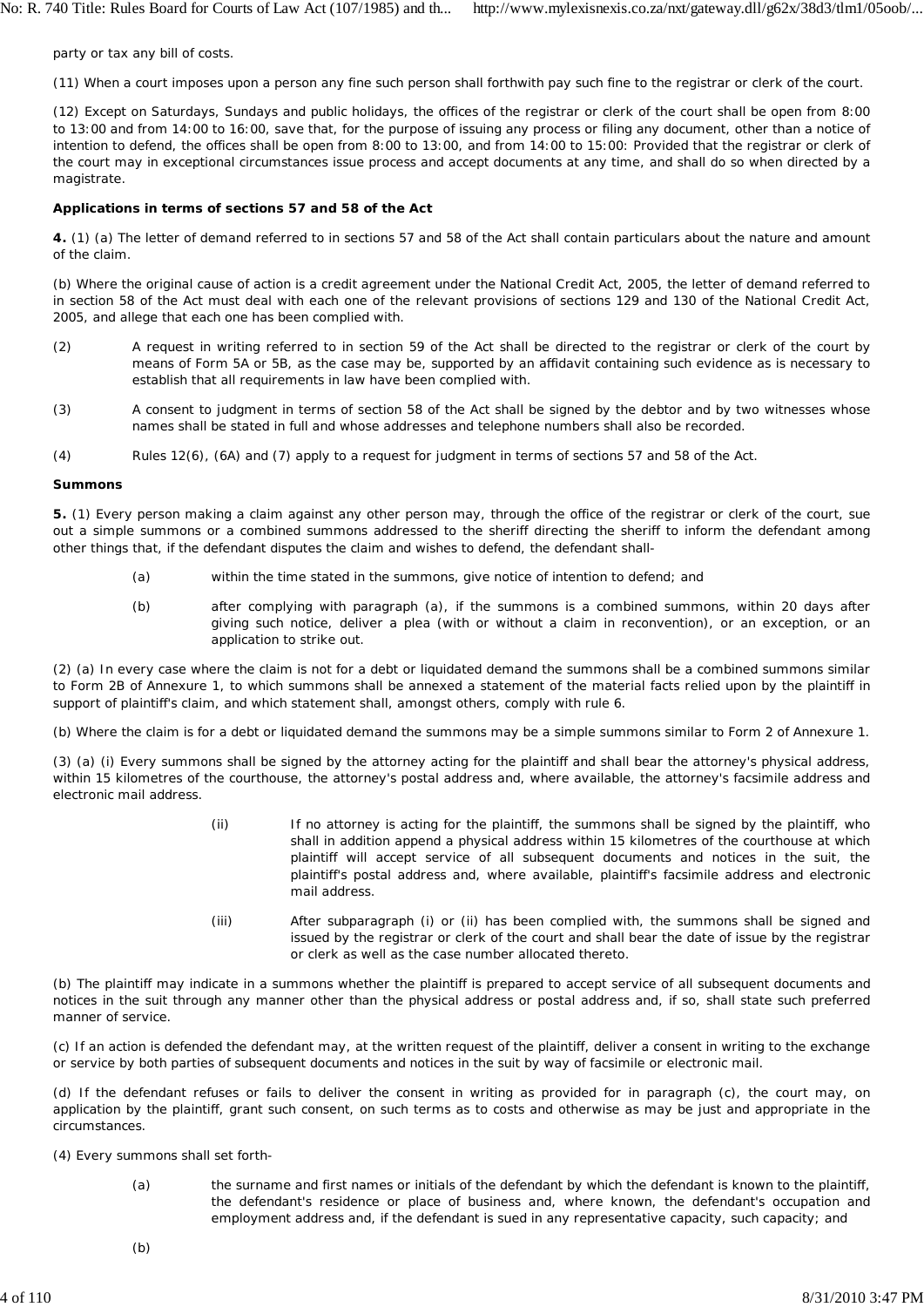business of the plaintiff, and if the plaintiff sues in a representative capacity, such capacity.

(5) Every summons shall include-

- (a) a form of consent to judgment;
- (b) a form of appearance to defend;
- (c) a notice drawing the defendant's attention to the provisions of section 109 of the Act; and
- (d) a notice in which the defendant's attention is directed to the provisions of sections 57, 58, 65A and 65D of the Act in cases where the action is based on a debt referred to in section 55 of the Act.

(6) A summons shall also-

- (a) where the defendant is cited under the jurisdiction conferred upon the court by section 28(1)(d) of the Act, contain an averment that the whole cause of action arose within the district or region, and set out the particulars in support of such averment;
- (b) where the defendant is cited under the jurisdiction conferred upon the court by section 28(1)(g) of the Act, contain an averment that the property concerned is situated within the district or region; and
- (c) show any abandonment of part of the claim under section 38 of the Act and any set-off under section 39 of the Act.

(7) Where the plaintiff issues a simple summons in respect of a claim regulated by legislation the summons may contain a bare allegation of compliance with the legislation, but the declaration, if any, must allege full particulars of such compliance:

Provided that where the original cause of action is a credit agreement under the National Credit Act, 2005, the plaintiff seeking to obtain judgment in terms of section 58 of the Act shall in the summons deal with each one of the relevant provisions of sections 129 and 130 of the National Credit Act, 2005, and allege that each one has been complied with.

(8) A summons for rent under section 31 of the Act shall be in the form prescribed in Annexure 1, Form 3.

(9) Where the plaintiff sues as cessionary the plaintiff shall indicate the name, address and description of the cedent at the date of cession as well as the date of the cession.

(10) A summons in which an order is sought to declare executable immovable property which is the home of the defendant shall contain a notice in the following form:

"The defendant's attention is drawn to section 26(1) of the Constitution of the Republic of South Africa which accords to everyone the right to have access to adequate housing. Should the defendant claim that the order for eviction will infringe that right it is incumbent on the defendant to place information supporting that claim before the Court".

(11) If a party fails to comply with any of the provisions of this rule, such summons shall be deemed to be an irregular step and the opposite party shall be entitled to act in accordance with rule 60A.

### **Rules relating to pleadings generally**

**6.** (1) Every pleading shall be signed by an attorney or, if a party is unrepresented, by that party.

(2) The title of the action describing the parties thereto and the number assigned thereto by the registrar or clerk of the court, shall appear at the head of each pleading: Provided that where the parties are numerous or the title lengthy and abbreviation is reasonably possible, it shall be so abbreviated.

(3) Every pleading shall be divided into paragraphs (including sub-paragraphs) which shall be consecutively numbered and shall, as nearly as possible, each contain a distinct averment.

(4) Every pleading shall contain a clear and concise statement of the material facts upon which the pleader relies for his or her claim, defence or answer to any pleading, as the case may be, with sufficient particularity to enable the opposite party to reply thereto.

(5) When in any pleading a party denies an allegation of fact in the previous pleading of the opposite party, he or she shall not do so evasively, but shall answer the point of substance.

(6) A party who in such party's pleading relies upon a contract shall state whether the contract is in writing or oral, when, where and by whom it was concluded, and if the contract is in writing a copy thereof or of the part relied on in the pleading shall be annexed to the pleading.

(7) It shall not be necessary in any pleading to state the circumstances from which an alleged implied term can be inferred.

(8) A party claiming division, transfer or forfeiture of assets in divorce proceedings in respect of a marriage out of community of property, shall give details of the grounds on which such party claims entitlement to such division, transfer or forfeiture.

(9) A plaintiff suing for damages shall set them out in such manner as will enable the defendant reasonably to assess the quantum thereof: Provided that a plaintiff suing for damages for personal injury shall specify plaintiff's date of birth, the nature and extent of the injuries, and the nature, effects and duration of the disability alleged to give rise to such damages, and shall as far as practicable separately state what amount, if any, is claimed for-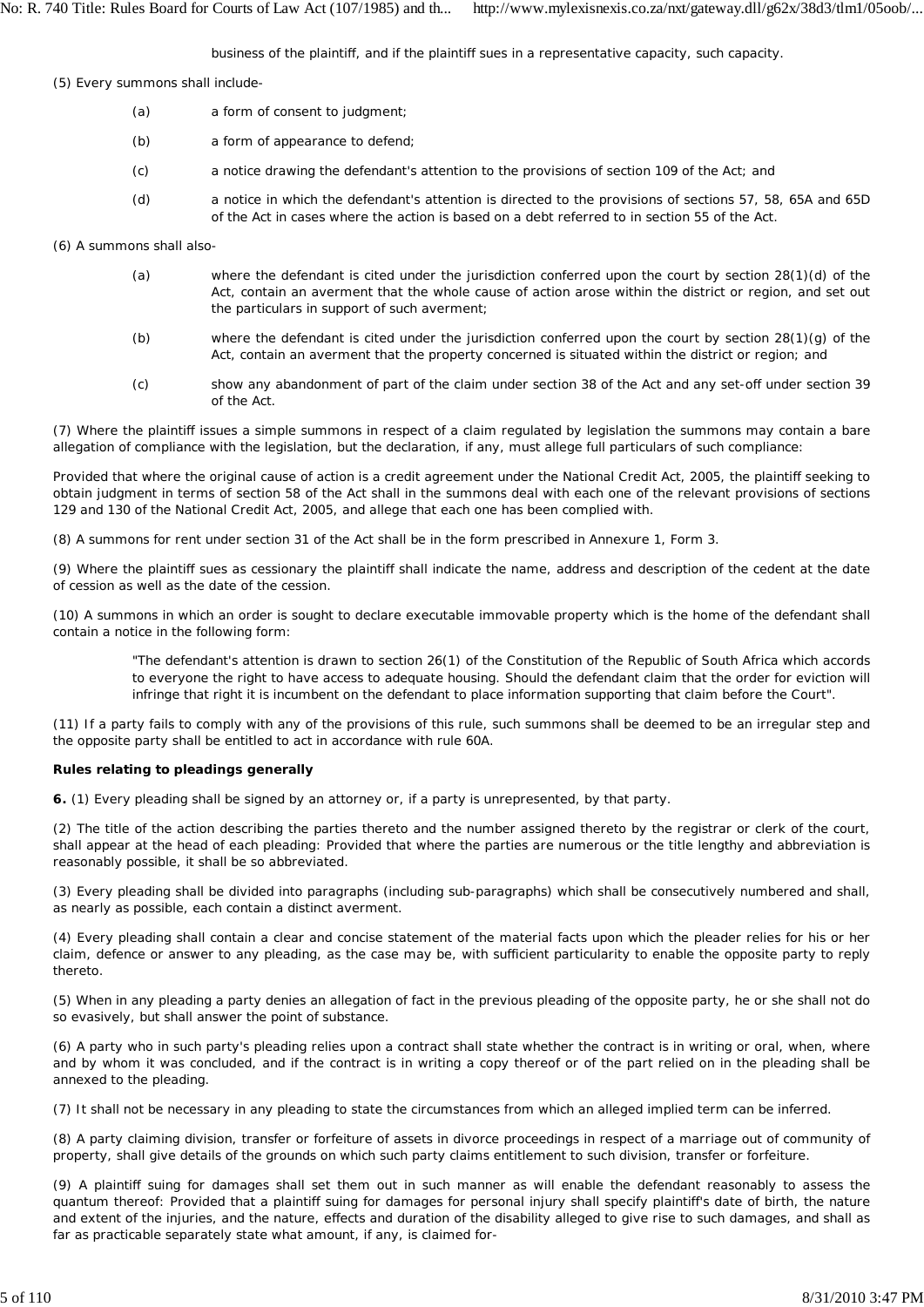- (a) medical costs and hospital and other similar expenses and how these costs and expenses are made up;
- (b) pain and suffering, stating whether temporary or permanent and which injuries caused it;
- (c) disability in respect of-
	- (i) the earning of income (stating the earnings lost to date and how the amount is made up and the estimated future loss and the nature of the work the plaintiff will in future be able to do); and
	- (ii) the enjoyment of amenities of life (giving particulars and stating whether the disability concerned is temporary or permanent); and
- (d) disfigurement, with a full description thereof and stating whether it is temporary or permanent.

(10) A plaintiff suing for damages resulting from the death of another shall state the date of birth of the deceased as well as that of any person claiming damages as a result of the death.

(11) A party who relies on an agreement governed by legislation shall state the nature and extent of the party's compliance with the relevant provisions of such legislation.

(12) Where the plaintiff sues as cessionary the plaintiff shall indicate the name, address and description of the cedent at the date of cession as well as the date of the cession.

(13) If a party fails to comply with any of the provisions of this rule, such pleading shall be deemed to be an irregular step and the opposite party shall be entitled to act in accordance with rule 60A.

## **Amendment of summons**

**7.** (1) Subject to the provisions of this rule, a summons may be amended by the plaintiff before service as he or she may deem fit.

(2) Any alteration or amendment of a summons before service and whether before or after issue, shall, before the summons is served, be initialled by the registrar or clerk of the court in the original summons, and, until so initialled, such alteration or amendment shall have no effect.

(3) (a) When no first name or initial or an incorrect or incorrectly spelt first name is or not all the first names of the defendant are reflected in the summons and the first name or initial or the correct or correctly spelt first name of the defendant is or all the first names of the defendant are furnished by the person on whom service of the summons was effected, and such first name or initial or correct or correctly spelt first name is disclosed in the return of the sheriff, or all the first names of the defendant are so disclosed, the registrar or clerk of the court may, at the request of the plaintiff and without notice to the defendant, insert such name or initial in the summons as being the name or initial of the defendant and such amendment shall for all purposes be considered as if it had been made before service of the summons.

(b) Rule 55A shall apply to the amendment of a summons after service.

## **Sheriff of the court**

**8.** (1) Except as otherwise provided in these rules, the process of the court shall be served or executed, as the case may be, through the sheriff.

(2) Service or execution of process of the court shall be effected without any unreasonable delay, and the sheriff shall, in any case where resistance to the due service or execution of the process of the court has been met with or is reasonably anticipated, have power to call upon any member of the South African Police Force, as established by the South African Police Service Act, 1995 (Act No. 68 of 1995), to render him or her aid.

(3) The sheriff to whom process other than summonses is entrusted for service or execution shall in writing notify-

- (a) the registrar or clerk of the court and the party who sued out the process that service or execution has been duly effected, stating the date and manner of service or the result of execution and return the said process to the registrar or clerk of the court, or
- (b) the party who sued out the process that he or she has been unable to effect service or execution and of the reason for such inability, and return the said process to such party,

and keep a record of any process so returned.

(4) When a summons is entrusted to the sheriff for service, subrule (3) shall *mutatis mutandis* be applicable: Provided that the registrar or clerk of the court shall not be notified of the service and that the summons shall be returned to the party who sued out the summons.

(5) In any court for which an officer of the Public Service has been appointed sheriff, the return of any process shall be deemed to have been properly effected if the said process is placed in a receptacle specially set apart for the attorney of that party in the office of the said sheriff.

(6) After service or attempted service of any process, notice or document, the sheriff, other than a sheriff who is an officer of the Public Service, shall specify the total amount of his or her charges on the original and all copies thereof and the amount of each of his or her charges separately on the return of service.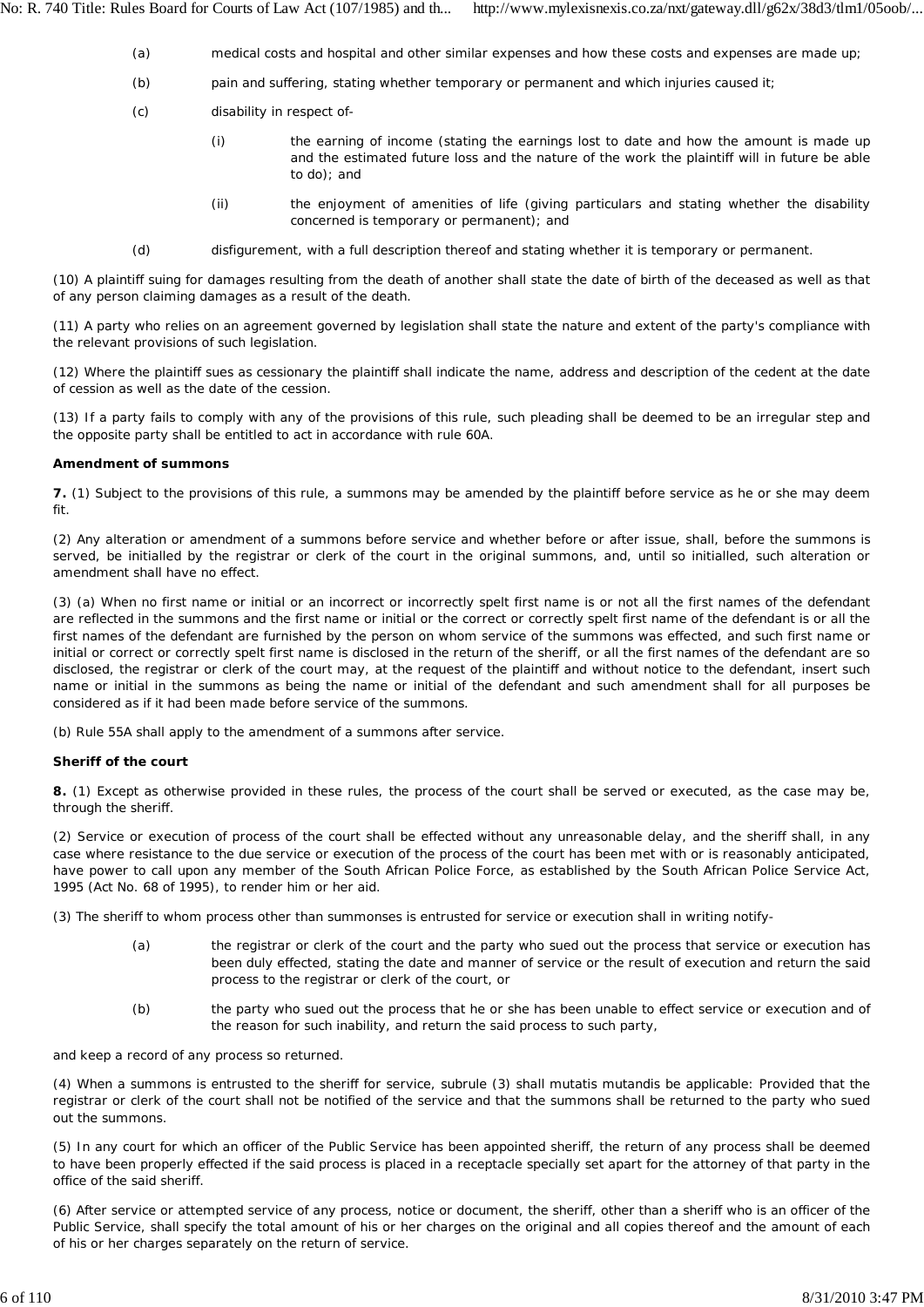(7) The Director-General of Justice shall by notice in the Gazette publish the name of every court for which a sheriff who is an officer of the Public Service has been appointed.

## **Service of process, notices and other documents**

**9.** (1) A party requiring service of any process, notice or other document to be made by the sheriff shall provide the sheriff with the original or a certified copy of such process, notice or document, together with as many copies thereof as there are persons to be served: Provided that the registrar or clerk of the court may, at the written request of the party requiring service, hand such process, notice or document and copies thereof to the sheriff.

(2) (a) Except as provided in paragraph (b) or in the case of service by post or upon order of the court, process, notices or other documents shall not be served on a Sunday or public holiday.

(b) An interdict, a warrant of arrest, and a warrant of attachment of property under section 30bis of the Act may be executed on any day at any hour and at any place.

(3) All process shall, subject to the provisions of this rule, be served upon the person affected thereby by delivery of a copy thereof in one or other of the following manners:

- (a) To the said person personally or to his or her duly authorised agent: Provided that where such person is a minor or a person under legal disability, service shall be effected upon the guardian, tutor, curator or the like of such minor or person under disability;
- (b) at the residence or place of business of the said person, guardian, tutor, curator or the like to some person apparently not less than 16 years of age and apparently residing or employed there: Provided that for the purpose of this paragraph, when a building, other than an hotel, boarding house, hostel or similar residential building, is occupied by more than one person or family, "residence" or "place of business" means that portion of the building occupied by the person upon whom service is to be effected;
- (c) at the place of employment of the said person, guardian, tutor, curator or the like to some person apparently not less than 16 years of age and apparently in authority over him or her or, in the absence of such person in authority, to a person apparently not less than 16 years of age and apparently in charge at his or her place of employment;
- (d) if the person so to be served has chosen a *domicilium citandi,* by delivering or leaving a copy thereof at the *domicilium* so chosen;
- (e) in the case of a corporation or company, by delivering a copy to a responsible employee thereof at its registered office or its principal place of business within the court's jurisdiction, or if there is no such employee willing to accept service, by affixing a copy to the main door of such office or place of business, or in any manner provided by law;
- (f) if the plaintiff or his or her authorised agent has given instructions in writing to the sheriff to serve by registered post, the process shall be so served: Provided that a debt counsellor who makes a referral to court in terms of section 86(7) (c) or 86(8)(b) of the National Credit Act may cause the referral to be served by registered post or by hand.
- (g) in the case of a Minister, Deputy Minister or Provincial Premier, in his or her official capacity, the State or provincial administration, at the Office of the State Attorney in Pretoria, or a branch of that Office which serves the area of jurisdiction of the court from which the process has been issued;
- (h) to any agent or attorney who is duly authorised in writing to accept service on behalf of the person upon whom service is to be effected in any applicable manner prescribed in this rule;
- (i) where a local authority or statutory body is to be served, on the town clerk or assistant town clerk or mayor of such local authority or the secretary or similar officer or member of the board or committee of such body, or in any manner provided by law; or
- (j) where the person to be served with any document initiating application proceedings is already represented by an attorney of record such document may be served upon such attorney by the party initiating the proceedings:

Provided that where such service has been effected in the manner prescribed by paragraphs (b), (c), (e) or (g), the sheriff shall indicate in the return of service of the process the name of the person to whom it has been delivered and the capacity in which such person stands in relation to the person, corporation, company, body corporate or institution affected by the process and where such service has been effected in the manner prescribed by paragraphs (b), (c), (d) or (f), the court may, if there is reason to doubt whether the process served has come to the actual knowledge of the person to be served, and in the absence of satisfactory evidence, treat such service as invalid: Provided further that, subject to subrule (9), service of any process through which a divorce action is instituted shall only be affected by the sheriff on the defendant personally.

(4) (a) The sheriff shall, on demand by the person upon or against whom process is served, exhibit to that person the original or certified copy of the process.

(b) The sheriff or other person serving the process or documents shall explain the nature and contents thereof to the person upon whom service is being affected and shall state in his or her return or affidavit or on the signed receipt whether he or she has done so.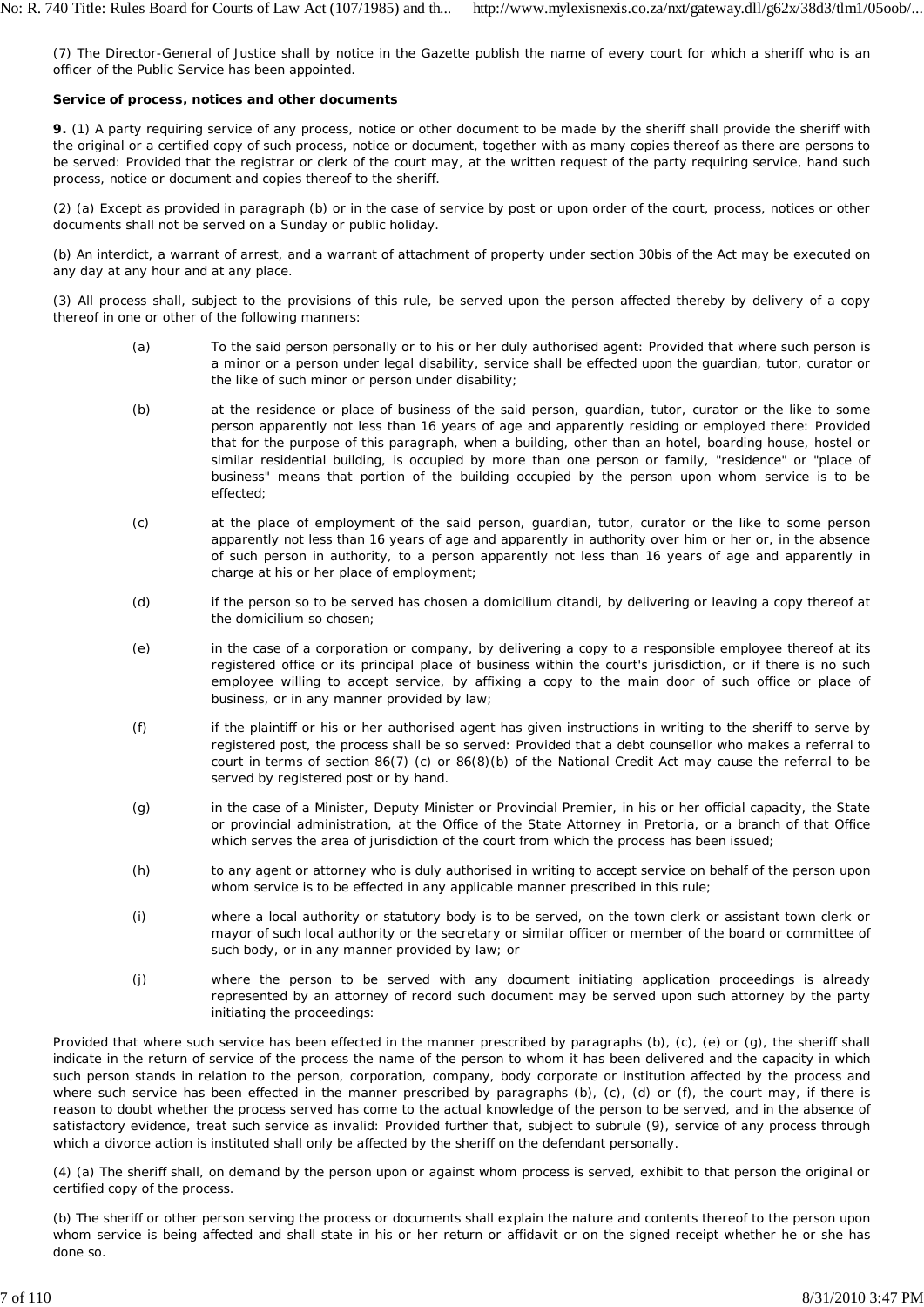(5) Where the person to be served keeps his or her residence or place of business closed and thus prevents the sheriff from serving the process, it shall be sufficient service to affix a copy thereof to the outer or principal door or security gate of such residence or place of business or to place such copy in the post box at such residence or place of business.

(6) Service of an interpleader summons where claim is made to any property attached under process of the court may be made upon the attorney, if any, of the party to be served.

(7) Where two or more persons are to be served with the same process, service shall be effected upon each, except-

- (a) in the case of a partnership, when service may be affected by delivery at the office or place of business of such partnership, or if there be none such, then by service on any member of such partnership in any manner prescribed in this rule;
- (b) in the case of two or more persons sued in their capacity as trustees of an insolvent estate, liquidators of a company, executors, curators or guardians, when service may be effected by delivery to any one of them in any manner prescribed in this rule;
- (c) in the case of a syndicate, unincorporated company, club, society, church, public institution or public body, when service may be effected by delivery at the local office or place of business of such body or, if there be none such, by service on the chairperson or secretary or similar officer thereof in any manner prescribed in this rule.

(8) Service of a subpoena on a witness may be effected at a reasonable time before attendance is required in any manner prescribed in this rule.

(9) (a) Service of any notice, request, statement or other document which is not process of the court may be effected by delivery by hand at the address for service given in the summons or appearance to defend, as the case may be, or by sending it by registered post to the postal address so given: Provided that, subject to rules 5 and 13, service of such notice, request, statement or other document may be effected by sending it by facsimile or electronic mail to the facsimile address or electronic mail address given in the summons or notice of intention to defend, as the case may be.

(b) An address for service, postal address, facsimile address or electronic address so given as contemplated in paragraph (a) may be changed by the delivery of notice of a new address and thereafter service may be effected as provided for in that paragraph at such new address.

(c) (i) Service by registered post under this subrule shall, until the contrary appears, be deemed to have been effected at 10 o'clock in the forenoon on the fourth day after the postmarked date upon the receipt for registration.

> (ii) Chapter III, Part 2 of the Electronic Communications and Transactions Act, 2002 is applicable to service by facsimile or electronic mail.

(d) Service under this subrule need not be effected through the sheriff.

(10) Subject to rule 10, where the court is satisfied that service cannot be effected in any manner prescribed in this rule and that the action is within its jurisdiction, it may make an order allowing service to be effected by the person and in the manner specified in such order.

(11) Where service of an *ex parte* order calling upon the respondent to show cause at a time stated or limited in the order or of an interpleader summons is to be effected upon any party, service of such *ex parte* order or interpleader summons shall be effected-

(a) in the case where the party to be so served is the State, at least 20 days;

or

(b) in the case where any other party is to be served, at least 10 days, before the time specified in such ex *parte* order or interpleader summons for the appearance of such party.

(12) Except where otherwise provided, notice of any application to the court shall be served-

- (a) in the case where the party to be served is the State or a servant of the State in his or her official capacity, at least 20 days; or
- (b) in the case of any other party, at least 10 days, before the day appointed for the hearing of the application, but the court may on cause shown reduce such period.

(13) (a) Unless otherwise provided, where service of process may be effected by registered post such service shall be effected by the sheriff placing a copy thereof in an envelope, addressing and posting it by pre-paid registered letter to the address of the party to be served and making application at the time of registration for an acknowledgment by the addressee of the receipt thereof as provided in regulation 44(5) of the regulations published under Government Notice R. 550 of 14 April 1960.

(b) A receipt form completed as provided in regulation 44(8) of the said regulations shall be a sufficient acknowledgment of receipt for the purposes hereof.

(c) If no such acknowledgment be received the sheriff shall state the fact in his or her return of service of the process.

(d) Every such letter shall have on the envelope a printed or typewritten notice in the following terms: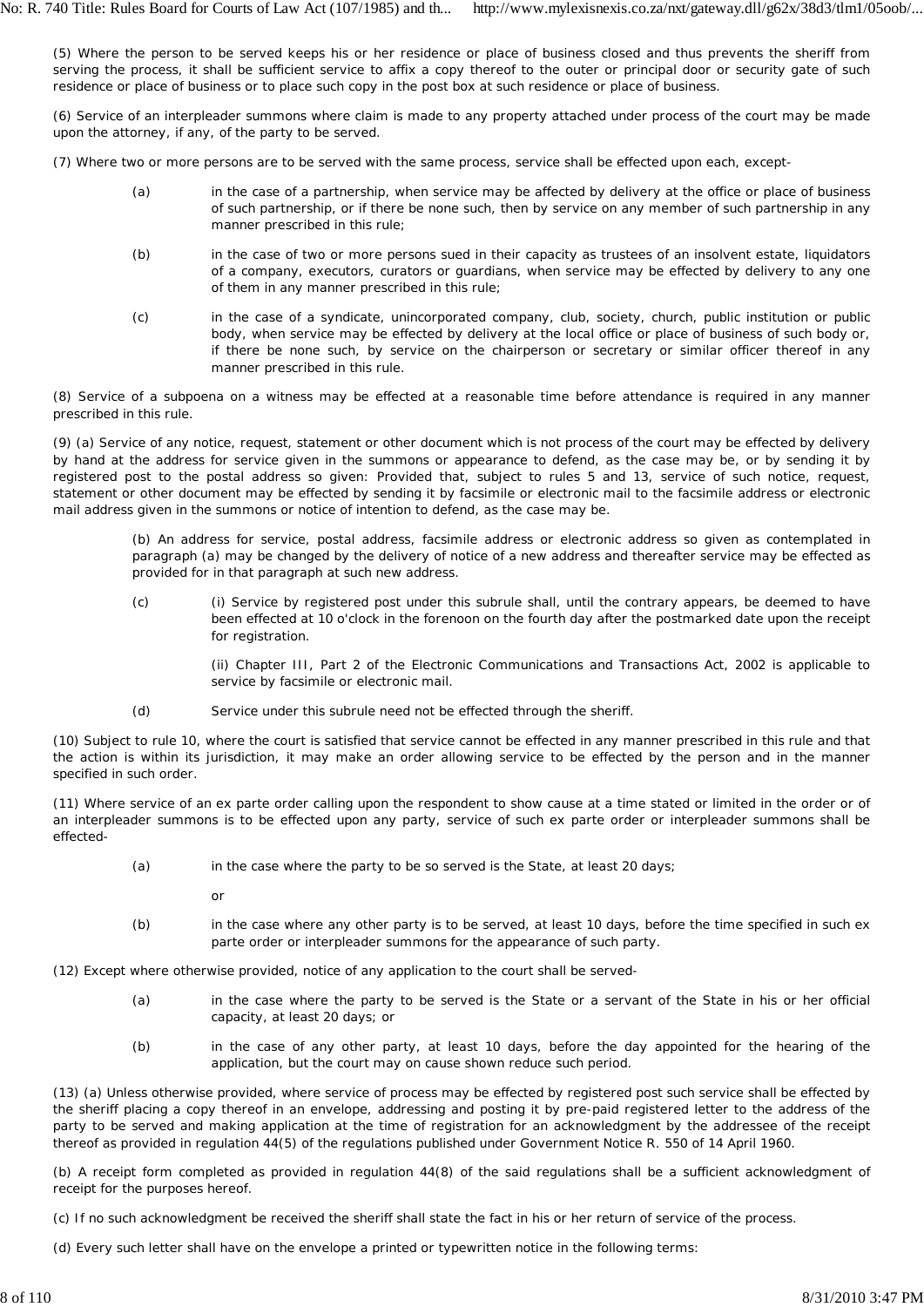"This letter must not be readdressed. If delivery is not effected before \_\_\_\_\_\_\_\_\_\_\_\_\_\_, this letter must be delivered to the Sheriff of the Magistrate's Court at

- (14) Service of any process of the court or of any document in a foreign country shall be effected-
	- (a) by any person who is, according to a certificate of-
		- (i) the head of any South African diplomatic or consular mission, a person in the administrative or professional division of the public service serving at a South African diplomatic or consular mission or trade office abroad;
		- (ii) any foreign diplomatic or consular officer attending to the service of process or documents on behalf of the Republic in such country;
		- (iii) any diplomatic or consular officer of such country serving in the Republic; or
		- (iv) any official signing as or on behalf of the head of the department dealing with the administration of justice in that country, authorised under the law of such country to serve such process or document; or
	- (b) by any person referred to in sub-paragraph (i) or (ii) of paragraph (a), if the law of such country permits him or her to serve such process or document or if there is no law in such country prohibiting such service and the authorities of that country have not interposed any objection thereto.

(15) Service of any process of the court or of any document in Australia, Botswana, Finland, France, Hong Kong, Lesotho, Malawi, New Zealand, Spain, Swaziland, the United Kingdom of Great Britain and Northern Ireland and Zimbabwe may, notwithstanding subrule (14), also be effected by an attorney, solicitor, notary public or other legal practitioner in the country concerned who is under the law of that country authorised to serve process of court or documents and in the state concerned who is under the law of that state authorised to serve process of court or documents.

(16) (a) Any process of court or document to be served in a foreign country shall be accompanied by a sworn translation thereof into an official language of that country or part of that country in which the process or document is to be served, together with a certified copy of the process or document and such translation.

(b) Any process of court or document to be served as provided in subrule (14), shall be delivered to the registrar or the clerk of the court, as the case may be.

(c) Any process of court or document delivered to the registrar or clerk of the court, as the case may be, in terms of paragraph (b) shall be transmitted by him or her together with the translation referred to in paragraph (a), to the Director-General of International Relations and Cooperation or to a destination indicated by the Director-General of International Relations and Cooperation, for service in the foreign country concerned, and the registrar or clerk of the court shall satisfy himself or herself that the process of court or document allows a sufficient period for service to be effected in good time.

(17) Service shall be proved-

- (a) where service has been effected by the sheriff; by the return of service of such sheriff; or
- (b) where service has not been effected by the sheriff, nor in terms of subrule (14) or (15), by an affidavit of the person who effected service, or in the case of service on an attorney or a member of his or her staff, the Government of the Republic, the Administration of any Province or on any Minister, Premier, or any other officer of such Government or Administration, in his or her capacity as such, by the production of a signed receipt therefor.

(17A) (a) The document which serves as proof of service shall, together with the served process of court or document, without delay be furnished to the person at whose request service was effected.

(b) The person at whose request service was effected shall file the document which serves as proof of service on behalf of the person who effected service with the registrar or clerk of the court when-

- (i) he or she sets the matter in question down for any purpose;
- (ii) it comes to his or her knowledge in any manner that the matter is being defended;
- (iii) the registrar requests filing; or
- (iv) his or her mandate to act on behalf of a party, if he or she is a legal practitioner, is terminated in any manner.

(18) Service of any process of court or document in a foreign country shall be proved-

(a) by a certificate of the person effecting service in terms of subrule (14)(a) or subrule (15) in which he or she identifies himself or herself, states that he or she is authorised under the law of that country to serve process of court or documents therein and that the process of court or document in question has been served as required by the law of that country and sets forth the manner and the date of such service: Provided that the certificate of a person referred to in subrule (15) shall be duly authenticated; or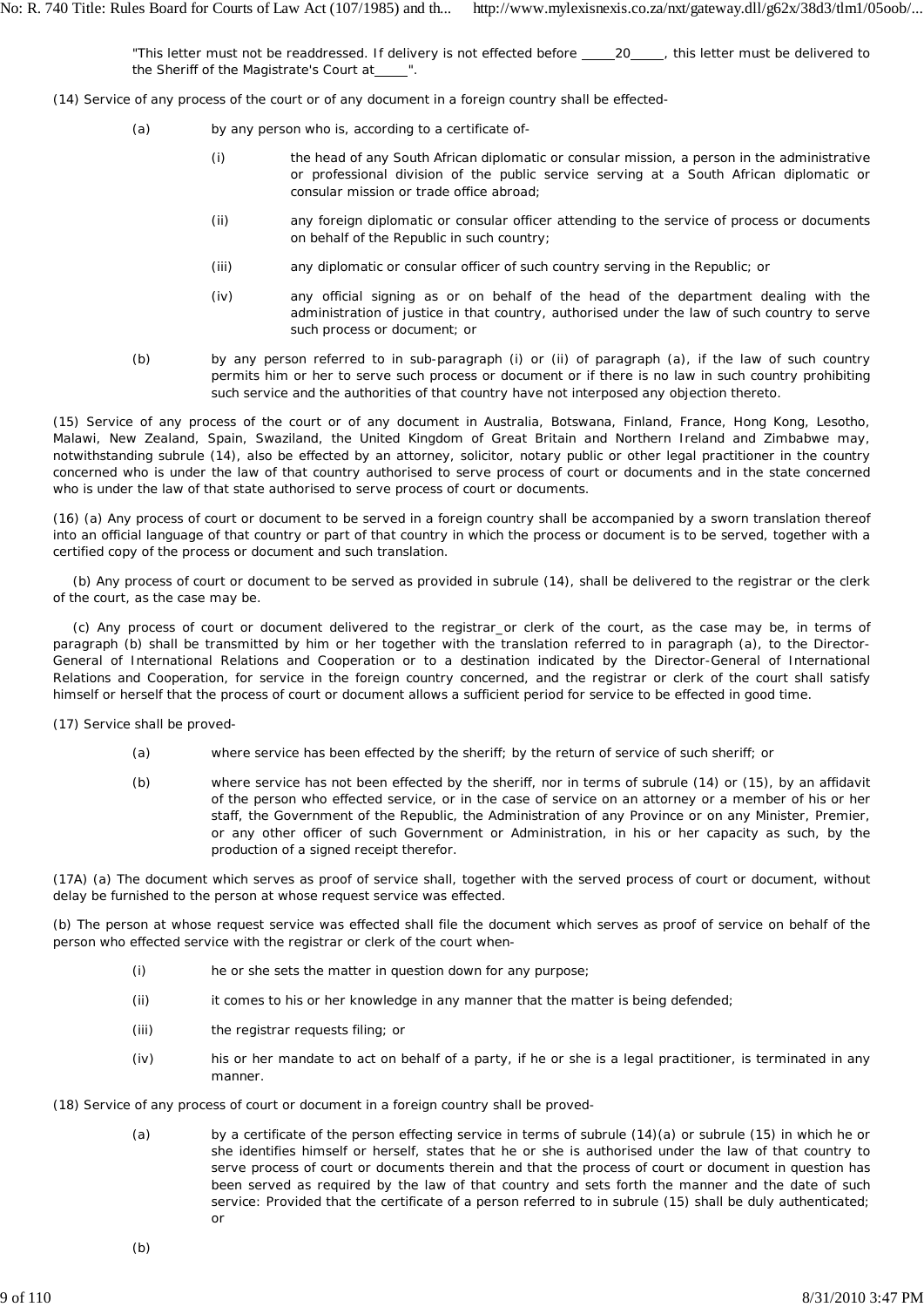the process of court or document in question has been served by him or her, setting forth the manner and date of such service and affirming that the law of the country concerned permits him or her to serve process of court or documents or that there is no law in such country prohibiting such service and that the authorities of that country have not interposed any objection thereto.

(19) Whenever any process has been served within the Republic by a sheriff outside the jurisdiction of the court from which it was issued, the signature of such sheriff upon the return of service shall not require authentication by the sheriff.

(20) Whenever the court is not satisfied as to the effectiveness of the service, it may order such further steps to be taken as it deems fit.

(21) Whenever a request for the service on a person in the Republic of any civil process or citation is received from a State, territory or court outside the Republic and is transmitted to the registrar or clerk of the court, as the case may be, in terms of any applicable law, the registrar or clerk shall transmit to the sheriff or any person appointed by a magistrate of the court concerned for service of such process or citation-

- (a) two copies of the process or citation to be served; and
- (b) two copies of a translation in English of such process or citation if the original is in any other language.

(22) Service under subrule (21) shall be effected by delivering to the person to be served one copy of the process or citation to be served and one copy of the translation, if any, thereof in accordance with this rule.

(23) After service has been effected as provided in subrule (22) the sheriff or the person appointed for the service of such process or citation shall return to the registrar or the clerk of court concerned one copy of the process or citation together with-

- (a) proof of service, which shall be by affidavit made before a magistrate, justice of the peace or commissioner of oaths by the person by whom service has been effected and verified, in the case of service by the sheriff, by the certificate and seal of office of such sheriff or, in the case of service by a person appointed by the magistrate of the court concerned, by the certificate and seal of office of the registrar or clerk of the court concerned; and
- (b) particulars of charges for the cost of effecting such service.

(24) The particulars of charges for the cost of effecting service under subrule (21) shall be submitted to the taxing officer of the court concerned, who shall certify the correctness of such charges or other amount payable for the cost of effecting service.

(25) The registrar or clerk of the court concerned shall, after effect has been given to any request for service of civil process or citation, return to the Director-General of Justice-

- (a) the request for service referred to in subrule (21);
- (b) the proof of service together with a certificate in accordance with Form 46 of Annexure 1 duly sealed with the seal of the court concerned for use out of the jurisdiction; and
- (c) the particulars of charges for the cost of effecting service, and the certificate, or copy thereof, certifying the correctness of such charges.

### **Edictal citation and substituted service**

**10.** (1) (a) Save by leave of the court no process or document whereby proceedings are instituted shall be served outside the Republic.

(b) If service of process or document whereby proceedings are instituted cannot be effected in any manner prescribed in rule 9, or if process or a document whereby proceedings are instituted is to be served outside the Republic, the person desiring to obtain leave to effect service may apply for such leave to a presiding officer, who may consider the application in chambers.

(2) (a) Any person desiring to obtain leave in the circumstances contemplated in subrule (1)(b) shall make application to the court setting forth concisely the nature and extent of his or her claim, the grounds upon which it is based and upon which the court has jurisdiction to entertain the claim and also the manner of service which the court is asked to authorise: Provided that if the manner of service is other than personal service, the application shall further set forth the last-known whereabouts of the person to be served and the inquiries made to ascertain his or her present whereabouts.

(b) Upon such application the court may make such order as to the manner of service as it deems fit and shall further order the time within which notice of intention to defend is to be given or any other step that is to be taken by the person to be served.

(c) Where service by publication is ordered, it may be in a form similar to Form 4 of Annexure 1, approved and signed by the registrar or clerk of the court.

(3) Any person desiring to obtain leave to effect service inside or outside the Republic of any document other than one whereby proceedings are instituted, may either make application for such leave in terms of subrule (2) or request such leave at any hearing at which the court is dealing with the matter, in which latter event no papers need be filed in support of such request, and the court may act upon such information as may be given from the bar or given in such other manner as it may require, and may make such order as it deems fit.

## **Judgment by consent**

**11.** (1) Save for actions for relief in terms of the Divorce Act, 1979, or nullity of marriage, a defendant may before delivering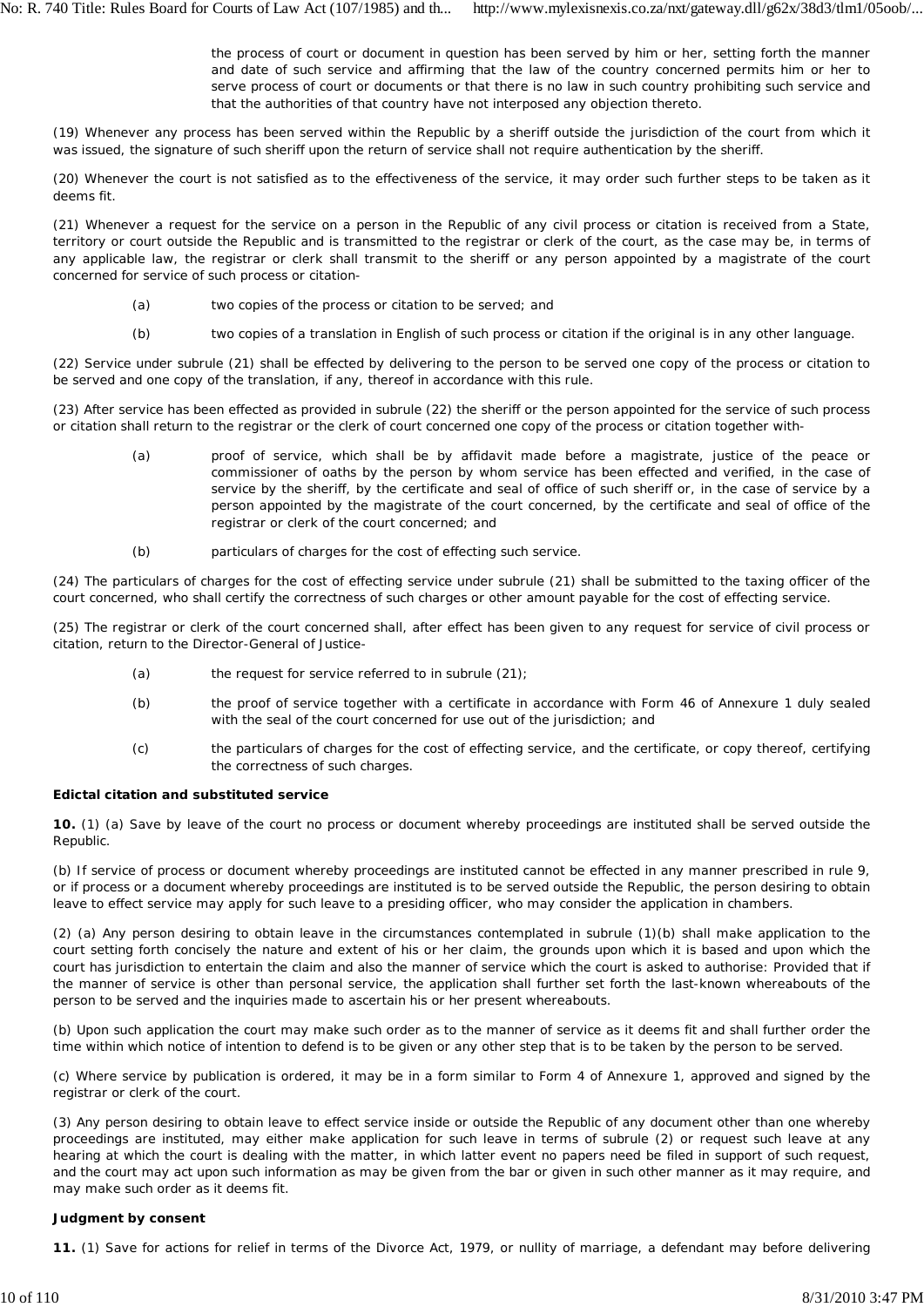notice of intention to defend consent to judgment by-

- (a) signing the form of consent endorsed on the original summons;
- (b) lodging with the registrar or the clerk of the court the copy of the summons served upon him or her with the form of consent endorsed thereon duly signed by him or her; or
- (c) lodging with the registrar or clerk of the court a consent in a similar form duly signed by him or her and by two witnesses whose names are stated in full and whose addresses and telephone numbers are also recorded.

(2) Where a defendant consents to judgment as contemplated in subrule (1) before instructions for service have been given to the sheriff, it shall not be necessary to serve the summons, and the defendant shall not be chargeable with fees for service.

(3) Subject to the provisions of section 58 of the Act a defendant consenting in terms of subrule (1) before the expiration of the time within which to deliver notice of intention to defend shall not be chargeable with judgment charges.

(4) A defendant may, after delivering notice of intention to defend, save for actions for relief in terms of the Divorce Act, 1979, or nullity of marriage, consent to judgment by delivering a consent similar in form to that endorsed on the summons and such consent shall be signed by the defendant or by his or her attorney.

(5) (a) If a defendant's consent is for less than the amount claimed in the summons, he or she may deliver notice of intention to defend or may continue his or her defence as to the balance of the claim.

(b) Notwithstanding a judgment upon a consent contemplated in paragraph (a), the action may proceed as to the balance of the claim, and it shall be in all subsequent respects an action for such balance.

(6) When a defendant has consented to judgment, the registrar or clerk of the court shall, subject to section 58 of the Act and rule 12(5), (6) and (7), enter judgment in terms of the defendant's consent: Provided that where such consent to judgment is contained in defendant's plea, the registrar or clerk of the court shall refer the matter to the court and the court may thereupon exercise its powers under rule 12(7).

## **Judgment by default**

**12.** (1) (a) If a defendant has failed to deliver notice of intention to defend within the time stated in the summons or before the lodgment of the request provided for in this paragraph, and has not consented to judgment, the plaintiff may lodge with the registrar or clerk of the court a request in writing similar to Form 5 of Annexure 1, in duplicate, together with the original summons and the return of service, for judgment against such defendant for-

- (i) any sum not exceeding the sum claimed in the summons or for other relief so claimed;
- (ii) the costs of the action; and
- (iii) interest at the rate specified in the summons to the date of payment or, if no rate is specified, at the rate prescribed under section 1(2) of the Prescribed Rate of Interest Act, 1975 (Act No. 55 of 1975).
- (b) (i) If the defendant has delivered notice of intention to defend but has failed to deliver a plea within the time prescribed under rule 17 or within any extended time allowed, the plaintiff may deliver a notice in writing calling upon the defendant to deliver a plea within 5 days of the receipt of such notice, and, on failure of the defendant to deliver his or her plea within that period or within such further period as may be agreed between the parties, he or she shall be in default with such plea, and *ipso facto* barred.

(ii) When the plaintiff has complied with subparagraph (i) he or she may lodge with the registrar or clerk of the court a request in writing for judgment in the same manner as when the defendant has failed to deliver notice of intention to defend.

(c) When the defendant has failed to deliver notice of intention to defend or, having delivered such notice, has failed to deliver a plea within the period specified in the notice delivered to him or her in terms of paragraph (b) and the plaintiff has in either case lodged a request for judgment, the registrar or clerk of the court shall process the request in terms of the provisions of subrules (2), (3), (4), (5), (6), (6A) and (7), and notify the plaintiff of the outcome of the request by returning the duplicate copy duly endorsed as to the result and the date thereof.

(d) When a defendant has delivered notice of intention to defend but has failed to deliver a plea within the period specified in the notice delivered to him or her in terms of paragraph (b) and the registrar or clerk of the court has entered judgment in terms of a request lodged by the plaintiff, costs shall be taxed as if it had been a defended action.

(e) If the original summons cannot be filed together with the request for judgment as required by paragraph (a), the plaintiff may-

- (i) file with the registrar or clerk of the court a copy or duplicate original of the summons and a copy of the signed return of service received from the sheriff; and
- (ii) file an affidavit together with the documents mentioned in subparagraph (i) stating the reasons why the original summons and return of service cannot be filed:

Provided that in divorce actions rule 22(5) shall apply.

(2) (a) If it appears to the registrar or clerk of the court that the defendant intends to defend the action but that his or her notice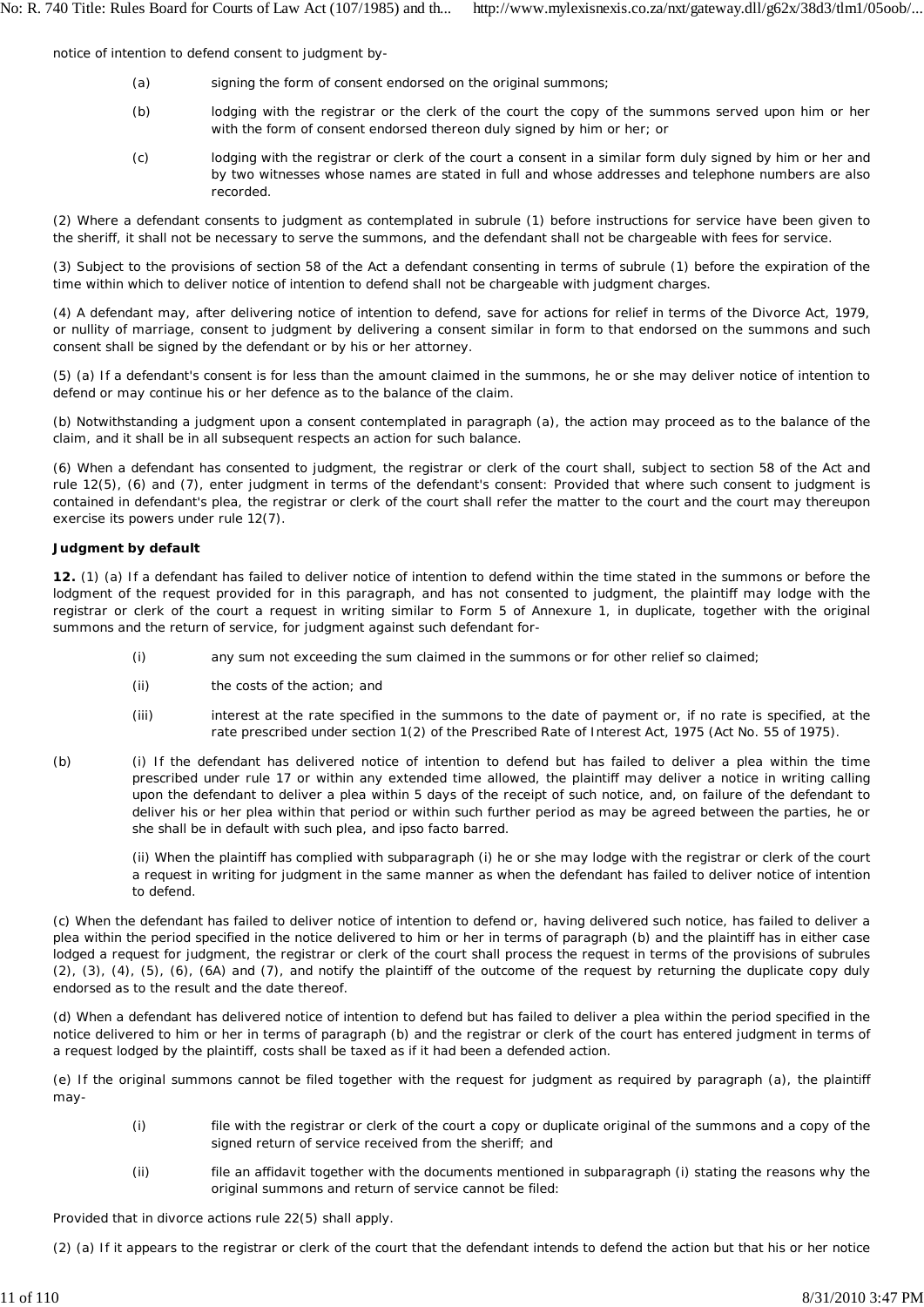of intention to defend is defective, in that the notice-

- (i) has not been properly delivered; or
- (ii) has not been properly signed; or
- (iii) does not set out the postal address of the person signing it or an address for service as provided in rule 13; or
- (iv) exhibits any two or more of such defects or any other defect of form,

he or she shall not enter judgment against the defendant unless the plaintiff has delivered notice in writing to the defendant calling upon him or her to deliver a notice of intention to defend in due form within 5 days of the receipt of such notice.

(b) The notice provided for in subrule (2)(a) shall set out in what respect the defendant's notice of intention to defend is defective.

(c) On failure of the defendant to deliver a notice of intention to defend as provided in paragraph (a), the plaintiff may lodge with the registrar or clerk of the court a written request for judgment in default of due notice of intention to defend: Provided that in divorce actions rule 22(5) shall apply.

(3) Judgment in default of appearance to defend shall not be entered in an action in which the summons has been served by registered post unless the acknowledgement of receipt referred to in rule 9 (13) (a) has been filed by the sheriff with his or her return of service.

(3A) When a claim is for a debt or liquidated amount in money and the defendant has failed to deliver notice of intention to defend or, having delivered notice of intention to defend, has failed to deliver a plea within the period specified in the notice delivered in terms of subrule (1)(b)(i) and the plaintiff has in either case lodged a request for judgment, the registrar or clerk of the court may, subject to the provisions of subrules (2), (4), (5), (6) and (6A) grant judgment or refer the matter to the court in terms of subrule (7).

(4) The registrar or clerk of the court shall refer to the court any request for judgment for an unliquidated amount and the plaintiff shall furnish to the court evidence either oral or by affidavit of the nature and extent of the claim, whereupon the court shall assess the amount recoverable by the plaintiff and shall give an appropriate judgment.

(5) The registrar or clerk of the court shall refer to the court any request for judgment on a claim founded on any cause of action arising out of or based on an agreement governed by the National Credit Act, or the Credit Agreements Act, 1980 (Act No. 75 of 1980), and the court shall thereupon make such order or give such judgment as it may deem fit.

(6) If the action be on a liquid document or any agreement in writing the plaintiff shall together with the request for default judgment file the original of such document or the original agreement in writing or an affidavit setting out reasons to the satisfaction of the court or the registrar or clerk of the court, as the case may be, why such original cannot or should not be filed.

(6A) If a claim is founded on any cause of action arising out of or regulated by legislation, then the plaintiff shall together with the request for default judgment file evidence confirming compliance with the provisions of such legislation to the satisfaction of the court.

(7) The registrar or clerk of the court may refer to the court any request for judgment and the court may thereupon-

- (a) if a default judgment be sought, call upon the plaintiff to produce such evidence either in writing or oral in support of his or her claim as it may deem necessary;
- (b) if a judgment by consent be sought, call upon the plaintiff to produce evidence to satisfy the court that the consent has been signed by the defendant and is a consent to the judgment sought;
- (c) give judgment in terms of plaintiff's request or for so much of the claim as has been established to its satisfaction;
- (d) give judgment in terms of defendant's consent;
- (e) refuse judgment; or
- (f) make such other order as it may deem fit.

(8) When one or more of several defendants in an action consent to judgment or fail to deliver notice of intention to defend or to deliver a plea, judgment may be entered against the defendant or defendants who have consented to judgment or are in default, and the plaintiff may proceed on such judgment without prejudice to his or her right to continue the action against another defendant or other defendants.

(9) Judgment shall be entered by making a minute of record thereof.

### **Notice of intention to defend**

**13.** (1) The defendant in every civil action shall be allowed 10 days after service of summons on defendant within which to deliver a notice of intention to defend, either personally or through defendant's attorney: Provided that the days between 16 December and 15 January, both inclusive, shall not be counted in the time allowed within which to deliver a notice of intention to defend.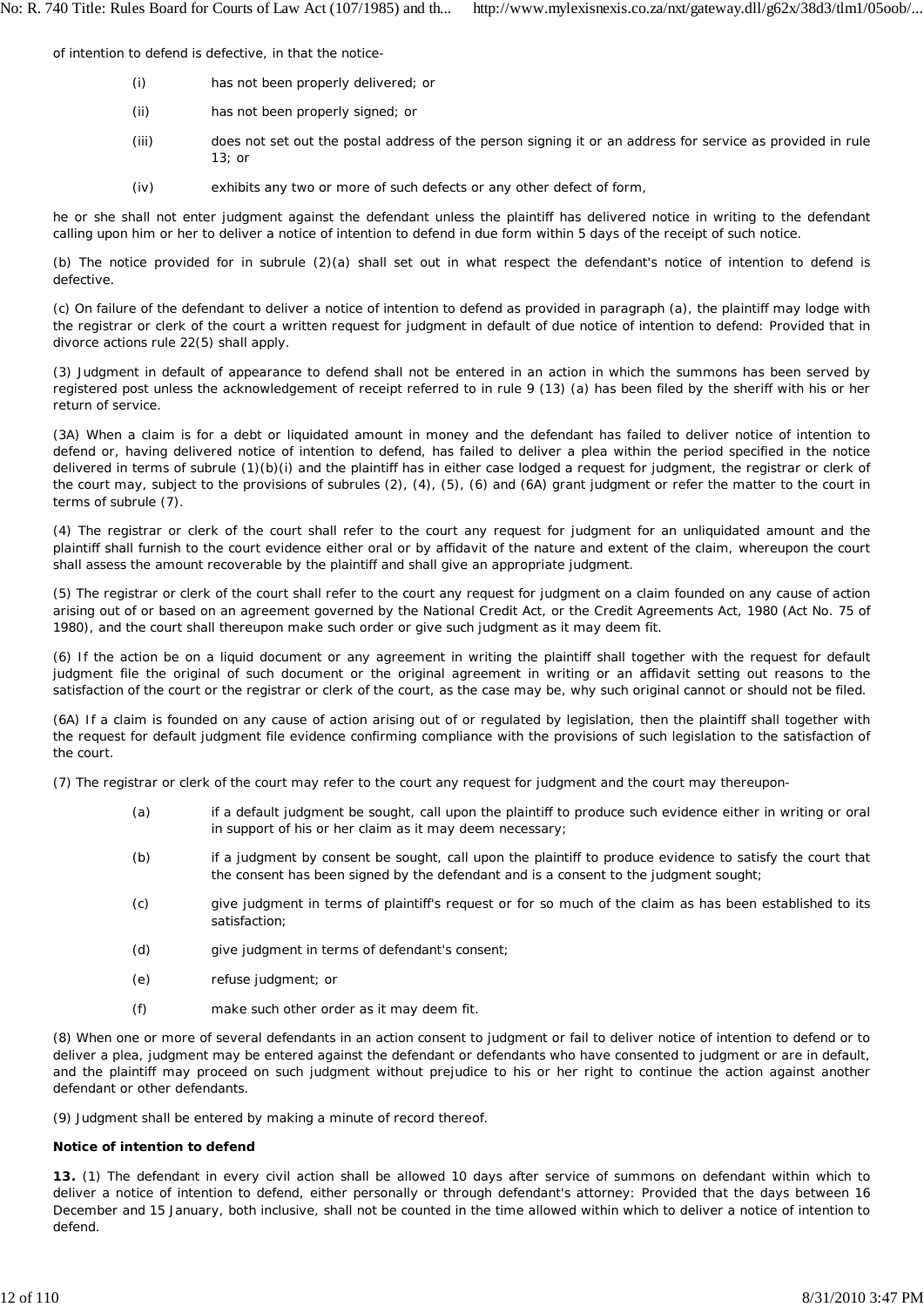(2) In an action against any Minister, Deputy Minister, Provincial Premier, officer or servant of the State, in such official capacity, the State or the administration of a province, the time allowed for delivery of notice of intention to defend shall not be less than 20 days after service of summons, unless the court has specially authorised a shorter period.

(3) (a) When a defendant delivers notice of intention to defend, the defendant shall therein give his or her full physical residential or business address, postal address and where available, facsimile address and electronic mail address, and shall also indicate and select therein the preferred address for service on the defendant thereat of all documents in such action, and service thereof at the address so given shall be valid and effectual, except where by any order or practice of the court personal service is required: Provided that the physical address given by the defendant in the notice of intention to defend shall be an address situated within 15 kilometres of the courthouse.

(b) The defendant shall indicate in the notice of intention to defend whether the defendant is prepared to accept service of all subsequent documents and notices in the suit through any manner other than the physical address or postal address and, if so, shall state such preferred manner of service.

(c) The plaintiff may, at the written request of the defendant, deliver a consent in writing to the exchange or service by both parties of subsequent documents and notices in the suit by way of facsimile or electronic mail.

(d) If the plaintiff refuses or fails to deliver the consent in writing as provided for in paragraph (c), the court may, on application by defendant, grant such consent, on such terms as to costs and otherwise as may be just and appropriate in the circumstances.

(4) A party shall not by reason of delivery of notice of intention to defend be deemed to have waived any right to object to the jurisdiction of the court or to any irregularity or impropriety in the proceedings.

(5) Notwithstanding subrules (1) and (2) a notice of intention to defend may be delivered even after expiration of the period specified in the summons or the period specified in subrule (2), before default judgment has been granted: Provided that the plaintiff shall be entitled to costs if the notice of intention to defend was delivered after the plaintiff had lodged the request for judgment by default.

## **Summary judgment**

**14.** (1) Where the defendant has delivered notice of intention to defend, the plaintiff may apply to court for summary judgment on each of such claims in the summons as is only-

- (a) on a liquid document;
- (b) for a liquidated amount in money;
- (c) for delivery of specified movable property; or
- (d) for ejectment,

together with any claim for interest and costs.

(2) The plaintiff shall within 15 days after the date of delivery of notice of intention to defend, deliver notice of application for summary judgment, together with an affidavit made by plaintiff or by any other person who can swear positively to the facts verifying the cause of action and the amount, if any, claimed and stating that in his or her opinion there is no *bona fide* defence to the action and that notice of intention to defend has been delivered solely for the purpose of delay. If the claim is founded on a liquid document a copy of the document shall be annexed to such affidavit and the notice of application for summary judgment shall state that the application will be set down for hearing on a stated day not being less than 10 days from the date of the delivery thereof.

(3) Upon the hearing of an application for summary judgment the defendant may-

- (a) give security to the plaintiff to the satisfaction of the registrar or clerk of the court for any judgment including costs which may be given; or
- (b) satisfy the court by affidavit (which shall be delivered before noon on the court day but one preceding the day on which the application is to be heard) or with the leave of the court by oral evidence of himself or herself or of any other person who can swear positively to the fact that defendant has a *bona fide* defence to the action, and such affidavit or evidence shall disclose fully the nature and grounds of the defence and the material facts relied upon therefor.

(4) No evidence may be adduced by the plaintiff otherwise than by the affidavit referred to in subrule (2), nor may either party cross-examine any person who gives evidence orally or on affidavit: Provided that the court may put to any person who gives oral evidence such questions as it deems fit.

(5) If the defendant does not find security or satisfy the court as provided in subrule (3), the court may enter summary judgment in favour of the plaintiff.

(6) If on the hearing of an application made under this rule it appears-

- (a) that any defendant is entitled to defend and any other defendant is not so entitled; or
- (b) that the defendant is entitled to defend as to part of the claim, the court shall-
	- (i) give leave to defend to a defendant so entitled thereto and give judgment against the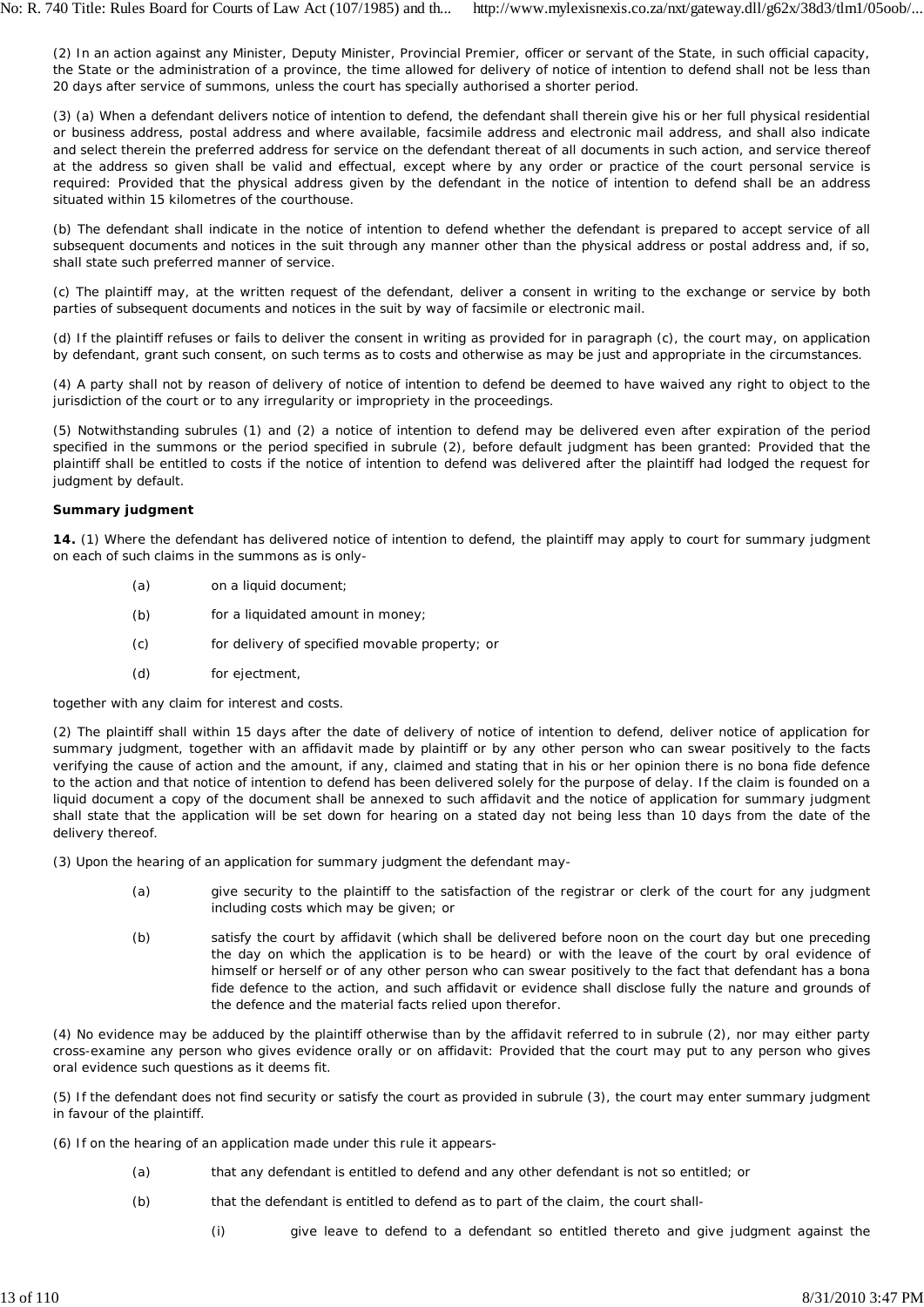- (ii) give leave to defend to the defendant as to part of the claim and enter judgment against him or her as to the balance of the claim, unless such balance has been paid to the plaintiff; or
- (iii) make both orders provided for in subparagraphs (i) and (ii).

(7) If the defendant finds security or satisfies the court as provided in subrule (3), the court shall give leave to defend, and the action shall proceed as if no application for summary judgment had been made.

(8) Leave to defend may be given unconditionally or subject to such terms as to security, time for delivery of pleadings, or otherwise, as the court deems fit.

(9) Where delivery of a declaration is required by these rules and the court, when giving leave to defend in terms of this rule, has not made an order for the delivery of such declaration within a specified time, such declaration shall be delivered within 15 days of the date leave to defend has been given.

(10) The court may at the hearing of an application for summary judgment make such order as to costs as it deems fit: Provided that if-

- (a) the plaintiff makes an application under this rule, where the case is not within the terms of subrule (1) or where the plaintiff, in the opinion of the court, knew that the defendant relied on a contention which would entitle him or her to leave to defend, the court may order that the action be stayed until the plaintiff has paid the defendant's costs, and may further order that such costs be taxed as between attorney and client; and
- (b) in any case in which summary judgment was refused and in which the court after trial gives judgment for the plaintiff substantially as prayed, and the court finds that summary judgment should have been granted had the defendant not raised a defence which in its opinion was unreasonable, the court may order the plaintiff's costs of the action to be taxed as between attorney and client.

### **Provisional sentence**

**14A** (1) Where by law any person may be summoned to answer a claim made for provisional sentence, proceedings shall be instituted by way of a summons in accordance with Form 2A of Annexure 1, calling upon such person to pay the amount claimed or failing such payment to appear personally or by practitioner upon a day named in such summons not being less than 10 days after the service upon him or her of such summons, to admit or deny his or her liability.

(2) A summons provided for in subrule (1) shall be issued by the registrar or clerk of the court and rule 5 shall apply *mutatis mutandis.*

(3) Copies of all documents upon which the claim is founded shall be annexed to the summons and served with it.

(4) The plaintiff shall set down a case for hearing for provisional sentence not later than three days before the day upon which it is to be heard.

(5) (a) Upon the day named in a summons for provisional sentence the defendant may appear personally or by a practitioner to admit or deny his or her liability or may, not later than three days before the day upon which he or she is called upon to appear in court, deliver an affidavit setting forth the grounds upon which he or\_she disputes liability.

(b) In the event of delivery of an affidavit provided for in paragraph (a) the plaintiff shall be afforded a reasonable opportunity of replying thereto.

(6) If at a hearing for provisional sentence the defendant admits his or her liability or if he or she has previously filed with the clerk of the court an admission of liability signed by himself or herself and witnessed by an attorney acting for him or her and not acting for the opposite party, or, if not so witnessed, verified by affidavit, the court may give final judgement against him or her.

(7) The court may hear oral evidence as to the authenticity of the defendant's signature, or that of his or her agent, to the document upon which claim for provisional sentence is founded or as to the authority of the defendant's agent.

(8) (a) Should the court refuse provisional sentence it may order the defendant to file a plea within a stated time and may make such order as to the costs of the proceedings as it deems fit.

(b) When an order provided for in paragraph (a) has been made the provisions of these rules as to pleading and the further conduct of trial actions shall *mutatis mutandis* apply.

(9) The plaintiff shall on demand furnish the defendant with security *de restituendo* to the satisfaction of the registrar or clerk of the court, against payment of the amount due under a judgment for provisional sentence.

(10) Any person against whom provisional sentence has been granted may enter into the principal case only if he or she shall have satisfied the amount of the judgment of provisional sentence and costs, or if the plaintiff on demand fails to furnish due security in terms of subrule (9).

(11) (a) A defendant entitled and wishing to enter into the principal case shall, within two months of the grant of provisional sentence, deliver notice of his or her intention to do so, and he or she shall deliver a plea within 10 days thereafter.

(b) Failing a notice or plea contemplated in paragraph (a) a provisional sentence shall *ipso facto* become a final judgment and the security given by the plaintiff shall lapse.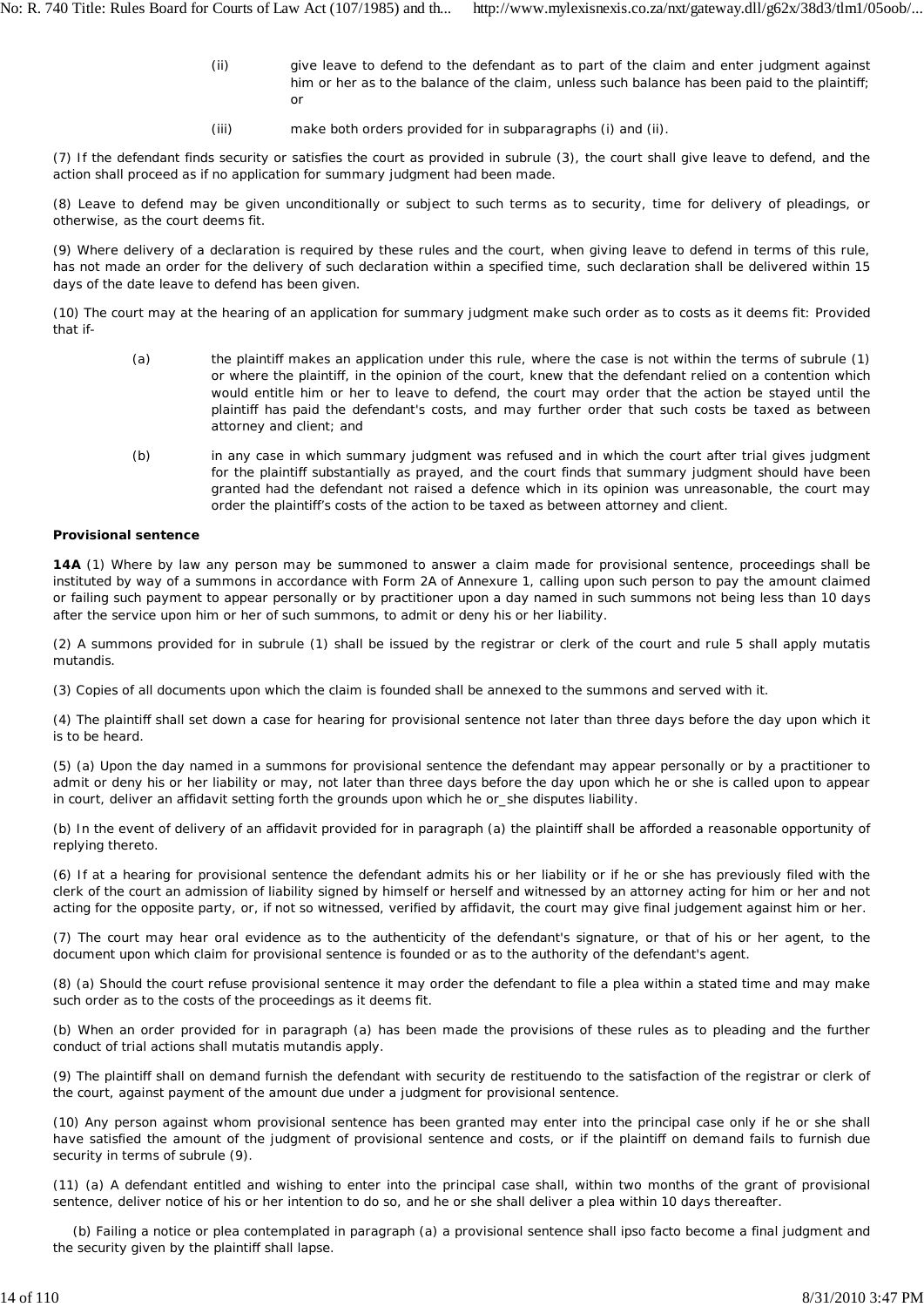### **Declaration**

**15.** (1) In all actions in which the plaintiff has issued a simple summons and the defendant has delivered a notice of intention to defend, the plaintiff shall, within 15 days after receipt of the notice of intention to defend, deliver a declaration.

(2) A declaration under subrule (1) shall set forth the nature of the claim, the conclusions of law which the plaintiff shall be entitled to deduce from the facts stated therein, and a prayer for the relief claimed.

(3) Where the plaintiff seeks relief in respect of several distinct claims founded upon separate and distinct facts, such claims and facts shall be separately and distinctly stated.

(4) If the plaintiff has failed to deliver a declaration within the time prescribed under subrule (1) or within any extended time allowed, the defendant may deliver a notice in writing calling upon the plaintiff to deliver a declaration within five days of the receipt of such notice, and, on failure of the plaintiff to deliver his or her declaration within that period or within such further period as may be agreed between the parties, he or she shall be in default with such declaration, and *ipso facto* barred.

(5) Where a plaintiff has been barred from delivering a declaration the defendant may set the action down for hearing upon not less than 10 days' notice to the defaulting plaintiff, and apply for absolution from the instance or, after adducing evidence, for judgment, and the court may make such order thereon as it deems fit.

#### **Further particulars**

**16.** (1) Subject to subrules (2), (3) and (4) further particulars shall not be requested.

(2) (a) After the close of pleadings any party may, not less than 20 days before trial, deliver a notice requesting only such further particulars as are strictly necessary to enable him or her to prepare for trial.

(b) A request contemplated in paragraph (a) shall be complied with within 10 days after receipt thereof.

(3) A request for further particulars for trial and the reply thereto shall be signed by an attorney or, if a party is unrepresented, by that party.

(4) If a party who has been requested in terms of this rule to furnish any particulars fails to deliver them timeously or sufficiently, the party requesting the same may apply to court for an order for their delivery or for the dismissal of the action or the striking out of the defence, whereupon the court may make such order as it deems fit.

(5) A court shall at the conclusion of a trial *mero motu* consider whether the further particulars were strictly necessary, and shall disallow all costs of and flowing from any unnecessary request or reply, or both, and may order either party to pay the costs thereby wasted, on an attorney and client basis or otherwise.

#### **Plea**

**17.** (1) Where a defendant has delivered notice of intention to defend, the defendant shall within 20 days after the service upon him or her of a declaration or within 20 days after delivery of such notice in respect of a combined summons, deliver a plea with or without a claim in reconvention, or an exception with or without application to strike out.

(2) The defendant shall in defendant's plea either admit or deny or confess and avoid all the material facts alleged in the combined summons or declaration or state which of the said facts are not admitted and to what extent, and shall clearly and concisely state all material facts upon which defendant relies.

(3) (a) Every allegation of fact in the combined summons or declaration which is not stated in the plea to be denied or to be admitted, shall be deemed to be admitted.

(b) If any explanation or qualification of any denial is necessary, it shall be stated in the plea.

(4) (a) If by reason of any claim in reconvention, the defendant claims that on the giving of judgment on such claim, the plaintiff's claim will be extinguished either in whole or in part, the defendant may in the plea refer to the fact of such claim in reconvention and request that judgment in respect of the claim or any portion thereof which would be extinguished by such claim in reconvention, be postponed until judgment on the claim in reconvention.

(b) In the event of a request for postponement as provided for in paragraph (a) judgment on the claim shall, either in whole or in part, be so postponed unless the court, upon the application of any person interested, otherwise orders, but the court, if no other defence has been raised, may give judgment for such part of the claim as would not be extinguished, as if the defendant were in default of filing a plea in respect thereof, or may, on the application of either party, make such order as it deems fit.

(5) (a) Where a tender is pleaded as to part of the amount claimed, the plea shall specify the items of the plaintiff's claim to which the tender relates.

(b) A plea of tender shall not be admissible unless the amount of the alleged tender is secured to the satisfaction of the plaintiff on the delivery of the plea, if not already paid or secured to the plaintiff and the amount so secured shall be paid out to the plaintiff only on the order of the court or upon an agreement in writing of the parties.

(c) A tender after action brought shall imply an undertaking to pay the plaintiff's costs up to the date of the tender, unless such an undertaking is expressly disavowed at the time of such tender, and shall be valid without a securement of the amount at which such costs may be taxed.

(6) If the defendant fails to comply with any of the provisions of subrules (2), (3) and (5), the plea shall be deemed to be an irregular step and the other party shall be entitled to act in accordance with rule 60A.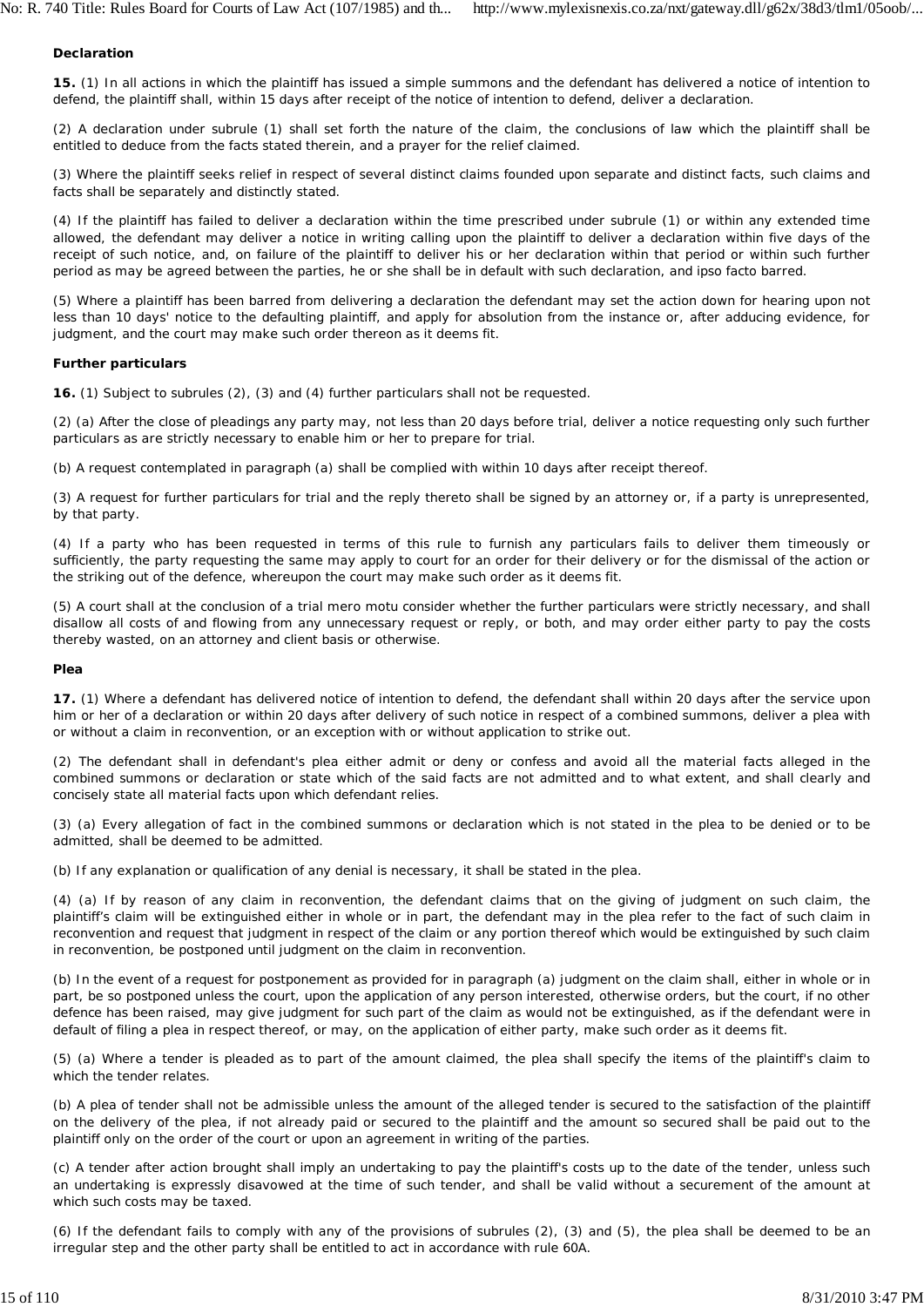### **Offer to settle**

**18.** (1) (a) In any action in which a sum of money is claimed, either alone or with any other relief, the defendant may at any time unconditionally or without prejudice make an offer in writing to settle the plaintiff's claim.

(b) An offer to settle the plaintiff's claim shall be signed either by the defendant himself or herself or by his or her attorney if the latter has been authorised thereto in writing.

(2) (a) Where the plaintiff claims the performance of some act by the defendant, the defendant may at any time tender, either unconditionally or without prejudice, to perform such act.

(b) in the event of a tender contemplated in paragraph (a) the defendant shall , unless the act must be performed by him or her personally, execute an irrevocable power of attorney authorising the performance of such act which he or she shall deliver to the registrar together with the tender.

(3) Any party to an action who may be ordered to contribute towards an amount for which any party to the action may be held liable, or any third party from whom relief is being claimed in terms of rule 28A, may, either unconditionally or without prejudice, by way of an offer of settlement-

- (a) make an offer in writing to that other party to contribute either a specific sum or in a specific proportion towards the amount to which the plaintiff may be held entitled in the action; or
- (b) give an indemnity in writing to such other party, the conditions of which shall be set out fully in the offer of settlement.

(4) One of several defendants, as well as any third party from whom relief is claimed, may, either unconditionally or without prejudice, by way of an offer of settlement make an offer in writing to settle the plaintiff's or defendant's claim or tender to perform any act claimed by the plaintiff or defendant.

(5) Notice of any offer or tender in terms of this rule shall be given to all parties to the action and shall state-

- (a) whether the same is unconditional or without prejudice as an offer of settlement;
- (b) whether it is accompanied by an offer to pay all or only part of the costs of the party to whom the offer or tender is made, and further that it shall be subject to such conditions as may be stated therein;
- (c) whether the offer or tender is made by way of settlement of both claim and costs or of the claim only; and
- (d) whether the defendant disclaims liability for the payment of costs or for part thereof, in which case the reasons for such disclaimer shall be given, and the action may then be set down on the question of costs alone.

(6) A plaintiff or party referred to in subrule (3) may within 15 days after the receipt of the notice referred to in subrule (5), or thereafter with the consent in writing of the defendant or third party or order of court, on such conditions as may be considered to be fair, accept any offer or tender, whereupon the registrar or clerk of the court, having satisfied himself or herself that the requirements of this subrule have been complied with, shall hand over the power of attorney referred to in subrule (2) to the plaintiff or his or her attorney.

(7) In the event of a failure to pay or to perform within 10 days after delivery of the notice of acceptance of the offer or tender, the party entitled to payment or performance may, on 5 days' notice in writing to the party who has failed to pay or perform apply through the registrar or clerk of the court to a magistrate for judgment in accordance with the offer or tender as well as for the costs of the application.

(8) If notice of the acceptance of the offer or tender in terms of subrule (6) or notice in terms of subrule (7) is required to be given at an address other than that provided in rule 13(3), then it shall be given at an address, which is not a post office box or *poste restante,* within 15 kilometres of the office of the registrar or clerk of the court at which such notice must be delivered.

(9) If an offer or tender accepted in terms of this rule is not stated to be in satisfaction of a plaintiffs claim and costs, the party to whom the offer or tender is made may apply to the court, after notice of not less than 5 days, for an order for costs.

(10) No offer or tender in terms of this rule made without prejudice shall be disclosed to the court at any time before judgment has been given, and no reference to such offer or tender shall appear on any file in the office of the registrar or clerk of the court containing the papers in the said case.

(11) The fact that an offer or tender referred to in this rule has been made may be brought to the notice of the court after judgment has been given as being relevant to the question of costs.

(12) If the court has given judgment on the question of costs in ignorance of an offer or tender in terms of this rule and it is brought to the notice of the registrar or clerk of the court, in writing, within 5 days after the date of judgment, the question of costs shall be considered afresh in the light of the offer or tender: Provided that nothing in this subrule contained shall affect the court's discretion as to an award of costs.

(13) Any party who, contrary to this rule, personally or through any person representing him or her, discloses an offer or tender in terms of this rule to the magistrate or the court shall be liable to have costs given against him or her even if he or she is successful in the action.

(14) This rule shall apply *mutatis mutandis* where relief is claimed on motion or claim in reconvention or in terms of rule 28A.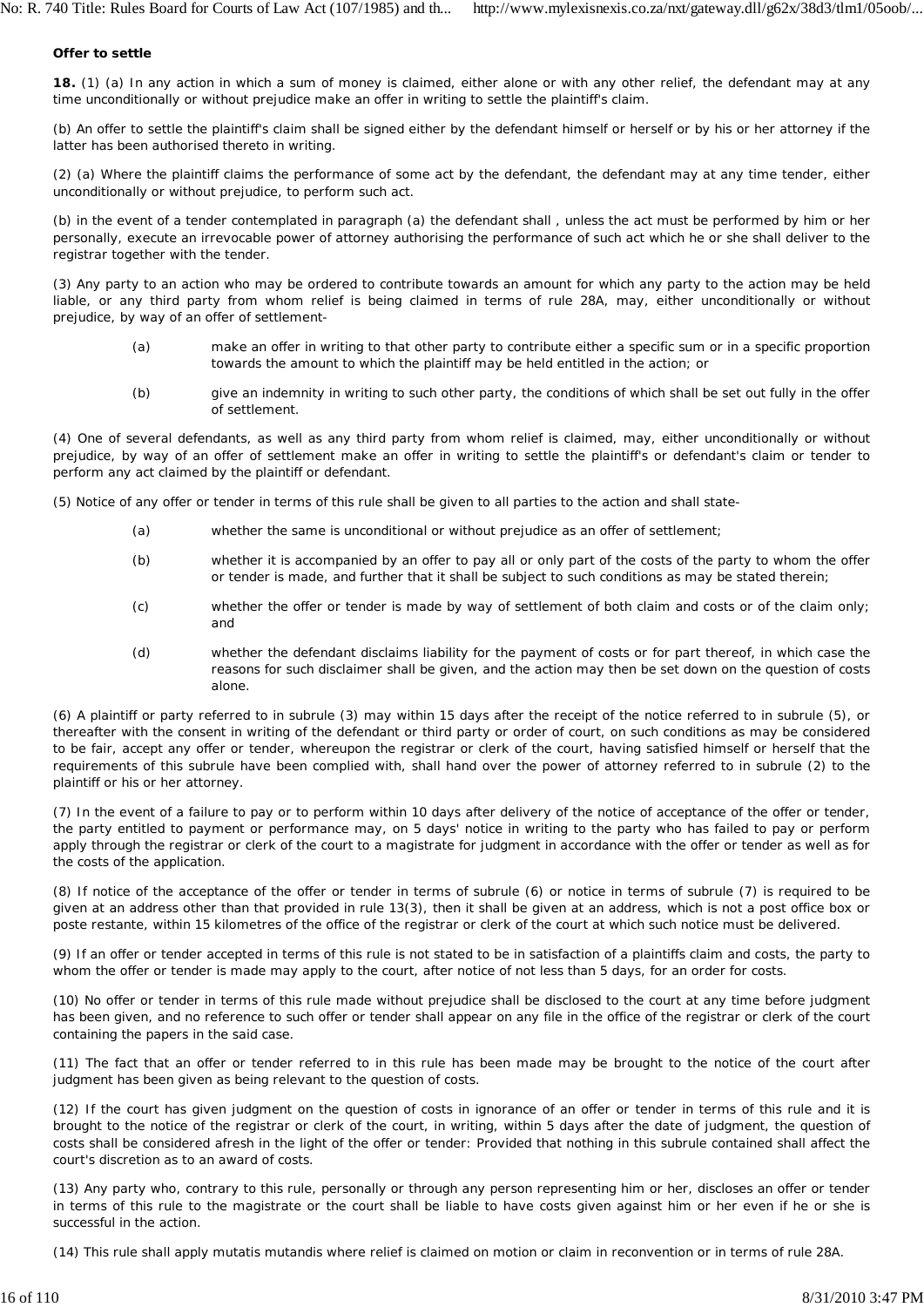### **Interim payments**

**18A.** (1) In an action for damages for personal injuries or the death of a person, the plaintiff may, at any time after the expiry of the period for the delivery of the notice of intention to defend, apply to the court for an order requiring the defendant to make an interim payment in respect of his or her claim for medical costs and loss of income arising from his or her physical disability or the death of a person.

(2) Subject to rule 55 the affidavit in support of the application provided for in subrule (1) shall contain the amount of damages claimed and the grounds for the application, and all documentary proof or certified copies thereof on which the applicant relies shall accompany the affidavit.

(3) Notwithstanding the grant or refusal of an application for an interim payment, further such applications may be brought on good cause shown.

(4) If at the hearing of an application for interim payment, the court is satisfied that-

- (a) the defendant against whom the order is sought has in writing admitted liability for the plaintiff's damages; or
- (b) the plaintiff has obtained judgment against the respondent for damages to be determined,

the court may, if it deems fit but subject to subrule (5), order the respondent to make an interim payment of such amount as it deems fit, which amount shall not exceed a reasonable proportion of the damages which in the opinion of the court are likely to be recovered by the plaintiff taking into account any contributory negligence, set off or counterclaim.

(5) No order shall be made under subrule (4) unless it appears to the court that the defendant is insured in respect of the plaintiff's claim or that he or she has the means at his or her disposal to enable him or her to make such a payment.

(6) The amount of any interim payment ordered shall be paid in full to the plaintiff unless the court otherwise orders.

(7) Where an application has been made under subrule (1), the court may prescribe the procedure for the further conduct of the action and in particular may order the early trial thereof.

(8) The fact that an order has been made under subrule (4) shall not be pleaded and no disclosure of that fact shall be made to the court at the trial or at the hearing of questions or issues as to the amount of damages until such questions or issues have been determined.

(9) In an action where an interim payment or an order for an interim payment has been made, the action shall not be discontinued or the claim withdrawn without the consent of the court.

(10) If an order for an interim payment has been made or such payment has been made, the court may, in making a final order, or when granting the plaintiff leave to discontinue his or her action or withdraw the claim under subrule (9) or at any stage of the proceedings on the application of any party, make an order with respect to the interim payment which the court may consider just and the court may in particular order that-

- (a) the plaintiff repays all or part of the interim payment;
- (b) the payment be varied or discharged; or
- (c) a payment be made by any other defendant in respect of any part of the interim payment which the defendant, who made it, is entitled to recover by way of contribution or indemnity or in respect of any remedy or relief relating to the plaintiff's claim.

(11) The provisions of this rule shall apply *mutatis mutandis* to any claim in reconvention.

## **Exceptions and applications to strike out**

**19.** (1) Where any pleading is vague and embarrassing or lacks averments which are necessary to sustain an action or defence, as the case may be, the opposing party may, within the period allowed for filing any subsequent pleading, deliver an exception thereto and may set it down for hearing in terms of rule 55(1)(j): Provided that where a party intends to take an exception that a pleading is vague and embarrassing such party shall within the period allowed as aforesaid by notice afford such party's opponent an opportunity of removing the cause of complaint within 15 days: Provided further that the party excepting shall within 10 days from the date on which a reply to such notice is received or from the date on which such reply is due, deliver the exception.

(2) Where any pleading contains averments which are scandalous, vexatious, or irrelevant, the opposite party may, within the period allowed for filing any subsequent pleading, apply for the striking out of the matter aforesaid, and may set such application down for hearing in terms of rule 55(1)(j), but the court shall not grant the same unless it is satisfied that the applicant will be prejudiced in the conduct of his or her claim or defence if it be not granted.

(3) Wherever an exception is taken to any pleading, the grounds upon which the exception is founded shall be clearly and concisely stated.

(4) Wherever any exception is taken to any pleading or an application to strike out is made, no plea, replication or other pleading over shall be necessary.

### **Claims in reconvention**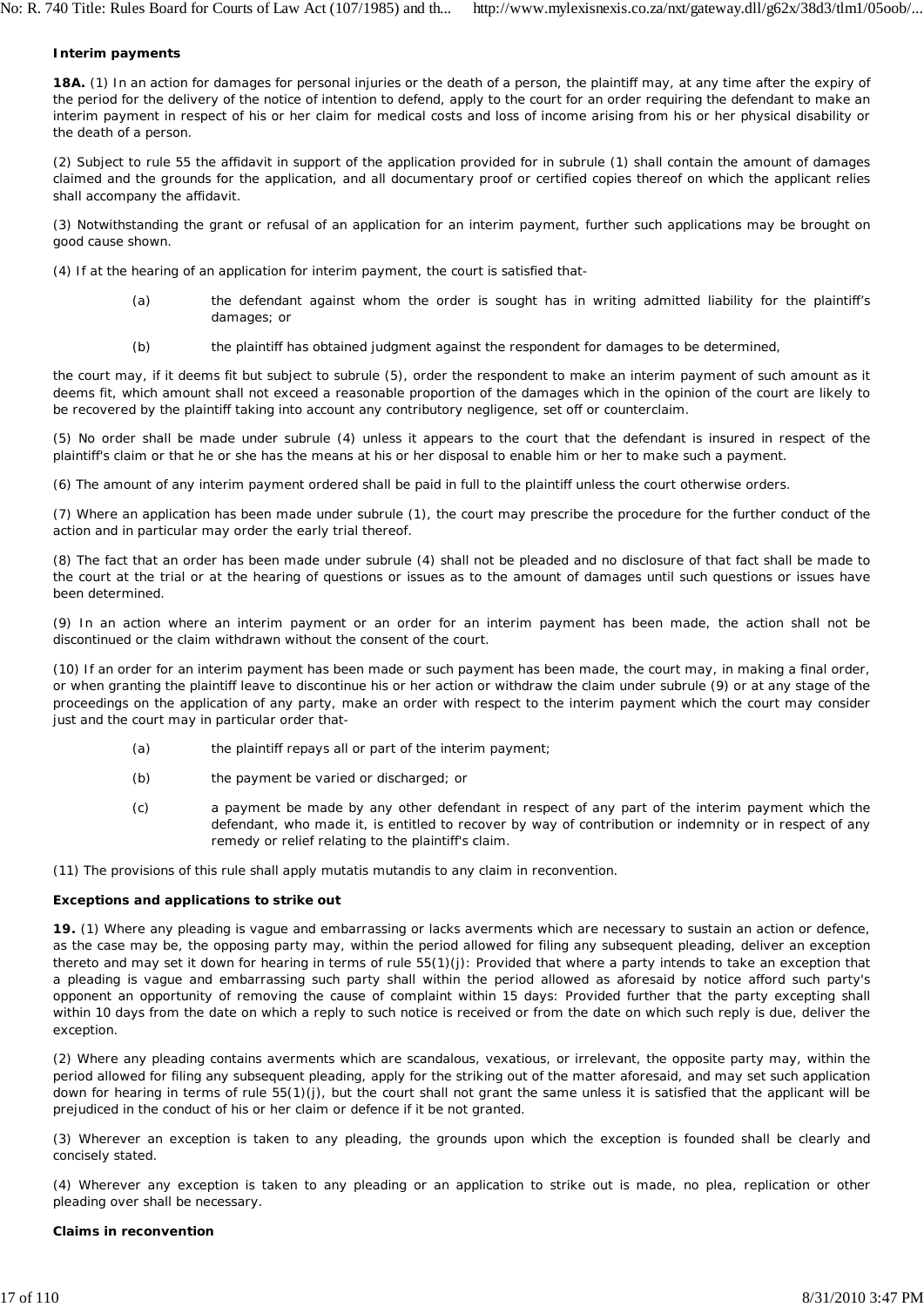**20.** (1) (a) A defendant who counterclaims shall, together with such defendant's plea, deliver a claim in reconvention setting out the material facts thereof in accordance with rules 6 and 15 unless the plaintiff agrees, or if plaintiff refuses, the court allows it to be delivered at a later stage.

(b) A claim in reconvention shall be set out either in a separate document or in a portion of the document containing the plea, but headed "Claim in Reconvention", and it shall not be necessary to repeat therein the names or descriptions of the parties to the proceedings in convention.

(2) If the defendant is entitled to take action against any other person and the plaintiff, whether jointly, jointly and severally, separately or in the alternative, the defendant may with the leave of the court proceed in such action by way of a claim in reconvention against the plaintiff and such other persons, in such manner and on such terms as the court may direct.

(3) A defendant who has been given leave to counterclaim as provided for in subrule (2), shall add to the title of such defendant's plea a further title corresponding with what would be the title of any action instituted against the parties against whom such defendant makes claim in reconvention, and all further pleadings in the action shall bear such title, subject to the proviso to rule 6(2).

(4) A defendant may counterclaim conditionally upon the claim or defence in convention failing.

(5) A defendant delivering a claim in reconvention may by notice delivered therewith or within 5 days thereafter apply to the court to pronounce that the claim in reconvention exceeds its jurisdiction and to stay the action under section 47 of the Act.

(6) Where a court finds that the claim in reconvention exceeds its jurisdiction, the defendant may forthwith or by notice delivered within 5 days after such finding apply for stay of the action.

(7) If no application for stay is made or, having been made, has been dismissed, the court shall on the application of the plaintiff or otherwise of its own motion dismiss a claim in reconvention pronounced to exceed its jurisdiction, unless the defendant shall forthwith abandon under section 38 of the Act sufficient of such claim to bring it within the jurisdiction of the court.

(8) If the defendant fails to comply with any of the provisions of this rule, the claim in reconvention shall be deemed to be an irregular step and the other party shall be entitled to act in accordance with rule 60A.

# **Replication and plea in reconvention**

**21.** (1) Within 15 days after the service upon plaintiff of a plea and subject to subrule (2), the plaintiff shall where necessary deliver a replication to the plea and a plea to any claim in reconvention, which plea shall comply with rule 17.

(2) No replication or subsequent pleading which would be a mere joinder of issue or bare denial of allegations in the previous pleading shall be necessary, and issue shall be deemed to be joined and pleadings closed in terms of rule 21A(b).

(3) (a) Where a replication or subsequent pleading is necessary, a party may therein join issue on the allegations in the previous pleading.

(b) To such extent as a party has not dealt specifically with the allegations in the plea or such other pleading, such joinder of issue shall operate as a denial of every material allegation of fact in the pleading upon which issue is joined.

(4) A plaintiff in reconvention may, subject to the provisions *mutatis mutandis* of subrule (2), within 10 days after the delivery of the plea in reconvention deliver a replication in reconvention.

(5) Further pleadings-

- (a) may, subject to the provisions *mutatis mutandis* of sub-rule (2), be delivered by the respective parties within 10 days after the previous pleading delivered by the opposite party; and
- (b) shall be designated by the names by which they are customarily known.

## **Close of pleadings**

**21A.** Pleadings shall be considered closed if-

- (a) either party has joined issue without alleging any new matter, and without adding any further pleading;
- (b) the last day allowed for filing a replication or subsequent pleading has elapsed and it has not been filed;
- $(c)$ the parties agree in writing that the pleadings are closed and such agreement is filed with the registrar or clerk of the court; or
- (d) the parties are unable to agree as to the close of pleadings, and the court upon the application of a party declares them closed.

## **Set-down of trial**

**22.** (1) The trial of an action shall be subject to the delivery by the plaintiff, after the pleadings have been closed, of notice of trial for a day or days approved by the registrar or clerk of the court: Provided that, if the plaintiff does not within 15 days after the pleadings have been closed deliver notice of trial, the defendant may do so.

(2) The delivery of notice of trial shall *ipso facto* operate to set down for trial at the same time any claim in reconvention made by the defendant.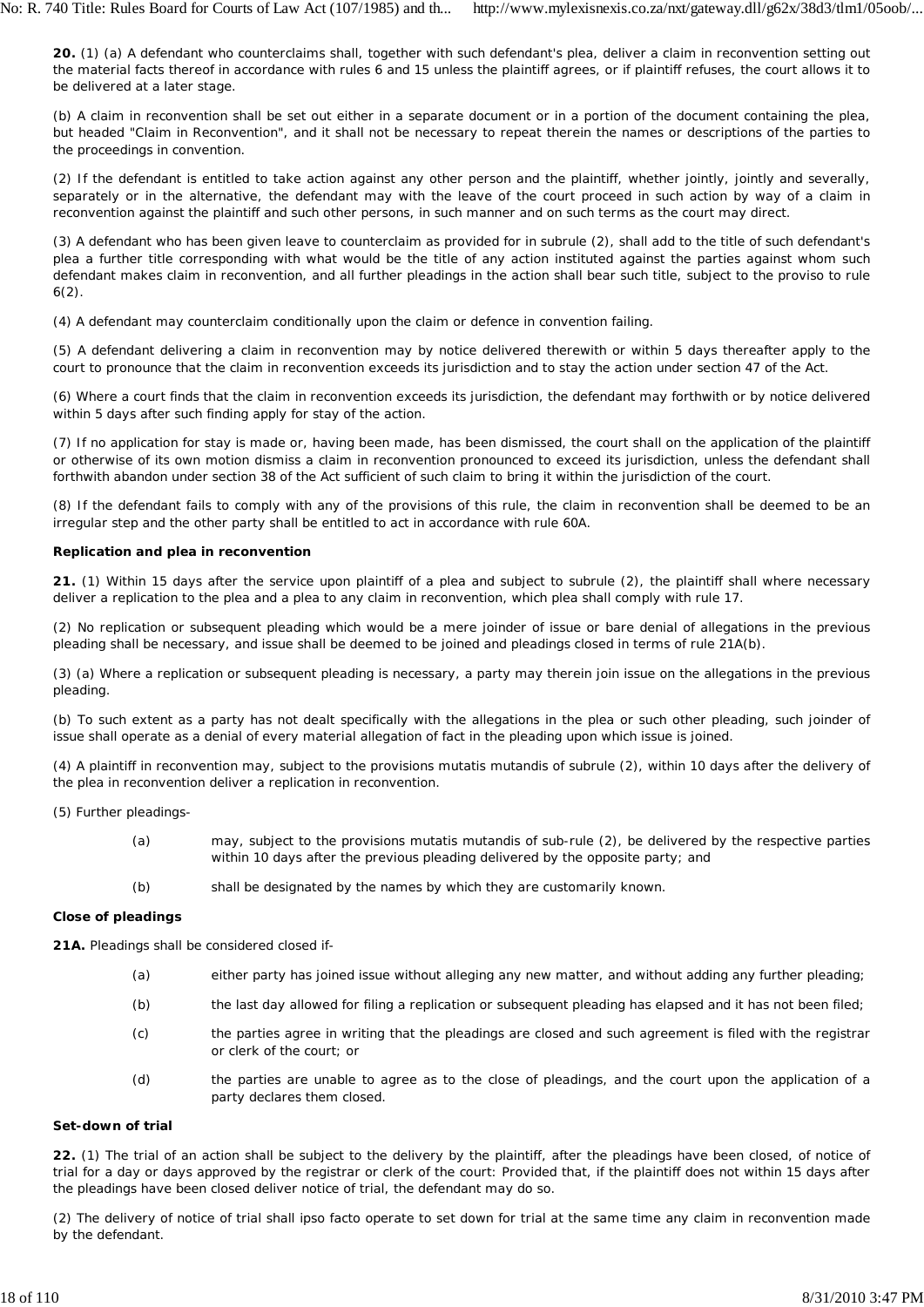(3) Delivery of notice of trial shall be effected at least 20 days before the day so approved.

(4) On receipt of an application for a trial date the registrar or clerk of the court shall draw the court file and take it to the magistrate to enable the magistrate to consider whether a pre-trial conference in terms of section 54 of the Act is necessary: Provided that the trial date shall be allocated within 10 days of receipt of the application for trial date.

(5) In divorce actions, notwithstanding anything in this rule contained, the registrar of the court shall at the written request of the plaintiff set the action down for hearing at the time and place and on a date to be fixed by the registrar of the court, if the defendant has-

- (a) failed to deliver notice of intention to defend; or
- (b) failed to deliver a plea after receiving a notice in terms of rule 12(1)(b); or
- $(c)$ given written notice to the plaintiff and the registrar or clerk of the court that he or she does not intend defending the action,

but no notice of such request or set down need be served on the defendant.

(6) When an undefended divorce action is postponed the action may be continued before another court notwithstanding that evidence has been given.

### **Discovery of documents**

**23.** (1) (a) Any party to any action may require any other party thereto, by notice in writing, to make discovery on oath within 20 days of all documents and tape, electronic, digital or other forms of recordings relating to any matter in question in such action, whether such matter is one arising between the party requiring discovery and the party required to make discovery or not, which are or have at any time been in the possession *or* control of such other party.

(b) A notice in terms of paragraph (a) shall not, save with the leave of a magistrate, be given before the close of pleadings.

(2) (a) A party required to make discovery shall within 20 days or within the time stated in any order of a magistrate make discovery of such documents on affidavit similar to Form 13 of Annexure 1, specifying separately -

- (i) such documents and tape, electronic, digital or other forms of recordings in his or her possession or that of his or her agent other than the documents and tape recordings mentioned in paragraph *(b);*
- (ii) such documents and tape, electronic, digital or other forms of recordings in respect of which he or she has a valid objection to produce; and
- (iii) such documents and tape, electronic, digital or other forms of recordings which he or she or his or her agent had but no longer has in his or her possession at the date of the affidavit.

(b) A document shall be deemed to be sufficiently specified if it is described as being one of a bundle of documents of a specified nature, which have been initialled and consecutively numbered by the deponent.

(c) Statements of witnesses taken for purposes of the proceedings, communications between attorney and client and between attorney and advocate, pleadings, affidavits and notices in the action shall be omitted from the schedules.

(3) If any party believes that there are, in addition to documents or tape, electronic, digital or other forms of recordings disclosed in terms of this rule, other documents, including copies thereof, or tape, electronic, digital or other forms of recordings which may be relevant to any party thereto, the former may give notice to the latter requiring him or her to make the same available for inspection in accordance with subrule (6), or to state an oath within 10 days that such documents are not in his or her possession, in which event he or she shall state their whereabouts, if known to him or her.

(4) A document or tape, electronic, digital or other forms of recording not disclosed as requested in terms of this rule may not, save with the leave of the court granted on such terms as to it may seem meet, be used for any purpose at the trial by the party who was obliged but failed to disclose it, provided that any other party may use such document or tape, electronic, digital or other forms of recording.

(5) (a) Where the Road Accident Fund as defined in the Road Accident Fund Act, 1996 (Act No. 56 of 1996), is a party to any action by virtue of the provisions of that Act, any party thereto may obtain discovery in the manner provided in paragraph *(d)* against the driver or owner, as defined in that Act, of that vehicle.

(b) Paragraph (a) shall apply *mutatis mutandis* to the driver of a vehicle owned by a person, state, government or body of persons referred to in the Road Accident Fund Act, 1996.

(c) Where the plaintiff sues as a cessionary, the defendant shall *mutatis mutandis* have the same rights under this rule against the cedent.

(d) A party requiring discovery in terms of paragraph (a), (b), or (c) shall do so by notice similar to Form 14 of Annexure 1.

(6) (a) Any party may at any time by notice similar to Form 15 of Annexure 1 require any party who has made discovery to make available for inspection any document or tape, electronic, digital or other form of recording disclosed in terms of subrules (2) and (3).

(b) A notice provided for in paragraph (a) shall require the party to whom notice is given to deliver to him or her within 5 days a notice similar to Form 15A of Annexure 1, stating a time within 5 days from the delivery of such latter notice when the document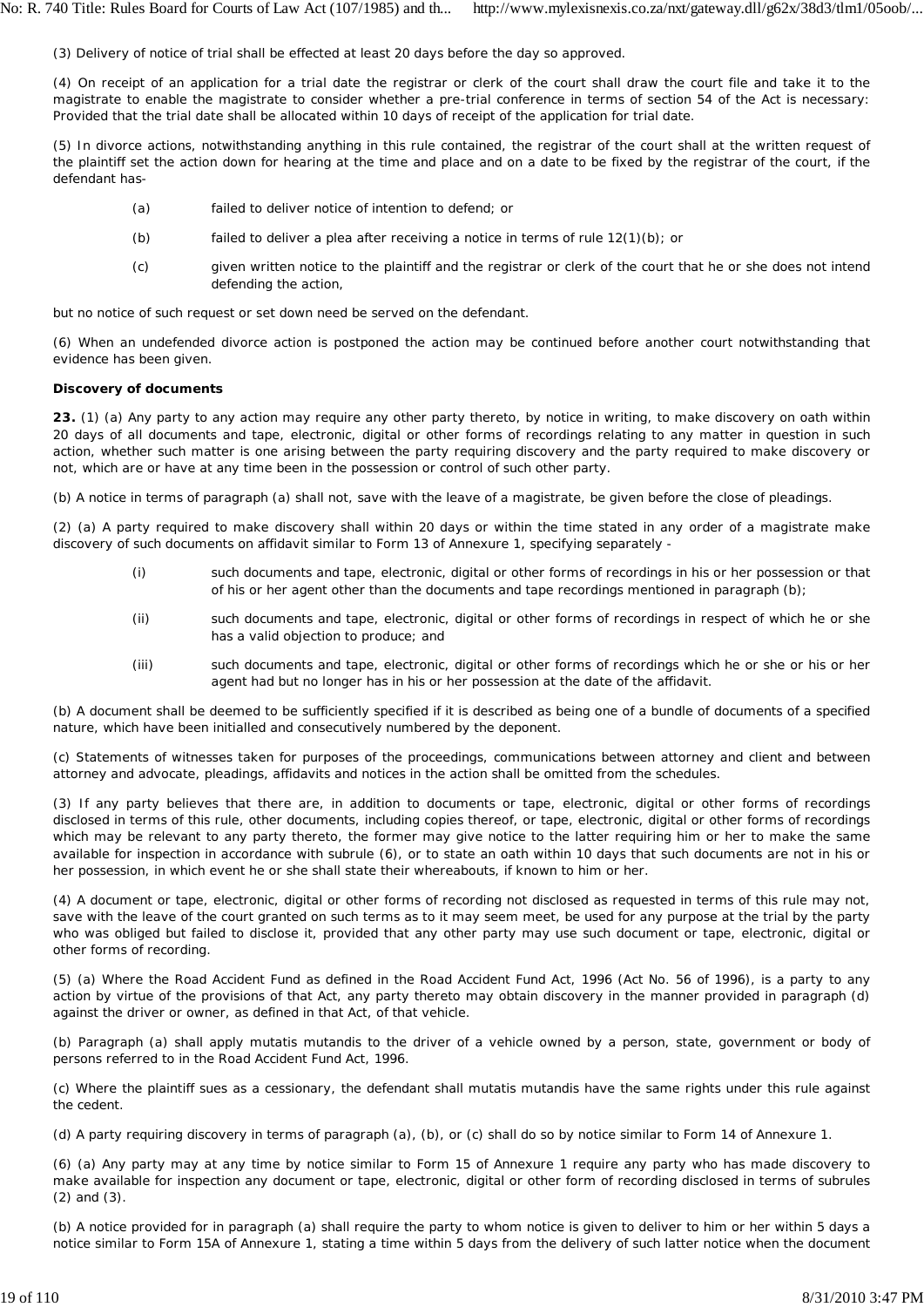or tape, electronic, digital or other form of recording may be inspected at the office of his or her attorney or, if he or she is not represented by an attorney, at some convenient place mentioned in the notice, or in the case of bankers' books or other books of account or books in constant use for the purposes of any trade, business or undertaking, at their usual place of custody.

(7) (a) A party receiving a notice similar to Form 15A of Annexure 1 mentioned in subrule (6)(b) shall be entitled at the time therein stated, and for a period of 5 days thereafter during normal business hours and on any one or more of such days, to inspect such document or tape, electronic, digital or other form of recording and to take copies or transcriptions thereof.

(b) A party's failure to produce any such document or tape, electronic, digital or other form of recording required for inspection shall preclude him or her from using it at the trial, save where the court on good cause shown allows otherwise.

(8) If any party fails to give discovery as aforesaid or, having been served with a notice under subrule (6)(a), omits to give notice of a time for inspection as provided for in subrule 6(b) or fails to give inspection as required by that subrule, the party desiring discovery or inspection may apply to a court, which may order compliance with this rule and, failing such compliance, may dismiss the claim or strike out the defence.

(9) Any party to an action may after the close of pleadings give notice to any other party to specify in writing particulars of dates and parties of or to any document or tape, electronic, digital or other form of recording intended to be used at the trial of the action on behalf of the party to whom notice is given, and the party receiving such notice shall not less than 15 days before the date of trial deliver a notice-

- (a) specifying the dates of and parties to and the general nature of any such document or tape, electronic, digital or other form of recording which is in his or her possession; or
- (b) specifying such particulars as he or she may have to identify any such document or tape, electronic, digital or other form of recording not in his or her possession, at the same time furnishing the name and address of the person in whose possession such document or tape, electronic, digital or other form of recording is.
- (10) (a) Any party proposing to prove any document or tape, electronic, digital or other form of recording at a trial may give notice to any other party requiring him or her within 10 days after the receipt of such notice to admit that such document or tape, electronic, digital or other form of recording was properly executed and is what it purports to be.
- (b) If a party receiving a notice under paragraph (a) does not within the said period admit as required, then as against such party the party giving the notice shall be entitled to produce the document or tape, electronic, digital or other form of recording specified at the trial without proof other than proof, if it is disputed, that the document or tape, electronic, digital or other form of recording is the document or tape, electronic, digital or other form of recording referred to in the notice and that the notice was duly given.
- (c) If a party receiving a notice under paragraph (a) states that the document or tape, electronic, digital or other form of recording is not admitted as required, it shall be proved by the party giving the notice before he or she is entitled to use it at the trial, but the party not admitting it may be ordered to pay the costs of its proof.

(11) (a) Any party may give to any other party who has made discovery of a document or tape, electronic, digital or other form of recording notice to produce at the hearing the original of such document or tape, electronic, digital or other form of recording, not being a privileged document or tape, electronic, digital or other form of recording, in such party's possession.

(b) A notice under paragraph (a) shall be given not less than 5 days before the hearing but may, if the court so allows, be given during the course of the hearing.

(c) If any notice under paragraph (a) is so given, the party giving the same may require the party to whom notice is given to produce the said document or tape, electronic, digital or other form of recording in court and shall be entitled, without calling any witness, to hand in the said document or object, which shall be receivable in evidence to the same extent as if it had been produced in evidence by the party to whom notice is given.

(12) The court may, during the course of any proceeding, order the production by any party thereto under oath of such document or recording in his or her power or control relating to any matter in question in such proceeding as the court may deem fit, and the court may deal with such document or tape, electronic, digital or other form of recording, when produced, as it deems fit.

(13) (a) Any party to any proceeding may at any time before the hearing thereof deliver a notice similar to Form 15B of Annexure 1 to any other party in whose pleadings or affidavits reference is made to any document or tape, electronic, digital or other form of recording to produce such document or tape, electronic, digital or other form of recording for his or her inspection and to permit him or her to make a copy or transcription thereof.

(b) Any party failing to comply with a notice under paragraph (a) shall not, save with the leave of the court, use the relevant document or tape, electronic, digital or other form of recording in such proceeding provided that any other party may use such document or tape, electronic, digital or other form of recording.

(14) The provisions of this rule relating to discovery shall *mutatis mutandis* apply, in so far as the court may direct, to applications.

(15) After appearance to defend has been delivered, any party to any action may, for purposes of pleading, require any other party to make available for inspection within 5 days a clearly specified document or tape, electronic, digital or other form of recording in his or her possession which is relevant to a reasonably anticipated issue in the action and to allow a copy or transcription to be made thereof.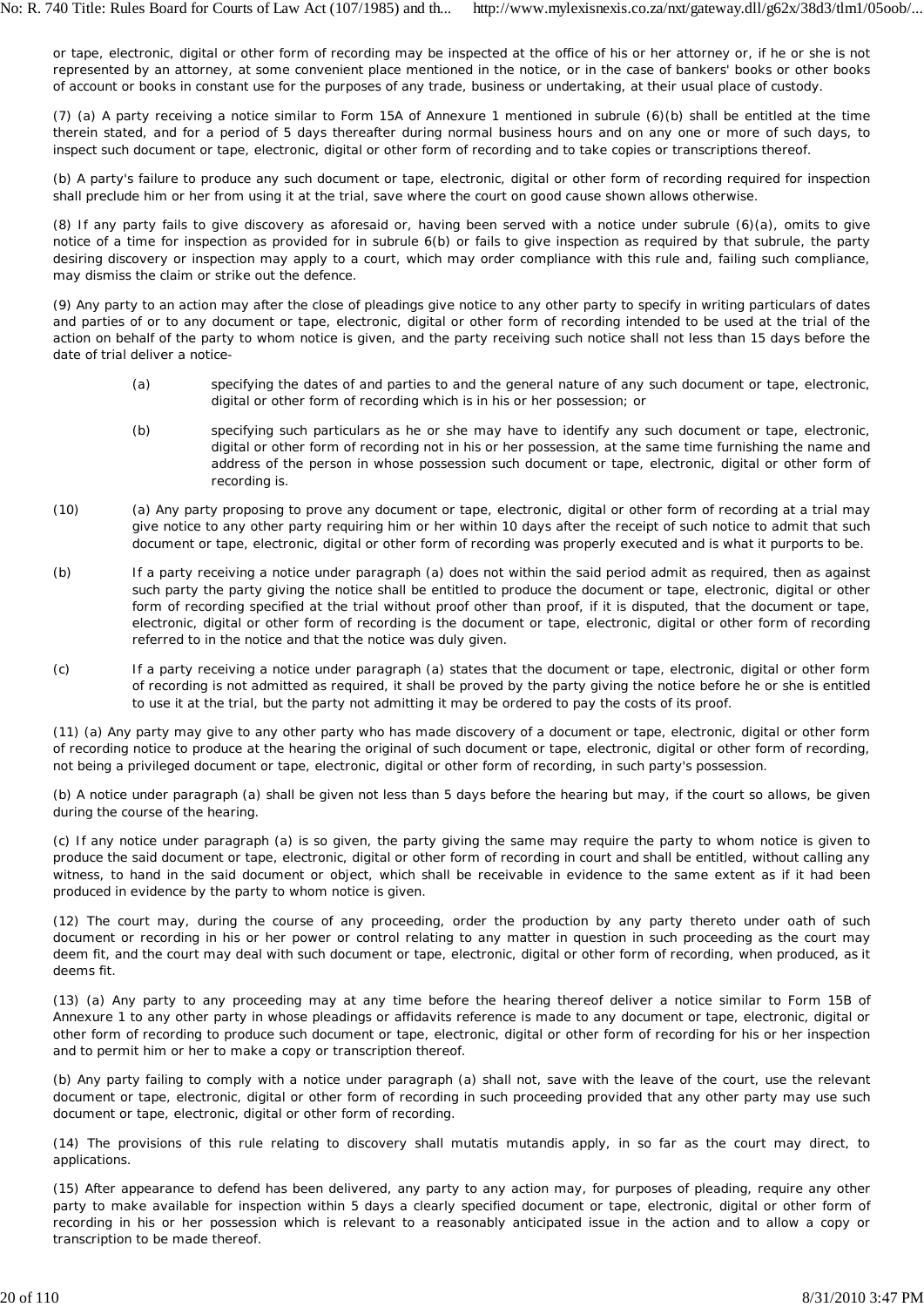(16) For purposes of this rule a tape recording includes a sound track, film, magnetic tape, record or any other material on which visual images, sound or other information can be recorded.

## **Medical examinations, inspection of things, expert testimony and tendering in evidence any plan, diagram, model or photograph**

**24.** (1) Subject to this rule, any party to proceedings in which damages or compensation in respect of alleged bodily injury is claimed may require any party claiming such damages or compensation whose state of health is relevant to the determination of such damages or compensation to submit to an examination by one or more duly registered medical practitioners.

(2) (a) Any party requiring another party to submit to an examination provided for in subrule (1) shall deliver a notice specifying the nature of the examination required, the person or persons by whom it will be conducted, the place where and the date (being not less than 15 days from the date of such notice) and time it is desired that such examination shall take place and requiring such other party to submit himself or herself for examination at such place, date and time.

(b) A notice referred to in paragraph (a) shall state that the other party may have his or her own medical adviser present at such examination, and shall be accompanied by a remittance in respect of the reasonable expense to be incurred by the other party in attending such examination.

(c) The amount of the expense referred to in paragraph (b) shall be tendered on the scale as if such person were a witness in a civil suit before the court: Provided that-

- (i) if the other party is physically incapable of proceeding on his or her own to attend such examination, the amount to be paid to him or her shall include the cost of his or her travelling by motor vehicle and, where required, the reasonable cost of a person attending upon him or her,
- (ii) where the other party will actually forfeit any salary, wage or other remuneration during the period of his or her absence from work he or she shall in addition to his or her expenses on the basis of a witness in a civil case be entitled to receive an amount not exceeding R75 per day in respect of the salary, wage or other remuneration which he or she will actually forfeit, and
- (iii) any amount paid by a party in terms of this subrule shall be costs in the cause, unless the court otherwise directs.

(3) (a) Any party receiving a notice referred to in subrule (2)(a) shall, within 10 days of the service thereof, notify the party delivering it in writing of the nature and grounds of any objection which he or she may have in relation to-

- (i) the nature of the proposed examination;
- (ii) the person or persons by whom the examination is to be conducted;
- (iii) the place, date or time of the examination; and
- $(iv)$ the amount of the expenses tendered to him or her,

and shall further-

- (aa) in the case of his or her objection being to the place, date or time of the examination, suggest an alternative place, date or time for the examination or;
- $(hh)$ in the case of his or her objection being to the amount of the expenses tendered, furnish particulars of such increased amount as he or she may require.

(b) If a party receiving the notice referred to in subrule (2)(a) does not deliver any objection within the period referred to in paragraph (a), he or she shall be deemed to have agreed to the examination upon the terms set forth by the party giving the notice.

(c) If a party receiving an objection is of opinion that the objection or any part thereof is not well-founded he or she may apply to the court to determine the conditions upon which the examination, if any, is to be conducted.

(4) Any party to proceedings referred to in subrule (1), may at any time by notice require any party claiming any damages or compensation so referred to, to make available and to furnish copies thereof on request, in so far as he or she is able to do so, to such first-mentioned party within 15 days any medical report, hospital record, X-ray photograph, or other documentary information of a like nature relevant to the assessment of such damages or compensation.

(5) If it appears from any medical examination carried out either by agreement between the parties or in pursuance of any notice given in terms of this rule or any determination made by the court under subrule (3) that any further medical examination by any other medical practitioner is necessary or desirable for the purpose of obtaining full information on matters relevant to the assessment of such damages or compensation, any party may require a second and final examination in accordance with the provisions of this rule.

(5A) If any party claims damages resulting from the death of another person, he or she shall undergo a medical examination as prescribed in this rule if such examination is requested and it is alleged that his or her own state of health is relevant in determining the damages.

(6) If it appears that the state or condition of anything of any nature whatsoever whether movable or immovable may be relevant with regard to the decision of any matter at issue in any action, any party thereto may at any stage thereof, not later than 15 days before the hearing, give notice requiring the party relying upon the existence of such state or condition of such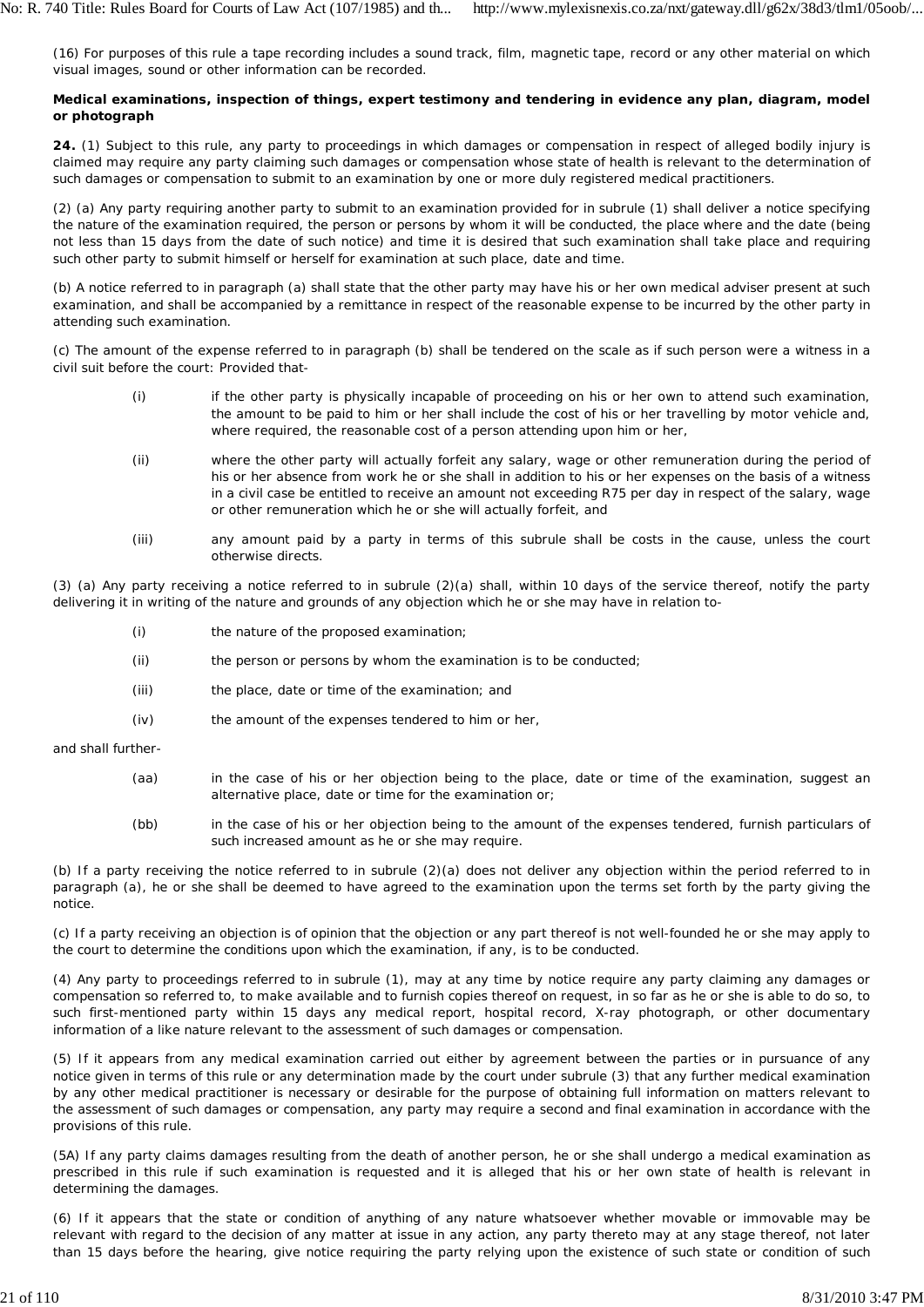thing or having such thing in his or her possession or under his or her control to make it available for inspection or examination and may in such notice require such party to have such thing or a fair sample thereof available for inspection or examination for a period not exceeding 10 days from the receipt of the notice.

(7) (a) A party requested under subrule (6) to submit a thing for inspection or examination may require the party so requesting to specify the nature of the inspection or examination for which such thing is to be submitted, and shall not be bound to submit such thing therefor if he or she will be materially prejudiced by reason of the effect thereof upon such thing.

(b) In the event of any dispute whether a thing should be submitted for inspection or examination, either party may on application to the court state that the inspection or examination has been required and objected to and the court may make such order as it may deem fit.

(8) Any party causing a medical examination or an inspection or examination to be made in terms of subrule (1) or (6) shall-

- (a) cause the person making the medical examination or the inspection or examination to give a full report in writing of the results of such medical examination or inspection or examination, as the case may be, and the opinions that he or she formed as a result thereof on any relevant matter;
- (b) after receipt of such report and upon request, furnish any other party with a complete copy thereof; and
- (c) bear the expense of the carrying out of any such medical examination or inspection or examination and such expense shall form part of such party's costs.

(9) No person shall, save with the leave of the court or the consent of all parties to the suit, be entitled to call as a witness any person to give evidence as an expert upon any matter upon which the evidence of expert witnesses may be received, unless he or she shall-

- (a) not less than 15 days before the hearing, have delivered notice of his or her intention to do so; and
- (b) not less than 10 days before the hearing, have delivered a summary of such opinions of such expert and his or her reasons therefor.

(10) (a) No party to an action shall, except with the consent of all the other parties to the action or with the leave of the court, be entitled to tender in evidence any plan, diagram, model or photograph unless he or she shall not less than 10 days before the hearing of the action, have given every such other party notice of his or her intention to do so.

(b) A notice under paragraph (a) shall state that every party receiving it shall be entitled to inspect such plan, diagram, model or photograph and shall require such party, within 5 days of the receipt thereof, to state whether he or she has any objection to such plan, diagram, model or photograph being admitted in evidence without proof.

(c) If a party receiving a notice under paragraph (a) fails within the period specified in the notice to state whether he or she objects to the admission in evidence of the plan, diagram, model or photograph referred to in the notice, such plan, diagram, model or photograph, as the case may be, shall be received in evidence upon its mere production and without further proof thereof.

(d) If a party receiving a notice under paragraph (a) objects to the admission in evidence of such plan, diagram, model or photograph, such plan, diagram, model or photograph, as the case may be, may be proved at the hearing of the action and the party receiving the notice may be ordered to pay the costs of such proof.

### **Pre-trial procedure for formulating issues**

**25.** (1) The request in writing referred to in section 54 (1) of the Act shall be made in duplicate to the registrar or clerk of the court requesting the court to call a pre-trial conference and shall indicate generally the matters which it is desired should be considered at such conference.

(2) The registrar or clerk of the court shall place a request referred to in subrule (1) before a judicial officer who shall, if he or she decides to call a conference, direct the registrar or clerk of the court to issue the necessary process.

(3) The process for requiring the attendance of parties or their legal representatives at a pre-trial conference shall be by letter signed by the registrar or clerk of the court, together with a copy of the request, if any, referred to in subrule (1), which letter shall be delivered by hand or registered post at least 10 days prior to the date fixed for the said conference.

## **Subpoenae, interrogatories and commissions de bene esse**

**26.** (1) Any party desiring the attendance of any person to give evidence at a trial, may as of right, without any prior proceeding whatsoever, sue out from the office of the registrar or clerk of the court one or more subpoenas for that purpose, each of which subpoena shall contain the names of not more than four persons, and the service thereof upon any person therein named shall be effected by the sheriff in the manner prescribed by rule 9, and the process of subpoenaing such witness shall correspond substantially to Form 24.

(2) (a) Where the evidence of any person is to be taken on commission before any Commissioner within the Republic, such person may be subpoenaed to appear before such commissioner to give evidence as if at the trial.

(b) In the case of evidence taken on commission, such process shall be sued out by the party desiring the attendance of the witness and shall be issued by the Commissioner.

(3) If any witness has in his or her possession or control any deed, instrument, writing or thing which the party requiring his or her attendance desires to be produced in evidence, the subpoena shall specify such document or thing and require him or her to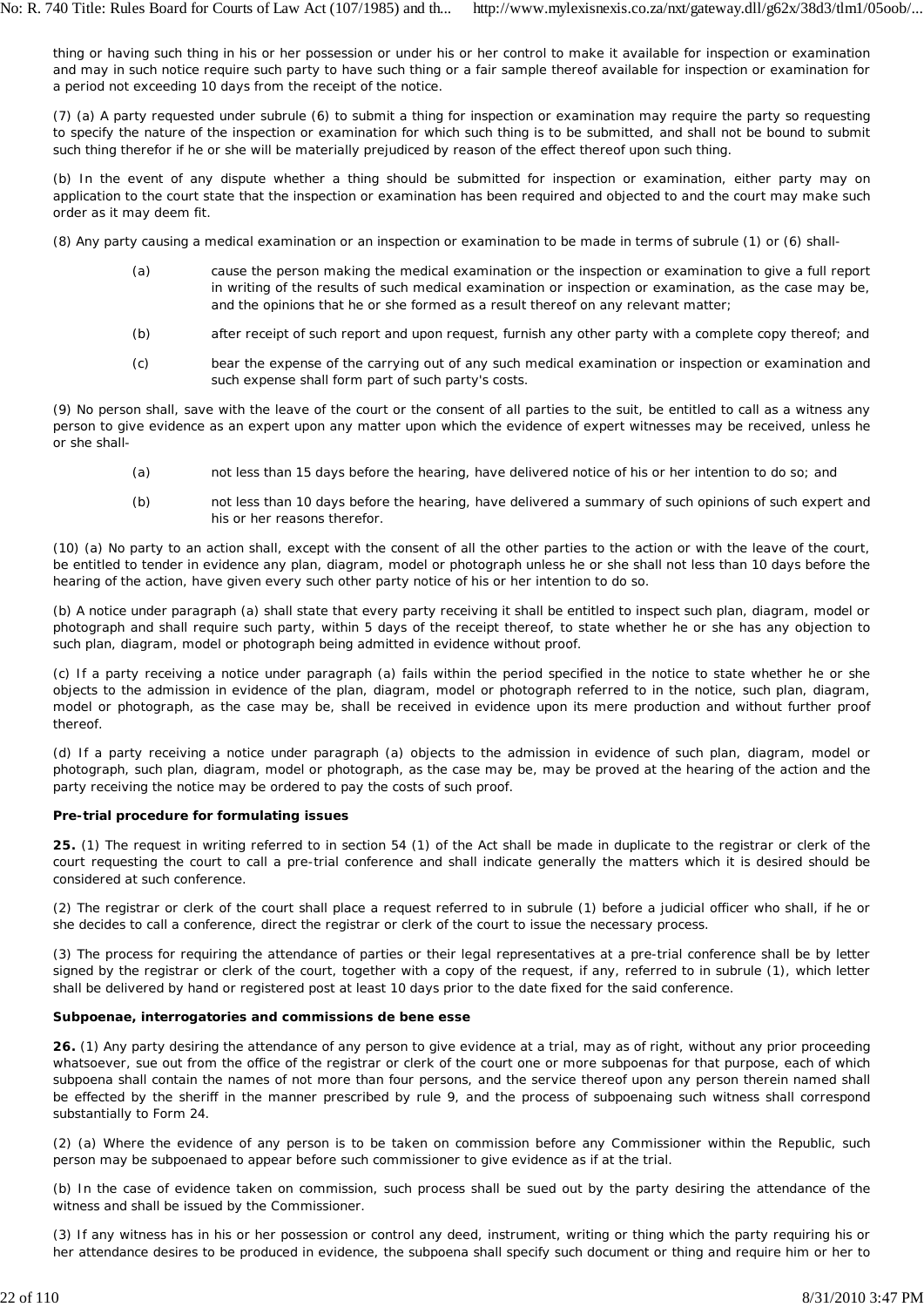produce it to the court at the trial.

(4) There shall be handed to the sheriff together with a subpoena so may copies thereof as there are witnesses to be summoned and also the sum of money that the party for whom they are to be summoned considers that the sheriff shall pay or offer to the said witnesses for their conduct money.

(5) The court may set aside service of any subpoena if it appears that the witness was not given reasonable time to enable him or her to appear in pursuance of the subpoena.

#### **Withdrawal, dismissal and settlement**

**27.** (1) Where a summons has not been served or the period limited for delivery of notice of intention to defend has expired and no such notice has been delivered, the plaintiff may withdraw the summons by notice to the registrar or clerk of the court.

(2) Save as provided by subrule (1), a plaintiff or applicant desiring to withdraw an action or application against all or any of the parties thereto shall deliver a notice of withdrawal similar to Form 6 of Annexure 1.

(3) Any party served with notice of withdrawal may within 20 days thereafter apply to the court for an order that the party so withdrawing shall pay the applicant's costs of the action or application withdrawn, together with the costs incurred in so applying: Provided that where the plaintiff or applicant in the notice of withdrawal embodies a consent to pay the costs, such consent shall have the force of an order of court and the registrar or clerk of the court shall tax the costs on the request of the defendant.

(4) Any party may by delivery of notice abandon any specified claim, exception or defence pleaded by him or her and such notice shall be taken into consideration in taxing costs.

(5) If in any proceedings a settlement or an agreement to postpone or withdraw is reached, the attorney for the plaintiff or applicant shall inform the registrar or clerk of the court and other parties to the action by delivering a notice accordingly.

(6) Application may be made to the court by any party at any time after delivery of notice of intention to defend and before judgment to record the terms of any settlement of an action without entry of judgment agreed to by the parties: Provided that if the terms of settlement so provide, the court may make such settlement an order of court.

(7) An application referred to in subrule (6) shall be on notice, except when the application is made in court during the hearing of any proceeding in the action at which the other party is represented or when a written waiver (which may be included in the statement of the terms of settlement) by such other party of notice of the application is produced to the court.

(8) At the hearing of an application referred to in subrule (6) the applicant shall lodge with the court a statement of the terms of settlement signed by all parties to the action and, if no objection thereto be made by any other party, the court shall note that the action has been settled on the terms set out in the statement and thereupon all further proceedings in the action shall, save as provided in subrules (9) and (10), be stayed.

(9) (a) When the terms of a settlement agreement which was recorded in terms of subrule (6) provide for the future fulfilment by any party of stated conditions and such conditions have not been complied with by the party concerned, the other party may at any time on notice to all interested parties apply for the entry of judgment in terms of the settlement.

(b) An application referred to in this subrule shall be on notice to the party alleged to be in default, setting forth particulars of the breach by the respondent of the terms of settlement.

(10) After hearing the parties to an application referred to in subrule (9) the court may-

- $(a)$ dismiss the application;
- (b) give judgment for the applicant as specified in the terms of settlement;
- (c) set aside the settlement and give such directions for the further prosecution of the action as it may deem fit; or
- (d) make such order as it may deem fit as to the costs of the application.

#### **Intervention, joinder and consolidation of actions**

**28.** (1) The court may, on application by a person desiring to intervene in any proceedings and having an interest therein, grant leave to such person to intervene on such terms as it may deem fit.

(2) The court may, on application by any party to any proceedings, order that another person shall be added either as a plaintiff or applicant or as a defendant or respondent on such terms as it may deem fit.

(3) A plaintiff may join several causes of action in the same action and the court may at the conclusion of the proceedings make such order as to costs as it deems fit.

(4) Where there has been a joinder of causes of action or of parties, the court may on the application of any party at any time order that separate trials be held either in respect of some or all of the causes of action or some or all of the parties; and the court may on such application make such order as it deems fit.

(5) Where separate actions have been instituted and it appears to the court convenient to do so, it may upon the application of any party thereto and after notice to all interested parties, make an order consolidating such actions, whereupon-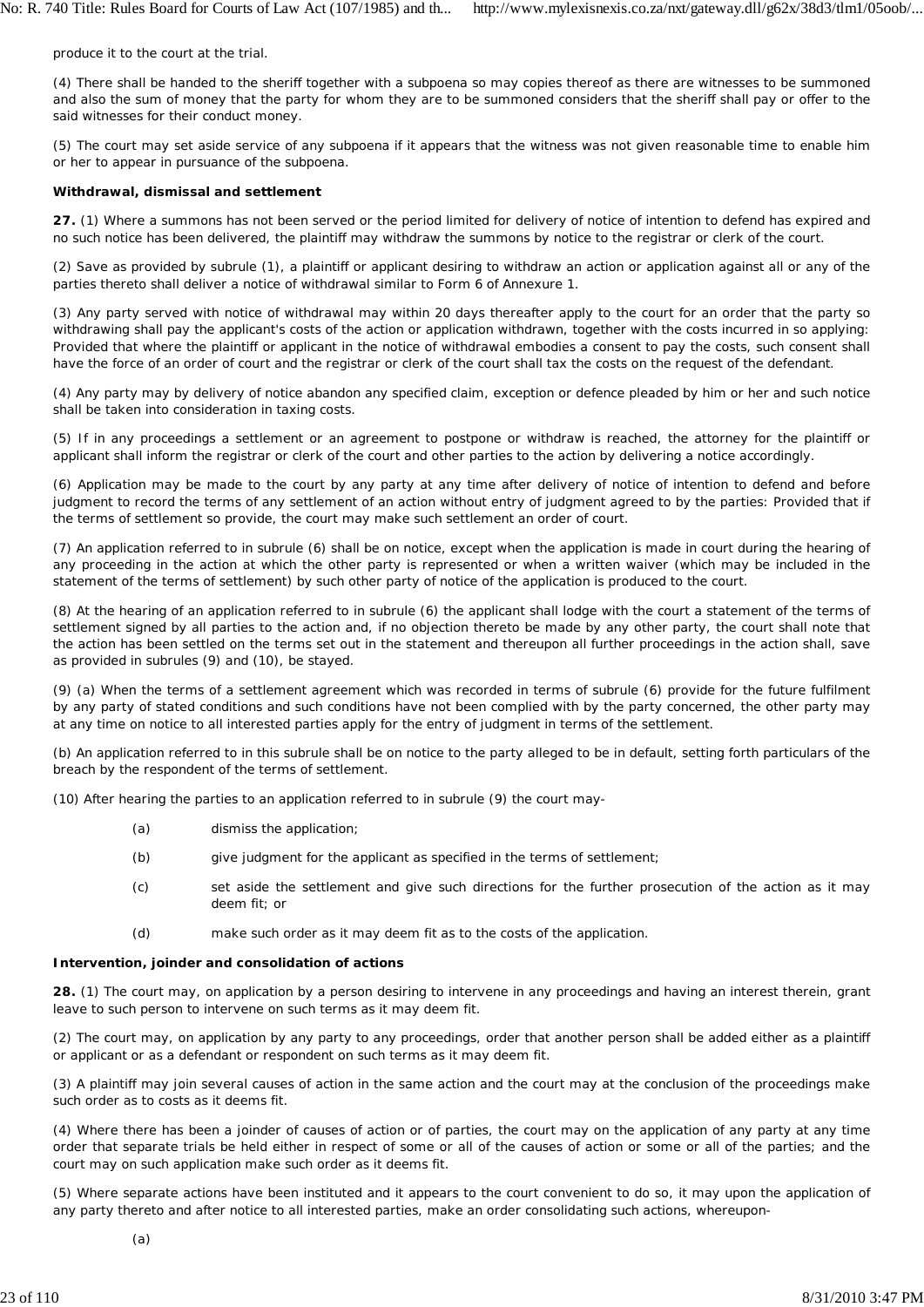- (b) the provision of this rule shall *mutatis mutandis* apply with regard to the action so consolidated; and
- (c) the court may make any order which it deems fit with regard to the further procedure, and may give one judgment disposing of all matters in dispute in the said actions.

## **Third party procedure**

**28A.** (1) Where a party in any action claims-

- (a) as against any other person not a party to the action (in this rule called a 'third party') that such party is entitled, in respect of any relief claimed against him or her, to a contribution or indemnification from such third party; or
- (b) any question or issue in the action is substantially the same as a question or issue which has arisen or will arise between such party and the third party, and should properly be determined not only as between any parties to the action but also as between such parties and the third party or between any of them,

such party may issue a third party notice, similar to Form 43 of Annexure 1, which notice shall be served by the sheriff.

(2) (a) A third party notice shall state the nature and grounds of the claim of the party issuing the same, the question or issue to be determined, and any relief or remedy claimed.

(b) In so far as the statement of the claim in a third party notice and the question or issue are concerned, the rules with regard to pleadings and to summonses shall *mutatis mutandis* apply.

(3) (a) A third party notice, accompanied by a copy of all pleadings filed in the action up to the date of service of the notice, shall be served on the third party and a copy of the third party notice, without a copy of the pleadings filed in the action up to the date of service of the notice, shall be filed with the registrar or clerk of the court and served on all other parties before the close of pleadings in the action in connection with which it was issued.

(b) After the close of pleadings, a third party notice may be served only with the leave of the court.

(4) If a third party intends to contest the claim set out in the third party notice he or she shall deliver notice of intention to defend, as if to a summons, and immediately upon receipt of such notice, the party who issued the third party notice shall inform all other parties accordingly.

(5) A third party shall, after service upon him or her of a third party notice, be a party to the action and, if he or she delivers notice of intention to defend, shall be served with all documents and given notice of all matters as a party.

(6) A third party may-

- (a) plead or except to the third party notice as if he or she were a defendant to the action; and
- (b) by filing a plea or other proper pleading contest the liability of the party issuing the notice on any ground notwithstanding that such ground has not been raised in the action by such latter party:

Provided however that the third party shall not be entitled to claim in reconvention against any person other than the party issuing the notice save to the extent that he or she would be entitled to do so in terms of rule 20.

(7) The rules with regard to the filing of further pleadings shall apply to third parties as follows:

- (a) In so far as the third party's plea relates to the claim of the party issuing the notice, the said party shall be regarded as the plaintiff and the third party as the defendant; and
- (b) in so far as the third party's plea relates to the plaintiffs claim, the third party shall be regarded as a defendant and the plaintiff shall file pleadings as provided by the said rules.

(8) (a) Where a party to an action has against any other party (whether either such party became a party by virtue of any counter-claim by any person or by virtue of a third party notice or by any other means) a claim referred to in subrule (1), he or she may issue and serve on such other party a third party notice in accordance with the provisions of this rule.

(b) Save that no further notice of intention to defend shall be necessary, the same procedure shall apply as between the parties to a notice referred to in paragraph (a) and they shall be subject to the same rights and duties as if such other party had been served with a third party notice in terms of subrule (1).

(9) Any party who has been joined as such by virtue of a third party notice may at any time make application to the court for the separation of the trial of all or any of the issues arising by virtue of such third party notice and the court may upon such application make such order as it deems fit, including an order for the separate hearing and determination of any issue on condition that its decision on any other issue arising in the action either as between the plaintiff and the defendant or as between any other parties, shall be binding upon the applicant.

(10) Where a court makes a decision with regard to the liability of a defendant and any third party defendant and either of such defendants discharges the obligation to the plaintiff of the full amount or more than its fair share of the amount found to be due by it to the plaintiff, any of such defendants who discharges that obligation may execute against the other defendant for the amount which the court has found that defendant to be liable.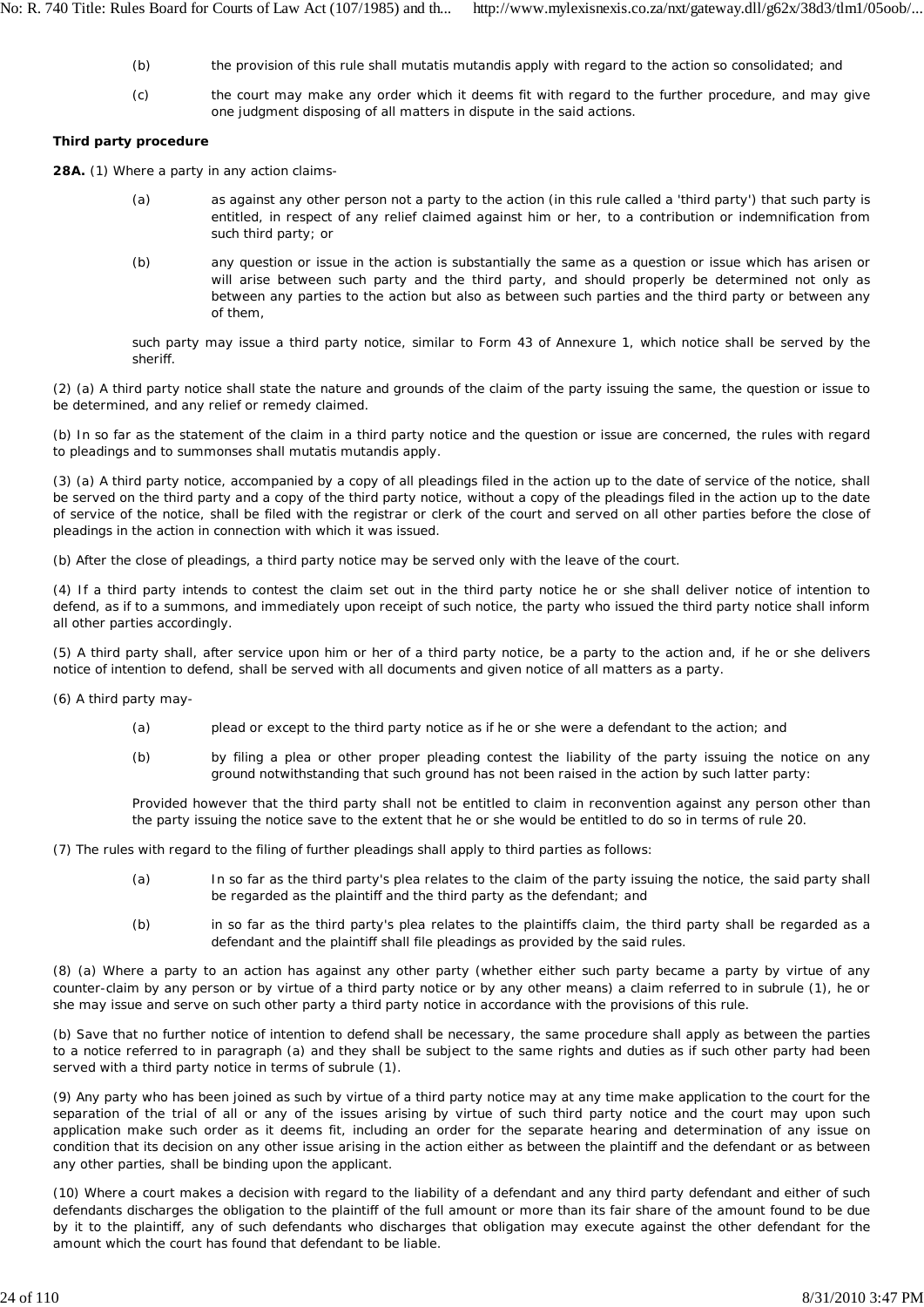### **Trial**

**29.** (1) Unless the court shall otherwise order, the trial of an action shall take place at the court-house from which the summons was issued.

(2) A witness who is not a party to the action may be ordered *by* the court-

- (a) to leave the court until his or her evidence is required or after his evidence has been given; or
- (b) to remain in court after his or her evidence has been given until the trial is terminated or adjourned.

(3) The court may, before proceeding to hear evidence, require the parties to state shortly the issues of fact or questions of law which are in dispute and may record the issues so stated.

(4) If, in any pending action, it appears to the court *mero motu* that there is a question of law or fact which may conveniently be decided either before any evidence is led or separately from any other question, the court may make an order directing the disposal of such question in such manner as it may deem fit and may order that all further proceedings be stayed until such question has been disposed of, and the court shall at the request of any party make such order unless it appears that the questions cannot conveniently be decided separately.

(5) If the question in dispute is a question of law and the parties are agreed upon the facts, the facts may be admitted in court, either viva voce or by written statement, by the parties and recorded by the court and judgment may be given thereon without further evidence.

(6) When questions of law and issues of fact arise in the same case and the court is of opinion that the case may be disposed of upon the questions of law only, the court may require the parties to argue upon those questions only and may give its decision thereon before taking evidence as to the issues of fact and may give final judgment without dealing with the issues of fact.

(7) (a) If on the pleadings the burden of proof is on the plaintiff he or she shall first adduce his or her evidence.

(b) If absolution from the instance is not decreed after the plaintiff has adduced evidence, the defendant shall then adduce his or her evidence.

(8) Where on the pleadings the burden of proof is on the defendant, the defendant shall first adduce his or her evidence, and if necessary the plaintiff shall thereafter adduce his or her evidence.

(9) (a) Where the burden of proving one or more of the issues is on the plaintiff and that of proving others is on the defendant, the plaintiff shall first call his or her evidence on any issues proof whereof is upon him or her, and may then close his or her case, and the defendant shall then call his or her evidence on all the issues.

(b) If the plaintiff has not called any evidence (other than that necessitated by his or her evidence on the issues proof whereof is on him or her) on any issues proof whereof is on the defendant, he or she shall have the right to do so after defendant has closed his or her case, but If he or she has called any such evidence, he or she shall have no such right.

(10) In a case of dispute as to the party upon whom the burden of proof rests, the court shall direct which party shall first adduce evidence.

(11) Any party may, with the leave of the court, adduce further evidence at any time before judgment; but such leave shall not be granted if it appears to the court that such evidence was intentionally withheld out of its proper order.

(12) The court may at any time before judgment, on the application of any party or of its own motion, recall any witness for further examination.

(13) Any witness may be examined by the court as well as by the parties.

(14) After the evidence on behalf of both parties has been adduced the party who first adduced evidence may first address the court and thereafter the other party, and the party who first adduced evidence may reply.

(15) Where the court has authorised the evidence of any witness to be taken on interrogatories, such interrogatories shall be filed within 4 days of the order and cross-interrogatories within 5 days thereafter.

### **Record of proceedings in civil matters**

**30.** (1) Minutes of record shall forthwith be made of-

- (a) any judgment given by the court;
- (b) any oral evidence given in court;
- (c) any objection made to any evidence received or tendered; and
- (d) the proceedings of the court generally, including the record of any inspection in loco.
- (2) The court shall mark each document put in evidence and note such mark on the record.

(3) The minutes and marks may be made by the registrar or clerk of the court and, save as provided in subrule (4), by the presiding judicial officer.

(4) The addresses of the parties, oral evidence given, any exception or objection taken in the course of the proceedings, the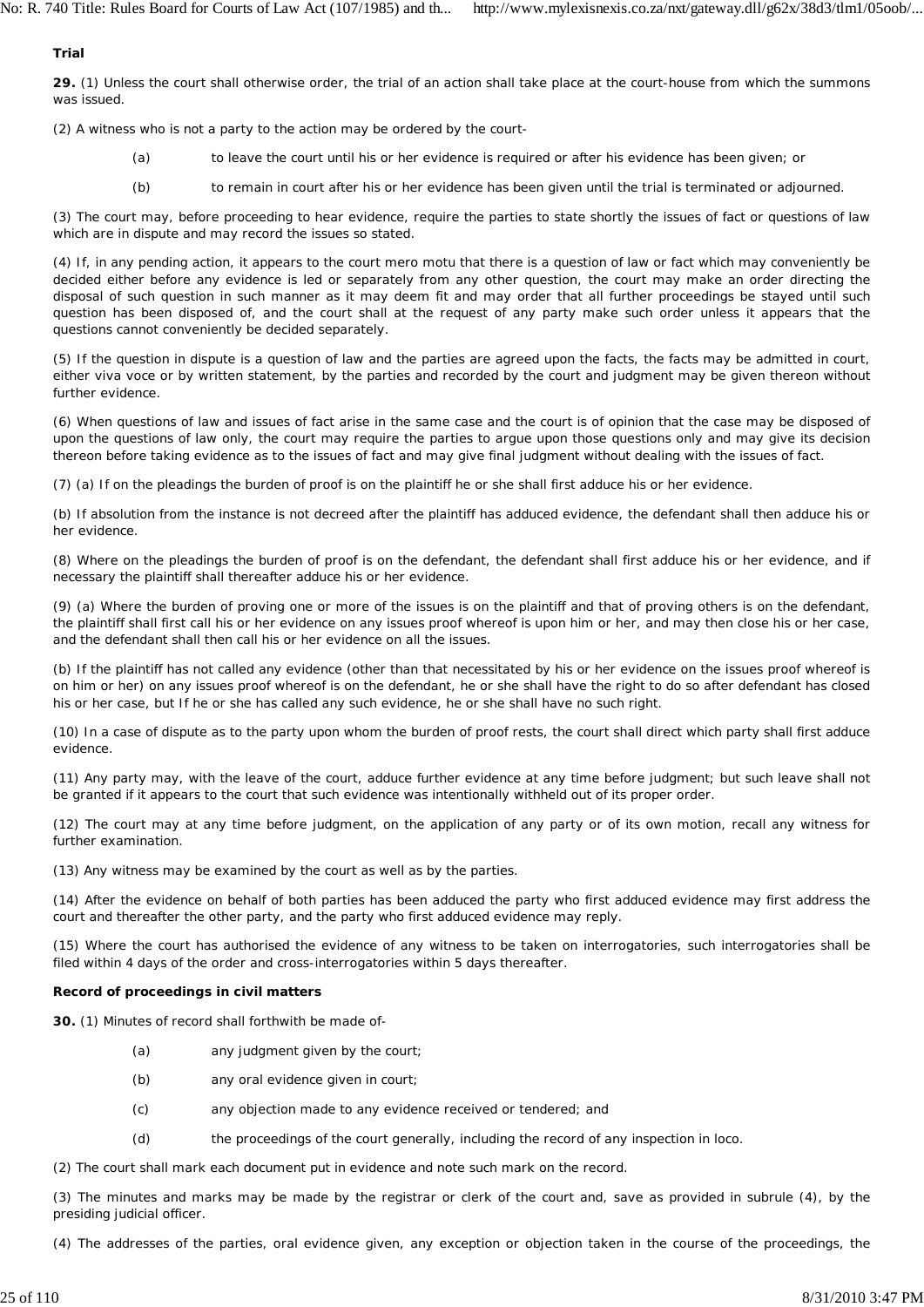rulings and judgment of the court and any other portion of the proceedings, may be noted in shorthand (also in this rule referred to as "shorthand notes") either verbatim or in narrative form or recorded by mechanical, electronic or digital means.

(5) (a) Every person employed for the taking of shorthand notes or for the transcription of notes so taken by another person shall be deemed to be an officer of the court and shall before entering on his or her duties in writing take an oath or make an affirmation before a judicial officer in the following form:

., swear/solemnly and sincerely affirm and declare that I will faithfully, accurately and to the best of my ability take down in shorthand or cause to be recorded by mechanical, electronic or digital means, as directed by the judicial officer, the proceedings in any case in which I may be employed thereto as an officer of the court and that I will similarly, when required to do so, transcribe the same or, as far as I am able to do so, any other notes taken by any officer of the court or recorded by mechanical, electronic or digital means.'.

(b) Such oath or affirmation shall be administered in the manner prescribed for the taking of an oath or affirmation.

(6) (a) Shorthand notes taken in terms of this rule shall be certified as correct by the shorthand writer and filed with the record of the case by the registrar or clerk of the court.

(b) Subject to the provisions of subrule (7), no shorthand notes taken in terms of this rule shall be transcribed unless a judicial officer so directs.

(c) The transcript of any shorthand notes transcribed in terms of paragraph (b) shall be certified as *correct by* the person making it and shall be filed with the record.

(7) (a) In any case in which no transcription was directed in terms of subrule (6) any person may on notice to the registrar or clerk of the court request a transcription of any shorthand note taken by virtue of a direction given under subrule (4) and shall pay, in respect of proceedings made by mechanical, electronic or digital means, the full cost thereof as predetermined by agreement between the contractor concerned and the State for such transcription.

(b) One copy of the transcript of the shorthand notes referred to in paragraph (a) shall be supplied, free of charge, to the person at whose request the transcription was made.

(c) The original copy of the transcript of any shorthand notes referred to in paragraph (a), shall be certified as correct by the person making it and shall be filed with the record of the case.

(d) A sum sufficient to cover the approximate fee payable under paragraph (a) shall be deposited with the registrar or clerk of the court in advance.

(8) Subject to the provisions of subrule (11), any shorthand notes, and any transcript thereof, certified as correct, shall be deemed to be correct and shall form part of the record of the proceedings in question.

(9) Subject to subrule (7) (b), a copy of any transcript made simultaneously with the transcription of proceedings made by mechanical, electronic or digital means may, upon application to the registrar or clerk of the court, be supplied to any person upon payment of the full cost thereof as predetermined by agreement between the contractor concerned and the State, in the case of a copy of a transcript referred to in subrules (6) and (7).

(10) Any reference in this rule to shorthand notes or to a transcription or transcript of such notes, or to a copy of such transcript, or to a person employed for the taking of such notes, or to a person transcribing such notes, shall be construed also as a reference to a record of proceedings made by mechanical, electronic or digital means, to a transcription or transcript of such record, or to a copy of such transcript, to a person employed for the making of such mechanical, electronic or digital record, or to a person transcribing such record, as the case may be.

(11) Any party may, not later than 10 days after judgment, or where the proceedings have been noted in shorthand or by mechanical, electronic or digital means, within 10 days after having been notified by the registrar or clerk of the court that the transcript of the shorthand notes or mechanical, electronic or digital record has been completed, apply to the court to correct any errors in the minutes of such proceedings or in the transcript of such shorthand notes or mechanical, electronic or digital record and the court may then correct any such errors.

(12) If, before the hearing of the application, all parties affected file a consent to the corrections claimed, no costs of such application shall be allowed; otherwise, costs shall be in the discretion of the court.

# **Adjournment and postponement**

**31.** (1) The trial of an action or the hearing of an application or matter may be adjourned or postponed by consent of the parties or by the court, either on application or request or of its own motion.

(2) Where an adjournment or postponement is made sine die, any party may by delivery of notice of reinstatement set down the action, application or matter for further trial or hearing on a day generally or specially fixed by the registrar or clerk of the court, not earlier than 10 days after delivery of such notice.

(3) Any adjournment or postponement shall be on such terms as to costs and otherwise as the parties may agree to or as the court may order.

# **Non-appearance of a party - withdrawal and dismissal**

**32.** (1) If a plaintiff or applicant does not appear at the time appointed for the trial of an action or the hearing of an application, the action or application may be dismissed with costs.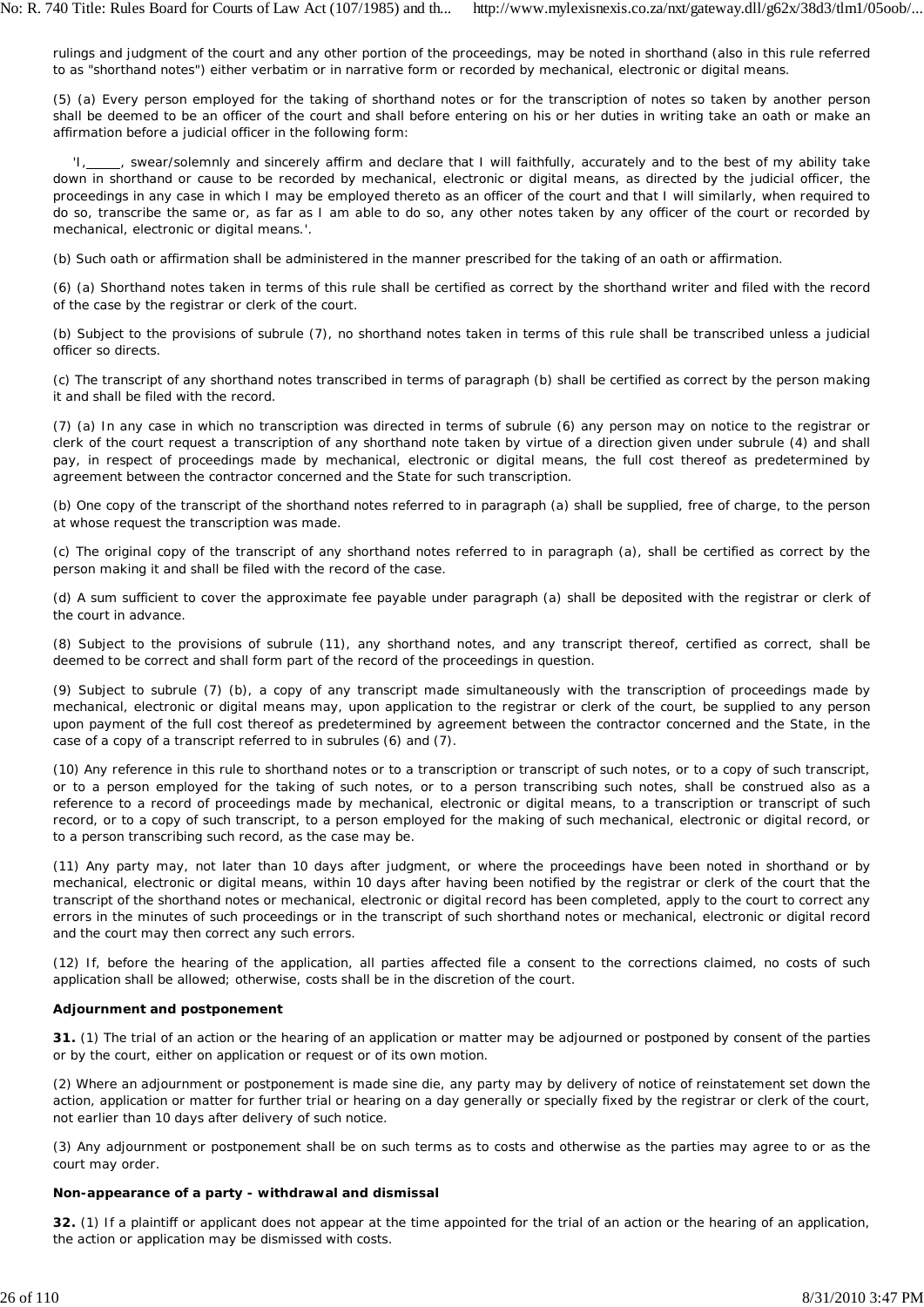(2) If a defendant or respondent does not so appear, a judgment (not exceeding the relief claimed) may be given against him or her with costs, after consideration of such evidence, either oral or by affidavit, as the court deems necessary.

(3) The withdrawal or dismissal of an action or a decree of absolution from the instance shall not be a defence to any subsequent action, but if a subsequent action is brought for the same or substantially the same cause of action before payment of the costs awarded on such withdrawal, dismissal or decree of absolution, the court may on application, if it deems fit and if the said costs have been taxed and payment thereof has been demanded, order a stay of such subsequent action until such costs shall be paid and that the plaintiff shall pay the costs of such application.

## **Costs**

**33.** (1) The court in giving judgment or in making any order, including any adjournment or amendment, may award such costs as it deems fit.

(2) The costs of any application or order or issue raised by the pleadings may-

- (a) be awarded by the court irrespective of the judgment in the action; or
- (b) may be made costs in the action; or
- (c) may be reserved to be dealt with on the conclusion of the action,

but if no order is made, such costs shall be costs in the action.

(3) Unless the court shall for good cause otherwise order, costs of interim orders shall not be taxed until the conclusion of the action, and a party may present only one bill for taxation up to and including the judgment or other conclusion of the action.

(4) Where a judgment or order for costs is made against two or more persons it shall, unless the contrary is stated, have effect against such persons severally as well as jointly.

(5) (a) In district court civil matters, the scale of fees to be taken by attorneys as between party and party shall-

- (i) be that set out in Table A of Annexure 2 in addition to the necessary expenses;
- (ii) in relation to proceedings under section 65, 65A to 65M, inclusive, and 72 of the Act and all matters ancillary thereto be that set out in Parts I and II respectively of Table B of the said Annexure; and
- (iii) in relation to proceedings under section 74 and 74A to 74W, inclusive, of the Act and all matters ancillary thereto be that set out in Part III of Table B of the said Annexure.

(b) The scale of fees referred to in paragraph (a) (iii) of this subrule shall also be the scale of fees to be taken between attorney and client in relation to proceedings under section 74 and 74A to 74W, inclusive, of the Act.

(c) In regional court civil matters, including divorce or matrimonial matters, the scale of fees to be taken by attorneys as between party and party shall be that set out in table A of Annexure 2 in addition to the necessary expenses, scale C of Table A of Annexure 2 being applicable: Provided that the applicable scale of fees to be taken by attorneys as between party and party in civil claims whose monetary value falls within the jurisdiction of district courts shall be the one contained in paragraph (a) of this subrule, notwithstanding such claims having been instituted in the regional court.

(6) Save as to appearance in open court without counsel, the fees in subrule (5) shall be allowable whether the work has been done by an attorney or by his or her clerk, but shall, except in the case of the fee referred to in paragraph 13 of the general provisions under Table A of Annexure 2, be allowable only in so far as the work to which such fees have been allocated has in fact and necessarily been done.

(7) The magistrate presiding over any civil proceedings which last for the period of a quarter of an hour or longer, shall note on the record of the proceedings in respect of each day thereof-

- (a) the time of the day when the proceedings actually commenced and actually ended; and
- (b) the time of the day of the commencement and conclusion of each adjournment on that day.

(8) The court may on request made at or immediately after the giving of judgment in any contested action or application in which-

- (a) is involved any difficult question of law or of fact; or
- (b) the plaintiff makes two or more claims which are not alternative claims; or
- (c) the claim or defence is frivolous or vexatious; or
- (d) costs have been reasonably incurred and in respect of which costs there is no specific provision in these rules,

award costs on any scale higher than that on which the costs of the action would otherwise be taxable: Provided that the court may give direction as to the manner of taxation of such costs as may be necessary.

(9) When it is reasonable in any proceedings for a party to employ the services of an attorney other than a local attorney, the court may on proof thereof, and if costs are awarded to him or her, order that such costs shall include the reasonable travelling time, travelling expenses and subsistence expenses of such attorney as determined by the court: Provided that the court may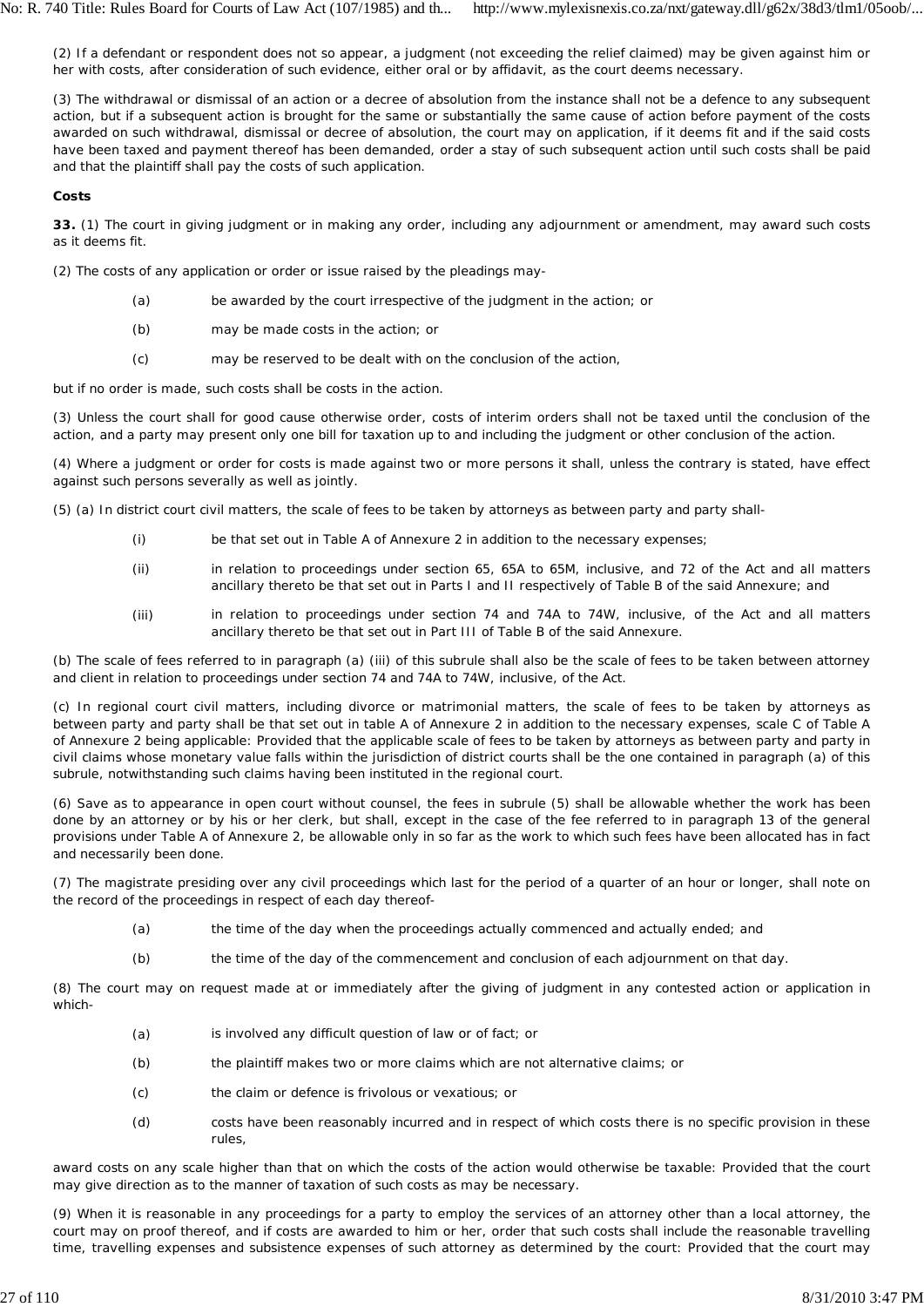order that the determination of such costs be done on taxation by the registrar or clerk of the court.

(10) Where the court is of the opinion that at the hearing the party to whom costs are awarded has occupied time unnecessarily or in relation to matters not relevant to the issue, the court may disallow a proportionate part of the hearing fee payable to his or her attorney or counsel.

(11) The court may in its discretion order that the whole of the costs of an action (including the costs of any claim in reconvention) be paid by the parties in such proportions as it may direct.

(12) Where the court is of the opinion that expense has been unnecessarily incurred because of the successful party's failure to take a course which would have shortened the proceedings and decreased the costs it shall award only such costs as would have been incurred if the successful party had taken such course.

(13) Where costs in convention and reconvention are awarded to different parties, the registrar or clerk of the court shall on taxation subject to any order which has been made by the court, allow each party to submit a bill of costs in respect of all costs and charges incurred in instituting and defending the claim in convention and reconvention, and defending the claim in convention and reconvention, respectively, and then to award the successful parties a proportionate amount of their costs in accordance with the award given by the court.

(14) (a) The costs of issuing any warrant of execution or arrest shall, where they are payable by the party against whom the warrant is issued, be assessed by the registrar or clerk of the court without notice and inserted in the warrant.

(b) The costs payable by the judgment debtor in respect of any proceedings under section 65 or 65A to 65M inclusive, or 72 of the Act shall be inserted by the judgment creditor or his or her attorney on the face or reverse side of any process issued under either of those sections and assessed by the registrar or clerk of the court before issue.

(c) The registrar or clerk of the court may refuse to issue any process under section 65 or 65A to 65M, inclusive, or 72 of the Act in which the costs are not inserted or inserted but not according to tariff.

(15) Where costs or expenses are awarded to any party by the court, otherwise than by a judgment in default of the defendant's delivery of notice of intention to defend or on the defendant's consent to judgment before the time for such notice has expired, the party to whom such costs or expenses have been awarded shall deliver a bill of such costs or expenses and give at least 5 days' notice of taxation for an hour to be fixed (generally or specially) by the registrar or clerk of the court and he or she may include in such bill all such payments as have been necessarily and properly made by him or her.

(16) After subrule (15) has been complied with the registrar or clerk of the court shall tax and allow the relevant costs and expenses: Provided that witness fees shall not be allowed in taxation unless properly vouched for.

(17) (a) Where more than one-fourth of the bill (excluding expenses) is taxed off, the party presenting the bill shall not be allowed any costs of taxation.

(b) Where a party to whom a bill of costs is presented makes a written offer of payment in respect of such costs, and such offer is refused, the party presenting the bill shall not be allowed any costs of taxation if the bill is taxed in an amount which is smaller than the amount of the offer.

(18) Where a bill of costs as between attorney and client is required to be taxed, taxation shall take place on at least 5 days' notice thereof to the attorney or client, whether or not an action therefor is pending: Provided that, notwithstanding the provisions of subrule (3), a bill of costs as between attorney and client may be taxed at any time after termination of the mandate.

(19) Where liability for costs is determined without judgment of the court by virtue of the provisions of these rules or by a settlement recorded in terms of rule 27 (8), such costs shall be taxable by the registrar or clerk of the court as if they had been awarded by the court.

(20) On failure of a party giving notice of taxation to appear at the appointed time for taxation, such bill of costs may be taxed in his or her absence but such party shall not be allowed any costs of taxation.

(21) If a party consents to pay the costs of another party, the registrar or clerk of the court shall, in the absence of an order of the court, tax such costs, as if they had been awarded by the court.

(22) Value added tax may be added to all costs, fees, disbursements and tariffs in respect of which value added tax is chargeable.

### **Fees of the sheriff**

**34.** (1) The fees and charges to be taken by a sheriff who is an officer of the Public Service shall be those prescribed in Part I of Table C of Annexure 2 and in the case of any other sheriff those prescribed in Part II of the said Table and Annexure.

(2) Every account of fees or charges furnished by a sheriff shall contain the following note:

"You may require this account to be taxed and vouched before payment.".

(3) (a) Any party having an interest may by notice in writing require the fees and charges claimed by or paid to the sheriff to be taxed by the registrar or clerk of the court, and may attend on such taxation.

(b) Upon a taxation referred to in paragraph (a) the sheriff shall vouch to the satisfaction of the registrar or clerk of the court all charges claimed by him or her.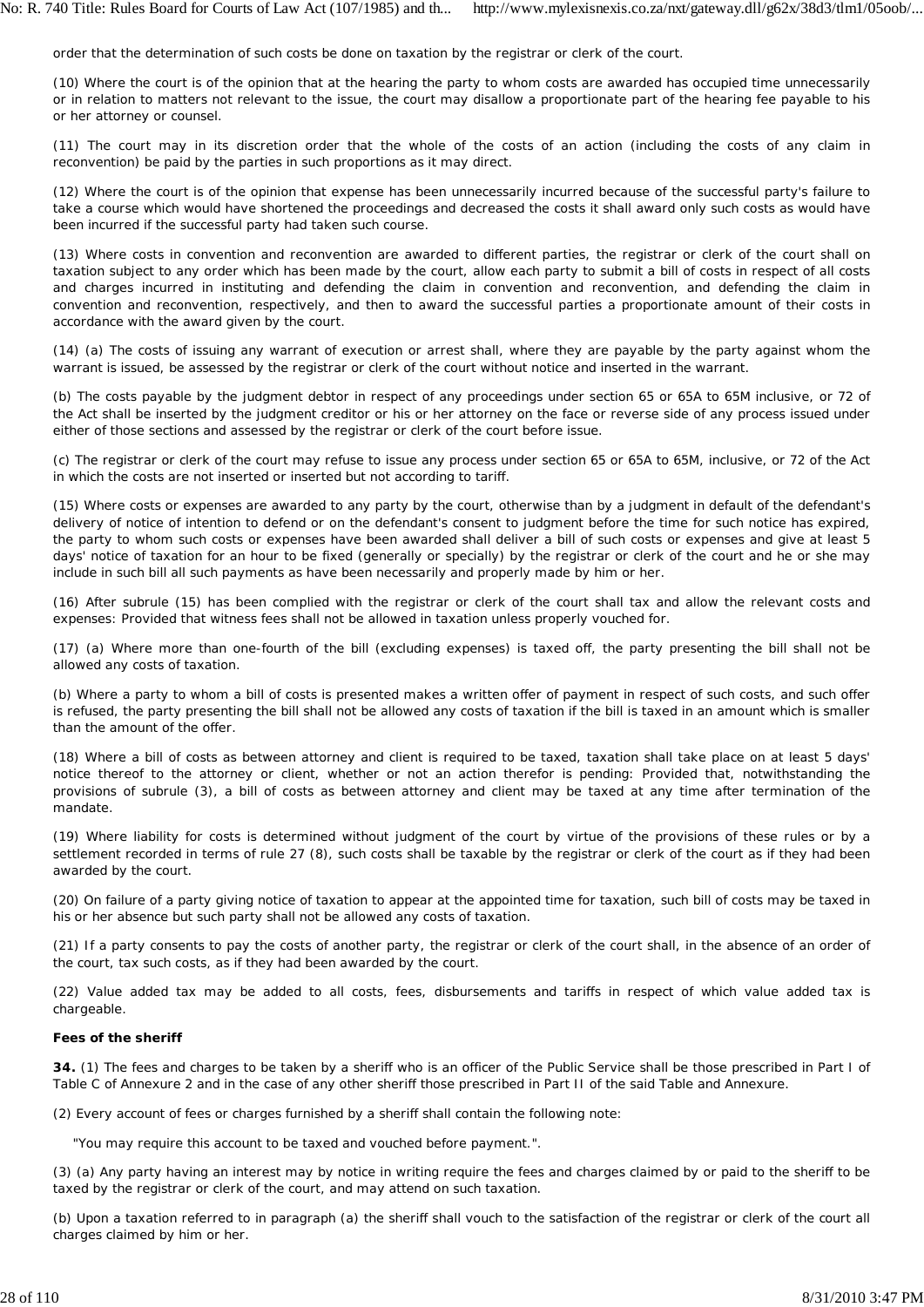(c) A fee for the attending of the taxation shall be allowed-

- (i) to the sheriff if the sheriff's fees or charges are taxed and passed in full, as allowed for in Table C; and
- (ii) to the interested party concerned if the sheriff's fees or charges are taxed but not passed in full, on the same basis as the fee allowed to the sheriff under subparagraph (i).

## **Review of taxation**

**35.** (1) Any interested party may, within 15 days after he or she has knowledge thereof, bring before a judicial officer for review-

- (a) the costs and expenses claimed in any undefended action;
- (b) the assessment by the registrar or clerk of the court of any costs and expenses;
- $(c)$ the taxation by the registrar or clerk of the court of any costs awarded in any action or matter; or
- (d) the taxation by the registrar or clerk of the court of any fees or charges of the sheriff.

(2) A review in terms of subrule (1) shall be on 10 days' notice to the party entitled to receive or liable to pay such costs and expenses or to the sheriff, as the case may be.

(3) Any party dissatisfied with the decision of the judicial officer as to any item or part of an item which was objected to before the registrar *or* clerk of the court, may, after notice to the other party, within 10 days of the decision require the judicial officer to state a case for the decision of a judge, which case shall embody all relevant findings of fact by the judicial officer: Provided that, save with the consent of such officer, no case shall be stated where the total of the amounts which he or she has disallowed or allowed, as the case may be, and which the dissatisfied party seeks to have allowed or disallowed, respectively, is less than R1000.

(4) Any party may within 10 days after the judicial officer has stated a case in terms of subrule (3) submit contentions in writing to the judicial officer.

(5) The judicial officer shall lay the case together with the written contentions submitted and his or her own report not later than 15 days after receipt of such contentions, before a judge of the court of appeal who may then-

- (a) decide the matter upon the case and contentions so submitted, together with any further information which he or she may require from the judicial officer; or
- (b) decide if after hearing the parties or their counsel or attorneys in chambers; or
- $(c)$ refer the case for decision to the court of appeal.

(6) The judge or the court deciding a matter in terms of subrule (5) may make such order as he or she or it deems fit, including an order that the unsuccessful party shall pay to the opposing party a sum fixed by the judge or the court as costs.

## **Process in execution**

**36.** (1) The process for the execution of any judgment for the payment of money, for the delivery of property whether movable or immovable, or for ejectment shall be by warrant issued and signed by the registrar or clerk of the court and addressed to the sheriff.

(2) A process issued under subrule (1) may be sued out by any person in whose favour any such judgment shall have been given, if such judgment is not then satisfied, stayed or suspended.

(3) A process issued under subrule (1) may at any time, on payment of the fees incurred, be withdrawn or suspended by notice to the sheriff by the party who has sued out such process: Provided that a request in writing made from time to time by such party to defer execution of such process for a definite period not being longer than one month shall not be deemed to be a suspension.

(4) Any alteration in a process issued under subrule (1) shall be initialled by the registrar or clerk of the court before it is issued by him or her.

(5) The registrar or clerk of the court shall at the request of a party entitled thereto reissue process issued under subrule (1) without the court having sanctioned the reissue.

(6) Any process issued under subrule (1) shall be invalid if a wrong person is named therein as a party, but no such process shall be invalid merely by reason of the misspelling of any name therein, or of any error as to date.

(7) Except where judgment has been entered by consent or default, process in execution of a judgment shall not be issued without leave of the court applied for at the time of granting the judgment, before the day following that on which the judgment is given.

## **Second or further warrants or emoluments attachment orders or garnishee orders**

**37.** (1) Where any warrant or emoluments attachment order or garnishee order has been lost or mislaid, the court may on the application of any interested party and after notice to any person affected thereby, authorise the issue of a second or further warrant or emoluments attachment order or garnishee order, as the case may be, on such conditions as the court may determine and may make such order as to costs as it may deem fit.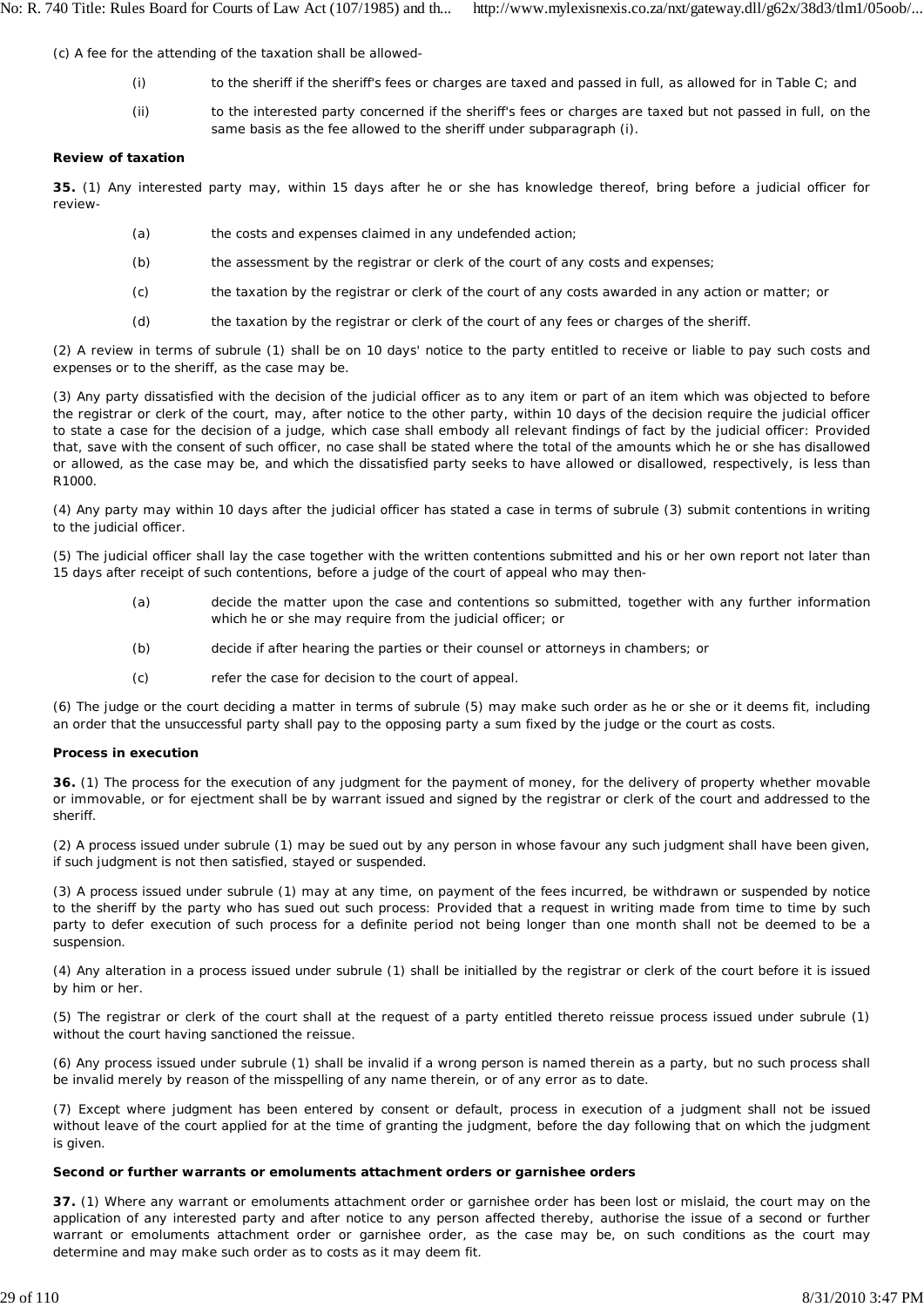(2) Notice of an application in terms of subrule (1) shall be on not less than 5 days' notice and shall state the reasons for the application.

(3) Sub-rules (1) to (6), inclusive, of rule 36 shall *mutatis mutandis* apply to any warrant or emoluments attachment order or garnishee order authorised by the court in terms of subrule (1) and in addition such warrant or garnishee order shall clearly be endorsed as follows:

"This second or further warrant \_\_\_\_\_(describe nature of warrant) of emoluments attachment order or garnishee order (as the case may be) was authorised by the court on \_\_\_\_\_\_and replaces any warrant \_\_\_\_\_\_(describe nature of warrant) or emoluments attachment order or garnishee order (as the case may be) instead of which it is issued or reissued".

(4) (a) When any warrant or emoluments attachment order or garnishee order which has been replaced by a warrant or emoluments attachment order or garnishee order issued in terms of subrule (1) becomes available it shall immediately be cancelled by the registrar or clerk of the court by endorsing across the face thereof between two parallel transverse lines the following words:

"Cancelled. Fresh warrant \_\_\_\_\_(describe nature of warrant) or emoluments attachment order or garnishee order (as the case may be) issued in terms of an order of the court dated "

(b) An endorsement in terms of paragraph (a) shall be signed and dated by the registrar or clerk of the court.

(5) The fact that a second or further warrant or emoluments attachment order or garnishee order has been issued and the date and amount thereof shall be endorsed on the record of the case by the registrar or clerk of the court.

# **Security by judgment creditor**

**38.** (1) Where the sheriff is in doubt as to the validity of any attachment or contemplated attachment, he or she may require that the party suing out the process in execution shall give security to indemnify him or her.

(2) Unless the summons commencing the action has been served upon the defendant personally or he or she has delivered notice of intention to defend or notice of attachment has been given to him or her personally-

- (a) if any property corporeal or incorporeal is attached in execution, the execution creditor shall, at least 10 days before the day appointed for the sale of such property give security to the satisfaction of the sheriff for the payment to the execution debtor if such attachment be set aside of any sum which the execution debtor may in law be entitled to recover from the execution creditor for damages suffered by reason of such attachment or of any proceedings consequent thereon; and if security be not given the attachment shall cease to have effect: Provided that the execution debtor may by endorsement to that effect on the warrant of execution dispense with the giving of security under this rule; or
- (b) if moneys are received by the sheriff under any form of execution otherwise than as the proceeds of the sale in execution of property in respect of the attachment of which security has been given in terms of paragraph (a), such moneys shall not be paid to the execution creditor until he or she has given security for the restitution of the full amount received by the sheriff if the attachment be thereafter set aside: Provided that the execution debtor may in writing over his or her signature dispense with the giving of such security.

(3) The prescribed fee for security given under this rule shall without taxation be recoverable as part of the costs of execution.

(4) Any surety bond or other document of security given in terms of this rule may be sued upon by the execution debtor without formal transfer thereof to him.

(5) This rule shall not apply where the party suing out the process in execution or the execution creditor is a Minister, a Deputy Minister or a Provincial Premier, in his or her official capacity, the State or a provincial government.

# **General provisions regarding execution**

**39.** (1) Unless otherwise ordered by the court, the costs and expenses of issuing a warrant and levying execution shall be a first charge on the proceeds of the property sold in execution and may so far as such proceeds are insufficient be recovered from the execution debtor as costs awarded by the court.

(2) (a) Subject to any hypothec existing prior to attachment, all warrants of execution lodged with any sheriff appointed for a particular area or any other sheriff on or before the day immediately preceding the date of the sale in execution shall rank pro rata in the distribution of the proceeds of the goods sold in execution.

(b) The sheriff conducting a sale in execution shall not less than 10 days prior to the date of sale forward a copy of the notice of sale to all other sheriffs appointed for the area in which he or she has been instructed to conduct a sale in respect of the attached goods.

(c) The sheriff conducting a sale in execution shall accept from all other sheriffs appointed for that area or any other sheriff a certificate listing any attachment that has been made and showing the ranking of creditors in terms of warrants in the possession of those sheriffs.

(3) (a) Withdrawal of attachment shall be effected by note made and signed by the sheriff on the warrant of execution that the attachment is withdrawn, stating the time and date of the making of such note.

(b) The sheriff shall give notice in writing of a withdrawal of attachment and of the time and date thereof to the execution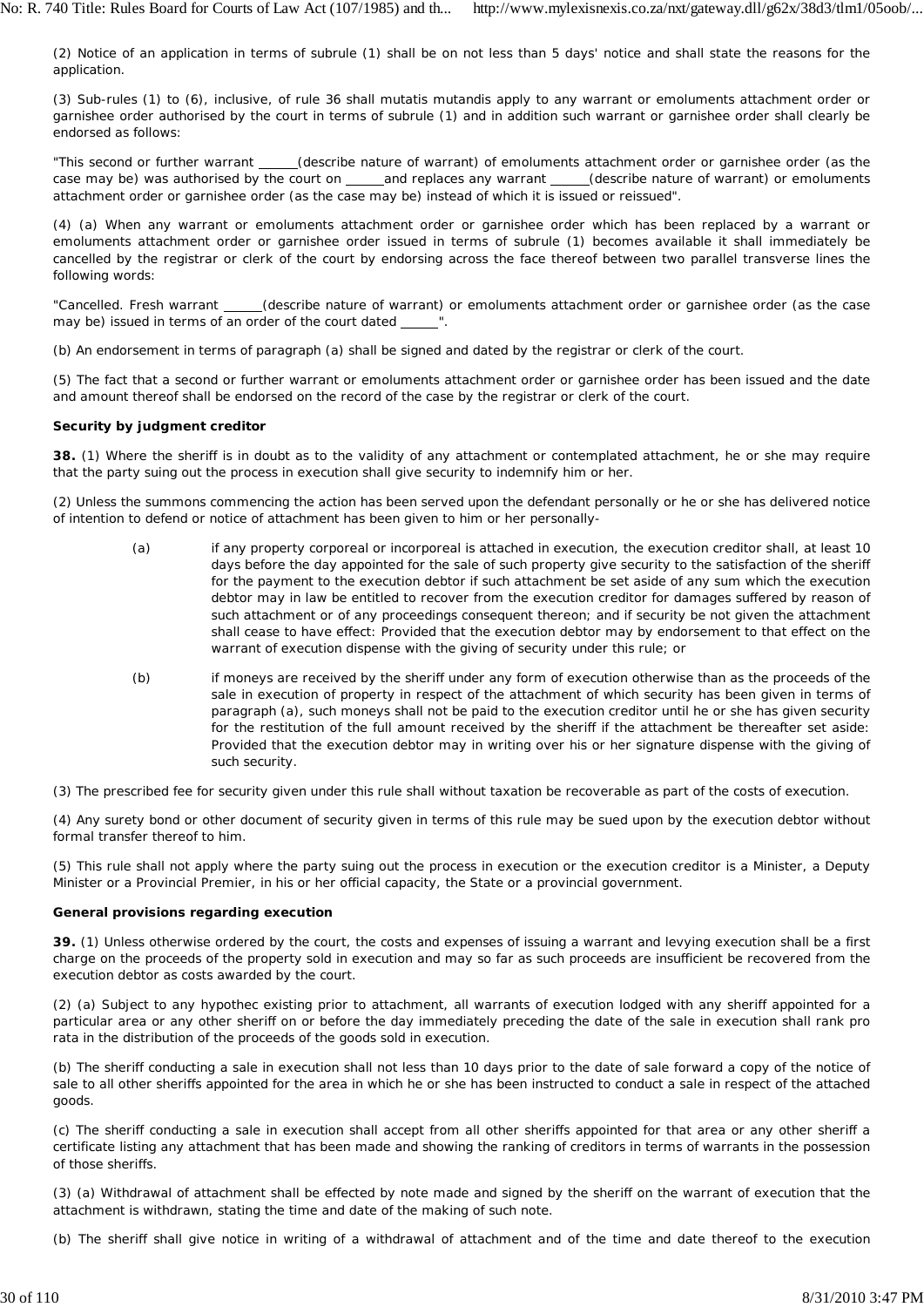creditor, the execution debtor, all other sheriffs appointed for that area or any other sheriff who has submitted a certificate referred to in subrule (2)(c) and to any other person by whom a claim to the property attached has been lodged with him or her: Provided that the property shall not be released from attachment for a period of four months if a certificate referred to in subrule (2)(c) or an unsatisfied warrant of execution lodged under subrule (2) remains in the hands of the sheriff.

(4) If any property attached in execution is claimed by any third party as his or her property or any third party makes any claim to the proceeds of property so attached and sold in execution, the sheriff shall, subject to subrule (5), deal with such matter as provided in rule 44.

(5) Notwithstanding a claim to property referred to in subrule (4) by a third party the sheriff shall attach such property if he or she has not yet done so and the property shall remain under attachment pending the outcome of interpleader proceedings unless sooner released from attachment upon order of the court or otherwise, and rule 41 (7) shall *mutatis mutandis* apply to property so attached.

(6) (a) On completion of any sale in execution of property, whether movable or immovable, the sheriff shall attach to his or her return a vendue roll showing details of the property sold, the prices realised, and, where known, the names and addresses of the purchasers and an account of the distribution of the proceeds and shall send a copy of such vendue roll to all other sheriffs appointed for that area who have submitted certificates referred to in subrule (2)(c).

(b) Where a warrant of execution has been lodged with the sheriff conducting a sale in execution by any other sheriff referred to in sub-rule (2)(a), the sheriff conducting the sale shall make payment in terms of a distribution account to any sheriff who submitted a certificate referred to in subrule (2)(c) in respect of that sale.

(c) Payment in terms of a distribution account shall only be made after the distribution account has lain for inspection for a period of 15 days after the sheriff who has lodged a warrant of execution with the sheriff who conducted the sale, has received a copy of the distribution account.

(7) No sheriff or person on behalf of the sheriff shall at a sale in execution purchase any of the property offered for sale either for himself or herself or for any other person.

## **Execution against a partnership**

**40.** (1) Where a judgment debtor is a partner in a firm and the judgment is against him or her for a separate debt, the court may, after notice to the judgment debtor and to his or her firm, appoint the sheriff as receiver to receive any moneys payable to the judgment debtor in respect of his or her interests in the partnership.

(2) An appointment in terms of subrule (1) shall, until the judgment debt is satisfied, operate as an attachment of the interest of the judgment debtor in the partnership assets and the sheriff so appointed shall notify all other sheriffs appointed for that area of such appointment.

(3) Where a judgment is against a firm, the partnership property shall first be exhausted, so far as it is known to the judgment creditor, before the judgment is executed against the separate property of the partners.

## **Execution against movable property**

**41.** (1) (a) The sheriff shall, upon receiving a warrant directing him or her to levy execution on movable property, repair to the residence, place of employment or business of the execution debtor or to another place pointed out by the execution creditor where movable property is to be attached as soon as circumstances permit, and there demand payment of the judgment debt and costs or else require that so much movable property be pointed out as the said sheriff may deem sufficient to satisfy the warrant, and if such last-mentioned request be complied with the sheriff shall make an inventory and valuation of such property.

(b) If the property pointed out in terms of paragraph (a) is insufficient to satisfy the warrant, the sheriff shall nevertheless proceed to make an inventory and valuation of so much movable property as may be pointed out in part execution of the warrant.

(c) If the execution debtor does not point out any property as required in terms of subrule (1), the sheriff shall immediately make an inventory and valuation of so much of the movable property belonging to the execution debtor as he or she may deem sufficient to satisfy the warrant or of so much of the movable property as may be found in part execution of the warrant.

(d) If on demand the execution debtor pays the judgment debt and costs, or part thereof, the sheriff shall endorse the amount paid and the date of payment on the original and copy of the warrant, which endorsement shall be signed by him or her and counter-signed by the execution debtor or his or her representative.

(2) So far as may be necessary to the execution of any warrant referred to in subrule (1), the sheriff may open any door on any premises, or of any piece of furniture, and if opening is refused or if there is no person there who represents the person against whom such warrant is to be executed, the sheriff may, if necessary, use force to that end.

(3) The sheriff shall exhibit the original warrant of execution and shall hand to the execution debtor or leave on the premises a copy thereof.

(4) As soon as the requirements of this rule have been complied with by the sheriff, the goods inventoried by him or her shall be deemed to be judicially attached.

(5) The sheriff shall hand a copy of an inventory made under this rule, signed by himself or herself to the execution debtor or leave the same on the premises, which copy shall have subjoined thereto a notice of the attachment.

(6) Where specie and documents are found and attached, the number and kinds thereof shall be specified in the inventory and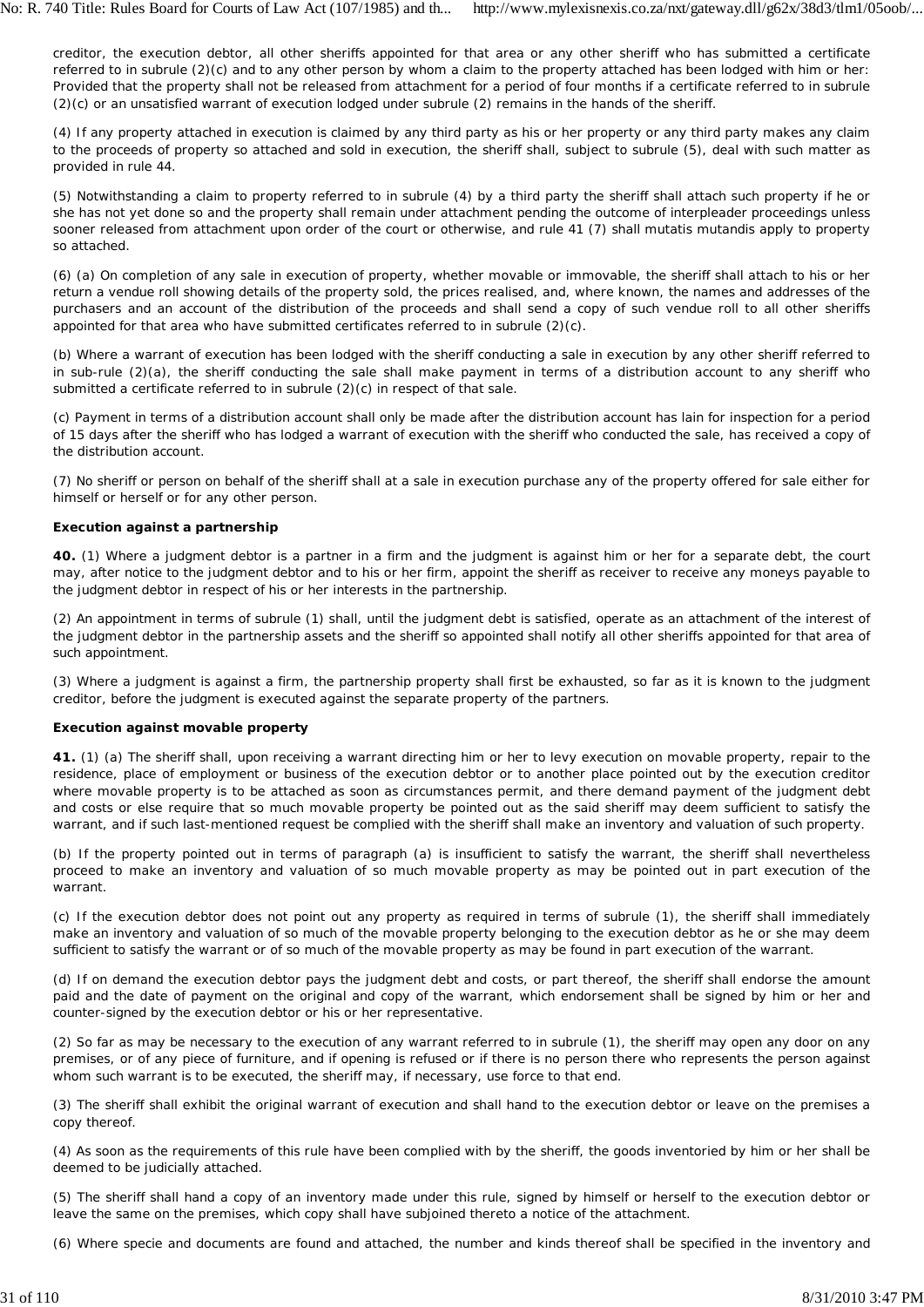any such specie or documents shall thereupon be sealed and removed to the office of the sheriff where it shall be safely stored.

(7) (a) The execution creditor or his or her attorney shall, where movable property, other than specie or documents, has been attached, after notification of such attachment, instruct the sheriff in writing, whether the property shall be removed to a

place of security or left upon the premises in the charge and custody of the execution debtor or in the charge and custody of some other person acting on behalf of the sheriff: Provided that the execution creditor or his or her attorney may, upon satisfying the registrar or clerk of the court, who shall endorse his or her approval on the document containing the instructions, of the desirability of immediate removal upon issue of the warrant of execution, instruct the sheriff in writing, to remove immediately from the possession of the execution debtor all or any of the articles reasonably believed by the execution creditor to be in the possession of the execution debtor.

(b) In the absence of any instruction under paragraph (a), the sheriff shall leave the movable property, other than specie or documents, on the premises and in the possession of the person in whose possession the said movable property is attached.

(c) Where a sheriff is instructed to remove the movable property, he or she shall do so without any avoidable delay, and he or she shall in the mean time leave the same in the charge or custody of some person who shall have the charge or custody in respect of the goods on his or her behalf.

(d) Any person in whose charge or custody movable property which has been attached, has been left, shall not use, let or lend such property, or permit it to be used, let or lent, nor shall he or she in any way do anything which will decrease its value and, if the property attached shall have produced any profit or increase, the custodian shall be responsible for any such profit or increase in like manner as he or she is responsible for the property originally attached.

(e) If a person in whose charge or custody movable property has been left, other than the execution debtor, makes a default in his or her duty he or she shall not be entitled to recover any remuneration for his or her charge and custody.

- (f) (i) Unless an order of court is produced to the sheriff requiring him or her to detain any movable property under attachment for such further period as may be stipulated in such order, the sheriff shall, if a sale in respect of such property is not pending, release from attachment any such property which has been detained for a period exceeding four months.
	- (ii) If such order was made on application made ex *parte,* such order shall not be subject to confirmation.

(iii) In the event of a claimant lodging an interpleader claim with the sheriff in accordance with rule 44, the period of four months referred to in paragraph (i) shall be suspended from the date on which the claimant delivers his or her affidavit to the sheriff until the final adjudication of the interpleader claim, including any review or appeal in respect of such interpleader claim.

(8) (a) Any movable property sold in execution of process of the court shall be sold publicly and for cash by the sheriff who removed the goods in terms of subrule (7)(b) or, with the approval of the magistrate, by an auctioneer or other person appointed by the sheriff, to the highest bidder at or as near to the place where the same was attached or to which the same had been so removed as aforesaid as may be advantageous for the sale thereof.

(b) The execution creditor shall, after consultation with the sheriff, prepare a notice of sale and furnish two copies thereof to the sheriff in sufficient time to enable one copy to be affixed not later than 10 days before the day appointed for the sale on the notice board or door of the court-house or other public building in which the said court is held and the other at or as near as may be to the place where the said sale is actually to take place.

(c) If in the opinion of the sheriff the value of the goods attached exceeds R5 000 he or she shall indicate some local or other newspaper circulating in the district and require the execution creditor to publish the notice of sale in that newspaper not later than 10 days before the date appointed for the sale in addition to complying with paragraph (b) and to furnish him or her with a copy of the edition of the paper in which the publication appeared not later than the day preceding the date of sale.

(9) The day appointed for a sale in execution shall be not less than 15 days after attachment: Provided that where the goods attached are of a perishable nature, or with the consent of the execution debtor, the court may, upon application, reduce any period referred to in this subrule or subrule (8) to such extent and on such conditions as it may deem fit.

(10) A sale in execution shall be stopped as soon as sufficient money has been raised to satisfy the said warrant and any warrant referred to in rule 39(2) and the costs of the sale.

(11) (a) Should the sheriff have a balance in hand after satisfaction of the claim of the execution creditor and of all warrants of execution lodged with him or her on or before the day immediately preceding the date of the sale and of all costs he or she shall pay the same to the execution debtor if he or she can be found, otherwise he or she shall pay such balance into court.

(b) The balance paid into court in terms of paragraph (a), if not disposed of before the expiration of three years, shall be paid into the State Revenue Fund after three months' notice of such intention has been given to the persons concerned, whereafter any application for the refund of such balance shall be directed to the State Revenue Fund by a person concerned.

# **Execution against movable property (continued)**

**42.** (1) Where the property attached in execution is a lease or a bill of exchange, promissory note, bond or other security for the payment of money-

(a) attachment shall not be complete until after notice to the lessor, lessee or person liable on the bill of exchange or other security, as the case may be; and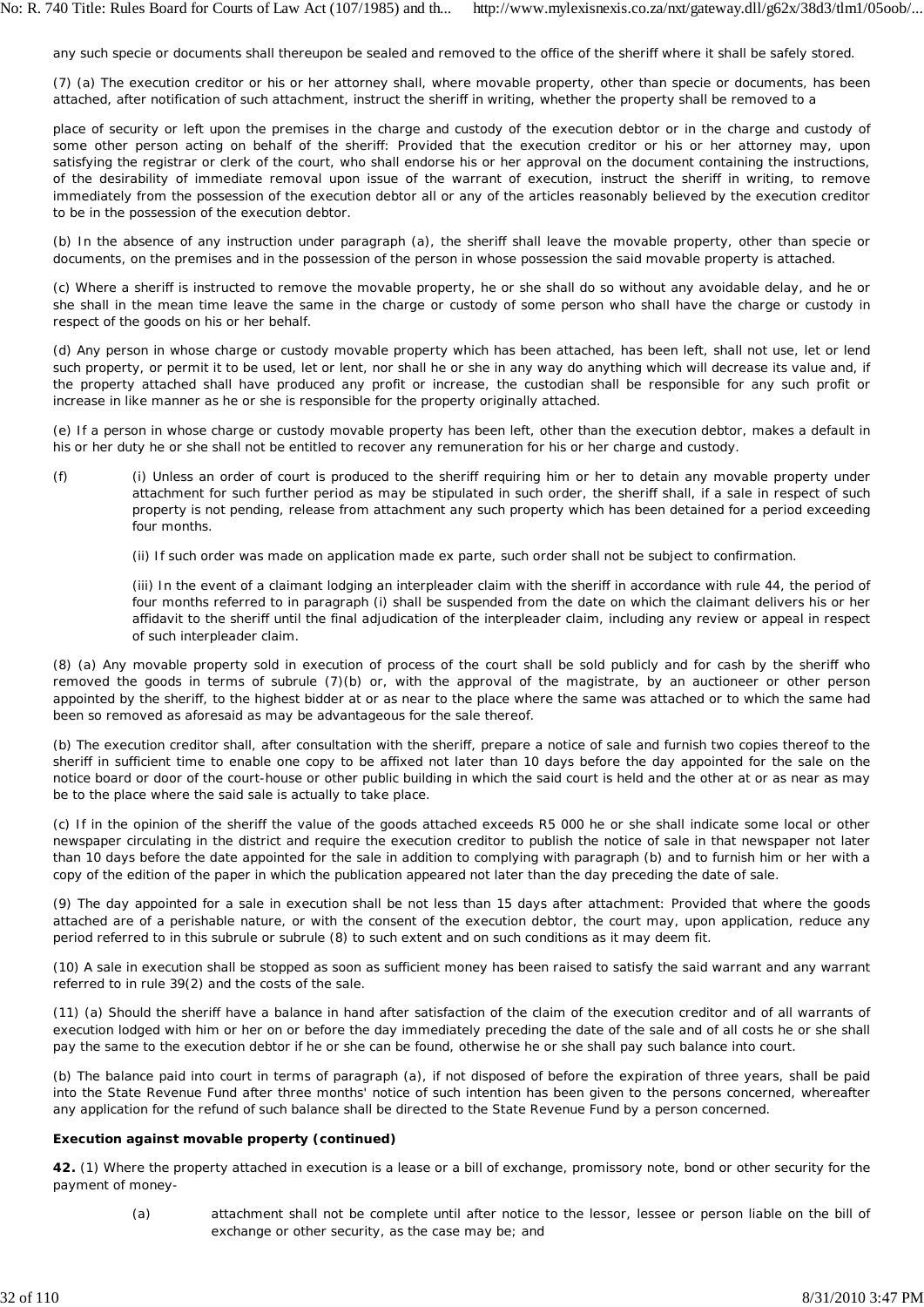(b) the attachment shall not be valid unless and until the instrument in question is taken possession of by the sheriff and notice has, in the case of a registered lease or bond, been given to the registrar of deeds concerned.

(2) Where the movable property sought to be attached is the interest of the execution debtor in property pledged, leased or sold under a suspensive condition to or by a third person or is under the supervision or control of a third person-

- (a) attachment shall be effected by service by the sheriff on the execution debtor and on such third person of notice of the attachment with a copy of the warrant of execution, which service may be effected as if such notice was a summons: Provided that where service cannot be effected in any manner prescribed the court may make an order allowing service to be effected in the manner stated in the order; and
- (b) the sheriff may, upon exhibiting the original of such warrant of execution to the pledgee, lessor, lessee, purchaser, seller or such other third person, enter upon the premises where such property is and make an inventory and valuation of the said property.

(3) The method of attachment of property under section 32 of the Act shall *mutatis mutandis* be the same as that of attachment in execution.

## **Execution against immovable property**

**43.** (1) A warrant of execution against immovable property shall contain a full and complete description of the nature and situation (including the address) of the immovable property to enable it to be traced and identified by the sheriff, and shall be accompanied by sufficient information to enable the sheriff to give effect to the provisions of subrule (2).

(2) (a) The mode of attachment of immovable property shall be by notice by the sheriff served in like manner as a summons together with a copy of the warrant of execution upon the execution debtor as owner thereof, upon the registrar of deeds or other officer charged with the registration of such immovable property, upon all registered holders of bonds (other than the execution creditor) registered against the property attached and, if the property is in the occupation of some person other than the execution debtor, also upon such occupier, and upon the local authority in whose area the property is situated.

(b) If the period of attachment is extended as referred to in section 66(5) of the Act, notice of such extension shall be given to the persons referred to in paragraph (a) in the manner referred to in that paragraph.

(c) If the attachment of immovable property lapses in terms of section 66(4) or section 66(5) of the Act, the Sheriff shall notify the persons who are entitled to receive notice in terms of paragraph (a) that such attachment has lapsed.

(3) After the attachment of immovable property the sheriff shall ascertain and record whether the property is subject to any claim preferent to that of the execution creditor and, if that be the case, he or she shall thereupon notify the execution creditor of the existence of any such claim to enable the latter to give notice in terms of section 66(2) of the Act.

(4) The sheriff may by notice, served in like manner as a summons, require the execution debtor to deliver to him or her all documents in his or her possession or under his or her control relating in any way to his or her title to attached immovable property.

(5) Where attached immovable property is situate in a district other than that in which the judgment was given, the party requiring execution shall forward the warrant of execution to a sheriff of the court of the district in which the property is situate, who shall proceed to attach the property in the manner provided in this rule.

(6) (a) The sheriff shall appoint a day and place for the sale of attached immovable property which day shall, except by special leave of the court, be not less than one month after service of the notice of attachment.

(b) The execution creditor shall, after consultation with the sheriff, prepare a notice of sale containing a short description of the attached immovable property and its situation, the date, time and place for the holding of the sale and the material conditions thereof and furnish the sheriff with as many copies of the said notice as he or she may require.

(c) The execution creditor shall publish a notice prepared in terms of paragraph (b) once in a newspaper registered with the Audit Bureau of Circulations of South Africa circulating in the district in which the immovable property is situated and in the *Government Gazette* not less than 5 days and not more than 15 days before the date of the sale and provide the sheriff, by hand or by facsimile, with one photocopy of each of the notices published in the newspaper and the *Government Gazette,* respectively, or, in the case of the *Government Gazette,* the number of the *Government Gazette* in which the notice was published.

(d) Not less than 10 days prior to the date of the sale in execution of immovable property the sheriff shall forward by registered post a copy of the notice of sale prepared in terms of paragraph (b) to every execution creditor who has lodged a warrant of execution and to every mortgagee in respect of the immovable property whose address is reasonably ascertainable.

(e) Not later than 10 days before the day appointed for a sale in execution of immovable property the sheriff shall affix one copy of the notice of the sale on the notice board or door of the court-house or other public building in which the said court is held and one copy at or as near as may be to the place where the said sale is actually to take place.

(7) (a) The conditions of sale for a sale in execution of immovable property shall be prepared by the execution creditor and shall, *inter alia,* provide for payment by the purchaser of interest on the purchase price from the date of sale of the property to date of payment of the purchase price.

(b) The execution creditor shall not less than 20 days prior to the appointed date of a sale in execution of immovable property, deliver two copies of the conditions of sale to the sheriff and one copy thereof to each person who may be entitled to notice of the sale.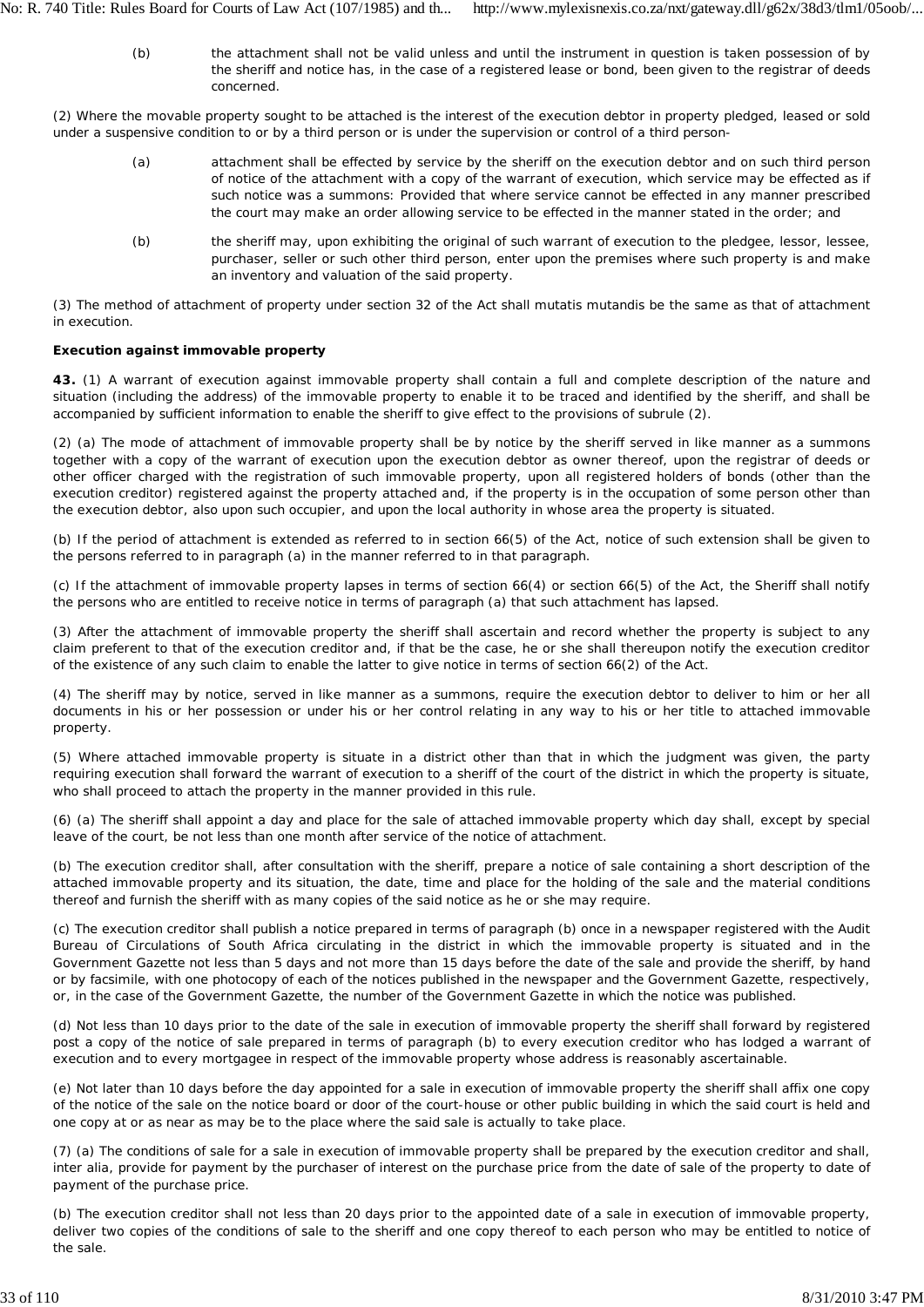(c) Any interested party may not less than 15 days prior to the appointed date of a sale in execution of immovable property, upon 24 hours' notice to such other persons as may have received a copy of such conditions of sale and to the execution creditor, apply to a judicial officer for a modification of such conditions of sale and such judicial officer may make such order as he or she may deem fit.

(8) The execution creditor may appoint the conveyancer for the purposes of transfer of immovable property sold in execution.

(9) (a) The execution creditor or any person having an interest in the due and proper realisation of attached immovable property may, by notice given to the sheriff within 15 days after attachment, but subject to the provisions hereinafter contained, require that such property shall be sold by an auctioneer in the ordinary course of business and may in such notice nominate the auctioneer to be employed.

- (b) (i) Where a notice in terms of paragraph (a) is given by any person other than the execution creditor, such notice shall be accompanied by the deposit of a sum sufficient to cover the additional expense of sale by an auctioneer in the ordinary course of business, and in default of such a deposit such notice shall be void.
	- (ii) A notice in terms of paragraph (a) shall lapse if in fact the services of an auctioneer are not obtainable.

(iii) If after satisfying the claim of the execution creditor and all warrants of execution lodged with the sheriff on or before the day immediately preceding the date of the sale and all costs there are surplus proceeds of such property, such deposit shall be returned to the depositor, but if there is not such a surplus such deposit shall, as far as may be necessary, be applied in payment of the auctioneer's fees and expenses.

(c) If two or more notices in terms of paragraph (a) are given, the first shall have the preference.

(10) A sale in execution of immovable property shall be by public auction without reserve and the property shall, subject to the provisions of section 66(2) of the Act and to the other conditions of sale, be sold to the highest bidder.

(11) A sale in execution of immovable property shall be held at a place deemed fit by the sheriff or, for good cause shown, at such other place as the magistrate may determine.

(12) Where immovable property is situate in a district other than that in which the judgment was given, the sale in execution of the property shall be effected by a sheriff of the court of the district in which it is situate in the manner provided in this rule.

(13) The sheriff shall give transfer of immovable property sold in execution to the purchaser against payment of the purchase money and upon performance of the conditions of sale and may for that purpose do anything necessary to effect registration of transfer, and anything so done by him or her shall be as valid and effectual as if he or she were the owner of the property.

(14) (a) Subject to paragraph (b), all moneys in respect of the purchase price of immovable property sold in execution shall be paid to the sheriff of the court and not to the execution creditor or any other person on his or her behalf, and the sheriff shall retain such moneys in trust until transfer has been given to the purchaser.

(b) The sheriff shall as soon as possible after the sale in execution of immovable property prepare in order of preference as provided in this rule, a plan of distribution of the purchase money received and such plan shall lie in his or her office for inspection of persons having an interest therein for a period of 15 days after the date of sale, unless all such persons inform the sheriff before the expiration of that period in writing that they have no objection to such plan, and a copy thereof shall be lodged with the registrar or clerk of the court and with any other sheriff who submitted a certificate referred to in rule 39(2)(c).

(c) After deduction from the purchase money of the costs of execution, the following shall be the order of preference:

(i) The claims of any creditors ranking in priority to the judgment debt in their legal order of preference;

(ii) the claim of the execution creditor to the extent of his judgment plus costs and the claims of other execution creditors who have lodged warrants of execution in terms of rule 39(2) plus costs; and

(iii) the claims of creditors secured in respect of that property in their legal order of preference.

(d) Any person having an interest in a plan prepared in terms of paragraph (b) and objecting thereto shall, within a period of 10 days after the expiration of the period referred to in paragraph (b), give notice in writing to the sheriff, the registrar or clerk of the court and all other persons having an interest therein of the particulars of his objection and may, if the grounds for his or her objection are not removed within 15 days after the expiration of the first-mentioned period, bring such plan before the court for review.

(e) A review under paragraph (d) shall be on 5 days' notice to the persons mentioned in that paragraph: Provided that if such notice is not given within 20 days after the expiration of the period of 15 days mentioned in that paragraph, the objection will be deemed to be withdrawn.

(f) The court, on review, may hear and determine the matter in dispute in a summary manner and may thereafter amend or confirm the plan of distribution or may make such order as it may deem fit.

(g) If-

- (i) no objection be lodged to a plan of distribution; or
- (ii) the persons having an interest signify their concurrence therewith; or
- (iii) an objection be lodged to such plan and notice in accordance with the proviso in paragraph (e) be not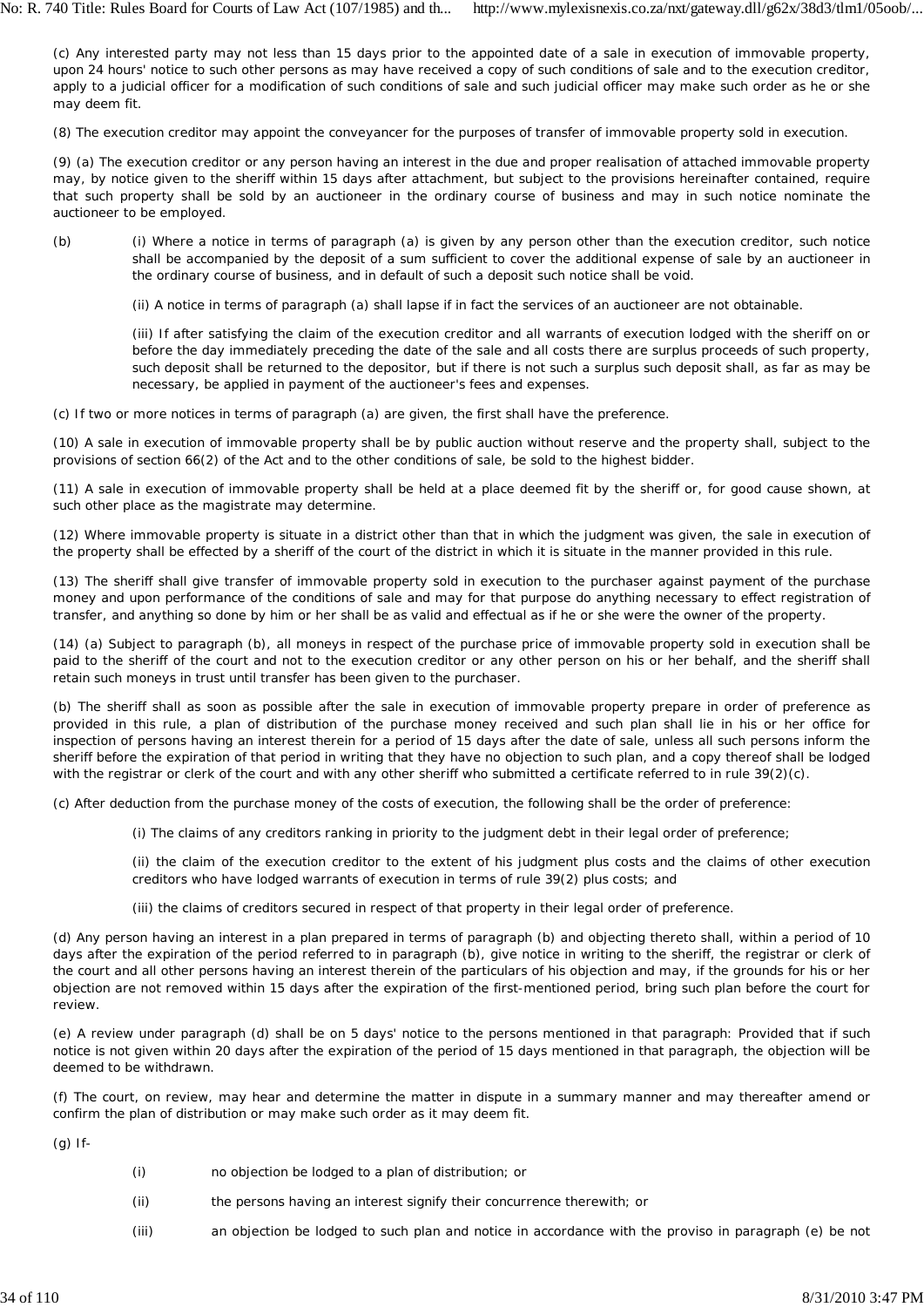$(iv)$ the plan be amended or confirmed on review,

the sheriff shall pay out the moneys retained by the sheriff in trust in terms of paragraph (a) in accordance with the plan of distribution, and any surplus shall, subject to section 71 of the Act, be paid to the execution debtor, if he or she can be found: Provided that if the sheriff is an officer of the Public Service and has certified that-

- (aa) no objection has been lodged against such plan; or
- (bb) all the persons having an interest therein have informed him or her that they have no objection; or
- (cc) an objection has been lodged against such plan and notice in accordance with the proviso in paragraph (e) has not been given; or
- (dd) the plan has been amended in accordance with an order of the court or has been confirmed on review,

such amount shall be paid out by the sheriff or any person authorised thereto by him or her in accordance with the plan of distribution so certified.

(h) Rule 41(11) shall, subject to section 71 of the Act, *mutatis mutandis* apply to any surplus amount not paid out to an execution debtor under paragraph (g).

(15) The sheriff shall, when notifying the result of the execution in terms of rule 8 (3) (a), also show the disposal of the amount recovered by him or her, and the notification to the registrar or clerk of the court shall be supported by a receipt for every amount paid out by him or her.

## **Enforcement of foreign civil judgments**

**43A.** (1) Whenever a certified copy of a judgment referred to in section 3(1) of the Enforcement of Foreign Civil Judgments Act, 1988 (Act No. 32 of 1988), is filed with the registrar or clerk of the court in the Republic, such registrar or clerk of the court shall register that judgment by numbering it with a consecutive number for the year during which it is filed and by noting the particulars in respect of the judgment referred to in paragraphs (a), (b) and (c) of the said section on the case cover.

(2) A judgment creditor shall, together with the certified copy of a judgment referred to in subrule (1)-

- (a) file an affidavit made by himself or herself or by somebody else who can confirm the following facts stating-
	- (i) the amount of interest due, the appropriate rate of interest and how the amount of interest has been calculated; and
	- (ii) whether any amount has been paid by the judgment debtor since judgment, and, if so, whether such amount has been deducted from the capital amount of the judgment debt or from the interest or costs, as the case may be; and
- (b) if any amount payable under the judgment is expressed in a currency other than the currency of the Republic, file a certificate issued by a banking institution registered in terms of section 4 of the Banks Act, 1965 (Act No. 23 of 1965), stating the rate of exchange prevailing at the date of the judgment.

(3) A notice issued in terms of section 3(2) of the Enforcement of Foreign Civil Judgments Act, 1988 (Act No. 32 of 1988), shall contain-

- (a) the consecutive number referred to in subrule (1);
- (b) the date on which the judgment was registered;
- (c) the balance of the amount payable under the judgment;
- (d) the taxed costs awarded by the court of the designated country;
- (e) the interest, if any, which by the law or by order of the court of the designated country concerned is due on the amount payable under the judgment up to the time of registration of the judgment;
- (f) the reasonable costs of and incidental to the registration of the judgment, including the costs of obtaining a certified copy of the judgment;
- (g) the names of the parties concerned; and
- (h) the name of the court where the judgment was given.

### **Interpleader claims**

**44.** (1) (a) Where any third party (hereinafter in this subrule referred to as the "applicant") has in his or her custody or possession property to which two or more persons (hereinafter in this rule referred to as the "claimants") make adverse claims the applicant may sue out a summons in the form prescribed for that purpose in Annexure 1 calling upon the claimants to appear and state the nature and particulars of their claims and have such claims adjudicated upon.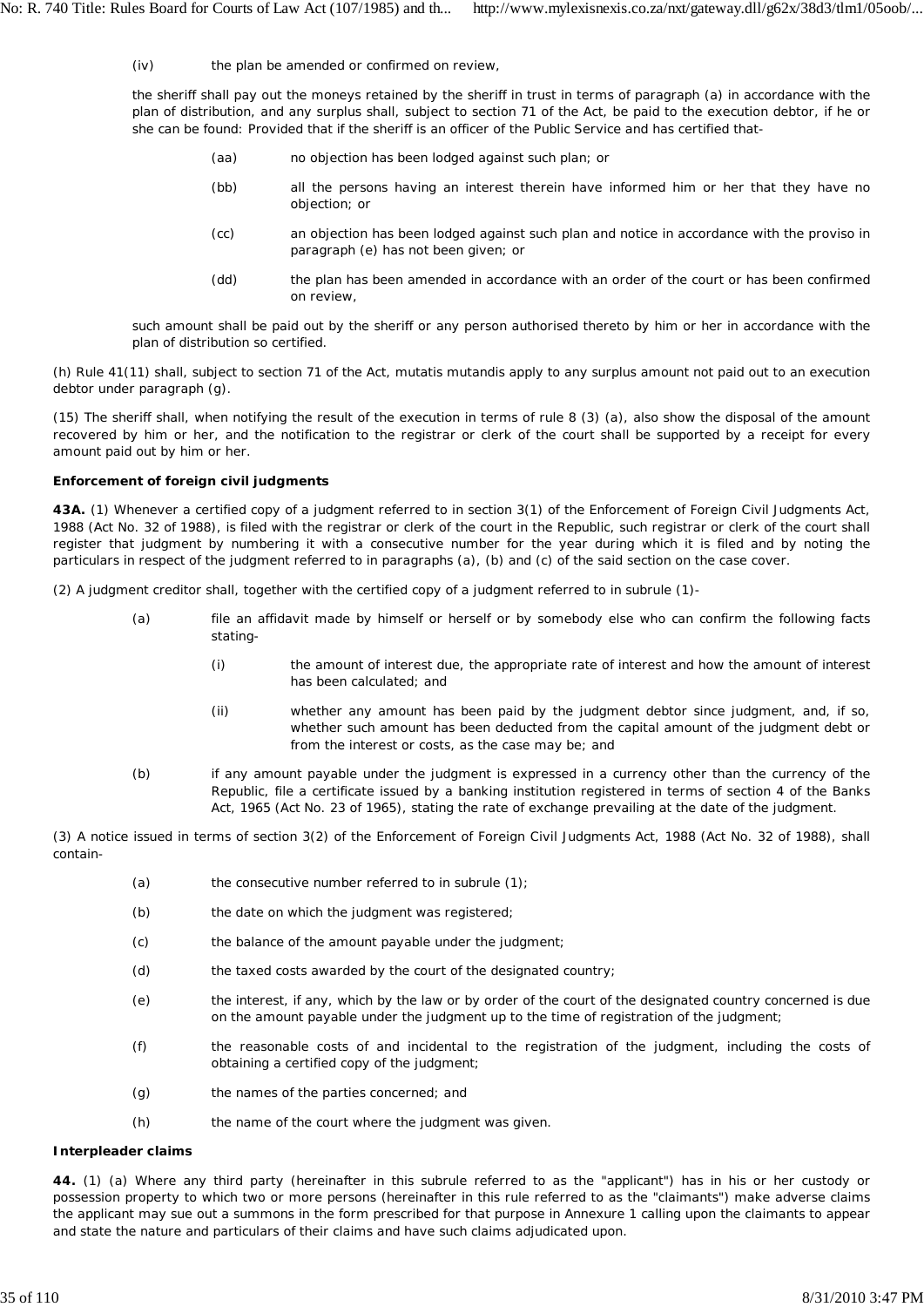(b) If the property in question consists of money, the applicant shall when suing out the summons pay the amount thereof into court.

(c) The applicant shall annex to a summons referred to in paragraph (a) an affidavit setting out that -

- (i) he or she claims no interest in the subject matter in dispute other than for charges or costs;
- (ii) he or she is not colluding with any of the claimants; and
- (iii) in the case of property other than money paid into court in terms of paragraph (b), he or she is willing to deal with the property as the court may direct.

(2) (a) Where any person other than the execution debtor (hereinafter in this subrule referred to as the "claimant") makes any claim to or in respect of property attached by the sheriff in execution of any process of the court or where any such claimant makes any claim to the proceeds of property so attached and sold in execution the sheriff shall require from such claimant to lodge an affidavit in triplicate with the sheriff within 10 days from the date on which such claim is made, setting out-

- (i) the claimant's full names, identity number and occupation;
- (ii) the claimant's residential address and business address or address of employment; and
- (iii) the nature and grounds of his or her claim substantiated by any relevant evidence.
- (b) (i) Within 15 days after the date on which the claim is made the sheriff shall notify the execution creditor and all other sheriffs appointed for that area who have submitted certificates referred to in rule 39(2)(c) of the claim.

(ii) Simultaneously with the notice referred to in subparagraph (i), the sheriff shall deliver one copy of the claimant's affidavit to the execution creditor and one to the execution debtor.

(c) (i) The execution creditor shall, within 10 days of receipt of notice of the claimant's claim and affidavit, advise the sheriff in writing whether he or she admits or rejects the claimant's claim.

(ii) If the execution creditor gives the sheriff notice within the period stated in paragraph (i) that he or she admits the claim, he or she shall not be liable for any costs, fees or expenses afterwards incurred and the sheriff may withdraw from possession of the property claimed.

(3) (a) If the execution creditor gives the sheriff notice that he or she rejects the claim, the sheriff shall within 10 days from date of such notice prepare and issue out a summons in the form prescribed for that purpose in Annexure 1 calling upon the claimant and the execution creditor to appear on the date specified in the summons to have the claim of the claimant adjudicated upon.

(b) The sheriff shall notify all other sheriffs appointed for that area who have submitted certificates referred to in rule 39(2)(c) of the date specified in the summons sued out under paragraph (a) and of the judgment of the court.

(c) The registrar or clerk of the court shall sign and issue the summons.

(4) If any claimant does not appear in pursuance of any summons sued out under this rule or appears but fails or refuses to comply with any order made by the court after his or her appearance, the court may make an order declaring him or her and all persons thereafter claiming under him or her barred from making any claim in respect of the subject matter referred to in the summons against the applicant or the sheriff.

(5) If any claimant referred to in this rule appears in pursuance of any summons sued out under this rule, the court may-

- (a) order him or her to state, orally or in writing on oath or otherwise, as the court may deem expedient, the nature and particulars of his or her claim;
- (b) order that the matters in issue shall be tried on a day to be appointed for that purpose and, if any such claimant is a claimant referred to in subrule (1), order which of the claimants shall be plaintiff and which defendant for the purpose of trial; or
- (c) try the matters in dispute in a summary manner.

(6) Where the matters in issue are tried, whether summarily or otherwise, the provisions of rule 29 as to the trial of an action shall *mutatis mutandis* apply.

(7) The court may, in and for the purposes of any interpleader proceedings, make such order as to any additional expenses of execution occasioned by the claim and as to payment of costs incurred by the applicant or sheriff as it may deem fit.

# **Enquiry into financial position of judgment debtor**

**45.** (1) A notice referred to in section 65A(1) of the Act calling upon a judgment debtor or, if the judgment debtor is a juristic person, a director or officer of the juristic person as the representative of the juristic person and in his or her personal capacity to appear before the court in chambers shall be similar to Form 40 of Annexure 1 and shall indicate the date of the judgment or order, the amount thereof, the balance of the capital, interest, costs and collection fees which the defendant undertook to pay under section 57(1) (c) of the Act owing as at the date of issue or reissue of such notice and shall be supported by an affidavit or affirmation by the judgment creditor or a certificate by his or her attorney stating-

(a) the date of the judgment or the date of the expiry of the period of suspension under section 48(e) of the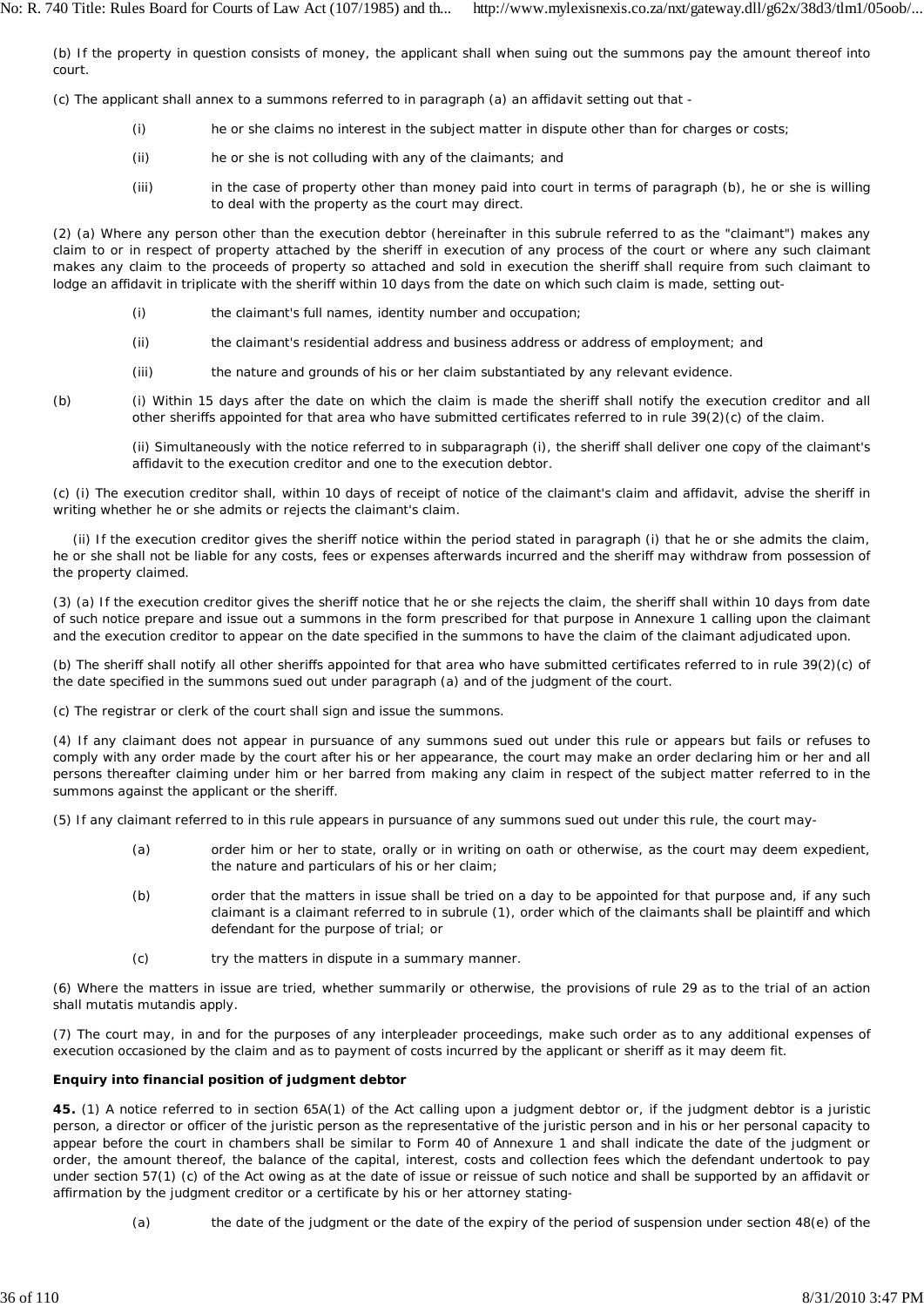- (b) that the judgment or order has remained unsatisfied for a period of 10 days from the date on which it was given or became payable or from the expiry of the period of suspension in terms of section 48(e) of the Act;
- (c) in what respect the judgment debtor has failed to comply with the judgment or order referred to in section 65A(1) of the Act, the amount in arrear and outstanding balance on the date on which the notice is issued;
- (d) that the judgment debtor has been advised by registered letter of the terms of the judgment or of the expiry of the period of suspension under section 48(e) of the Act, as the case may be, and that a period of 10 days has elapsed since the date on which the said letter was posted;

(2) A notice referred to in subrule (1) shall state the consequences of failure to appear in court on the date determined for the enquiry.

(3) Any alteration in a notice referred to in subrule (1) or in a warrant of arrest in terms of section 65A(6) of the Act shall be initialled by the judgment creditor or his or her attorney and by the registrar or clerk of the court before issue or reissue.

(4) When a judgment or order referred to in section 65A(1) of the Act has been given in any court other than the court of the district in which the enquiry is held, the registrar or clerk of the court shall not issue the notice until there is lodged with him or her a copy of the judgment or order of such other court duly certified by the registrar or clerk of that court.

(5) (a) When a judgment debtor has been arrested and is brought before a court which is not the court which authorised the warrant of arrest, that registrar or clerk of the court shall open a file, allocate a case number to it and hand it, together with the warrant, to the court.

(b) When the court referred to in paragraph (a) transfers the matter in terms of section 65A(11) of the Act to the court which authorised the warrant, the registrar or clerk of the court shall without delay send the original warrant and certified copies of the minutes of the proceedings and the order to that effect to the court which authorised the warrant.

(c) If the court before which proceedings in terms of section 65A(10)(b) or (11) are pending is not the court which authorised the warrant in terms of section 65A(6), the registrar or clerk of the former court shall by telephone or in writing by facsimile notify the registrar or clerk of the latter court of the appearance of the judgment debtor, director or officer before the former court and shall inform the judgment creditor or his or her attorney by telephone or in writing by facsimile accordingly: Provided that full particulars of telephone calls and proof of transmission of facsimiles shall be filed in the case cover.

(6) The provisions of rule 55 shall apply *mutatis mutandis* to a request referred to in section 65A(3) of the Act.

(7) A written offer referred to in section 65 of the Act shall be in affidavit or affirmation form setting out-

- (a) the full names of the judgment debtor, his or her residential and business address;
- (b) the name and address of his or her employer;
- (c) his or her marital status;
- (d) the number of his or her dependants, their age and their relationship to him or her;
- (e) his or her assets and liabilities;
- (f) his or her gross weekly or monthly income (including that of his or her spouse and dependants) and expenses;
- (g) the number of emoluments attachment orders or other court orders against him or her and the total amount payable thereunder; and
- (h) his or her offer and the dates of the proposed instalments.

(8) A warrant in terms of section 65A(6) of the Act shall be similar to Form 40A of Annexure 1.

(9) A notice in terms of section 65A(8)(b) of the Act shall be similar to Form 40B of Annexure 1.

### **Attachment of emoluments by emoluments attachment order**

**46.** (1) When an emoluments attachment order is issued by a judgment creditor out of any court other than the court in which the judgment or order was obtained, a certified copy of the judgment or order against the judgment debtor shall accompany the affidavit or affirmation or certificate referred to in section 65J(2)(b) of the Act.

(2) An emoluments attachment order shall be issued in the form prescribed in Annexure 1, being Form 38, and shall contain sufficient information to enable the garnishee to identify the judgment debtor, including the identity number or work number or date of birth of the judgment debtor.

# **Attachment of a debt by garnishee order**

**47.** (1) An application for an attachment of a debt shall be supported by an affidavit or affirmation by the creditor or a certificate by his or her attorney stating that-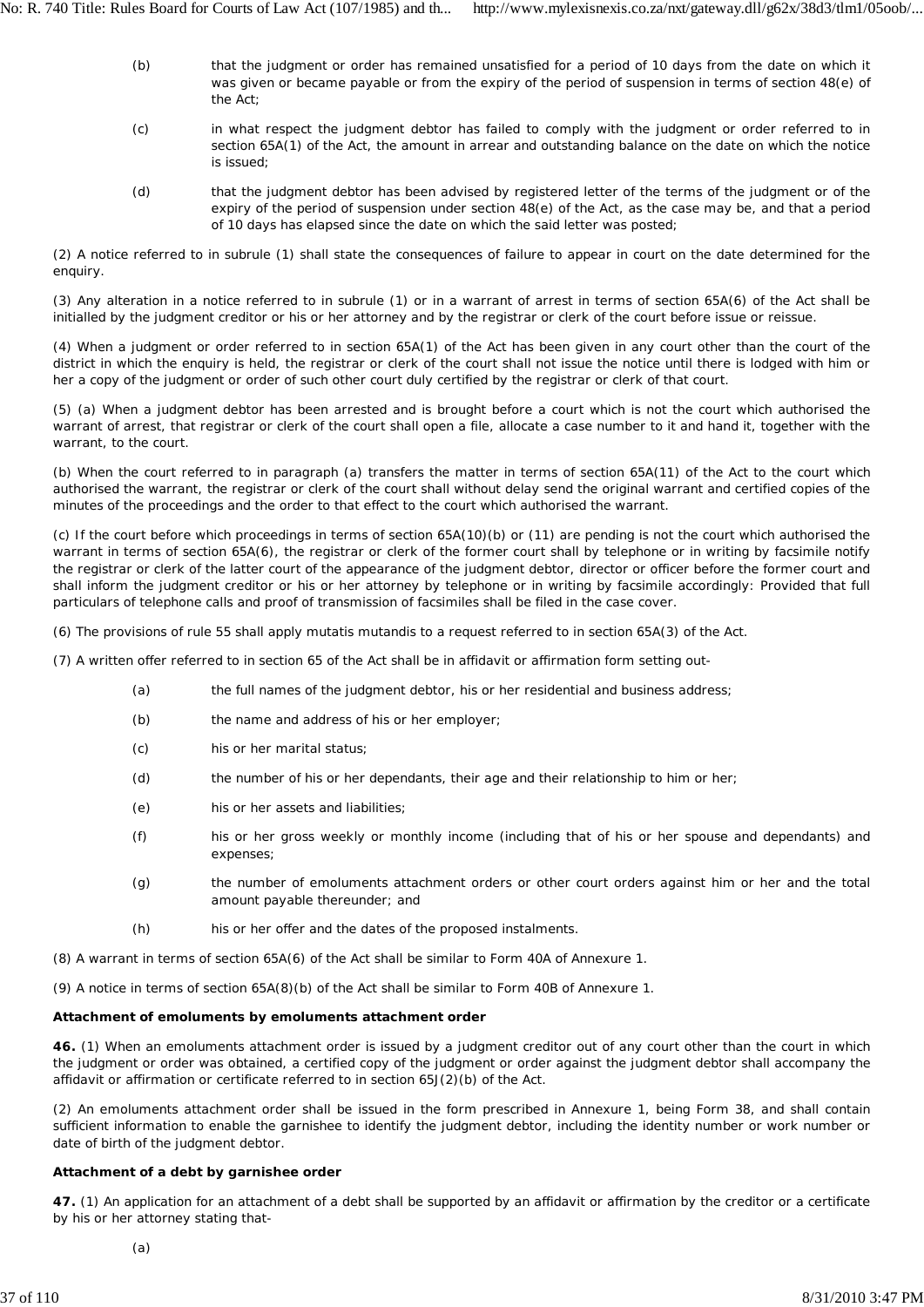- (i) has granted judgment to the judgment creditor; or
- (ii) has ordered the payment of a debt referred to in section 55 of the Act and costs in specific instalments;
- (b) the judgment or order referred to in subrule (1)(a) is still unsatisfied, stating the amounts still payable thereunder;
- $(c)$ the garnishee resides, carries on business or is employed within the district, with mention of the address of the garnishee; and
- (d) a debt is at present or in future owing or accruing by or from the garnishee to the judgment debtor and the amount thereof.

(2) Unless an application for a garnishee order is directed to the court which granted the judgment or order referred to in subrule (1)(a), a certified copy of the judgment or order against the judgment debtor shall accompany the affidavit or affirmation or certificate referred to in subrule (1).

(3) Sufficient information including the identity number or work number or date of birth of the judgment debtor shall be furnished in a garnishee order to enable the garnishee to identify the judgment debtor.

(4) Upon an application under this rule the court may require such further evidence as it may deem fit.

(5) Upon an application under this rule the court may order the garnishee to pay to the judgment creditor or his or her attorney so much of the debt at present or in future owing or accruing by or from him or her to the judgment debtor as may be sufficient to satisfy the said judgment, together with the costs of the garnishee proceedings (including the costs of service), or failing such payment to appear before the court on a day to be named in the said order and show cause why he should not pay such debt.

(6) The registrar or clerk of the court shall note upon the face of an order made under subrule (5) the day it was made.

(7) An order made under subrule (5) shall be served upon the garnishee and upon the judgment debtor and shall operate as an attachment of the said debt in the hands of the garnishee.

(8) The judgment debtor and the garnishee may appear on the day fixed for the hearing of the application, but may not question the correctness of the judgment on which the application is based.

(9) If the garnishee does not dispute his or her indebtedness to the judgment debtor, or allege that he or she has a set-off against the judgment debtor or that the debt sought to be attached belongs to or is subject to a claim by some other person, or if he or she shall not appear to show cause as provided in subrule (5), the court may order the garnishee to pay the debt (or such portion of it as the court may determine) to the judgment creditor or his or her attorney on the dates set out in the said order, and should the garnishee make default, execution for the amount so ordered and costs of the said execution may be issued against the garnishee. Rules 36 to 43, inclusive shall *mutatis mutandis* apply to execution in terms of this subrule.

(10) If the garnishee disputes his or her liabilities to pay the debt or alleges that he or she has any other defence, set-off or claim in reconvention which would be available to him or her if he or she were sued for the said debt by the judgment debtor, the court may order the garnishee to state, orally or in writing, on oath or otherwise, as to the court may seem expedient, the particulars of the said debt and of his or her defence thereto and may either hear and determine the matters in dispute in a summary manner or may order that-

- (a) the matters in issue shall be tried under the ordinary procedure of the court; and
- (b) for the purpose of such trial, the judgment creditor shall be plaintiff and the garnishee defendant, or *vice versa.*

(11) If the garnishee alleges that the debt belongs to or is subject to a claim by some other person the court may extend the return day and order such other person to appear and state the nature and particulars of his or her claim and either to maintain or relinquish it, and may deal with the matter as if the judgment creditor and such other person were claimants in interpleader in terms of rule 44.

(12) If the judgment debtor alleges that the judgment has been satisfied or is for some other reason not operative against him or her, or that the garnishee is not indebted to him or her, the court may try the issue summarily.

(13) After hearing the parties or such of them as appear the court may-

- (a) order payment by the garnishee in terms of subrule (9);
- (b) declare the claim of any person to the debt attached to be barred;
- (c) dismiss the application; or
- (d) make such other order as it may deem fit.

### **Administration orders**

**48.** (1) A creditor who, in terms of section 74F(3) of the Act, wishes to object to any debt listed with an administration order or to the manner in which the order commands payments to be made, shall do so within 20 days after the granting of the order has come to his or her notice.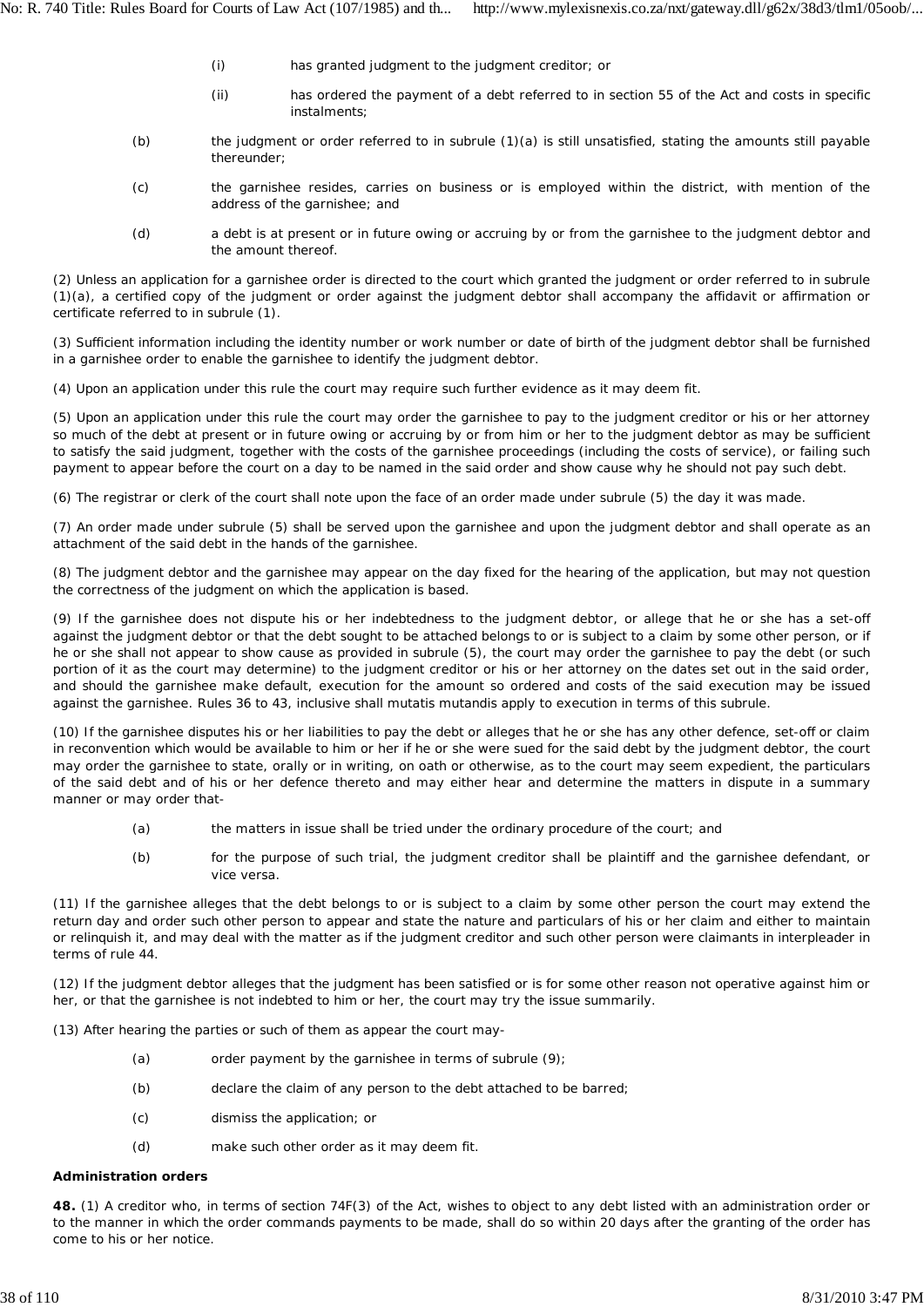(2) A creditor who, in terms of section 74G(10)(b) of the Act, wishes to object to any debt included in the list of creditors shall, within 15 days after he or she has received a copy of the administration order, notify the administrator in writing of his or her objections and the grounds whereupon his or her objections are based.

(3) In a matter referred to in subrule (2) the administrator shall obtain from the registrar or clerk of the court a suitable day and time for the hearing of the objections by the court and thereupon, in writing, notify the creditor referred to in subrule (2), the debtor and any other involved creditors, of the said day and time.

(4) An administrator may, in terms of section 74L(1)(b) of the Act, before making a distribution referred to in that section detain an amount not exceeding 25 per cent of the amount collected to cover the costs that he or she may have to incur if the debtor is in default or disappears: Provided that the amount in the possession of the administrator for this purpose at any stage shall not exceed the amount of R600.

(5) Should an administrator be an officer employed by the State the remuneration referred to in section 74L of the Act shall accrue to the State.

# **Rescission and variation of judgments**

**49.** (1) A party to proceedings in which a default judgment has been given, or any person affected by such judgment, may within 20 days after obtaining knowledge of the judgment serve and file an application to court, on notice to all parties to the proceedings, for a rescission or variation of the judgment and the court may, upon good cause shown, or if it is satisfied that there is good reason to do so, rescind or vary the default judgment on such terms as it deems fit: Provided that the 20 days' period shall not be applicable to a request for rescission or variation of judgment brought in terms of subrule (5).

(2) It will be presumed that the applicant had knowledge of the default judgment 10 days after the date on which it was granted, unless the applicant proves otherwise.

(3) Where an application for rescission of a default judgment is made by a defendant against whom the judgment was granted, who wishes to defend the proceedings, the application must be supported by an affidavit setting out the reasons for the defendant's absence or default and the grounds of the defendant's defence to the claim.

(4) Where an application for rescission of a default judgment is made by a defendant against whom the judgment was granted, who does not wish to defend the proceedings, the applicant must satisfy the court that he or she was not in wilful default and that the judgment was satisfied, or arrangements were made to satisfy the judgment, within a reasonable time after it came to his or her knowledge.

(5) (a) Where a plaintiff in whose favour a default judgment was granted has agreed in writing that the judgment be rescinded or varied, either the plaintiff or the defendant against whom the judgment was granted, or any other person affected by such judgment, may, by notice to all parties to the proceedings, apply to the court for the rescission or variation of the default judgment, which application shall be accompanied by written proof of the plaintiff's consent to the rescission or variation.

(b) An application referred to in paragraph (a) may be made at any time after the plaintiff has agreed in writing to the rescission or variation of the judgment.

(6) Where an application for rescission or variation of a default judgment is made by any person other than an applicant referred to in subrule (3), (4) or (5), the application must be supported by an affidavit setting out the reasons why the applicant seeks rescission or variation of the judgment.

(7) All applications for rescission or variation of judgment other than a default judgment must be brought on notice to all parties, supported by an affidavit setting out the grounds on which the applicant seeks the rescission or variation, and the court may rescind or vary such judgment if it is satisfied that there is good reason to do so.

(8) Where the rescission or variation of a judgment is sought on the ground that it is void *ab origine* or was obtained by fraud or mistake, the application must be served and filed within one year after the applicant first had knowledge of such voidness, fraud or mistake.

(9) A magistrate who of his or her own accord corrects errors in a judgment in terms of section 36(1)(c) of the Act shall, in writing, advise the parties of the correction.

# **Appeals and transfer of actions to magistrates' courts**

**50.** (1) Where an appeal lies to a magistrate's court it may be noted by delivery of notice within 10 days after the date of the judgment appealed against.

(2) The notice of appeal shall set out concisely and distinctly the grounds of appeal.

(3) The party noting an appeal shall prosecute the same within 20 days after the noting of the appeal.

(4) The hearing of an appeal shall be subject to the delivery by the appellant of notice of set down for a day approved by the registrar or clerk of the court.

(5) A notice of set down referred to in subrule (4) shall be delivered at least 10 days before the day of hearing.

(6) At any time after delivery of notice of appeal but not later than delivery of notice of set-down the appellant shall cause to be filed with the clerk of the court the record, or a duly certified copy thereof, of the proceedings which resulted in the judgment or decision appealed against.

(7) Subject to the provisions of any other law regulating procedure of the court on appeals, the court may, in its discretion, grant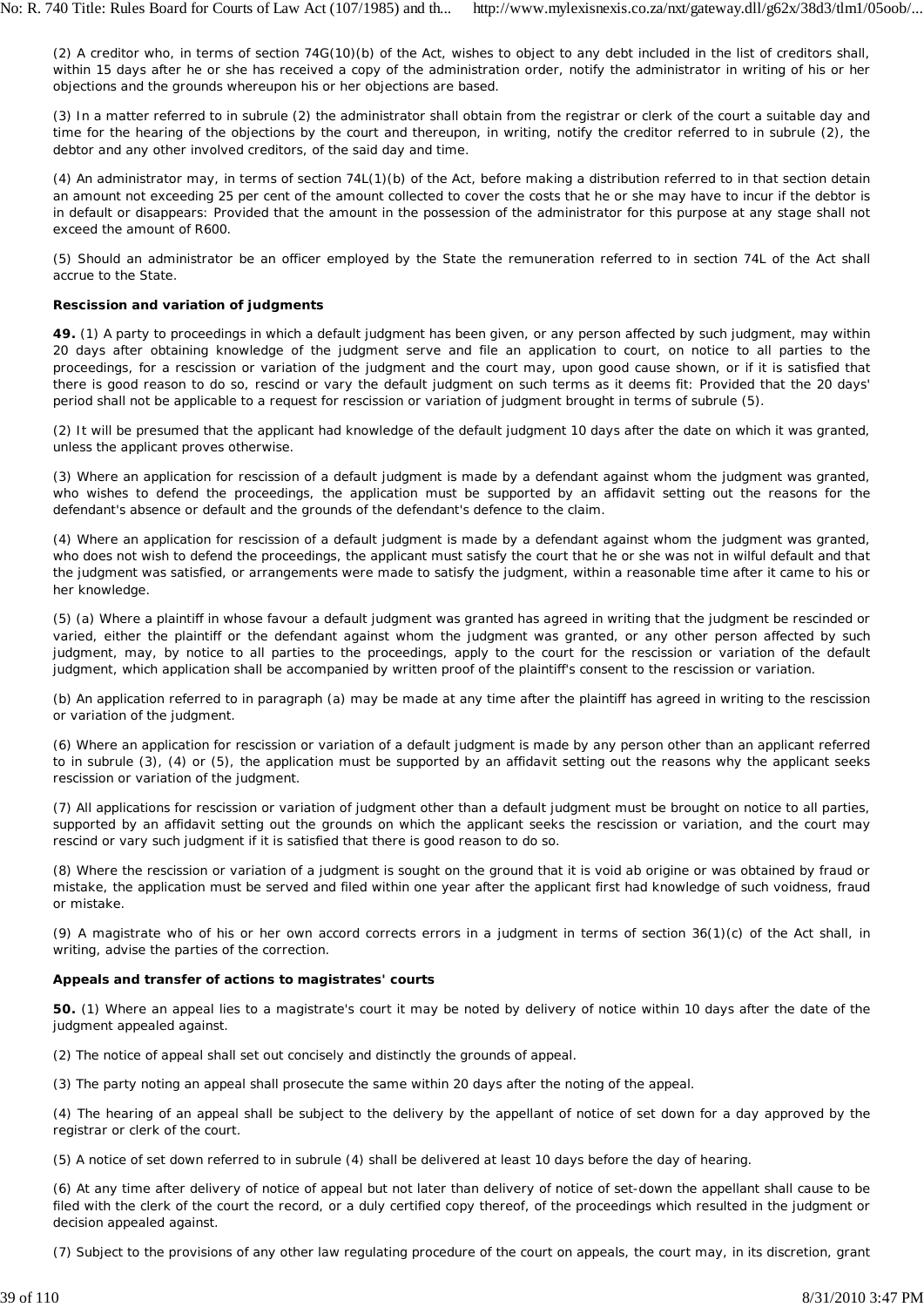leave to a party to adduce oral evidence at the hearing of an appeal or proceed by way of rehearing either in whole or in part.

(8) The court may in its discretion award to either party the costs incurred in an appeal, which costs shall be taxed on such scale of costs prescribed for actions in the court as the court may direct.

(9) The summons or other initial document issued in a case transferred to a court in terms of rule 39(22) of the Rules Regulating the Conduct of the Proceedings of the Several Provincial and Local Divisions of the High Court of South Africa shall stand as summons commencing an action in the court to which such case has been so transferred and shall, subject to any right the defendant may have to except thereto, be deemed to be a valid summons, issued in terms of the rules and any matter done or order given in the court from which such case has been transferred and the case shall thereupon proceed from the appropriate stage following the stage at which it was terminated before such transfer.

(10) Costs incurred in a case before transfer in terms of subrule (9) shall, unless the court otherwise directs, be costs in the cause.

# **Appeals in civil cases**

**51.** (1) Upon a request in writing by any party within 10 days after judgment and before noting an appeal the judicial officer shall within 15 days hand to the registrar or clerk of the court a judgment in writing which shall become part of the record showing-

- (a) the facts he or she found to be proved; and
- (b) his or her reasons for judgment.

(2) The registrar or clerk of the court shall on receipt from the judicial officer of a judgment in writing supply to the party applying therefor a copy of such judgment and shall endorse on the original minutes of record the date on which the copy of such judgment was so supplied.

(3) An appeal may be noted within 20 days after the date of a judgment appealed against or within 20 days after the registrar or clerk of the court has supplied a copy of the judgment in writing to the party applying therefor, whichever period shall be the longer.

(4) An appeal shall be noted by the delivery of notice, and, unless the court of appeal shall otherwise order, by giving security for the respondent's costs of appeal to the amount of R1000: Provided that no security shall be required from the State or, unless the court of appeal otherwise orders, from a person to whom legal aid is rendered by a statutorily established legal aid board.

(5) Money paid into court under subrule (4) and outstanding for more than three years, may be paid into the State Revenue Fund, after three months' notice of such intention in writing has been given to the parties concerned, whereafter the parties concerned may apply for a refund of the amount paid into the said Fund.

(6) A cross-appeal shall be noted by the delivery of notice within 10 days after the delivery of the notice of appeal.

(7) A notice of appeal or cross-appeal shall state-

- (a) whether the whole or part only of the judgment is appealed against, and if part only, then what part; and
- (b) the grounds of appeal, specifying the findings of fact or rulings of law appealed against.

(8) (a) Upon the delivery of a notice of appeal the relevant judicial officer shall within 15 days thereafter hand to the registrar or clerk of the court a statement in writing showing (so far as may be necessary having regard to any judgment in writing already handed in by him or her)-

- (i) the facts he or she found to be proved;
- (ii) the grounds upon which he or she arrived at any finding of fact specified in the notice of appeal as appealed against; and
- (iii) his or her reasons for any ruling of law or for the admission or rejection of any evidence so specified as appealed against.

(b) A statement referred to in paragraph (a) shall become part of the record.

(c) This rule shall also, so far as may be necessary, apply to a cross-appeal.

(9) A party noting an appeal or a cross-appeal shall prosecute the same within such time as may be prescribed by rule of the court of appeal and, in default of such prosecution, the appeal or cross-appeal shall be deemed to have lapsed, unless the court of appeal shall see fit to make an order to the contrary.

(10) Subject to rule 50 of the Rules Regulating the Conduct of the Proceedings of the Several Provincial and Local Divisions of the High Court of South Africa, the registrar or clerk of the court shall, within 15 days after he or she receives notice that an appeal has been set down for hearing, transmit to the registrar of the court of appeal the record in the action duly certified.

(11) (a) A respondent desiring to abandon the whole or any part of a judgment appealed against may do so by the delivery of a notice in writing stating whether he or she abandons the whole, or if part only, what part of such judgment.

(b) Every notice of abandonment in terms of paragraph (a) shall become part of the record.

(12) Where the parties agree in terms of section 82 of the Act that the decision of the court shall be final, either party may lodge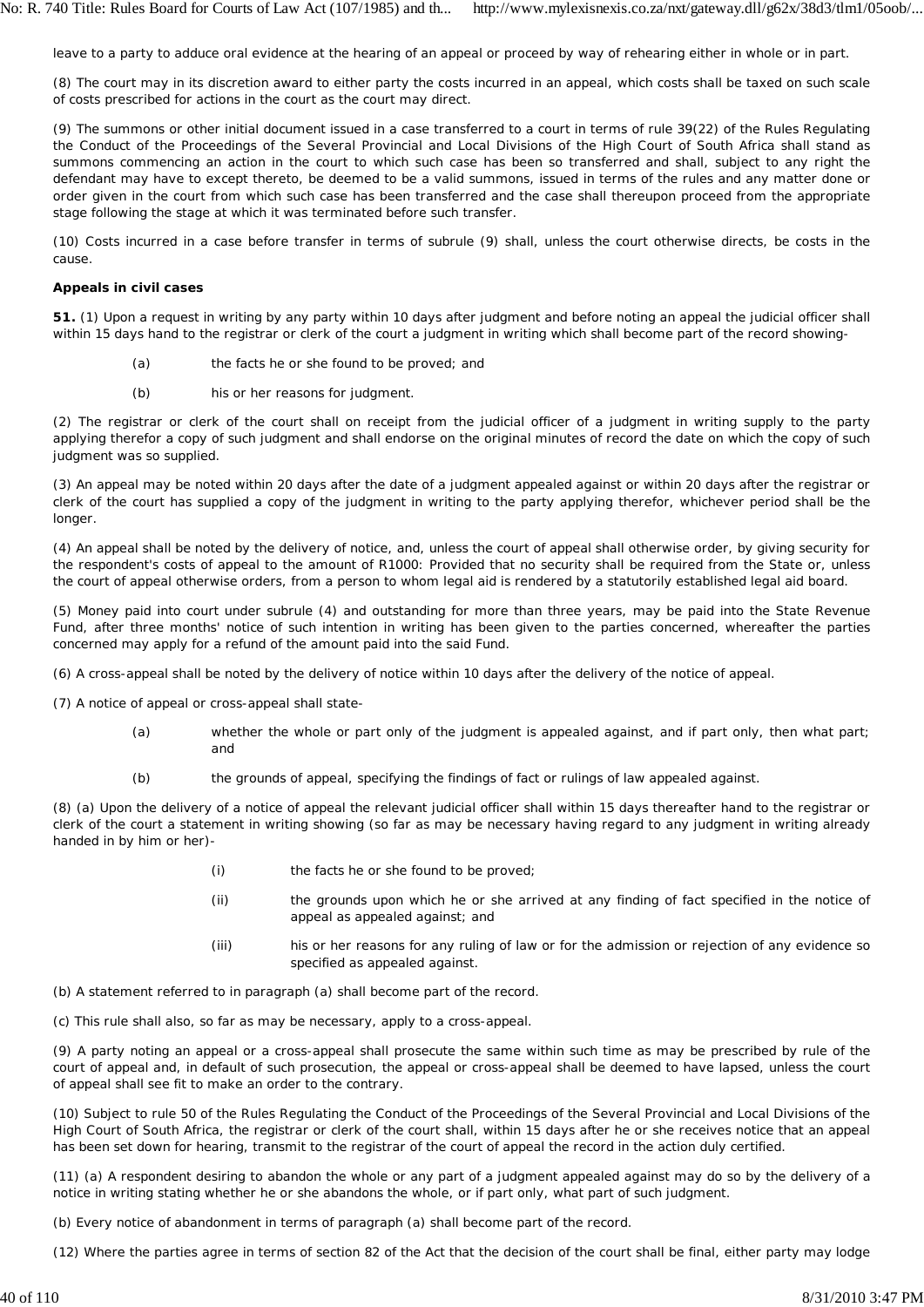the memorandum of such agreement with the registrar or the clerk of the court, and such memorandum shall thereupon become part of the record in the action or matter.

## **Representation of parties**

**52.** (1) (a) A party may institute or defend and may carry to completion any legal proceedings either in person or by a practitioner.

(b) A local authority, company or other incorporated body in doing so may act through an officer thereof nominated by it for that purpose.

(c) A partnership or group of persons associated for a common purpose in doing so may act through a member thereof nominated by it for that purpose.

(d) No person acting under paragraphs (a), (b) or (c) other than a practitioner shall be entitled to recover therefor any costs other than necessary disbursements.

(2) It shall not be necessary for any person to file a power of attorney to act, but the authority of any person acting for a party may be challenged by the other party within 10 days after he or she has noticed that such person is so acting or with the leave of the court for good cause shown at any time before judgement and thereupon such person may not, without the leave of the court, so act further until he or she has satisfied the court that he or she has authority so to act and the court may adjourn the hearing of the action or application to enable him or her to do so: Provided that no power of attorney shall be required to be filed by the State Attorney, any deputy state attorney or any professional assistant to the State Attorney or to a deputy state attorney or any attorney instructed in writing by or on behalf of the State Attorney or a deputy state attorney in any matter in which the State Attorney or a deputy state attorney is acting in his or her capacity as such.

(3) If a party dies or becomes incompetent to continue an action the action shall thereby be stayed until such time as an executor, trustee, guardian or other competent person has been appointed in his or her place or until such incompetence shall cease to exist.

(4) Where an executor, trustee, guardian or other competent person has been appointed for a party who has died or has become incompetent, the court may, on application, order that the person so appointed be substituted in the place of that party.

#### *Pro Deo* **applicants**

**53.** (1) (a) Any person desiring to sue or defend as a *pro Deo* litigant may apply to the court on notice to the party to be sued or to the plaintiff, as the case may be, for leave to do so.

(b) The applicant shall deliver with a notice referred to in paragraph (a) an affidavit made by himself or herself setting out fully the grounds of action or of defence on which he or she intends to rely and particulars of his or her means.

(2) The registrar or clerk of the court shall, at the request of an applicant desiring to sue or defend as a *pro Deo* litigant and on the direction of a judicial officer, write out the relevant notice and affidavit, notwithstanding that the claim or value of the matter in dispute exceeds R100 and no fee shall be payable by the applicant for such assistance.

(3) The court may upon an application to sue or defend as a *pro Deo* litigant-

- (a) examine the applicant on oath as to his or her right of action or grounds of defence, and as to his or her means;
- (b) require the applicant to call further evidence with reference to either question; or
- (c) refer any such application to an attorney for investigation and report as to the applicant's means and whether he or she has a prima facie right of action or defence, as the case may be.

(4) If the court is satisfied that an applicant referred to in subrule (1) has a prima facie right of action or of defence and is not possessed of means sufficient to enable him or her to pay the costs of the action, court fees and sheriff's charges and will not be able within a reasonable time to provide such sums from his or her earnings, the court may order that-

- (a) process of the court shall be issued and served free of charge to the applicant other than for the disbursements of the sheriff;
- (b) an attorney be appointed to act for such applicant; or
- (c) the registrar or clerk of the court, without charge, write out such process, affidavits, notices and other documents as may be required to comply with these rules.

(5) If a *pro Deo* litigant succeeds and is awarded costs against his or her opponent he or she shall, subject to taxation, be entitled to include and recover in such costs his or her attorney's costs and also the court fees and sheriff's charges so remitted and if he or she shall recover either the principal amount, the interest or the costs, he or she shall first pay and make good out of that pro rata all such costs, fees and charges.

(6) If the *pro Deo* litigant does not succeed or recover upon a judgment in his or her favour no fees shall be taken from him or her by the attorney so appointed to act for him or her.

(7) An order made under this rule-

(a)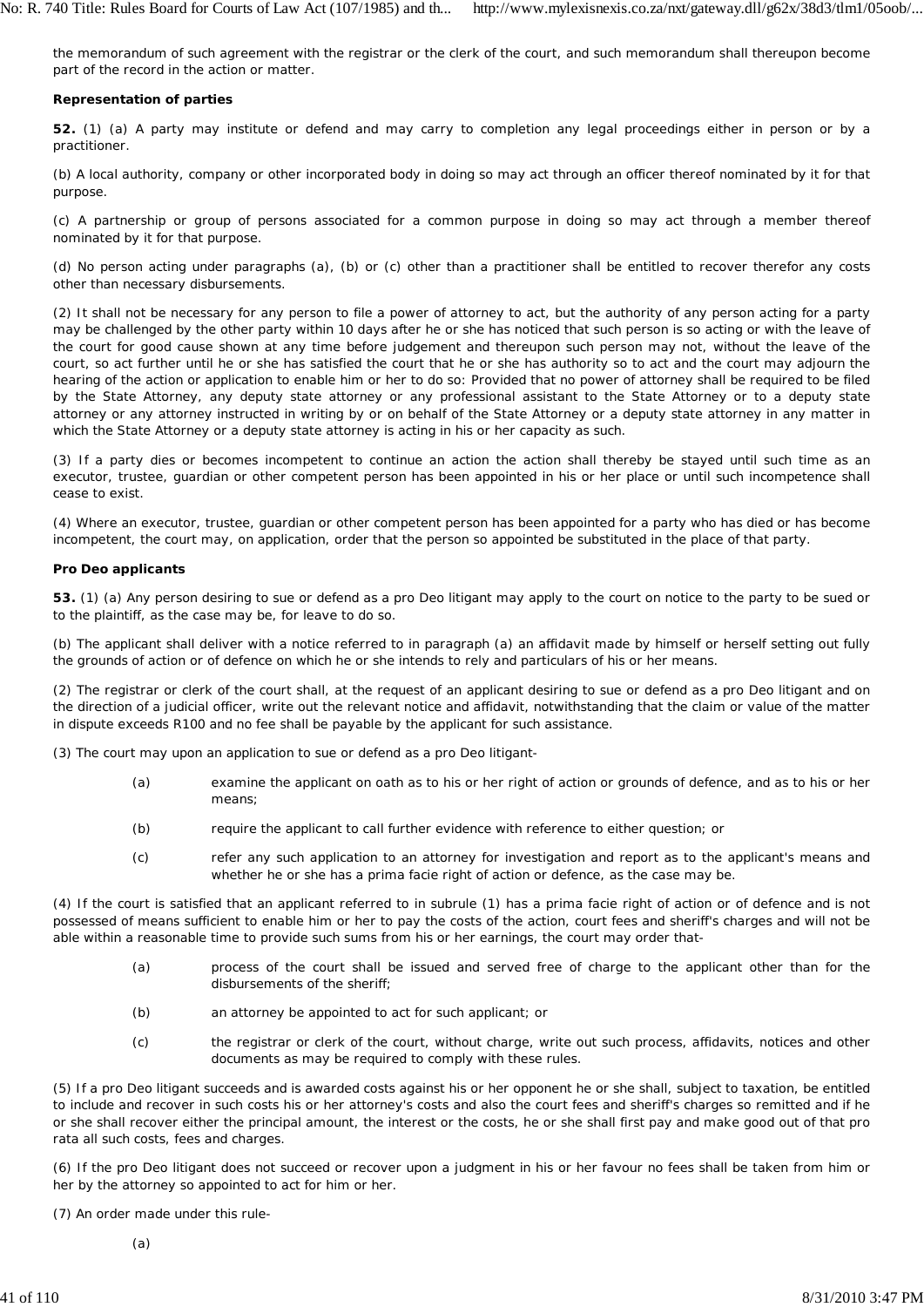(b) may, on application at any time before judgment by any person affected thereby, be reviewed and rescinded or varied by the court for good cause shown.

(8) Nothing contained in this rule shall prevent the court, at its discretion, from referring a *pro Deo* litigant or applicant to a convenient legal aid centre or justice centre for assistance at any given time.

## **Actions by and against partners, a person carrying on business in a name or style other than his or her own name, an unincorporated company, syndicate or association**

**54.** (1) (a) Any two or more persons claiming or being sued as co-partners may sue or be sued in the name of the firm of which such persons were co-partners at the time of the accruing of the cause of action.

(b) In any case referred to in paragraph (a) any party may by notice require from the party so suing or sued a statement of the names and places of residence of the persons who were at the time of the accruing of the cause of action co-partners in any such firm.

(2) A party receiving a notice in terms of subrule (1)(a) shall, within 10 days after receipt thereof, deliver the statement required.

(3) When the names of the partners are declared, the action shall proceed in the same manner and the same consequences in all respects shall follow as if they had been named in the summons; but all the proceedings shall nevertheless continue in the name of the firm.

(4) Any person carrying on business in a name or style other than his or her own name may sue or be sued in such name or style as if it were a firm name; and so far as the nature of the case will permit, all the provisions of this rule relating to proceedings against firms shall apply.

(5) The provisions of this rule shall also *mutatis mutandis* apply to an unincorporated company, syndicate or association.

(6) When action has been instituted by or against a firm or by or against a person carrying on business in a name or style other than his own name or by or against an unincorporated company, syndicate or association in the name of the firm or in such name or style or in the name of the company, syndicate or association, as the case may be, the court may on the application of the other party to the action made at any time either before or after judgment on notice to a person alleged to be a partner in such firm or the person so carrying on business, or a member of such company, syndicate or association, declare such person to be a partner, the person so carrying on business or a member, as the case may be, and on the making of such order the provisions of subrule (3) shall apply as if the name of such person had been declared in a statement delivered as provided in subrule (2).

# **Applications**

**55.** (1) (a) Every application shall be brought on notice of motion supported by an affidavit as to the facts upon which the applicant relies for relief.

(b) The notice of motion must be addressed to the party or parties against whom relief is claimed and to the registrar or clerk of the court.

(c) Where it is necessary or proper to give any person notice of an application, the notice of motion must also be addressed to such person and served on such person.

(d) The notice of motion in every application other than one brought ex *parte* shall be similar to Form 1A of Annexure 1 and copies of the notice, and all annexures thereto, shall be served upon every party to whom notice thereof is to be given.

(e) In a notice of motion the applicant shall-

- (i) appoint a physical address within 15 kilometres of the office of the registrar or clerk of court, at which notice and service of all documents in such proceedings will be accepted;
- (ii) state the applicant's postal, facsimile or electronic mail addresses where available; and
- (iii) set forth a day, not less than 5 days after service thereof on the respondent, on or before which such respondent is required to notify the applicant, in writing, whether he or she intends to oppose such application, and state that if no such notification is given the application will be set down for hearing on a stated day, not being less than 10 days after service on the respondent of the notice.

(f) If the respondent does not, on or before the day mentioned for that purpose in a notice of motion, notify the applicant of his or her intention to oppose, the applicant may place the matter on the roll for hearing by giving the registrar or clerk of the court notice of set down 5 days before the day upon which the application is to be heard.

(g) Any party opposing the grant of an order sought in a notice of motion shall -

(i) within the time stated in the notice, give applicant notice, in writing, that he or she intends to oppose the application, and in such notice appoint an address within 15 kilometres of the office of the registrar or clerk of the court, at which he or she will accept notice and service of all documents, as well as such party's postal, facsimile or electronic mail addresses where available;

(ii) within 10 days of notifying the applicant of his or her intention to oppose the application, deliver his or her answering affidavit, if any, together with any relevant documents; and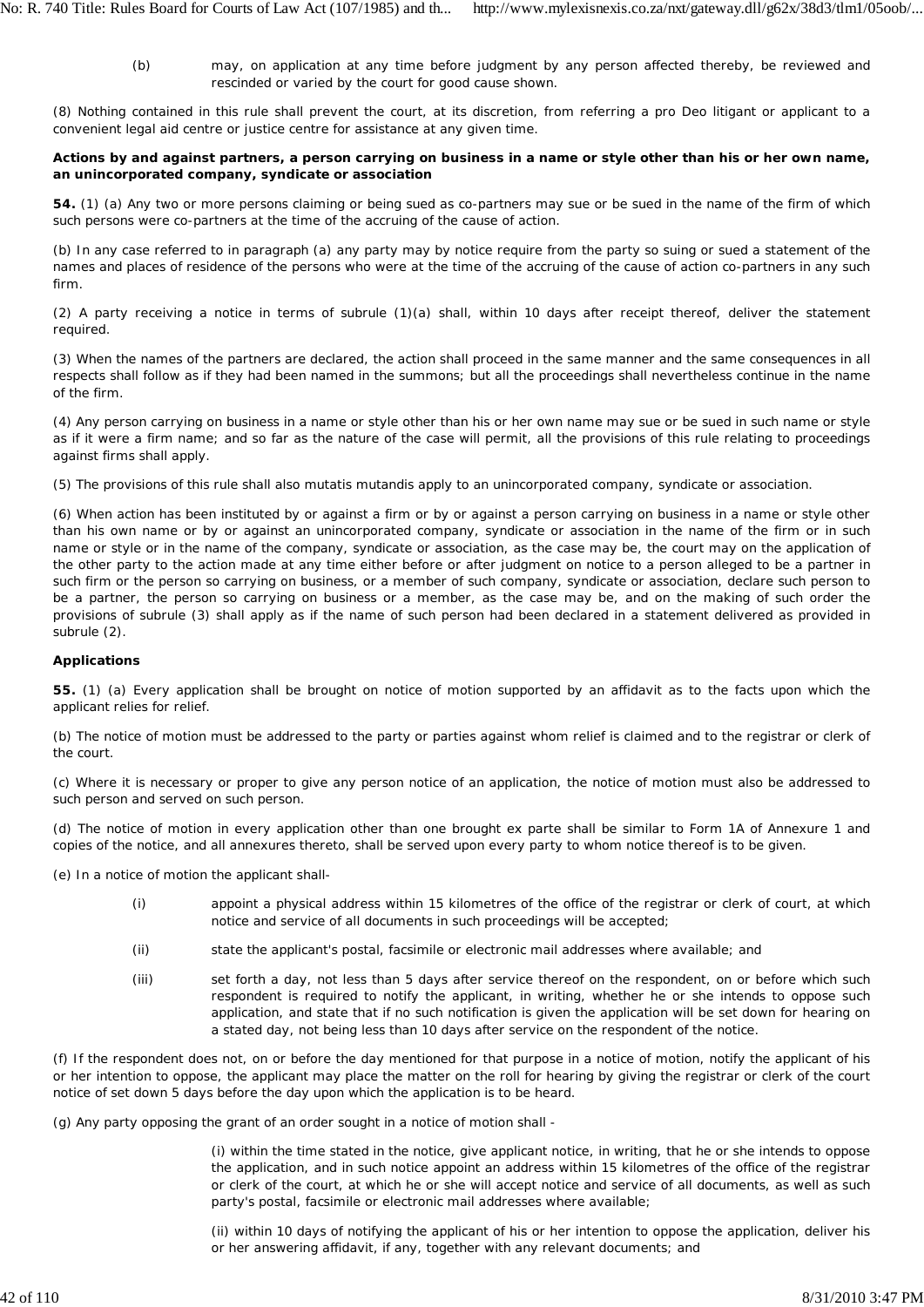(iii) where it intends to raise questions of law only, deliver notice of intention to do so, within the time stated in subparagraph (ii), setting forth such question.

(h) Within 10 days of the service upon him or her of the affidavit and documents referred to in paragraph (g)(ii), the applicant may deliver a replying affidavit.

(i) The court may in its discretion permit the filing of further affidavits.

(j) (i) Where no answering affidavit, or notice in terms of paragraph (g)(iii), is delivered within the period referred to in paragraph (g)(ii) the applicant may within 5 days of the expiry thereof apply to the registrar or clerk of the court to allocate a date for the hearing of the application.

(ii) Where an answering affidavit is delivered the applicant may apply for an allocation of the date for the hearing of the application within 5 days of the delivery of his or her replying affidavit or, if no replying affidavit is delivered, within 5 days of the expiry of the period referred to in paragraph (h) and where such notice is delivered the applicant may apply for such allocation within 5 days after delivery of such notice.

(iii) If the applicant fails so to apply within the appropriate period provided for in subparagraph (ii), the respondent may do so immediately upon the expiry thereof.

(iv) Notice in writing of the date allocated by the registrar or clerk of the court shall be delivered by applicant or respondent, as the case may be, to the opposite party not less than 10 days before the date allocated for the hearing.

(k) (i) Where an application cannot properly be decided on affidavit the court may dismiss the application or make such order as it deems fit with a view to ensuring a just and expeditious decision.

(ii) The court may in particular, but without affecting the generality of subparagraph (i) direct that oral evidence be heard on specified issues with a view to resolving any dispute of fact and to that end may order any deponent to appear personally or grant leave for that person or any other person to be subpoenaed to appear and be examined and cross-examined as a witness or it may refer the matter to trial with appropriate directions as to pleadings or definition of issues, or otherwise.

(2) (a) Any party to any application proceedings may bring a counter-application or may join any party to the same extent as would be competent if the party wishing to bring such counter-application or join such party were a defendant in an action and the other parties to the application were parties to such action.

(b) The periods prescribed with regard to applications shall apply *mutatis mutandis* to counter-applications: Provided that the court may on good cause shown postpone the hearing of the application.

(3) (a) No application in which relief is claimed against another party shall be considered *ex parte* unless the court is satisfied that -

(i) the giving of notice to the party against whom the order is claimed would defeat the purpose of the application; or

(ii) the degree of urgency is so great that it justifies dispensing with notice.

(b) The notice of motion in every application brought ex *parte* shall be similar to Form 1 of Annexure 1.

(c) Any order made against a party on an *ex parte* basis shall be of an interim nature and shall call upon the party against whom it is made to appear before the court on a specified return date to show cause why the order should not be confirmed.

(d) Any person against whom an order is granted *ex parte* may anticipate the return day upon delivery of not less than 24 hours notice.

(e) A copy of any order made ex *parte* and of the affidavit, if any, on which it was made shall be served on the respondent thereto.

(f) Where cause is shown against any order made *ex parte* against a party the court may order the applicant or respondent or the deponent to any affidavit on which it was made to attend for examination or cross-examination.

(g) Any order made *ex parte* may be confirmed, discharged or varied by the court on cause shown by any person affected thereby and on such terms as to costs as the court may deem fit.

(h) *Ex parte* applications may be heard in chambers.

(4) (a) Interlocutory and other applications incidental to pending proceedings must be brought on notice, supported by affidavits if facts need to be placed before the court, and set down with appropriate notice.

(b) Applications to the court for authority to institute proceedings or directions as to procedure or service of documents may be made *ex parte* where the giving of notice of such application is not appropriate or not necessary.

(5) (a) A court, if satisfied that a matter is urgent, may make an order dispensing with the forms and service provided for in these rules and may dispose of the matter at such time and place and in accordance with such procedure (which shall as far as practicable be in terms of these rules) as the court deems appropriate.

(b) An application brought as a matter of urgency must be supported by an affidavit which sets out explicitly the circumstances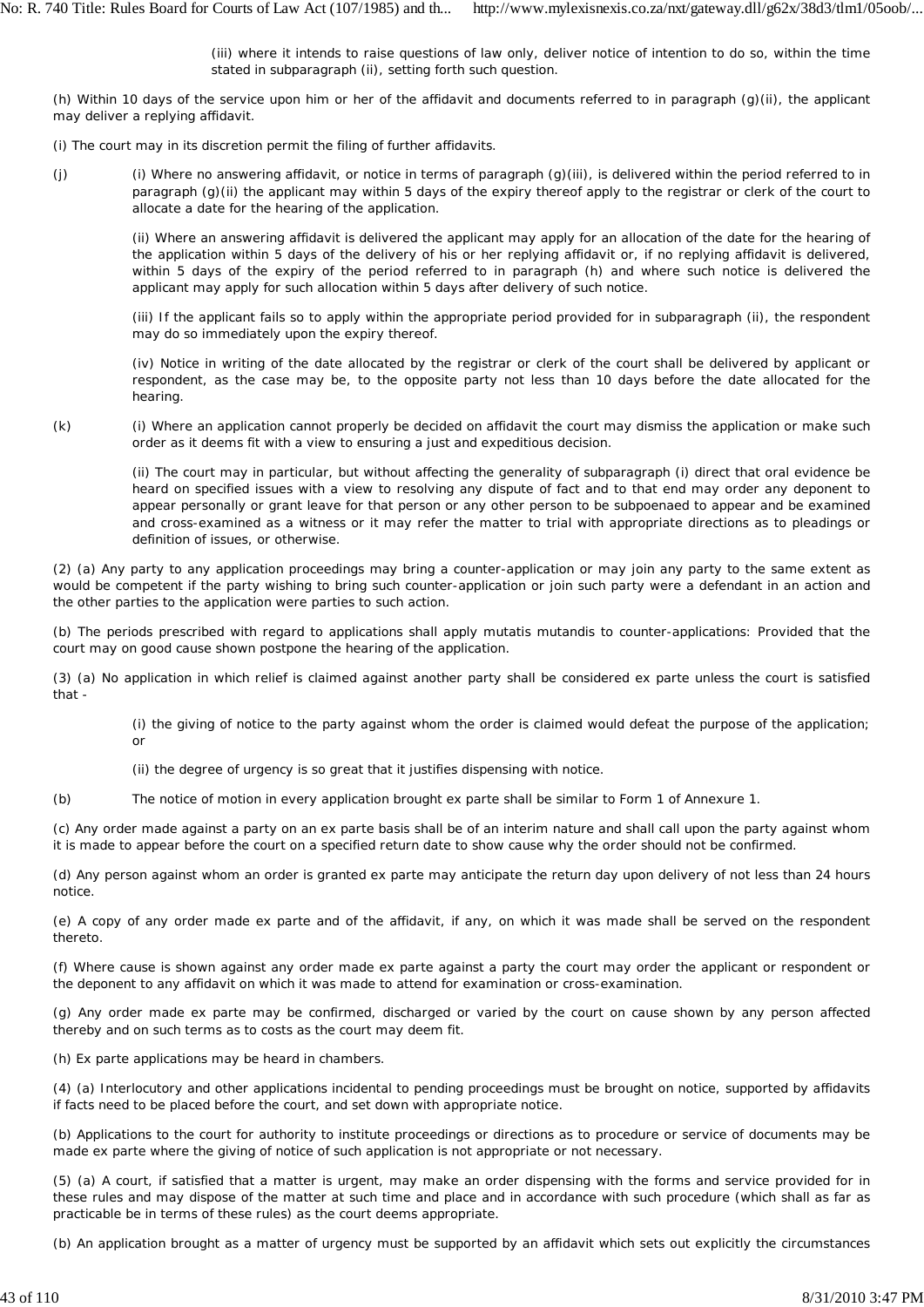which the applicant avers render the matter urgent and the reasons why the applicant claims that he or she could not be accorded substantial redress at a hearing in due course.

(c) A person against whom an order was granted in his or her absence in an urgent application may by notice set down the matter for reconsideration of the order.

(6) In any application against any Minister, Deputy Minister, Provincial Premier, officer or servant of the State, in his or her capacity as such, the State or the administration of any province, the respective periods referred to in subrule (1)(e), or for the return of a *rule nisi,* shall not be less than 15 days after the service of the notice of motion, or the *rule nisi,* as the case may be, unless the court has specially authorised a shorter period.

(7) The court, after hearing an application, whether brought ex *parte* or otherwise, may make no order thereon (save as to costs if any) but grant leave to the applicant to renew the application on the same papers supplemented by such further affidavits as the case may require.

(8) (a) The minutes of any order required for service or execution shall be drawn up by the party entitled thereto and shall be approved and signed by the registrar or clerk of the court.

(b) The copies of the minutes referred to in paragraph (a) for record and service shall be made by the party indicated in that paragraph and the copy for record shall be signed by the registrar or clerk of the court.

(c) Rules 41 and 42 shall, in so far as it may be necessary in the execution of an order under this rule, *mutatis mutandis* apply to such execution.

(9) (a) The court may on application order to be struck out from any affidavit any matter which is scandalous, vexatious or irrelevant, with an appropriate order as to costs, including costs as between attorney and client.

(b) The court shall not grant an application referred to in paragraph (a) unless it is satisfied that the applicant will be prejudiced in his or her case if it be not granted.

## **Amendment of pleadings**

**55A.** (1) Any party desiring to amend a pleading or document other than an affidavit, filed in connection with any proceedings, shall notify all other parties of his or her intention to amend and shall furnish the particulars of the amendment.

(2) The notice referred to in subrule (1) shall state that unless written objection to the proposed amendment is delivered within 10 days of delivery of the notice of amendment, the amendment will be effected.

(3) An objection to a proposed amendment shall clearly and concisely state the grounds upon which the objection is founded.

(4) If an objection which complies with subrule (3) is delivered within the period referred to in subrule (2), the party wishing to amend may, within 10 days, lodge an application for leave to amend.

(5) If no objection is delivered as contemplated in subrule (4), every party who received the notice of the proposed amendment shall be deemed to have consented to the amendment and the party who gave notice of the proposed amendment may, within 10 days after the expiration of the period mentioned in subrule (2), effect the amendment as contemplated in subrule (7).

(6) Unless the court otherwise directs, an amendment authorised by an order of the court may not be effected later than 10 days after such authorisation.

(7) Unless the court otherwise directs, a party who is entitled to amend shall effect the amendment by delivering each relevant page in its amended form.

(8) Any party affected by an amendment may, within 15 days after the amendment has been effected or within such period as the court may determine, make any consequential adjustment to the documents filed by him or her, and may also take the steps contemplated in rule 19.

(9) A party giving notice of amendment in terms of subrule (1) shall, unless the court otherwise directs, be liable for the costs thereby occasioned to any other party.

(10) The court may, notwithstanding anything to the contrary in this rule, at any stage before judgment, grant leave to amend any pleading or document on such other terms as to costs or other matters as it deems fit.

#### **Arrests** *tanquam suspectus de fuga,* **interdicts, attachments to secure claims and** *mandamenten van spolie*

**56.** (1) Application to the court for an order of arrest *tanquam suspectus de fuga,* an interdict or attachment or for a *mandament van spolie* shall be made in terms of rule 55.

(2) Every application referred to in subrule (1) shall be accompanied by an affidavit stating the facts upon which the application is made and the nature of the order applied for.

(3) The court may, before granting an order upon an application referred to in subrule (1), require the applicant to give security for any damages which may be caused by such order and may require such additional evidence as it may think fit.

(4) An order made ex *parte* for the arrest *tanquam suspectus de fuga* of a person shall call upon the respondent to show cause against it at a time stated in the order, which shall be the first court day after service.

(5) The return day of an order made *ex parte* for arrest *tanquam suspectus de fuga* may be anticipated by the respondent upon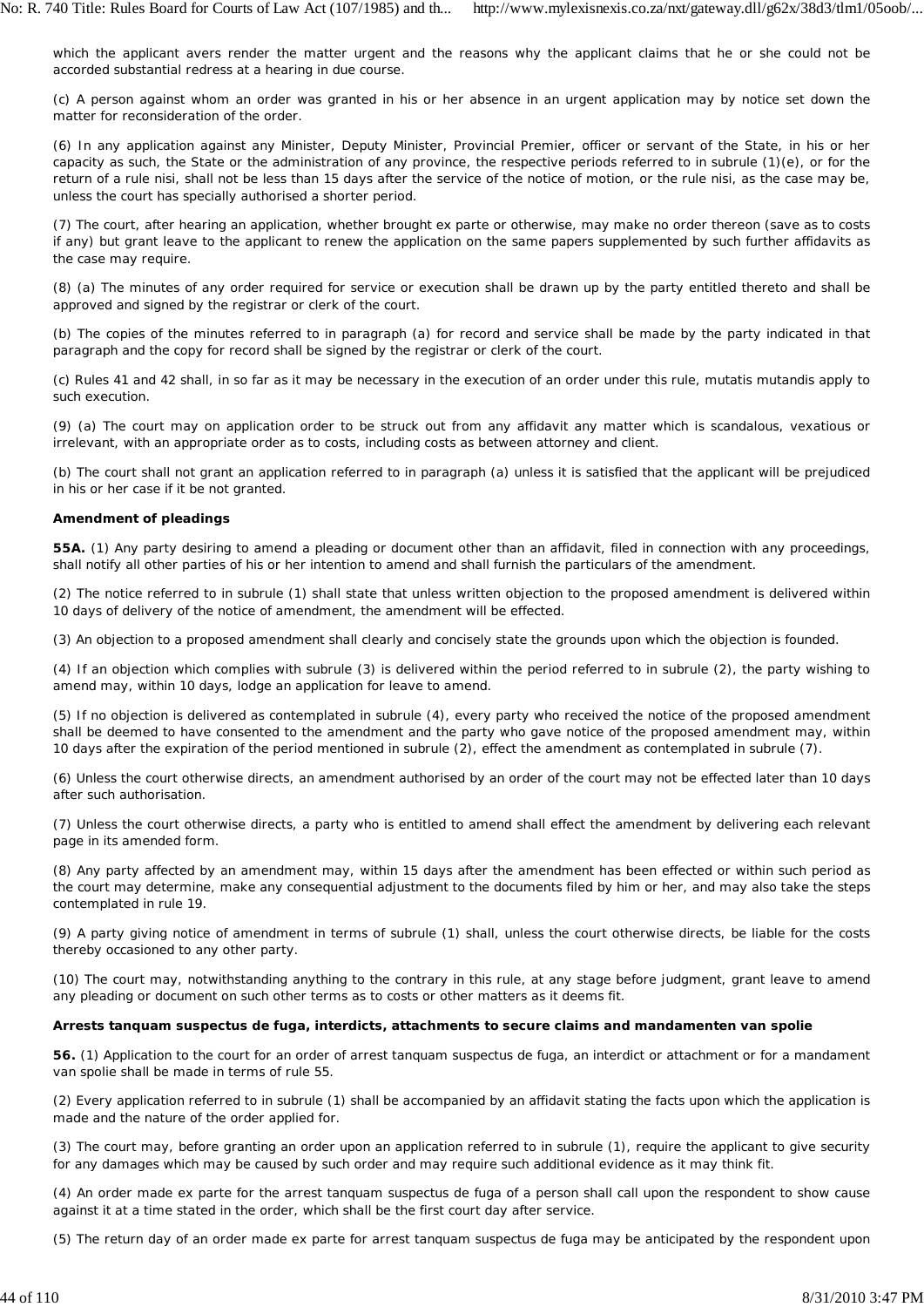12 hours' notice to the applicant.

(6) Unless otherwise ordered by a court, an order for the arrest *tanquam suspectus de fuga* of a person or the attachment of goods shall *ipso facto* be discharged upon security being given by the respondent to the sheriff for the amount to which the order relates, together with costs.

(7) The security contemplated in subrule (6) may be given to abide the result of the action instituted or to be instituted; and may be assigned by the respondent to part only of the order and shall in that event operate to discharge the order as to that part only.

### **Attachment of property to found or confirm jurisdiction**

**57.** (1) Any application to the court for an order of attachment of property under section 30bis of the Act may be made *ex parte.*

(2) (a) Any application for an order of attachment of property under section 30bis of the Act shall be supported by an affidavit in which is stated-

- (i) the name, address, occupation and place of residence of the applicant;
- (ii) the name, and, if known, the address, occupation and place of residence of the respondent;
- (iii) the amount of the claim or the value of the matter in dispute and facts from which it is apparent that the action to be instituted against the respondent is within the jurisdiction of the court and that the attachment is necessary;
- (iv) whether the attachment is intended to found or confirm jurisdiction;
- (v) details of the property, including its ownership, value and situation;
- (vi) such other information as may be necessary to secure an order; and
- (vii) the terms of the order applied for.

(b) An affidavit contemplated in paragraph (a) shall be made by the applicant or, if thereto authorised, by someone on his or her behalf and shall state whether the deponent knows of his or her own knowledge the facts to which he or she deposes: Provided that where the facts are not known to the deponent of his or her own knowledge but are alleged to be true to the best of his or her information and belief, it shall be stated how the information was obtained or on what grounds he or she bases his or her belief.

(c) Any application for an order in regard to service of any process in any action referred to in section 30bis of the Act may be combined with any application for attachment referred to in paragraph (a).

(3) The court may, before granting an order of attachment of property under subrule (2) require the applicant to give security for any damages which may be caused by such order and may, in regard to any application under subrule (2), require such additional evidence as it may deem fit.

(4) (a) Any order of attachment under subrule (2) shall call upon the respondent to show cause at a time and on a date stated in the order why such order should not be confirmed.

(b) The return date for an order of attachment under subrule (2) may be anticipated by the respondent upon 12 hours' notice to the applicant.

(c) Where the respondent appears to show cause against an order of attachment under subrule (2), the court may order the applicant or deponent to the affidavit or the respondent to attend for examination or cross-examination and may confirm, discharge or vary such order on such terms as to costs as it may deem fit.

(5) The minutes of any order referred to in this rule which are required for service or execution shall be prepared by the applicant and approved and signed by the registrar or clerk of the court and shall state that the return date may be anticipated by the respondent upon 12 hours' notice to the applicant and that the applicant may obtain release of his or her property upon security being given as hereinafter provided.

(6) (a) Upon receipt of the minutes of the order and of a copy of the affidavit on which it was made the sheriff shall proceed to attach the property specified therein.

(b) Subject to paragraph (c), the rules relating to the powers and duties of the sheriff in regard to the method of attachment in execution against movable and immovable property shall, in so far as those rules are appropriate and can be applied, *mutatis mutandis* apply to an attachment of property under this rule.

(c) Subject to any order of the court, the sheriff shall where movable property is attached under this rule, remove such property to a place of security or, if such property be inconvenient to remove, shall leave such property upon the premises in the charge and custody of some person acting on his or her behalf.

(d) Any expense incurred in removing property attached under this rule to a place of security or for the storage of such property or in leaving such property in the charge or custody of some person acting on behalf of the sheriff, shall be borne by the applicant and shall, subject to any order of the court, be costs in the cause.

(7) Unless the court shall otherwise order, any property attached as provided in this rule shall, upon security being given to the satisfaction of the sheriff of the court for the amount of the applicant's claim and the costs of the application for attachment, be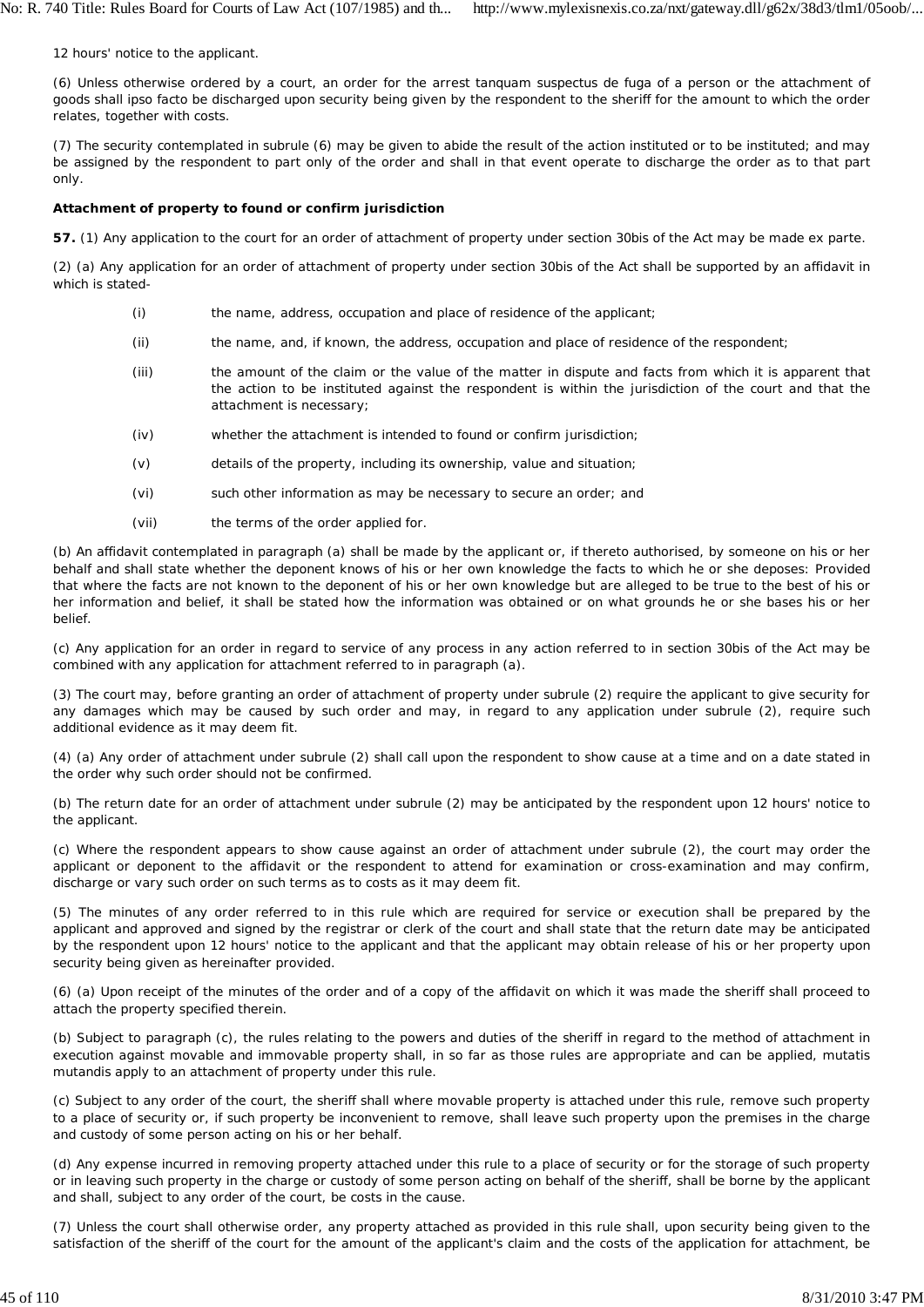released from attachment.

(8) An order made for the attachment of property under subrule (1) shall *ipso facto* be discharged upon security being given by the respondent as provided in subrule (7).

#### **Maintenance** *pendente lite,* **contribution towards costs, interim custody and access to children**

**58.** (1) This rule shall apply whenever a spouse seeks relief from the court in respect of one or more of the following matters:

- (a) Maintenance *pendente lite;*
- (b) a contribution towards the costs of a pending matrimonial action;
- (c) interim custody of any child; or
- (d) interim access to any child.

(2) (a) An applicant for any relief contemplated in subrule (1) shall deliver a sworn statement setting out the relief claimed and the grounds therefor, together with a notice to the respondent which shall substantially correspond with Form 42 of Annexure 1.

(b) A statement and notice contemplated in paragraph (a) shall be signed by the applicant or his or her legal practitioner, and contain an address for service and shall be served by the sheriff.

(3) The respondent shall within 10 court days after receiving a statement and notice contemplated in subrule (2) deliver a sworn reply in the nature of a plea, signed and giving an address for service, in default of which he or she shall be *ipso facto* barred.

(4) As soon as possible after subrule (3) has been complied with the registrar shall bring the matter before the court for summary hearing, on 10 court days' notice to the parties, unless the respondent is in default.

(5) The court may hear such evidence as is considered necessary and may dismiss the application or make such order as it deems fit to ensure a just and expeditious decision.

(6) The court may, on the same procedure, vary a decision referred to in subrule (5) in the event of a material change taking place in the circumstances of either party or a child, or the contribution towards costs proving inadequate.

(7) No advocate appearing in a case under this rule shall charge a fee of more than R175, 00 if the claim is undefended or R250, 00 if it is defended, unless the court in an exceptional case otherwise directs.

(8) No instructing attorney in cases under this rule shall charge a fee of more than R250, 00 if the claim is undefended or R375, 00 if it is defended, unless the court in an exceptional case otherwise directs.

#### **Assessors**

**59.** (1) The court may from time to time frame a list of persons who, having regard to the nature of the business of the court and to their ability and reputation, appear to be qualified and willing to act as assessors under section 34 of the Act upon reasonable notice and upon payment of the fees prescribed in Table D of Annexure 2.

(2) (a) Every person for the time being named in the list of qualified and willing assessors shall be an assessor for the purposes of this rule and shall continue to be an assessor until a new list has been framed or until he or she gives to the registrar or clerk of the court his or her resignation in writing.

(b) Upon receipt of such resignation as an assessor the registrar or clerk of the court shall remove the name of such assessor from the list of qualified and willing assessors.

(c) An assessor summoned to act as such in any action may not, without the leave of the court, resign during the trial of the action.

(3) Nothing in this rule shall prevent the court from summoning, with the consent of all parties to the action, persons not on the list of qualified and willing assessors to act as assessors in any particular action.

(4) The number and names of the assessors to sit in any case shall be decided by consent of the parties or, where they are unable to agree, by the court: Provided that not more than two assessors shall sit in any case.

(5) (a) A party who desires the trial to take place with assessors shall deliver notice of application for assessors, if he or she is the plaintiff, with the notice of trial, and if he or she is the defendant not more than 5 days after receiving notice of trial.

(b) A notice contemplated in paragraph (a) shall contain either a consent by the other party or a notice setting down the application for hearing.

(6) (a) The party who desires a trial to take place with assessors shall, at the time of delivering the notice of application, deposit with the registrar or clerk of the court the amount prescribed in Table D of Annexure 2 for each assessor applied for and shall be liable for any further sum becoming due to the assessors for fees.

(b) The fees and expenses of assessors shall, unless otherwise ordered by the court, be costs in the action.

(7) If an application for a trial to take place with assessors is consented to or granted, the registrar or clerk of the court shall summon the assessors named in the consent or selected by the court by having a summons served upon each of them in the manner provided for the service of a summons commencing an action.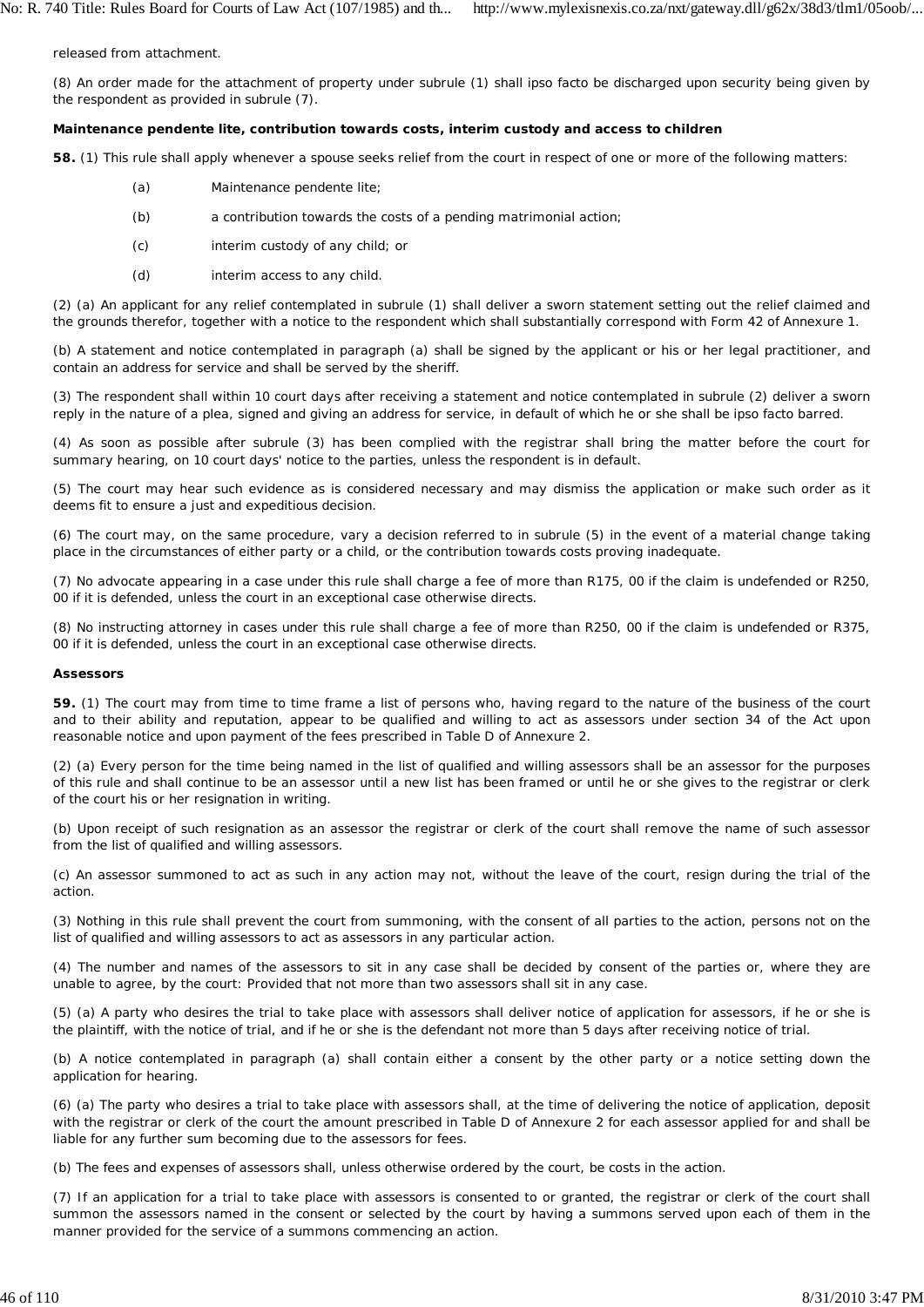(8) If at the time and place appointed for the trial either of the assessors summoned does not attend, the court may either proceed to try the action with the assistance of the assessor, if any, who is in attendance, or without assistance, if none attended, or may adjourn the trial.

(9) Where a trial is postponed or adjourned due to the absence of an assessor, the party who applied for assessors shall, after the order for postponement or adjournment, pay to the registrar or clerk of the court, in addition to the deposit mentioned in subrule (6), the fees due up to the hour of postponement or adjournment to such assessors as have attended.

(10) Where the payment required under subrule (9) is not made the court may stay the action until it be made or may continue the trial without the assistance of assessors or may make such order as it may deem fit.

(11) Every assessor acting in a case shall be entitled to the fees set out in Table D of Annexure 2.

# **Non-compliance with rules, including time limits and errors**

**60.** (1) Except where otherwise provided in these rules, failure to comply with these rules or with any request made in pursuance thereof shall not be ground for the giving of judgment against the party in default.

(2) Where any provision of these rules or any request made in pursuance of any such provision has not been fully complied with the court may on application order compliance therewith within a stated time.

(3) Where any order made under subrule (2) is not fully complied with within the time so stated, the court may on application give judgment in the action against the party so in default or may adjourn the application and grant an extension of time for compliance with the order on such terms as to costs and otherwise as may be just.

(4) The court may on an application under subrule (2) or (3) order such stay of proceedings as may be necessary.

(5) Any time limit prescribed by these rules, except the period prescribed in rule 51 (3) and (6), may at any time, whether before or after the expiry of the period limited, be extended-

- (a) by the written consent of the opposite party; and
- (b) if such consent is refused, then by the court on application and on such terms as to costs and otherwise as it may deem fit.

(6) (a) Where there has been short service without leave, of any notice of set- down or notice of any application or of process of the court the court may, instead of dismissing such notice or process, adjourn the proceedings for a period equivalent, at the least, to the period of proper notice upon such terms as it may deem fit.

(b) If the proceedings are adjourned in the absence of the party who received short service, due notice of the adjournment must be given to such party by the party responsible for the short service.

(7) Subject to subrule (8) no process or notice shall be invalid by reason of any obvious error in spelling or in figures or of date.

(8) If any party has in fact been misled by any error in any process or notice served upon him or her, the court may on application grant that party such relief as it may deem fit and may for that purpose set aside the process or notice and rescind any default judgment given thereon.

# **Irregular proceedings**

**60A.** (1) A party to a cause in which an irregular step has been taken by any other party may apply to court to set it aside.

(2) An application in terms of subrule (1) shall be on notice to all parties specifying particulars of the irregularity or impropriety alleged, and may be made only if-

- (a) the applicant has not himself or herself taken a further step in the cause with knowledge of the irregularity;
- (b) the applicant has, within 10 days of becoming aware of the step, by written notice afforded his or her opponent an opportunity of removing the cause of complaint within 10 days; and
- (c) the application is delivered within 15 days after the expiry of the second period mentioned in sub-rule  $(2)(b)$ .

(3) If at the hearing of an application in terms of subrule (1) the court is of opinion that the proceeding or step is irregular or improper, it may set it aside in whole or in part, either as against all the parties or as against some of them, and grant leave to amend or make any such order as it deems fit.

(4) Until a party has complied with any order of court made against him or her in terms of this rule, he or she shall not take any further step in the cause, save to apply for an extension of time within which to comply with such order.

# **Records, entries or documents as evidence in civil matters**

**61.** (1) Where it is necessary to give in evidence in the court any record, entry or document of the same court in another action, the registrar or clerk of the court shall, on reasonable notice, produce and show the original thereof, and the cost of copies shall not be allowed.

(2) Where it is necessary to give in evidence in another court any record, entry or document of a court, a copy thereof certified by the registrar or clerk of the court may be given in evidence in that other court without production of the original.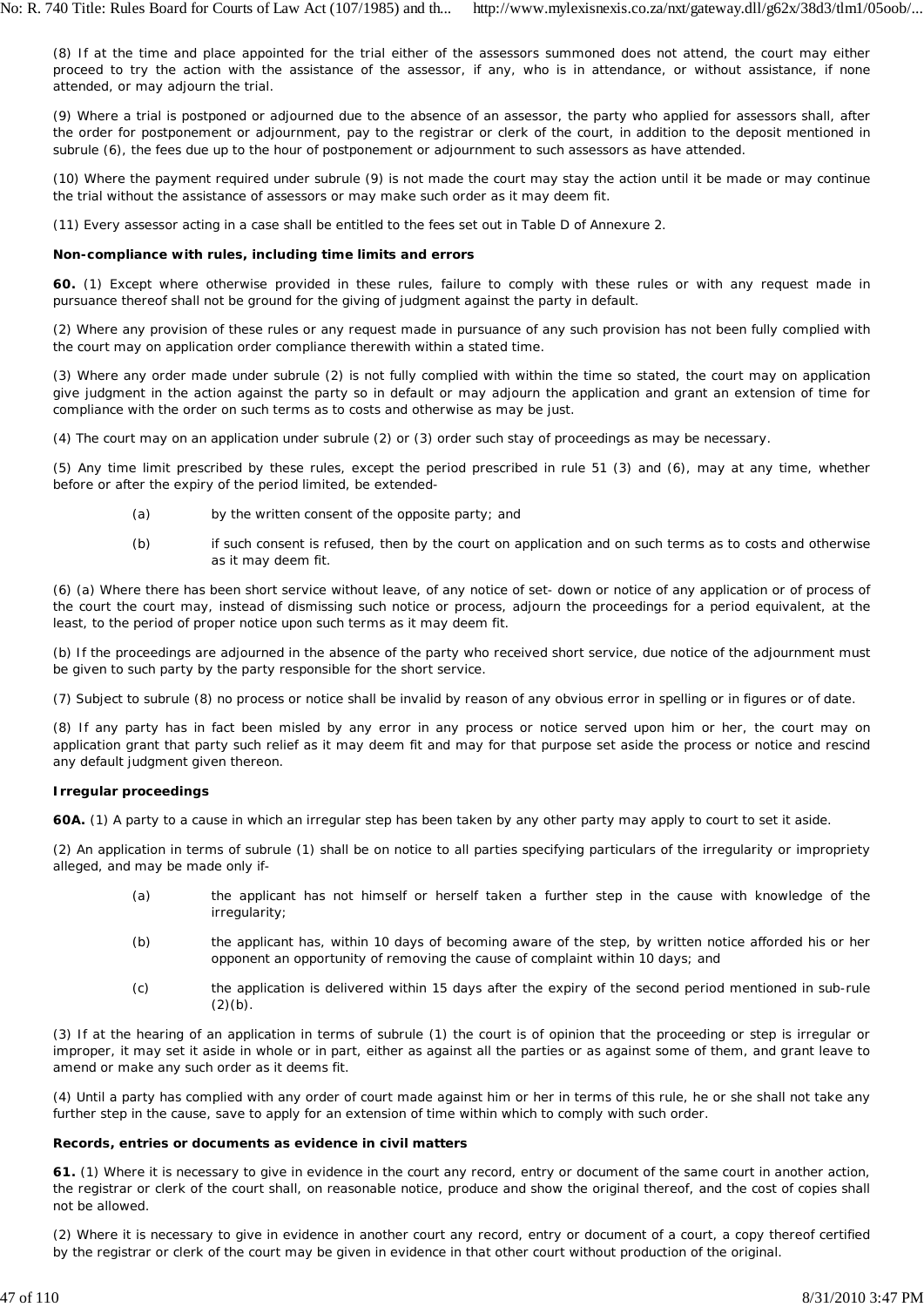### **Security for costs**

**62.** (1) A party entitled and desiring to demand security for costs from another shall, as soon as practicable after the commencement of proceedings, deliver a notice setting forth the grounds upon which such security is claimed, and the amount demanded.

(2) If only the amount of security demanded under subrule (1) is contested the registrar or clerk of the court shall determine the amount to be given and his or her decision shall be final.

(3) If a party from whom security is demanded under subrule (1) contests his or her liability to give security or fails or refuses to furnish security in the amount demanded or the amount fixed by the registrar or clerk within 10 days of the demand or the registrar's or clerk's decision, the other party may apply to court on notice for an order that such security be given and that the proceedings be stayed until such order is complied with.

(4) The court may, if security demanded is not given within a reasonable time, dismiss any proceedings instituted or strike out any pleadings filed by the party in default, or make such other order as it deems fit.

(5) Any security for costs shall, unless the court otherwise directs, or the parties otherwise agree, be given in the form, amount and manner directed by the registrar or clerk of the court.

(6) The registrar or clerk of the court may, upon written request of the party in whose favour security is to be provided and on notice to interested parties, increase the amount thereof if he or she is satisfied that the amount originally furnished is no longer sufficient; and his or her decision shall be final.

### **Filing, preparation and inspection of documents**

**63.** (1) (a) All documents filed with the court, other than exhibits or facsimiles thereof, shall be clearly and legibly printed or typewritten in permanent black or blue-black ink on one side only of paper of good quality and of A4 standard size.

(b) A document shall be deemed to be typewritten if it is reproduced clearly and legibly on suitable paper by a duplicating, lithographic, photographic or any other method of reproduction.

(2) Stated cases, affidavits, grounds of appeal and the like shall be divided into concise paragraphs which shall be consecutively numbered.

(3) In defended actions or opposed applications the plaintiff or applicant, as the case may be, shall not later than 10 days prior to the hearing of the matter collate, and number consecutively, and suitably secure, all pages of the documents delivered and shall prepare and deliver a complete index thereof.

(4) Every affidavit filed with the registrar or clerk of the court by or on behalf of a respondent shall, if he or she is represented, on the first page thereof bear the name and address of the attorney filing it.

(5) The registrar or clerk of the court may reject any document which does not comply with the requirements of this rule.

(6) Any person, with leave of the registrar or clerk of the court and on good cause shown, may examine and make copies of all documents in a court file at the office of the registrar or clerk of the court.

### **Procedure for securing the attendance of witnesses in criminal cases**

**64.** (1) The process for securing the attendance of any person before the court to give evidence in any criminal case or to produce any books, papers or documents, shall be by subpoena prepared by the party desiring the attendance of that person and issued by the registrar or clerk of the court.

(2) The original subpoena and so many copies thereof as there are witnesses to be subpoenaed, shall be delivered to the sheriff or other person authorised to serve subpoenas in the area where the witness is residing or to the person referred to in section 15(2) or (3) of the Act, as the case may be.

(3) A copy of the subpoena shall be served upon the witness personally or at his or her residence or place of business or employment by delivering it to some person thereat who is apparently not less than 16 years of age and apparently residing or employed thereat.

(4) If the person to be served with a subpoena keeps his residence or place of business closed and thus prevents the service of the subpoena, it shall be sufficient service to affix a copy thereof to the outer or principal door of such residence or place of business.

(5) The person serving a witness subpoena shall, if required by the person upon whom it is served, exhibit to him or her the original.

(6) The person serving a witness subpoena shall make a return of service by endorsing on the original or on a document attached thereto the manner in which the subpoena was served, and the original shall be returned to the registrar or clerk of the court out of whose office it was issued.

### **Criminal record book**

**65.** (1) The registrar or clerk of the court shall keep a book to be styled the "criminal record book" in which he or she shall daily enter particulars of every criminal case coming before the court on that day.

(2) Where the court has issued a warrant in terms of the provisions of section 55 or section 56 of the Criminal Procedure Act,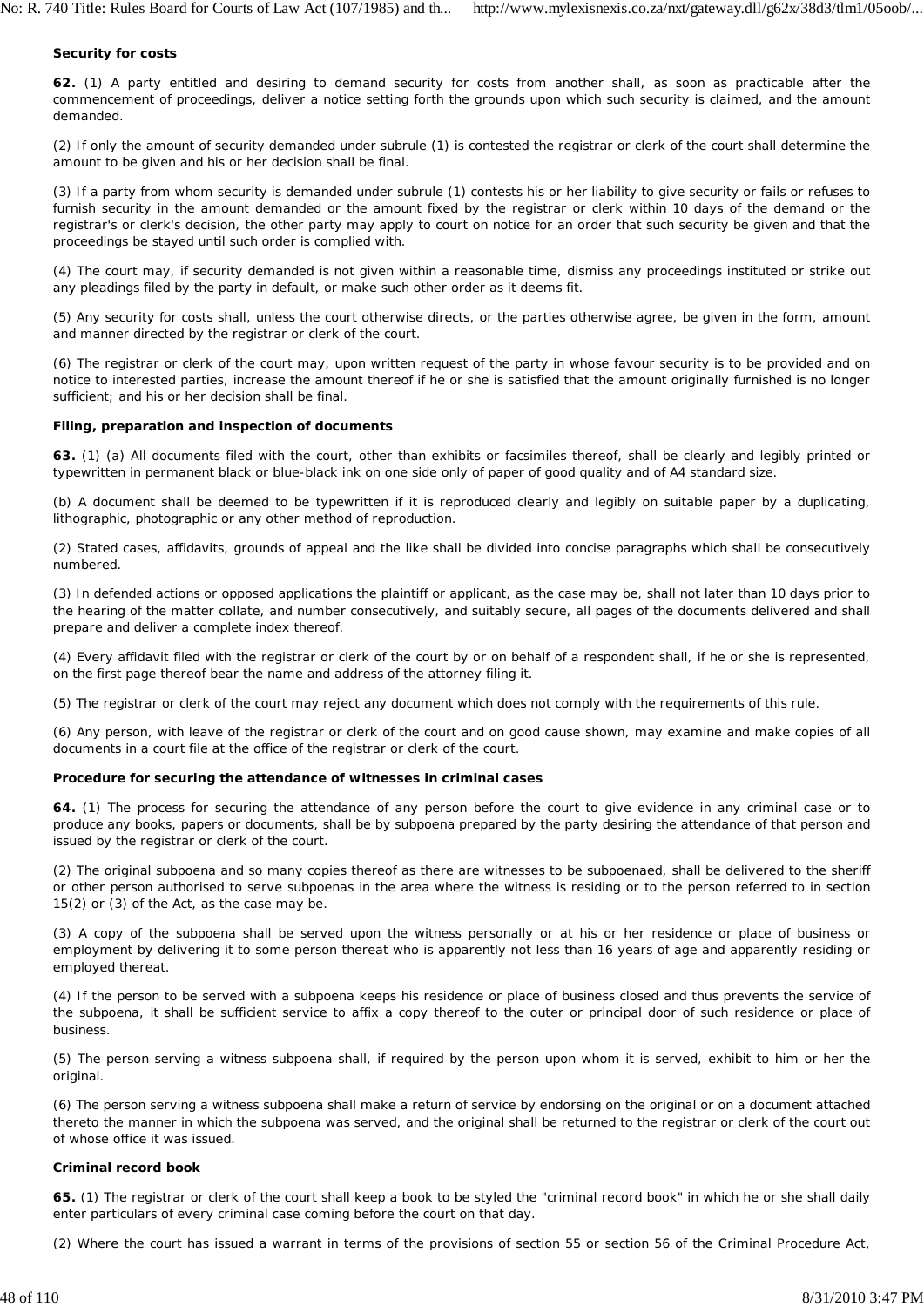1977, and the prosecutor subsequently withdraws the charge, it shall not be necessary to again enter particulars of such case in the criminal record book: Provided that if such particulars are not entered in the criminal record book a separate register shall be kept by the registrar or clerk of the court of all warrants issued in terms of the aforesaid sections and at each successive stage he or she shall enter therein particulars of the date of issue of the warrant, the case number, the name of the accused, the date upon which the warrant was forwarded to the police for execution, the fact that the case has been withdrawn and any other particulars that circumstances may require.

(3) The charge sheet in a criminal case or, when the matter comes before the court by way of preparatory examination, the covering sheet, shall, when the matter first comes before the court, be numbered by him or her with a consecutive number for the year and the case shall then be entered in the criminal record book under that number.

(4) The particulars recorded in the criminal record book shall include-

- (a) the date of hearing;
- (b) the case number;
- (c) the name of the accused;
- (d) the crime charged;
- (e) the verdict;
- (f) the sentence or other mode of disposal; and
- (g) any remarks (including the date and effect of any order of the High Court of South Africa varying the verdict or sentence on review or appeal).

(5) The judicial officer presiding at a criminal hearing shall himself or herself record in the criminal record book any sentence imposed or other order of disposal made by him or her including acquittal, or other discharge, postponement of sentence, adjournment, remand to another court or committal for trial.

#### **Records of criminal cases**

**66.** (1) The plea and explanation or statement, if any, of the accused, the evidence orally given, any exception or objection taken in the course of the proceedings, the rulings and judgment of the court and any other portion of criminal proceedings, may be noted in shorthand (also in this rule referred to as "shorthand notes") either verbatim or in narrative form or recorded by mechanical means.

(2) Every person employed for the taking of shorthand notes in terms of subrule (1) or for the transcription of notes so taken by another person shall be deemed to be an officer of the court and shall before entering on his or her duties in writing take an oath or make an affirmation before a judicial officer as provided in rule 30(5).

(3) (a) Shorthand notes taken in the course of criminal proceedings shall be certified as correct by the shorthand writer and filed with the record of the case by the registrar or clerk of the court.

(b) Subject to the provisions of subrule (4) and rule 67(3), (8) and (10), no such shorthand notes shall be transcribed unless a judicial officer so directs.

(c) The transcript of any shorthand notes transcribed under paragraph (b) shall be certified as correct by the person making such transcript and shall be filed with the record.

(4) (a) In any case in which no transcription was directed in terms of subrule (3), any person may, on notice to the registrar or clerk of the court, request a transcription of any shorthand note taken by virtue of a direction given under subrule (1) and shall, in respect of proceedings made by mechanical means, save in the case of the State, pay the full cost thereof as predetermined by agreement between the contractor concerned and the State for such transcript.

(b) One copy of the transcript of such shorthand notes shall be supplied, free of charge, to the person at whose request the transcription was made.

(c) The original copy of the transcript of any shorthand notes referred to in paragraph (a), shall be certified as correct by the person making such copy and shall be filed with the record of the case.

(d) A sum sufficient to cover the approximate fee payable under paragraph (a) shall be deposited with the registrar or clerk of the court in advance.

(5) Subject to the provisions of subrule (6), any shorthand notes and any transcript thereof, certified as correct, shall be deemed to be correct and shall form part of the record of the proceedings in question.

(6) The prosecutor or the accused may, not later than 10 days after judgment or where the proceedings have been taken down in shorthand or by mechanical means, within 10 days after the transcription thereof has been completed, apply to the court to correct any error in the record or the certified transcript thereof and the court may correct any such error.

(7) Subject to subrule (4)(b), a copy of any transcript made simultaneously with the transcription of proceedings made by mechanical means may, upon application to the registrar or clerk of the court be supplied to any person upon payment, save in the case of the State, of the full cost thereof as predetermined by agreement between the contractor concerned and the State, in the case of a copy of a transcript referred to in subrules (3) and (4)(a).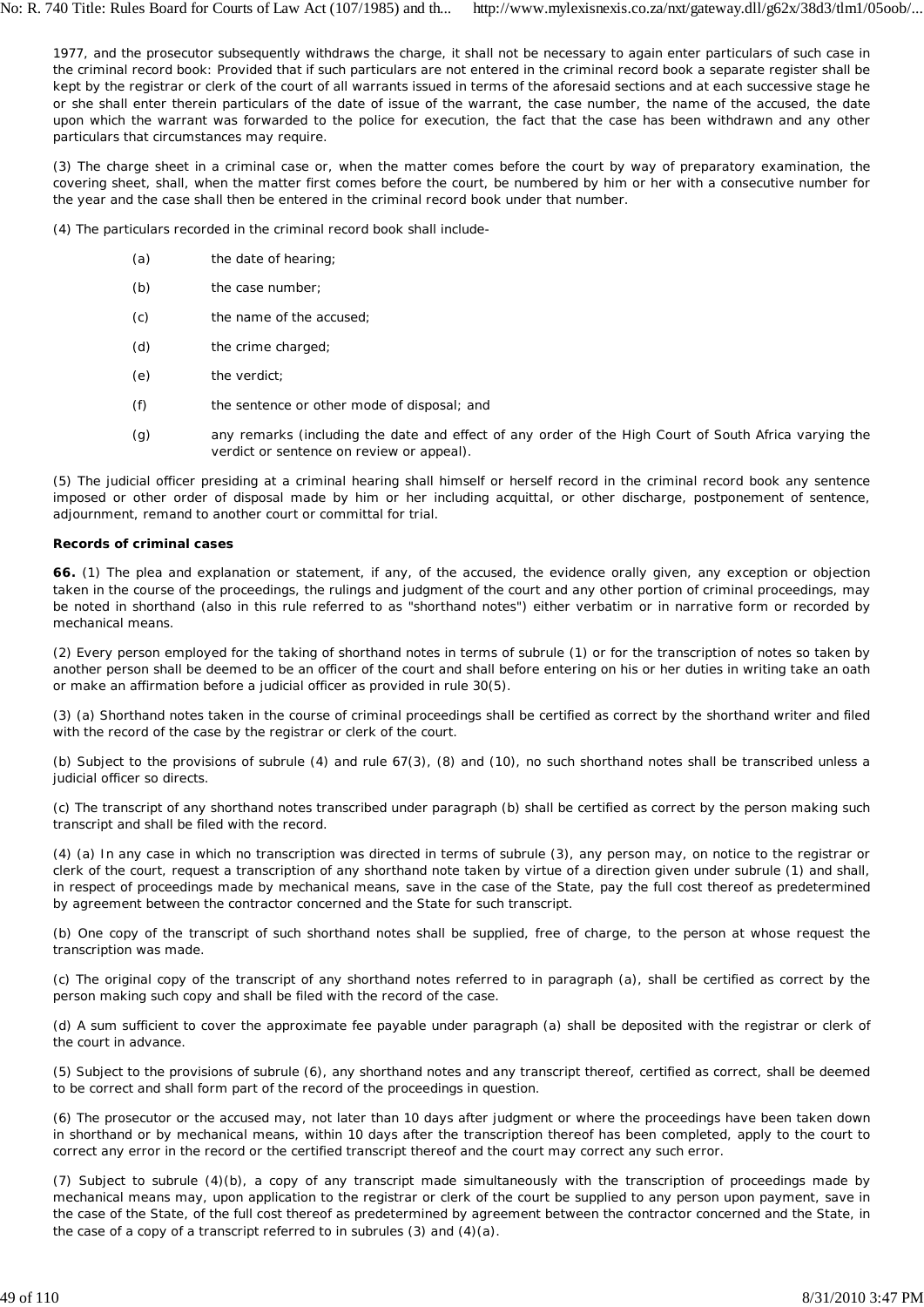(8) Any reference in this rule to shorthand notes or to a transcription or transcript of such notes or to a copy of such transcript, or to a person employed for the taking of such notes, or to a person transcribing such notes, shall be construed as a reference to a record of proceedings made by mechanical means, to a transcription or transcript of such record, or to a copy of such transcript, to a person employed for the making of such mechanical record, or to a person transcribing such record as the case may be.

(9) Where a magistrate or the court is satisfied that an accused is unable to pay the costs of obtaining a copy of any record or of any transcript thereof or is able to pay only part of such costs, such magistrate or court may, at the request of the accused, direct the registrar or clerk of the court to deliver a copy of such record or transcript to the accused free of charge or at such reduced charge as the magistrate or court may determine.

# **Criminal appeals**

**67.** (1) (a) An appellant, other than a person who applies orally for leave to appeal immediately after the passing of the sentence or order as contemplated in section 309B(3)(b) of the Criminal Procedure Act, 1977 who wishes to apply for leave to appeal in terms of section 309B(1) of that Act, shall do so in writing to the registrar or clerk of the court and shall also send a copy of the application to the director of public prosecutions concerned, or, in a case in which the prosecution was not at the public instance, to the prosecutor concerned.

*(b)* An appellant who wishes to apply for condonation as contemplated in section 309B(1)(b)(ii) of the Criminal Procedure Act, 1977, or an appellant who wishes to apply for leave to adduce further evidence as "contemplated in section 309B(5)(a) of that Act, shall do so in writing to the registrar or clerk of the court and shall also send a copy of the application to the director of public prosecutions concerned, or, in a case in which the prosecution was not at the public instance, to the prosecutor concerned.

(2) (*a*) Where an application for leave to appeal is made in writing, notice in terms of section 309B(2)(d) of the Criminal Procedure Act, 1977, shall be given by the registrar or clerk of the court at least 10 days before the date fixed for the hearing of the application for leave to appeal, unless the appellant or his or her legal representative and the director of public prosecutions or a person designated by him or her or in a case in which the prosecution was not at the public instance, the other prosecutor concerned have agreed to a shorter period, and shall correspond substantially to Form 57 of Annexure 1.

*(b)* The notice referred to in paragraph (a) shall -

- (i) be handed to the appellant or his or her legal representative and the director of public prosecutions or a person designated by him or her or other prosecutor concerned and proof of receipt of such notice shall be indicated on a copy of the notice, which shall be kept by the registrar or clerk of the court; or
- (ii) be sent by registered post.

(3) (*a*) A legal representative appearing on behalf of an appellant, shall simultaneously with the lodging of the application for leave to appeal lodge a power of attorney authorising him or her to act on behalf of the appellant, or if a legal representative is employed after an application for leave to appeal has been lodged, after such appointment.

*(b)* An appellant shall state in the application for leave to appeal referred to in subrule (1) a postal address where any notice may be served on him or her by registered post if he or she is not represented by a legal representative or if he or she ceases to be represented by a legal representative.

(4) If the appellant is unable, owing to illiteracy or physical defect, to write out an application for leave to appeal or notice of appeal, the clerk of the court shall, upon his or her request, do so.

(5) Upon an application for leave to appeal being granted the registrar or clerk of the court shall prepare a copy of the record of the case, including a transcript thereof if it was recorded in accordance with the provisions of rule 66(1), and place such copy before the judicial officer who shall within 15 days thereafter furnish to the registrar *or* clerk of the court a statement in writing showing -

- (*a*) the facts he or she found to be proved;
- (*b*) his or her reasons for any finding of fact specified in the appellant's statement of grounds of appeal; and
- (*c*) his or her reasons for any ruling on any question of law or as to the admission or rejection of evidence so specified as appealed against.

(5A) (*a*) A person contemplated in the first proviso of section 309(1)(a) of the Criminal Procedure Act, 1977, who wishes to appeal against his or her conviction or sentence or order, shall do so in writing to the registrar or clerk of the court and shall also send a copy of such notice of appeal to the director of public prosecutions concerned or in a case in which the prosecution was not at the public instance, to the prosecutor concerned.

(*b*) The notice of appeal contemplated in paragraph (a) shall set forth clearly and specifically the grounds upon which such person wishes to appeal.

(*c*) The provisions of subrules (3) to (8) and (14) and (15) shall apply further with any changes required by the context.

(6) The registrar or clerk of the court shall upon receipt of the judicial officer's statement contemplated in subrule (5) forthwith inform the appellant that the statement has been furnished.

(7) Within 15 days after the appellant has been informed in terms of subrule (6), he or she may by notice to the registrar or clerk of the court amend his or her statement of grounds of appeal and the judicial officer may, in his or her discretion, within 10 days thereafter furnish to the registrar or clerk of the court a further or amended statement of his or her findings of fact and reasons for judgment.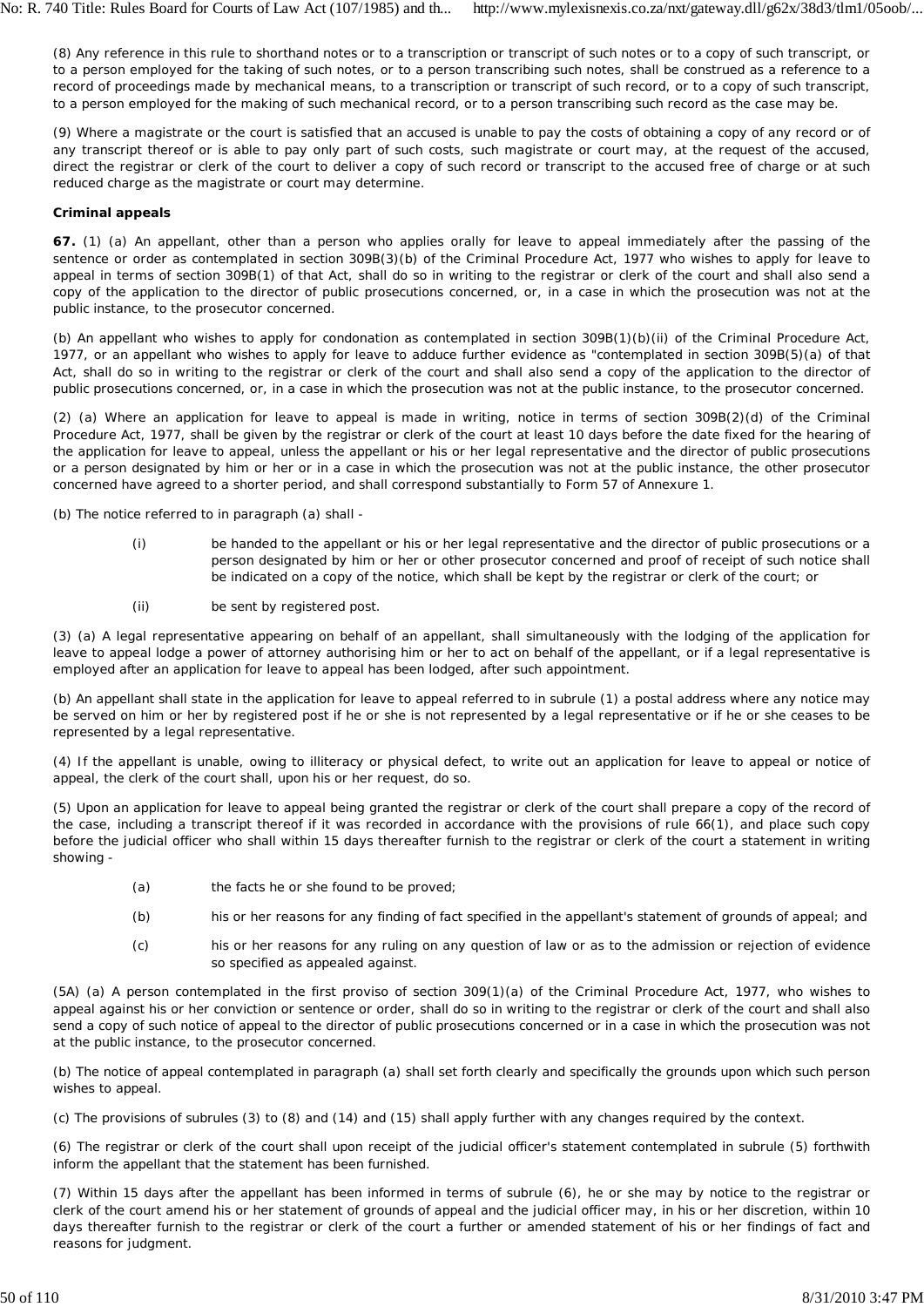(8) When an appeal is noted in a case in which the prosecution was not at the public instance any amended statement provided for in subrule (7) shall be served by the appellant also upon the prosecutor.

(9) A director of public prosecutions or other prosecutor desiring to appeal under section 310 of the Criminal Procedure Act, 1977, against the dismissal of a summons or charge shall, within 20 days after such dismissal, deliver a notice of appeal.

(10) Upon an appeal being noted as provided in subrule (9) the registrar or clerk of the court shall prepare a copy of the record of the case, including a transcript thereof if it was recorded in accordance with the provisions of rule 66(1), and then place the record before the judicial officer who shall within 15 days thereafter furnish to the registrar or clerk of the court a statement in writing of his or her reasons for dismissing the summons or charge.

(11) A director of public prosecutions or other prosecutor who contemplates an appeal under section 310 of the Criminal Procedure Act, 1977, shall, within 20 days after the conclusion of the criminal proceedings, in writing request the judicial officer to state a case.

(12) (*a*) Upon receipt of the request referred to in subrule (11), the registrar or clerk of the court shall prepare a copy of the record of the case, including a transcript thereof if it was recorded in accordance with the provisions of rule 66(1), and then place the record before the judicial officer who shall within 15 days thereafter furnish a stated case to the registrar or clerk of the court who shall transmit a copy thereof to the director of public prosecutions or other prosecutor, as the case may be.

(*b*) The stated case contemplated in paragraph (a) shall be divided into paragraphs numbered consecutively and shall be arranged in the following order:

- (i) The judicial officer's findings of fact in so far as they are material to the questions of law on which decision in favour of the appellant was given;
- (ii) questions of law; and
- (iii) the judicial officer's decision on such questions and his or her reasons therefor.

(13) The director of public prosecutions or other prosecutor may, within 15 days after the receipt by him or her of the stated case, deliver notice of appeal against the decision on questions of law.

(14) Every notice of appeal, statement of grounds of appeal, judicial officer's statement and stated case filed of record with or furnished to the registrar or clerk of the court under this rule shall become part of the record.

(15) (*a*) The registrar or clerk of the court shall within 10 days after receipt by him or her of the statement referred to in subrule (7) or (10) or of the notice of appeal delivered in terms of subrule (13), as the case may be, transmit to the registrar of the court of appeal the record of the criminal proceedings or the stated case, together with three copies thereof.

(*b*) When the prosecution is at the public instance he or she shall also transmit one such copy to the director of public prosecutions: Provided that if the appellant has not amended his or her statement of grounds of appeal as provided in subrule (7), the registrar or clerk of the court shall so transmit the record without delay after the period allowed for an amendment of the statement of grounds of appeal has lapsed.

# **Oath of office of interpreter**

**68.** (1) Every interpreter shall upon entrance into office, in writing, take an oath or make an affirmation subscribed by him or her before a judicial officer in the form set out below, namely:

(full name) do hereby swear/truly affirm that whenever I may be called upon to perform the functions of an interpreter in any proceedings in any magistrate's court I shall truly and correctly to the best of my knowledge and ability interpret from the language I may be called upon to interpret into an official language of the Republic of South Africa and *vice versa."*

(2) Such oath or affirmation shall be taken or made or administered in the manner prescribed for the taking or making or administration of an oath or affirmation.

# **Repeat of rules and transitional provisions**

**69.** (a) Subject to the provisions of paragraph (b), the rules published under Government Notice No. R. 1108 of 21 June 1968, as amended by Government Notices Nos. R. 3002of 25 July 1969, R. 490 of 26 March 1970, R. 947 of 2 June 1972, R. 1115 of 25 June 1974, R. 1285 of 19 July 1974, R. 689 of 23 April 1976, R. 261 of 25 February 1977, R. 2221 of 28 October 1977, R. 327 of 24 February 1978, R. 2222 of 10 November1978, R. 1449 of 29 June 1979, R. 1314 of 27 June 1980, R. 1800 of 28 August 1981, R. 1139 of 11 June 1982, R. 1689 of 29 July 1983, R. 1946 of 9 September 1983, R. 1338 of 29 June 1984, R. 1994 of 7 September 1984, R. 2083 of 21 September 1984, R. 391 of 7 March 1986, R. 2165 of 2 October 1987, R.1451 of 22 July 1988, R. 1765 of 26 August 1988, R. 211 of 10 February 1989, R. 607 of 31 March 1989, R. 2629 of 1 December 1989, R. 186 of 2 February 1990, R. 1887 of 8 August 1990, R. 1928 of 10 August 1990, R. 1990 of 17 August 1990, R. 1261 of 30 May 1991, R. 2407 of 27 September 1991, R. 2409 of 30 September 1991, R. 405 of 7 February 1992, R. 1510 of 29 May 1992, R. 1882 of 3 July 1992, R. 871 of 21 May 1993, R. 959 of 28 May 1993, R. 1134 of 25 June 1993, R. 1355 of 30 July 1993, R. 1844 of 1 October 1993, R. 2530 of 31 December 1993, R. 150 of 28 January 1994, R. 180 of 28 January 1994, R. 498 of 11 March 1994, R. 625 of 28 March 1994, R. 710 of 12 April 1994, R. 1062 of 28 June 1996, R. 1130 of 5 July 1996, R. 419 of 14 March 1997, R. 492 of 27 March 1997, R. 570 of 18 April 1997, R. 790 of 6 June 1997, R. 797 of 13 June 1997, R. 784 of 5 June 1998, R. 910 of 3 July 1998, R. 1025 of 7 August 1998, R. 1126 of 4 September 1998, R. 569 of 30 April 1999, R. 501 of 19 May 2000, R. 1087 of 26 October 2001, R. 37 of 18 January 2002, R.38 of 18 January 2002, R. 1299 of 18 October 2002, R. 228 of 20 February 2004, R. 295 of 5 March 2004, R. 880 of 23 July 2004, R. 1294 of 5 December 2008, R. 1341 of 12 December 2008, R. 1342 of 12 December 2008, R. 1344 of 12 December 2008, R. 515 of 8 May 2009, R. 517 of 8 May 2009, R. 499 of 11 June 2010 and R. 592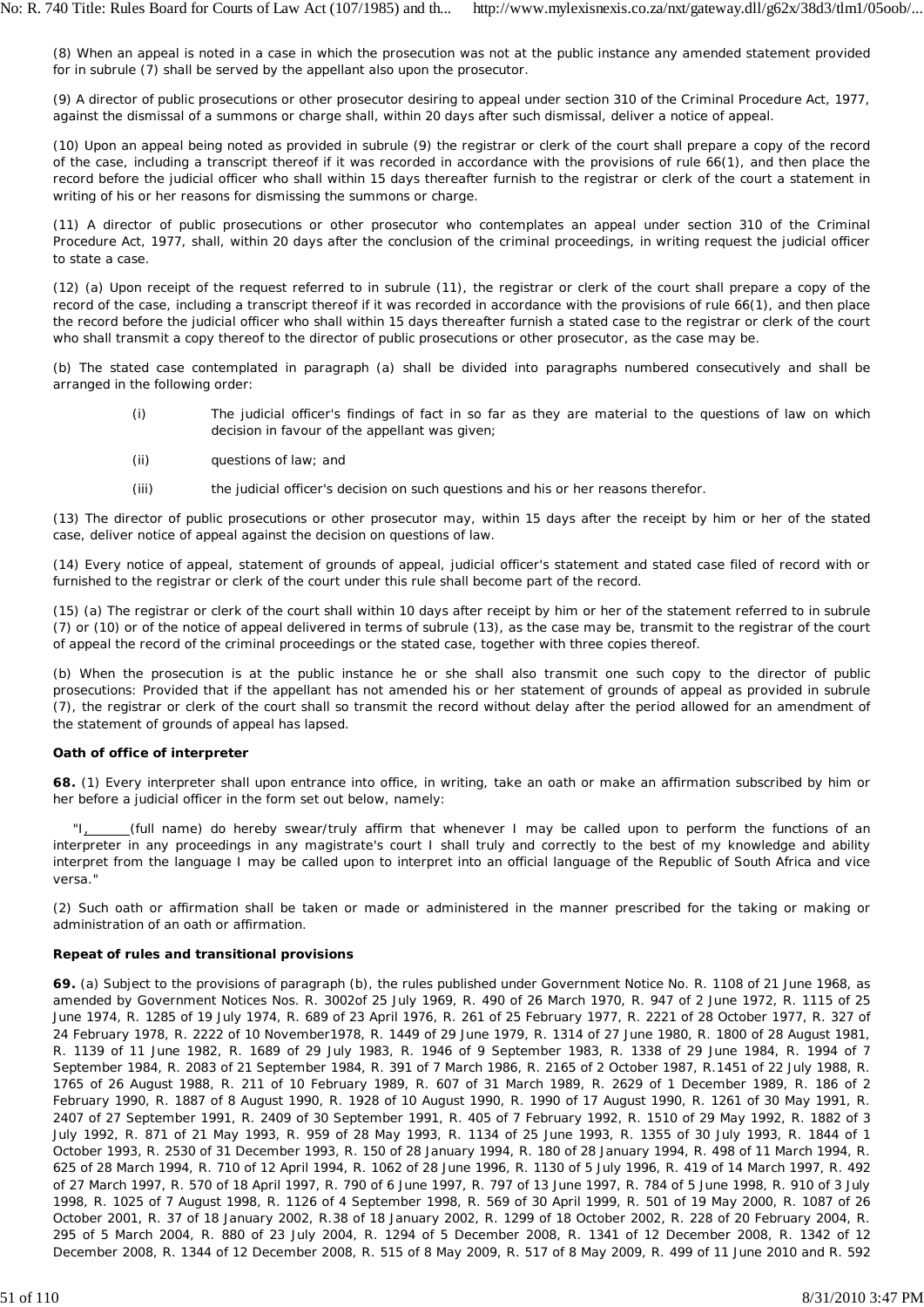of 9 July 2010 are hereby repealed.

(b) For a period of 12 months from the date upon which these rules come into operation the use of the forms contained in the First Annexure to the rules published under Government Notice No. R. 1108 dated 21 June 1968, as amended, and repealed by paragraph (a), may, with the necessary variations as circumstances may require, be continued.

### **Short title and commencement**

**70.** These rules shall be called the Rules Regulating the Conduct of the Proceedings of the Magistrates' Courts of South Africa and shall commence on a date to be fixed by the Minister.

## **ANNEXURE 1**

FORMS

## NUMERICAL LIST

Form No.

- 1. Notice of Motion (Short Form).
- 1A. Notice of Motion (Long Form).
- 2. Summons.
- 2A. Summons: Provisional Sentence.
- 2B. Combined Summons.
- 3. Summons commencing action (in which is included an automatic rent interdict).
- 4. Edictal citation/substituted service: short form of process.
- 5. Request for default judgment.
- 5A. Request for default judgment where the defendant has admitted liability and undertook to pay the debt in instalments or otherwise - Section 57 of the Magistrates' Courts Act, 1944 (Act No. 32 of 1944).
- 5B Request for judgment where the defendant has consented to judgment - Section 58 of the Magistrates' Courts Act, 1944 (Act No. 32 of 1944).
- 6. Notice of withdrawal.
- 7. Notice of application for summary judgment.
- 8. Affidavit in support of application for summary judgment.
- 9. Affidavit under section 32 of the Act.
- 10. Security under section 32 of the Act.
- 11. Order under section 32 of the Act.
- 12. Consent to sale of goods attached under section 32 of the Act.
- 13. Discovery - form of affidavit.
- 14. Notice in terms of rule 23(5).
- 15. Discovery - notice to produce.
- 15A. Discovery - notice to inspect documents.
- 15B. Discovery - notice to produce documents in pleadings, etc.
- 16. Order for interdict obtained *ex parte.*
- 17. Order for arrest of person *suspectus de fuga.*
- 18. Order for attachment of property to found or confirm jurisdiction.
- 19. Direction to attend pre-trial conference.
- 20. Order - Pre-trial conference.
- 21. Application for trial with assessors.
- 22. Summons to assessor.
- 23. Commissions de *bene esse.*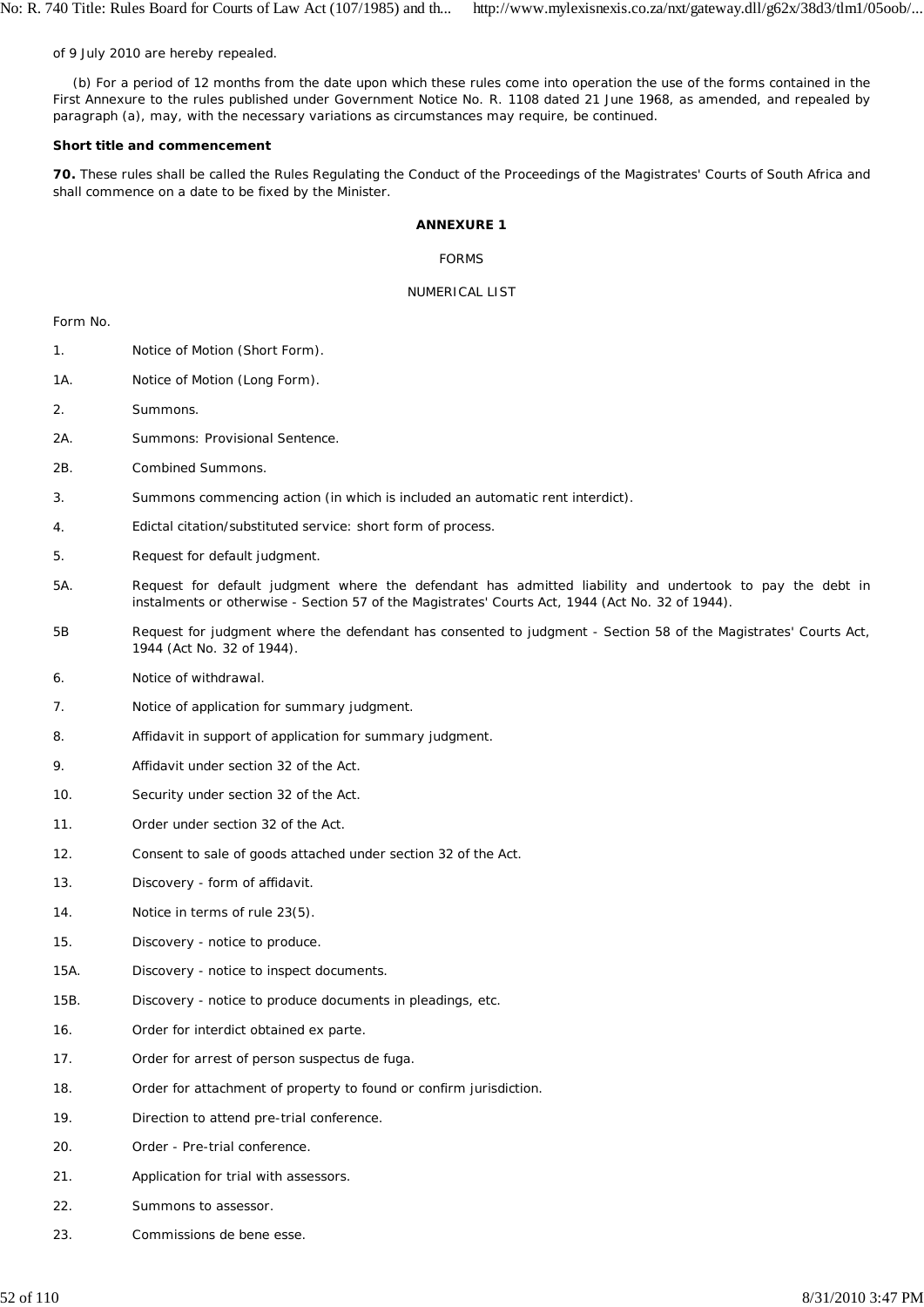No: R. 740 Title: Rules Board for Courts of Law Act (107/1985) and th... http://www.mylexisnexis.co.za/nxt/gateway.dll/g62x/38d3/tlm1/05oob/...

24. 25. 26. 27. 28. 29. 30. 31. 32. 33. 34. 35. 36. 37. 38. 39. 40. 40B 41. 42. 43. 44. 45. 46. 47. 48. 49. 50. 51 52. 53. 54. 55. 56. 57. **No. 1 - Notice of Motion (Short Form)** IN THE MAGISTRATE'S COURT FOR THE DISTRICT/REGION OF HELD AT CASE NO: In the matter of: Applicant Subpoena. Warrant for payment of fine or arrest of witness in default. Warrant for the arrest of a witness in default. Security on arrest, attachment or interdict ex parte. Security when execution is stayed pending appeal. Security when execution is allowed pending appeal. Warrant of ejectment. Warrant for delivery of goods. Warrant of execution against property. Notice of attachment in execution. Notice to preferent creditor [section 66(2) (a) of the Act]. Interpleader summons [section 69(1) of the Act]. Interpleader summons [section 69(2) of the Act]. Security under rule 38. Emoluments attachment order. Garnishee order. Notice to appear in court in terms of section 65A(1) of the Act. 40A Warrant of arrest in terms of section 65A(6) of the Act. Notice to appear in court in terms of section 65A(8) (b) of the Act. Notice of set-down of postponed proceedings under section 65E(3) of the Act. Notice in terms of rule 58(2)(a). Notice to Third Party. Application for an administration order under section 74(1) of the Act. Statement of affairs of debtor in an application for an administration order in terms of section 65I(2) or 74A of the Act. Certificate of service of foreign process. Notice to debtor that an additional creditor has lodged a claim against him or her for a debt owing before the making of the administration order. Notice to debtor that a creditor has lodged a claim for a debt owing after granting of the administration order. Notice to add an additional creditor to the list of creditors of a person under administration. Notice to creditor that his or her name has been added to the list of creditors of a person under administration. Administration order. Distribution account in terms of section 74J(5) of the Act. 52A. Rescission of an administration order. Notice of abandonment of specified claim, exception or defence. Agreement not to appeal. Request to inspect record. Criminal record book. Notice in terms of section 309B(2)(d) of the Criminal Procedure Act, 1977 (Act No. 51 of 1977).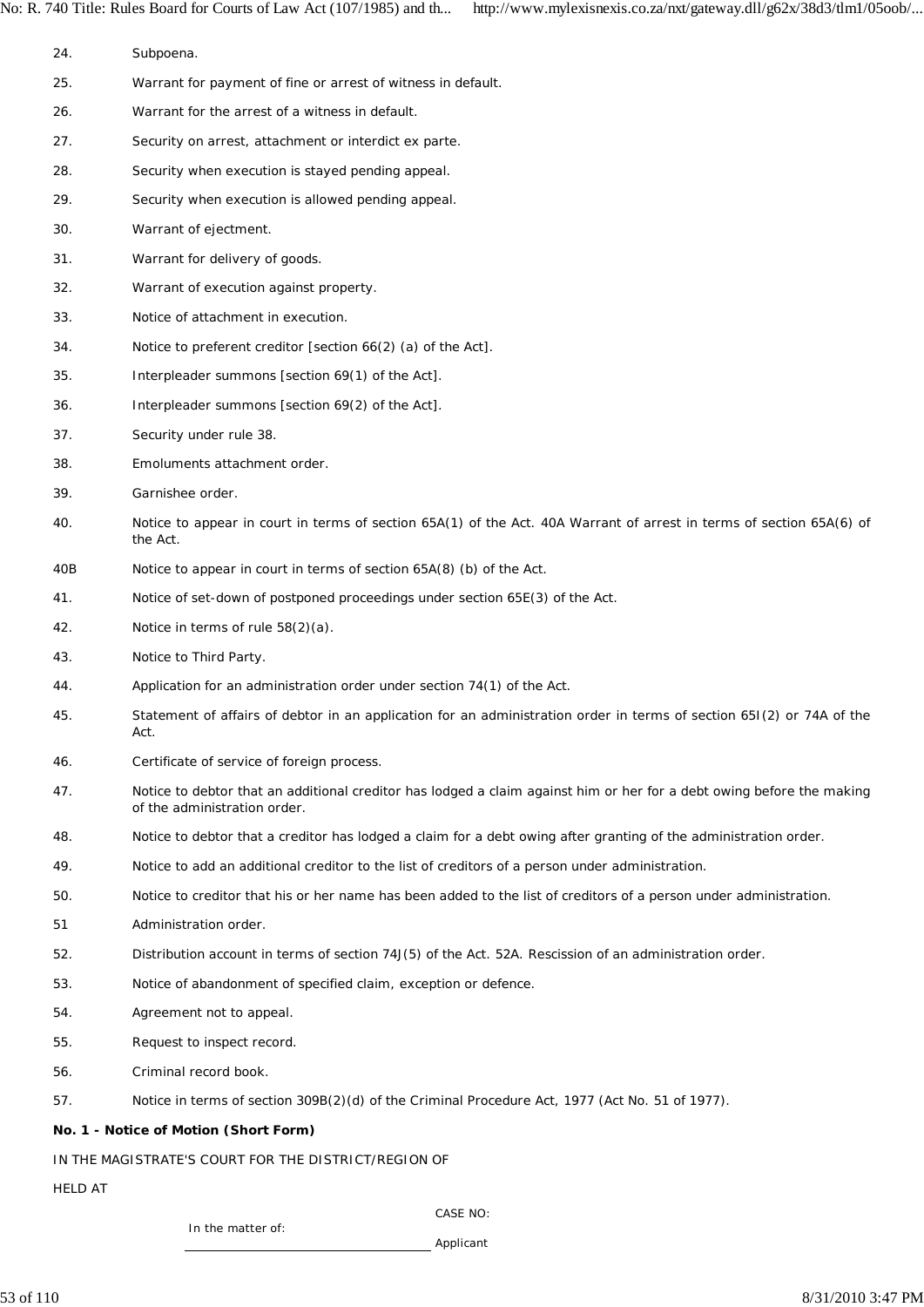No: R. 740 Title: Rules Board for Courts of Law Act (107/1985) and th... http://www.mylexisnexis.co.za/nxt/gateway.dll/g62x/38d3/tlm1/05oob/...

TAKE NOTICE that application will be made on behalf of the above-named applicant on the \_\_\_day of \_\_\_at 9:00 or as soon thereafter as counsel may be heard for an order in the following terms:

(a)

 $(b)$ <sub>\_\_\_\_</sub>

 $(c)$   $\qquad$ 

and that the affidavit of\_\_\_annexed hereto will be used in support thereof.

Kindly place the matter on the roll for hearing accordingly.

DATED at

 $\overline{a}$ 

 $\overline{a}$ 

Applicant/Applicant's Attorney

To the Registrar/Clerk of the above-named Court.

#### **No. 1A - Notice of Motion (Long Form)**

IN THE MAGISTRATE'S COURT FOR THE DISTRICT/REGION OF

HELD AT

In the matter between: Applicant and Respondent

CASE NO:

TAKE NOTICE that  $\qquad$  (hereinafter called the applicant) intends to make application to this Court for an order (a)  $\qquad$  (b) (c) \_\_\_\_(here set forth the form of order prayed) and that the accompanying affidavit of \_\_\_\_will be used in support thereof.

TAKE NOTICE FURTHER that the applicant has appointed\_\_\_\_(here set forth an address referred to in rule 55(1)(e)) at which applicant will accept notice and service of all process in these proceedings.

TAKE NOTICE FURTHER that if you intend opposing this application you are required (a) to notify applicant or applicant's attorney in writing on or before the (b) and within 10 days after you have so given notice of your intention to oppose the application, to file your answering affidavits, if any; and further that you are required to appoint in such notification an address referred to in rule 55(1)(g) at which you will accept notice and service of all documents in these proceedings.

If no such notice of intention to oppose be given, the application will be made on the \_\_\_\_at \_\_\_\_(time)

DATED at this day of 20

 $\overline{a}$ 

Applicant or applicant's Attorney

(address)

To:

(1) C.D.

(Address),

RESPONDENT.

(2) The Registrar/Clerk of the above Court,

## **No. 2** - **Summons**

 $\overline{a}$ 

(Claim in respect of debt or liquidated demand)

IN THE MAGISTRATE'S COURT FOR THE DISTRICT/REGION OF

Held at

Case No

In the matter between:

Plaintiff

 $\overline{a}$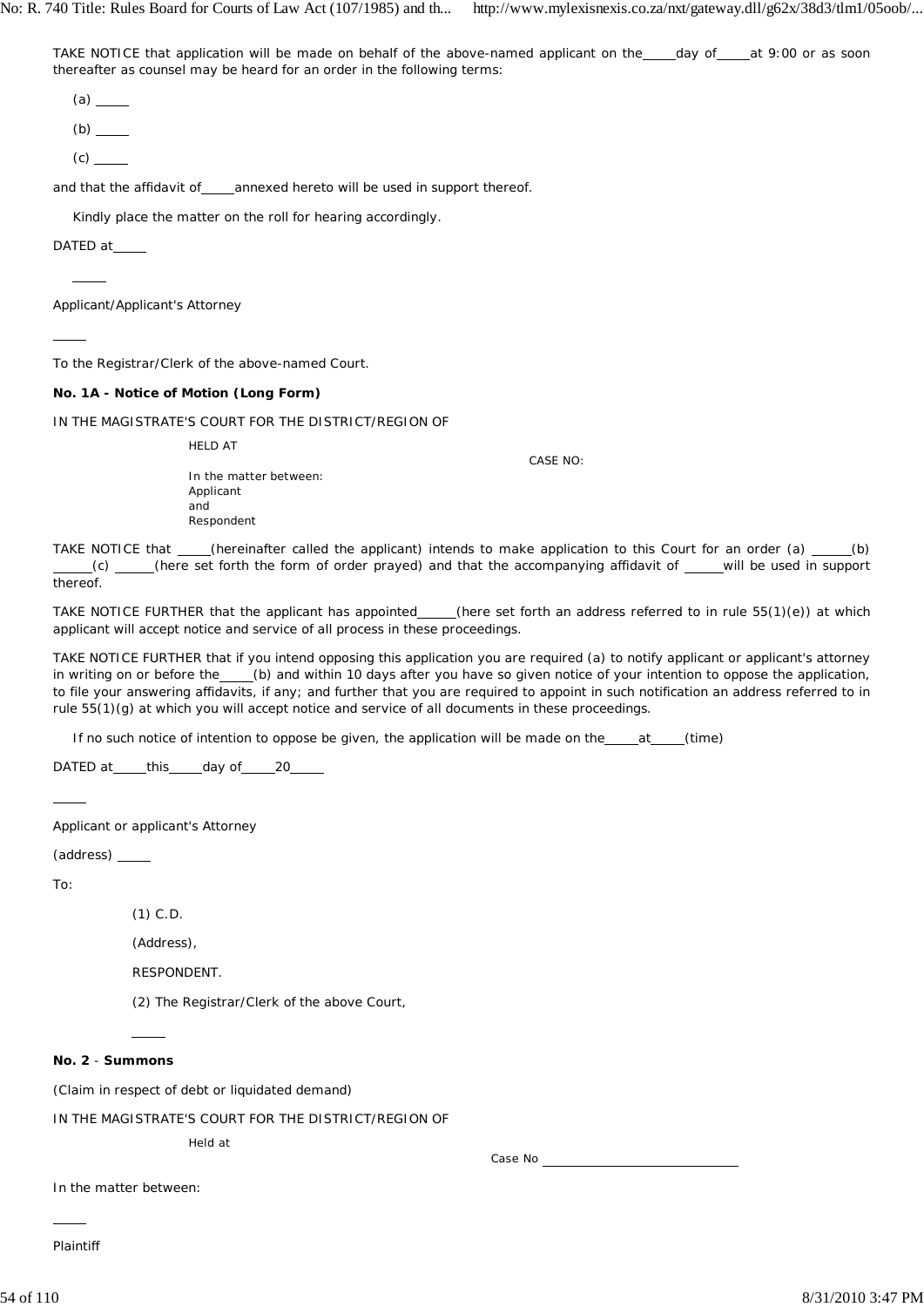and

 $\overline{a}$ 

Defendant

To the sheriff or his/her deputy:

INFORM A.B., of \_\_\_\_(state sex and occupation) \_\_\_\_(hereinafter called the defendant), that C.D., of \_\_\_\_(state sex and occupation) \_\_\_\_\_(hereinafter called the plaintiff), hereby institutes action against him or her in which action the plaintiff claims:

(Here set out in concise terms plaintiff's cause of action)

INFORM the defendant further that if defendant disputes the claim and wishes to defend the action he or she shall within days of the service upon him or her of this summons file with the registrar or clerk of this court at \_\_\_\_here set out the address of the registrar's office) notice of his or her intention to defend and serve a copy thereof on the plaintiff or plaintiff's attorney, which notice shall give an address referred to in rule 13(3) for the service upon the defendant of all notices and documents in the action.

INFORM the defendant further that if he or she fails to file and serve notice as aforesaid, judgment as claimed may be given against him or her without further notice to him or her.

And immediately thereafter serve on the defendant a copy of this summons and return the same to the registrar or clerk of the court with whatsoever you have done thereupon.

DATED at this day of 20

Registrar/Clerk of the Court

Plaintiff/Plaintiff's Attorney

(Address)

l  $\overline{a}$ 

 $\overline{a}$ 

 $\overline{a}$ 

Defendant must take notice that-

(a) in default of defendant paying the amount of the claim and costs within the said period or of defendant delivering a notice of intention to defend he or she will be held to have admitted the said claim and the plaintiff may proceed therein and judgment may be given against defendant in his or her absence;

(b) if defendant pays the said claim and costs within the said period judgment will not be given against defendant herein and he or she will save judgment charges. Defendant will also save judgment charges if, within the said period, he or she lodges with the clerk of the aforesaid Court a consent to judgment;

(c) if defendant admits the claim and wish to consent to judgment or wish to undertake to pay the claim in instalments or otherwise, defendant may approach the plaintiff or plaintiff's attorney.

Notice:

(i) Any person against whom a court has, in a civil case, given judgment or made any order who has not, within 10 days, satisfied in full such judgment or order may be called upon by notice in terms of section 65A(1) of the Act to appear on a specified date before the court in chambers to enable the court to inquire into the financial position of the judgment debtor and to make such order as the court may deem just and equitable.

(ii) If the court is satisfied that-

(aa) the judgment debtor or, if the judgment debtor is a juristic person, a director or officer of the juristic person has knowledge of the abovementioned notice and that he or she has failed to appear before the court on the date and at the time specified in the notice; or

(bb) the judgment debtor, director or officer, where the proceedings were postponed in his or her presence to a date and time determined by the court, has failed to appear before the court on that date and at that time; or

(cc) the judgment debtor, director or officer has failed to remain in attendance at the proceedings or at the proceedings so postponed,

the court may, at the request of the judgment creditor or his or her attorney, authorise the issue of a warrant directing a sheriff to arrest the said judgment debtor, director or officer and to bring him or her before a competent court to enable that court to conduct a financial inquiry. [Section 65A(6) of the Act]

(iii) Any person who-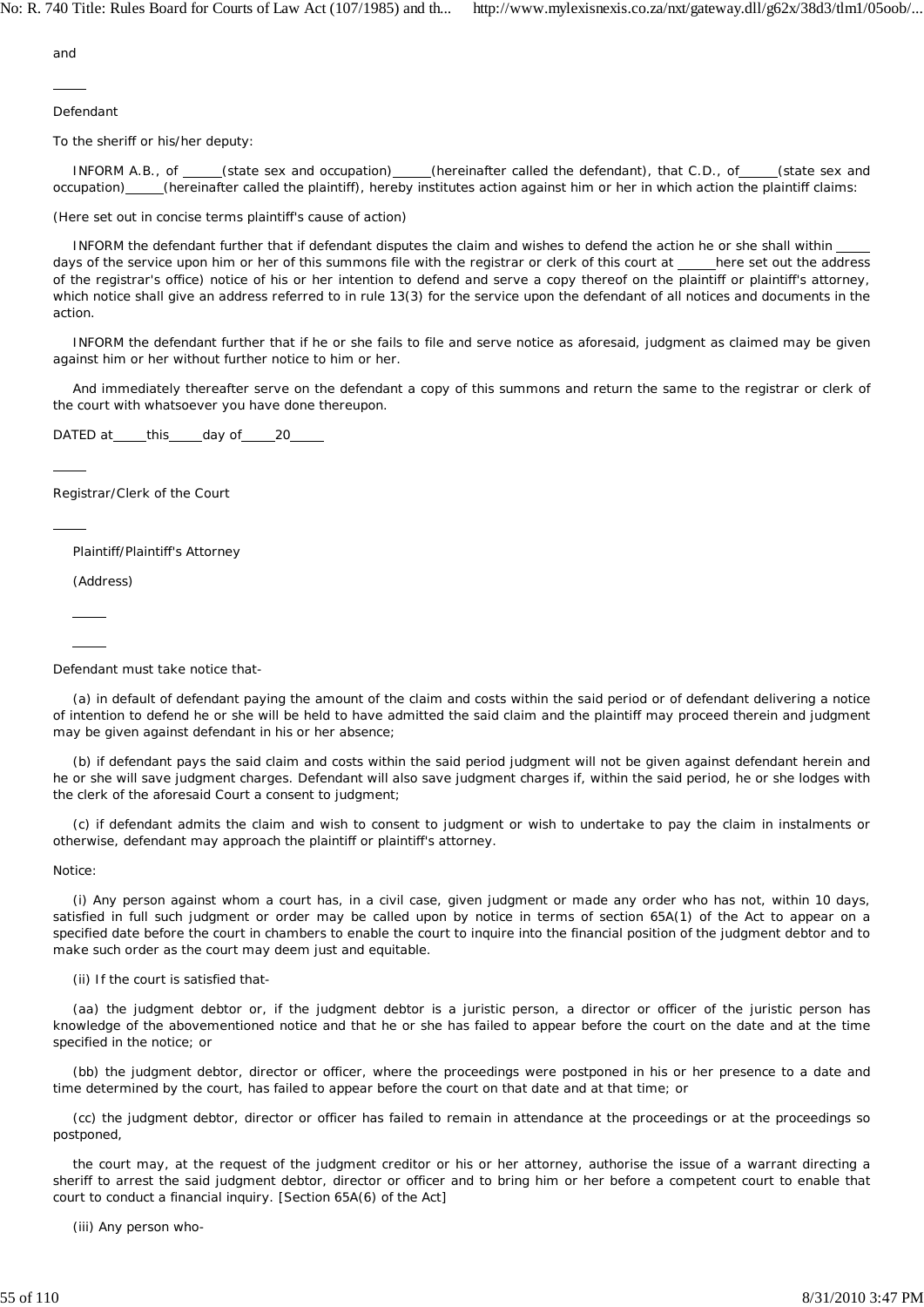(aa) is called upon to appear before a court under a notice in terms of section 65A(1) or 65A(8)(b) of the Act (where the sheriff, in lieu of arresting a person, hands to that person a notice to appear in court) and who wilfully fails to appear before the court on the date and at the time specified in the notice; or

(bb) where the proceedings were postponed in his or her presence to a date and time determined by the court, wilfully fails to appear before the court on that date and at that time; or

(cc) wilfully fails to remain in attendance at the relevant proceedings or at the proceedings so postponed, shall be guilty of an offence and liable on conviction to a fine or to imprisonment for a period not exceeding three months. [Section 65A(9) of the Act]

(iv) On appearing before the court on the date determined in the notice in terms of section 65A(1) or (8)(b) of the Act in pursuance of the arrest of the judgment debtor, director or officer under a warrant referred to in section 65A(6) of the Act or on any date to which the proceedings have been postponed, such judgment debtor, director or officer shall be called upon to give evidence on his or her financial position or that of the juristic person and his or her or its ability to pay the judgment debt. [Section 65D of the Act]

(v) Any person against whom a court has, in a civil case, given any judgment or made any order who has not satisfied in full such judgment or order and paid all costs for which he or she is liable in connection therewith shall, if he or she has changed his or her place of residence, business or employment, within 14 days from the date of every such change notify the clerk or register of the court who gave such judgment or made such order and the judgment creditor or his or her attorney fully and correctly in writing of his or her new place of residence, business or employment, and by his or her failure to do so such judgment debtor shall be guilty of an offence and liable upon conviction to a fine or imprisonment for a period not exceeding three months. [Section 109 of the Act)]

(2) Consent to judgment.

I admit that I am liable to the plaintiff as claimed in this summons (or in the amount of R\_\_\_and costs to date) and I consent to judgment accordingly.

Dated at this day of 20

Defendant

 $\overline{a}$ 

\*(3) Notice of intention to defend.

To the Registrar/Clerk of the Court.

Kindly take notice that the defendant hereby notifies his or her intention to defend this action.

Dated at  $_t$  this  $_d$  day of  $_2$  20  $_2$ ,

Defendant/Defendant's attorney

Address

 $\overline{a}$ 

 $\overline{a}$ 

l

Postal address

Facsimile (fax) number (where available)

Electronic mail (e-mail) address (where available)

(Give full address for acceptance of service of process or documents within 15 kilometres from the Court-house and also the postal address.)

\* The original notice must be filed with the registrar or clerk of the court and a copy thereof served on the plaintiff or plaintiff's attorney.

Costs if the action is undefended will be as follows:

Summons\_\_\_\_\_\_R

Judgment\_\_\_\_\_\_\_R

Attorney's charges\_\_\_\_ R

Sheriffs fees R

Sheriff's fees on re-issue R

Total: <u>R</u>

**No. 2A -**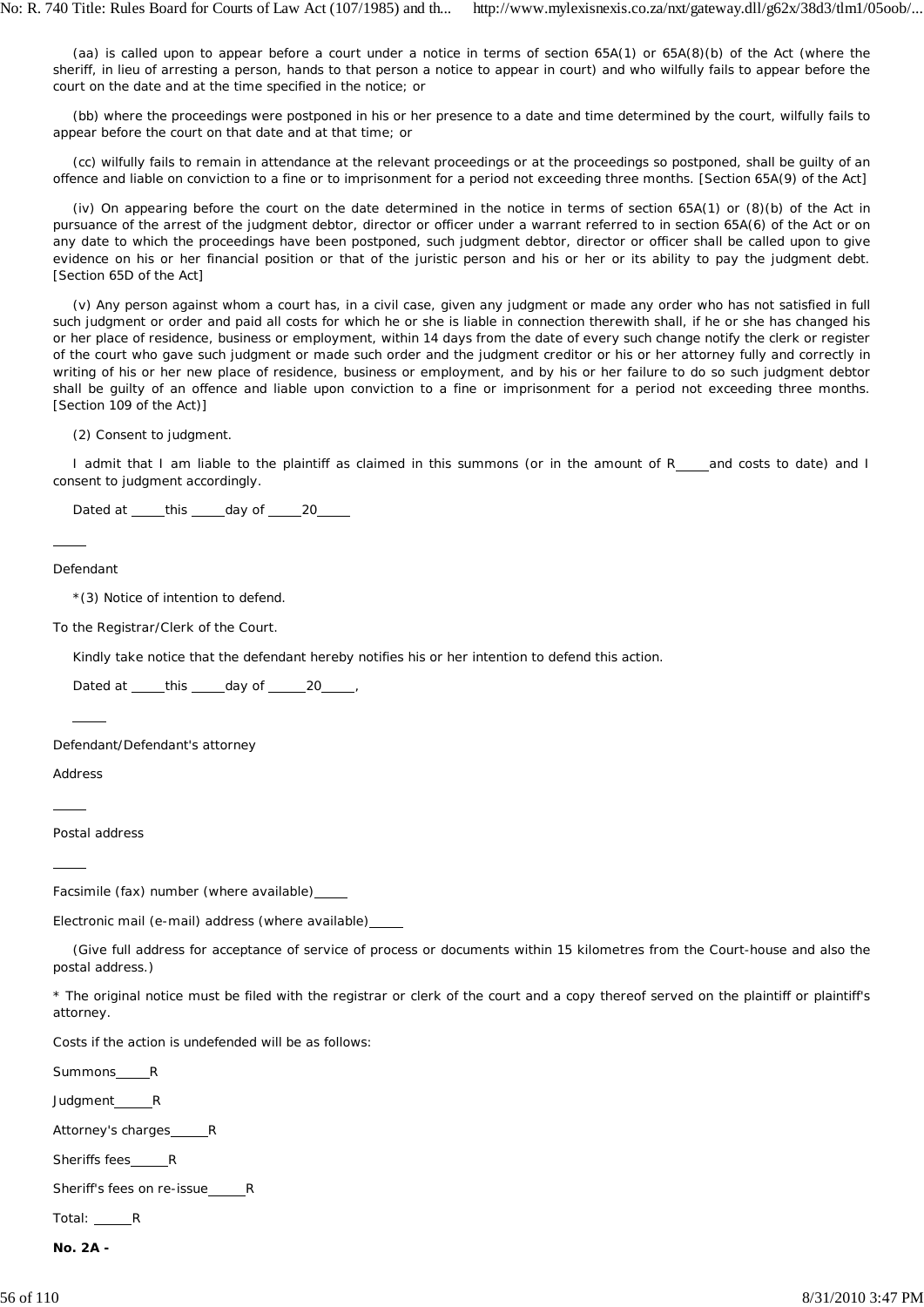No: R. 740 Title: Rules Board for Courts of Law Act (107/1985) and th... http://www.mylexisnexis.co.za/nxt/gateway.dll/g62x/38d3/tlm1/05oob/...

| 1: Summons: Provisional Sentence |  |
|----------------------------------|--|

| 1: Summons: Provisional Sentence                                                                                                                                                                                                                                                                                                                                                                                                                                           |
|----------------------------------------------------------------------------------------------------------------------------------------------------------------------------------------------------------------------------------------------------------------------------------------------------------------------------------------------------------------------------------------------------------------------------------------------------------------------------|
| Case No_____                                                                                                                                                                                                                                                                                                                                                                                                                                                               |
| Date_____                                                                                                                                                                                                                                                                                                                                                                                                                                                                  |
| Issued by_____                                                                                                                                                                                                                                                                                                                                                                                                                                                             |
| $\overline{\phantom{a}}$                                                                                                                                                                                                                                                                                                                                                                                                                                                   |
| Registrar/Clerk of the Court                                                                                                                                                                                                                                                                                                                                                                                                                                               |
| Sued out by____                                                                                                                                                                                                                                                                                                                                                                                                                                                            |
|                                                                                                                                                                                                                                                                                                                                                                                                                                                                            |
| $\overline{\phantom{a}}$                                                                                                                                                                                                                                                                                                                                                                                                                                                   |
| (Name and address of plaintiff or plaintiff's attorney)                                                                                                                                                                                                                                                                                                                                                                                                                    |
| Postal address____                                                                                                                                                                                                                                                                                                                                                                                                                                                         |
| $\overline{\phantom{a}}$                                                                                                                                                                                                                                                                                                                                                                                                                                                   |
|                                                                                                                                                                                                                                                                                                                                                                                                                                                                            |
| (Postal address of plaintiff or plaintiff's attorney)                                                                                                                                                                                                                                                                                                                                                                                                                      |
| $\frac{1}{2} \left( \frac{1}{2} \right) \left( \frac{1}{2} \right) \left( \frac{1}{2} \right) \left( \frac{1}{2} \right) \left( \frac{1}{2} \right) \left( \frac{1}{2} \right) \left( \frac{1}{2} \right) \left( \frac{1}{2} \right) \left( \frac{1}{2} \right) \left( \frac{1}{2} \right) \left( \frac{1}{2} \right) \left( \frac{1}{2} \right) \left( \frac{1}{2} \right) \left( \frac{1}{2} \right) \left( \frac{1}{2} \right) \left( \frac{1}{2} \right) \left( \frac$ |
| Plaintiff/Plaintiff's attorney                                                                                                                                                                                                                                                                                                                                                                                                                                             |
| In the Magistrate's Court for the district/region of ____ held at _____ between                                                                                                                                                                                                                                                                                                                                                                                            |
| $\overline{\phantom{a}}$                                                                                                                                                                                                                                                                                                                                                                                                                                                   |
| Plaintiff                                                                                                                                                                                                                                                                                                                                                                                                                                                                  |
| and                                                                                                                                                                                                                                                                                                                                                                                                                                                                        |
| $\overline{\phantom{a}}$                                                                                                                                                                                                                                                                                                                                                                                                                                                   |
| Defendant                                                                                                                                                                                                                                                                                                                                                                                                                                                                  |
|                                                                                                                                                                                                                                                                                                                                                                                                                                                                            |
| $\overline{\phantom{a}}$                                                                                                                                                                                                                                                                                                                                                                                                                                                   |
|                                                                                                                                                                                                                                                                                                                                                                                                                                                                            |

(1) You are hereby summoned to pay to the plaintiff herein immediately after service of this summons an amount of \_ together with interest thereon at the rate of \_\_\_\_% per annum as from\_

Plaintiff's claim against defendant for payment of the above-mentioned amount is for: (set out the cause of action)

Costs, if the action is undefended, will be as follows:

 $\overline{a}$ 

 $\overline{a}$  $\overline{a}$ 

and a copy of which document is annexed hereto;

<sup>(2)</sup> By failing such payment, you are hereby called upon to appear before this court personally or by a practitioner at \_\_\_\_place and court if necessary) on the day of 20 at (time) in the forenoon (or as soon thereafter as the matter can be heard) to admit or deny your liability for the said claim and to state why the mortgaged property should not be declared executable;

<sup>(3)</sup> If you deny liability for the claim, you shall not later than the \_\_\_\_day of \_\_\_\_20 file an affidavit with the registrar or clerk of this court, and serve a copy thereof on the plaintiff or [his] plaintiff's attorney at the address indicated for service on the summons, which affidavit shall set forth the grounds of your defence to the said claim, and in particular state whether you admit or deny your or your agent's signature which appears on the said \_\_\_\_and if it is your agent's signature whether you admit or deny the signature or authority of your agent.

You are further informed that in the event of your not paying the amount and interest above-mentioned to the plaintiff immediately and if you further fail to file an affidavit as aforesaid, and to appear before this court at the time above stated, provisional sentence may be granted against you with costs, but that against payment of the said amount, interest and costs, you will be entitled to demand security for the restitution thereof if the said sentence should thereafter be reversed.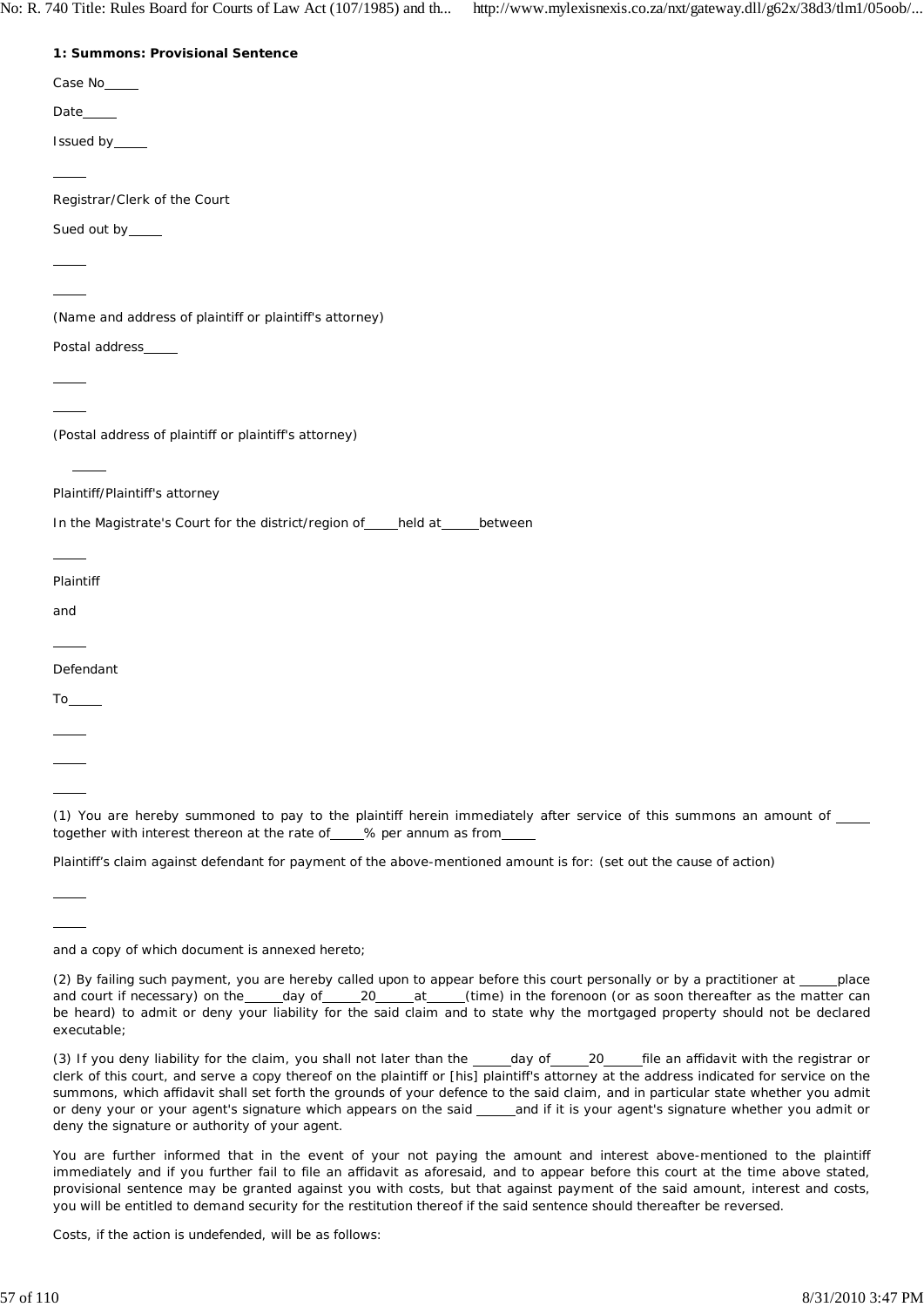No: R. 740 Title: Rules Board for Courts of Law Act (107/1985) and th... http://www.mylexisnexis.co.za/nxt/gateway.dll/g62x/38d3/tlm1/05oob/...

Attorney's charges

(i) Issue of summons

(Item 2 of Part II of Table A) R

(ii) Attending court

(Item 7 of Part II of Table A) R

(iii) Judgment fees

(Item 3 of Part II of Table A) R

Court fees R

Sheriffs fees R

Sheriffs fees on re-issue of summons R

## Total R

And take notice that-

(a) if you pay the said claim and costs immediately judgment will not be given against you herein and you will save judgment charges;

(b) if you admit the claim and wish to consent to judgment, you may file with the registrar or clerk of the court an admission of liability signed by yourself and witnessed by your attorney, or otherwise verified by affidavit, and if you wish to undertake to pay the claim in instalments or otherwise, you may approach the plaintiff or plaintiff's attorney.

#### Notice:

(i) Any person against whom a court has, in a civil case, given judgment or made any order who has not, within 10 days, satisfied in full such judgment or order may be called upon by notice in terms of section 65A(1) of the Act to appear on a specified date before the court in chambers to enable the court to inquire into the financial position of the judgment debtor and to make such order as the court may deem just and equitable.

#### (ii) If the court is satisfied that-

(aa) the judgment debtor or, if the judgment debtor is a juristic person, a director or officer of the juristic person has knowledge of the abovementioned notice and that he or she has failed to appear before the court on the date and at the time specified in the notice; or

(bb) the judgment debtor, director or officer, where the proceedings were postponed in his or her presence to a date and time determined by the court, has failed to appear before the court on that date and at that time; or

(cc) the judgment debtor, director or officer has failed to remain in attendance at the proceedings or at the proceedings so postponed,

the court may, at the request of the judgment creditor or his or her attorney, authorise the issue of a warrant directing a sheriff to arrest the said judgment debtor, director or officer and to bring him or her before a competent court to enable that court to conduct a financial inquiry. [Section 65A(6) of the Act]

### (iii) Any person who-

(aa) is called upon to appear before a court under a notice in terms of section 65A(1) or (8)(b) of the Act (where the sheriff, in lieu of arresting a person, hands to that person a notice to appear in court) and who wilfully fails to appear before the court on the date and at the time specified in the notice; or

(bb) where the proceedings were postponed in his or her presence to a date and time determined by the court, wilfully fails to appear before the court on that date and at that time; or

(cc) wilfully fails to remain in attendance at the proceedings or at the proceedings so postponed, shall be guilty of an offence and liable on conviction to a fine or to imprisonment for a period not exceeding three months. [Section 65A(9) of the Act]

(iv) On appearing before the court on the date determined in the notice in terms of section 65A(1) or (8)(b) of the Act in pursuance of the arrest of the judgment debtor, director or officer under a warrant referred to in section 65A(6) of the Act or on any date to which the proceedings have been postponed, such judgment debtor, director or officer shall be called upon to give evidence on his or her financial position or that of the juristic person and his or her or its ability to pay the judgment debt. [Section 65D of the Act]

(iv) Any person against whom a court has, in a civil case, given any judgment or made any order who has not satisfied in full such judgment or order and paid all costs for which he or she is liable in connection therewith shall, if he or she has changed his or her place of residence, business or employment, within 14 days from the date of every such change notify the registrar or clerk of the court who gave such judgment or made such order and the judgment creditor or his or her attorney fully and correctly in writing of his or her new place of residence, business or employment, and by his or her failure to do so such judgment debtor shall be guilty of an offence and liable upon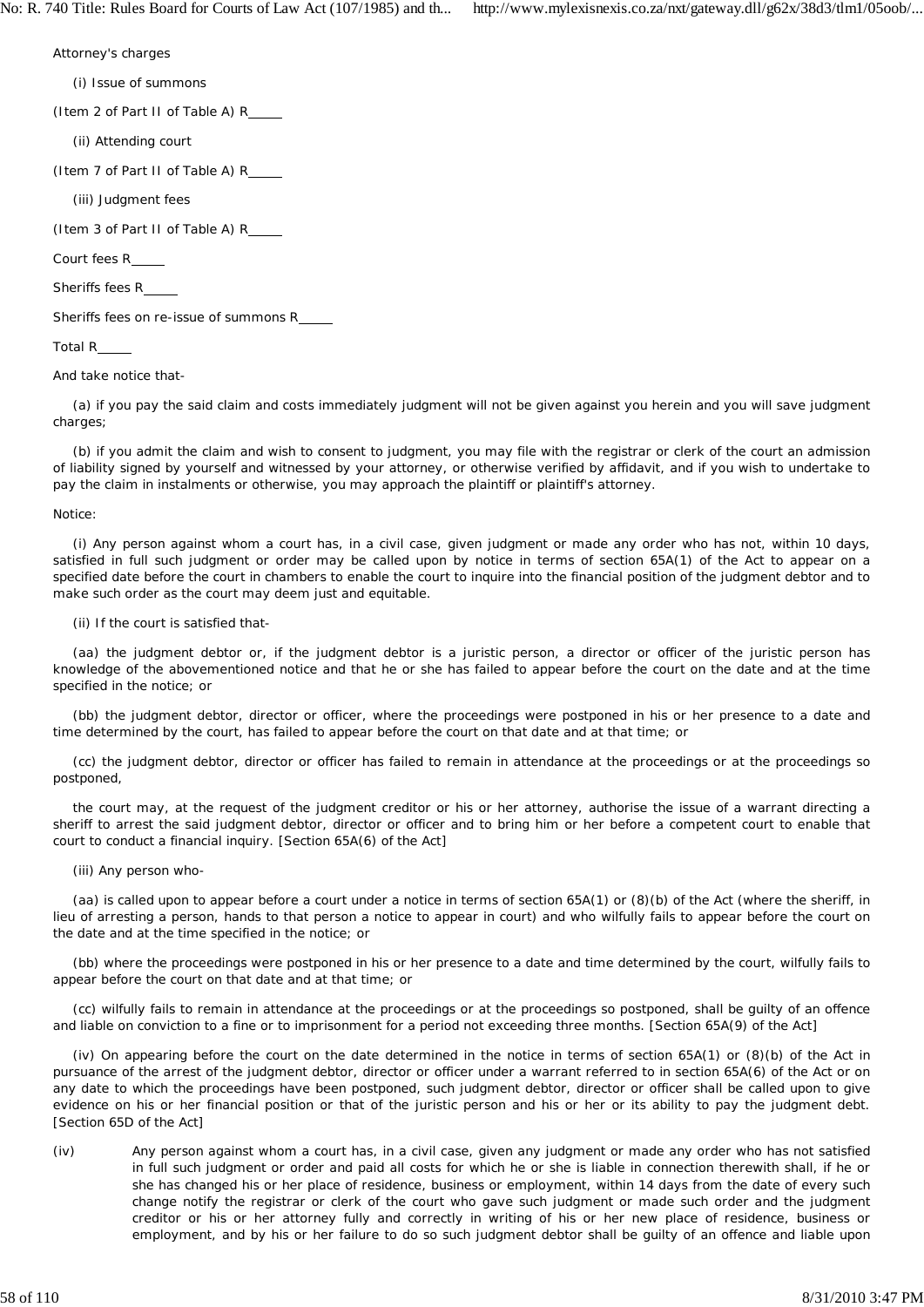## **2: Admission of liability**

Kindly take notice that the defendant is liable to the plaintiff as claimed in this summons.

Dated at \_\_\_\_\_this \_\_\_\_\_day of \_\_\_\_\_20\_\_\_\_\_

Defendant

l

 $\overline{a}$ 

 $\overline{a}$  $\overline{a}$ 

 $\overline{a}$  $\overline{a}$ 

l

(Must be witnessed by defendant's attorney or otherwise verified by affidavit)

### **3: Notice of intention to defend\***

To: THE REGISTRAR/CLERK OF THE COURT

Kindly take notice that the defendant denies liability and that defendant's affidavit setting forth the grounds upon which defendant disputes liability is attached hereto.

Dated at  $_t$  this  $_0$  day of  $_0$ , 20 ,

Defendant/Defendant's attorney

(Address where service of process and documents shall be accepted)

(Postal address)

\* The original notice and affidavit must be filed with the registrar or clerk of the court and a copy thereof served on the plaintiff or plaintiff's attorney.

#### **No. 2B** - **Combined Summons**

IN THE MAGISTRATE'S COURT FOR THE DISTRICT/REGION OF HELD AT

Case No

In the matter between:

Plaintiff

 $\overline{a}$ 

and

 $\overline{a}$ 

Defendant

To the sheriff or his/her deputy:

INFORM A.B., of \_\_\_\_state sex and occupation) \_\_\_\_(hereinafter called the defendant), that C.D., of \_\_\_\_state sex and occupation) hereinafter called the plaintiff), hereby institutes action against defendant in which action the plaintiff claims the relief and on the grounds set out in the particulars annexed hereto.

INFORM the defendant further that if he or she disputes the claim and wishes to defend the action he or she shall-

(i) within days of the service upon him or her of this summons file with the registrar or clerk of this court at  $\frac{1}{\sqrt{2}}$ out the address of the registrar or clerk) notice of his or her intention to defend and serve a copy thereof on the plaintiff or plaintiffs attorney, which notice shall give an address referred to in rule 13(3) for the service upon the defendant of all notices and documents in the action;

(ii) thereafter, and within 20 days after filing and serving notice of intention to defend as aforesaid, file with the registrar or clerk of the court and serve upon the plaintiff or plaintiff's attorney a plea, exception, notice to strike out, with or without a counter-claim.

INFORM the defendant further that if defendant fails to file and serve notice as aforesaid judgment as claimed may be given against him or her without further notice to him or her, or if, having filed and served such notice, defendant fails to plead, except, make application to strike out or counter-claim, judgment may be given against him or her. And immediately thereafter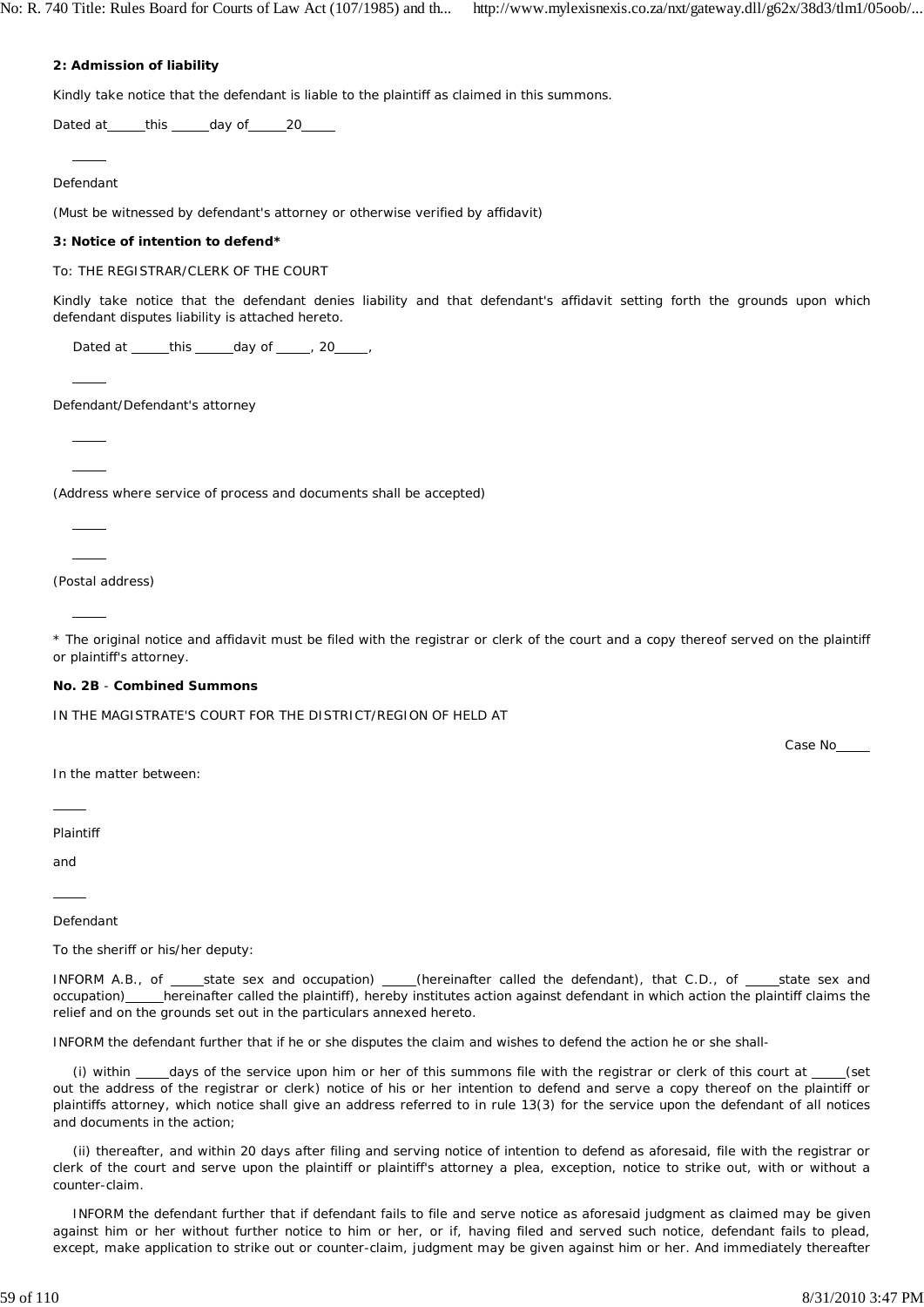serve on the defendant a copy of this summons and return the same to the registrar or clerk of the court with whatsoever you have done thereupon.

DATED at this day of 20

Registrar/Clerk of the Court

\* Notice of intention to defend.

To the Registrar/Clerk of the Court.

Kindly take notice that the defendant hereby notifies his or her intention to defend this action.

Dated at  $_t$  this  $_$  day of  $_$  , 20  $_$  ,

Defendant/Defendant's attorney

Address

 $\overline{a}$ 

 $\overline{a}$ 

 $\overline{a}$ 

Postal address

Facsimile (fax) number (where available)

Electronic mail (e-mail) address (where available)

(Give full address for acceptance of service of process or documents within fifteen kilometres from the Court-house and also the postal address.)

\* The original notice must be filed with the registrar or clerk of the court and a copy thereof served on the plaintiff or plaintiff's attorney.

Costs if the action is undefended will be as follows:

Summons\_\_\_\_\_R

Judgment\_\_\_\_\_R

Attorney's charges\_\_\_\_\_R

Sheriff's fees\_\_\_\_\_R

Sheriff's fees on re-issue\_\_\_\_\_\_R

Total: R

ANNEXURE

 $\overline{a}$  $\overline{a}$  $\overline{a}$ 

 $\overline{a}$  $\overline{a}$ 

Particulars of Plaintiff's Claim

Plaintiff/Plaintiffs Attorney

Address of Plaintiff/Plaintiffs Attorney

Plaintiff's Advocate (if any)

**No. 3** - **Summons commencing action (in which is included an automatic rent interdict)**

Issued by Case No.

Date

 $\overline{a}$ 

Registrar/Clerk of the Court

Sued out by\_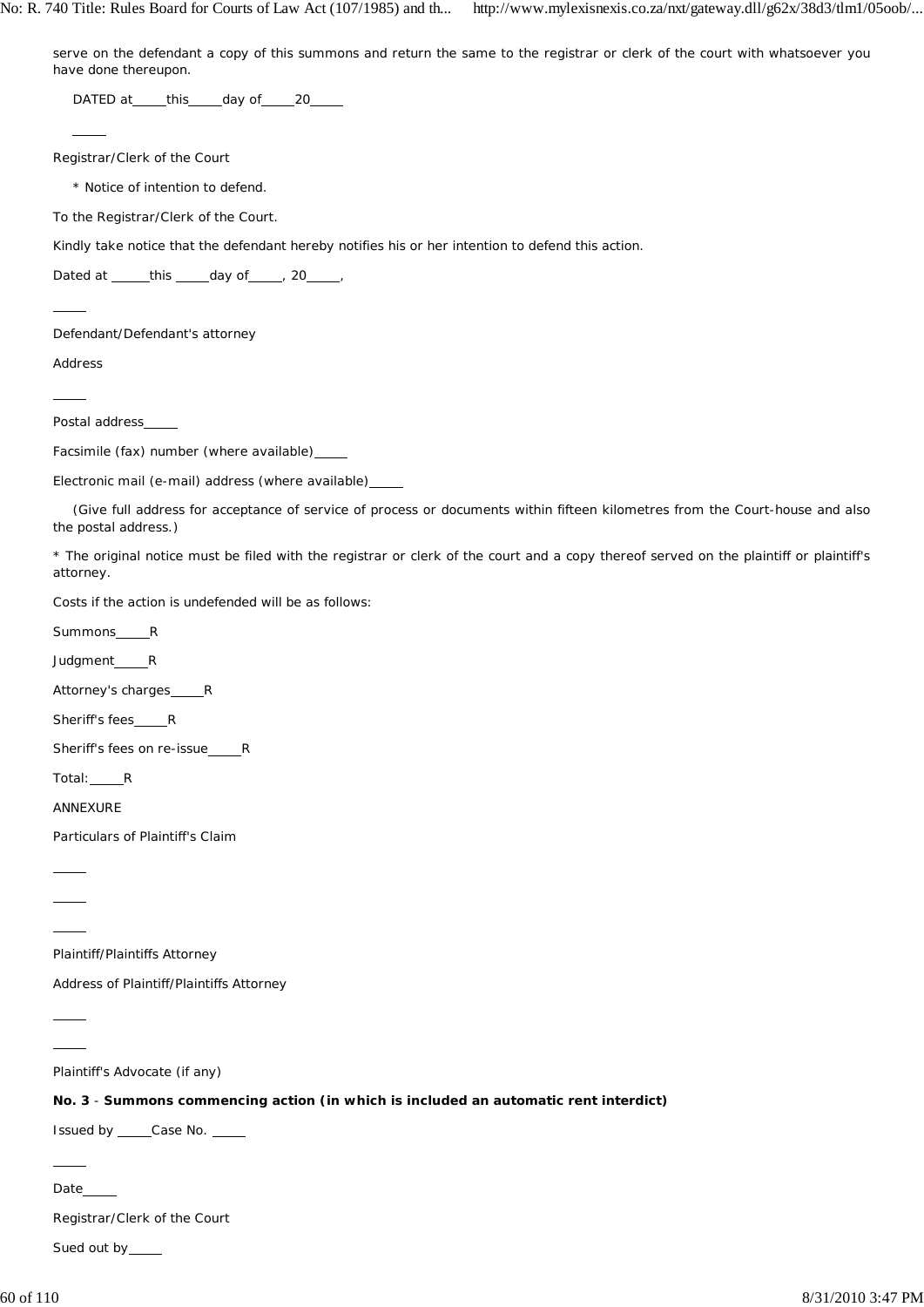No: R. 740 Title: Rules Board for Courts of Law Act (107/1985) and th... http://www.mylexisnexis.co.za/nxt/gateway.dll/g62x/38d3/tlm1/05oob/...

Name and address of plaintiff or plaintiff's attorney

Postal address

Signature of plaintiff or plaintiff's attorney

In the Magistrate's Court for the District/Region of held at between Plaintiff

and Defendant

To:  $\_\_$  $\overline{a}$ 

 $\overline{a}$ 

 $\overline{a}$ 

 $\overline{a}$ 

You are hereby summoned that you do within \_\_\_\_days of the service of this summons deliver or cause to be delivered to the Registrar/Clerk of the aforesaid Court and also the plaintiff or plaintiff's attorney, at the address specified herein, a notice in writing of your intention to defend this action and answer the claim of \_\_\_\_the plaintiff herein, particulars whereof are endorsed hereunder.

And take notice that-

(a) in default of your paying the amount of the claim and costs within the said period or of your delivering a notice of intention to defend you will be held to have admitted the said claim and the plaintiff may proceed therein and judgment may be given against you in your absence;

(b) if you pay the said claim and costs within the said period judgment will not be given against you herein and you will save judgment charges. You will also save judgment charges if, within the said period, you lodge with the registrar or clerk of the aforesaid court a consent to judgment;

(c) if you admit the claim and wish to consent to judgment or wish to undertake to pay the claim in instalments or otherwise, you may approach the plaintiff or plaintiff's attorney.

And further take notice that you, the defendant, and all other persons are hereby interdicted from removing or causing or suffering to be removed any of the furniture or effects in or on the premises described in the particulars of claim endorsed hereon which are subject to the plaintiffs hypothec for rent until an order relative thereto shall have been made by the court.

Costs, if the action is undefended, will be as follows:

Summons R Judgment\_\_\_\_\_R Attorney's charges Sheriff's fees Sheriff's fees on re-issue Totals R R Total R

Notice:

(i) Any person against whom a court has, in a civil case, given judgment or made any order who has not, within 10 days, satisfied in full such judgment or order may be called upon by notice in terms of section 65A(1) of the Act to appear on a specified date before the court in chambers to enable the court to inquire into the financial position of the judgment debtor and to make such order as the court may deem just and equitable.

(ii) If the court is satisfied that-

(aa) the judgment debtor *or,* if the judgment debtor is a juristic person, a director or officer of the juristic person has knowledge of the abovementioned notice and that he or she has failed to appear before the court on the date and at the time specified in the notice; or

(bb) the judgment debtor, director *or* officer, where the proceedings were postponed in his or her presence to a date and time determined by the court, has failed to appear before the court on that date and at that time; or

(cc) the judgment debtor, director or officer has failed to remain in attendance at the proceedings or at the proceedings so postponed,

(iii) the court may, at the request of the judgment creditor or his or her attorney, authorise the issue of a warrant directing a sheriff to arrest the judgment debtor, director or officer and to bring him or her before a competent court to enable that court to conduct a financial inquiry. [Section 65A(6) of the Act]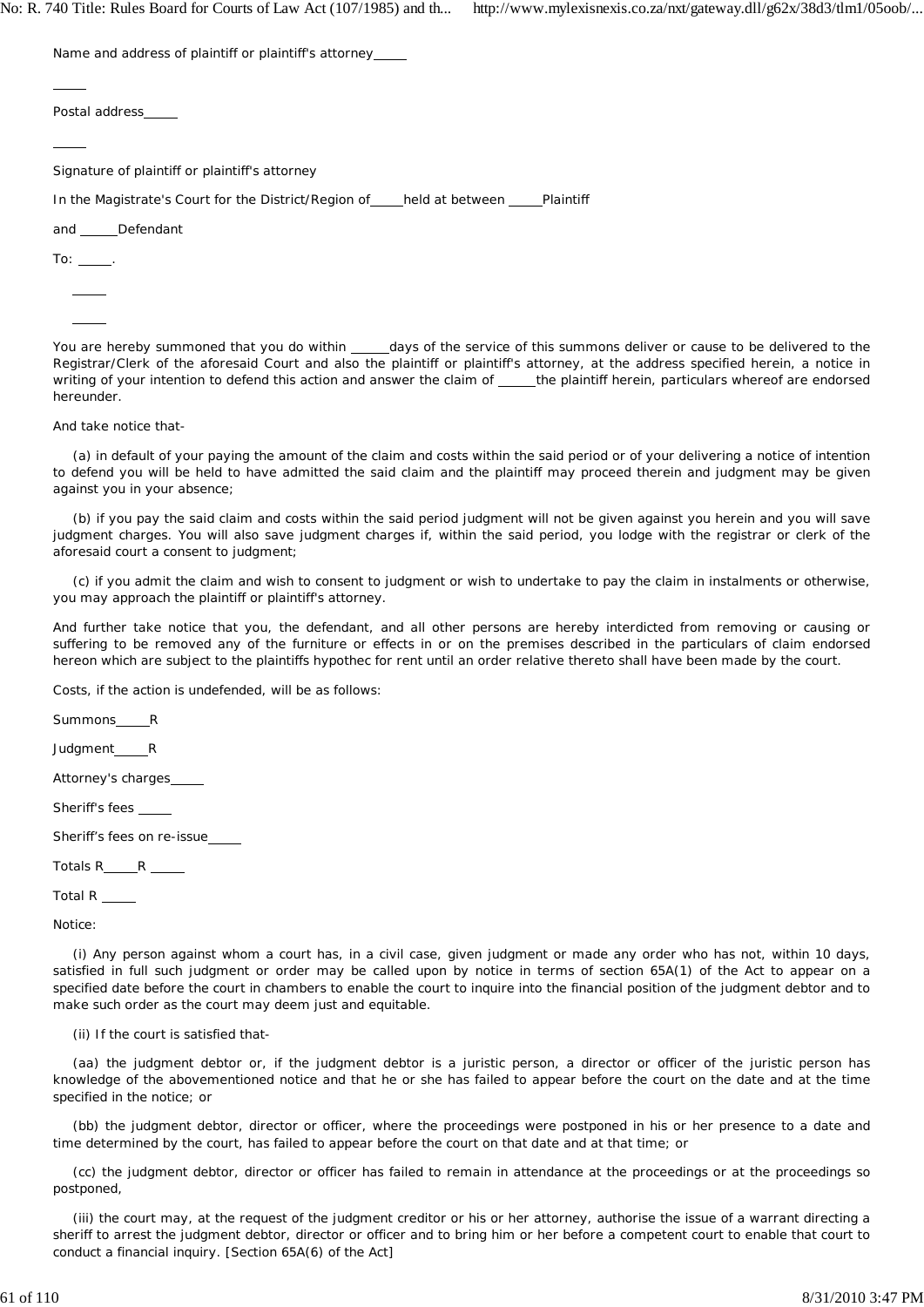(aa) is called upon to appear before a court under a notice in terms of section 65A(1) or (8)(b) of the Act (where the sheriff, in lieu of arresting a person, hands to that person a notice to appear in court) and who wilfully fails to appear before the court on the date and at the time specified in the notice; or

(bb) where the proceedings were postponed in his or her presence to a date and time determined by the court, wilfully fails to appear before the court on that date and at that time; or

(cc) wilfully fails to remain in attendance at the proceedings or at the proceedings so postponed, shall be guilty of an offence and liable on conviction to a fine or to imprisonment for a period not exceeding three months. [Section 65A(9) of the Act]

(iv) On appearing before the court on the date determined in the notice in terms of section 65A(1) or (8)(b) of the Act in pursuance of the arrest of the judgment debtor, director or officer under a warrant referred to in section 65A(6) of the Act or on any date to which the proceedings have been postponed, such judgment debtor, director or officer shall be called upon to give evidence on his or her financial position or that of the juristic person and his or her or its ability to pay the judgment debt. [Section 65D of the Act]

(v) Any person against whom a court has, in a civil case, given any judgment or made any order who has not satisfied in full such judgment or order and paid all costs for which he or she is liable in connection therewith shall, if he or she has changed his or her place of residence, business or employment, within 14 days from the date of every such change notify the registrar or clerk of the court who gave such judgment or made such order and the judgment creditor or his or her attorney fully and correctly in writing of his or her new place of residence, business or employment, and by his or her failure to do so such judgment debtor shall be guilty of an offence and liable upon conviction to a fine or to imprisonment for a period not exceeding three months. [Section 109 of the Act.]

(1) Particulars of claim.

Plaintiffs claim is-

Particulars:

(i) for arrears of rent due in respect of the defendant's tenancy of \_\_\_\_and for confirmation of the interdict appearing in this summons.

| Date                                                                                                                                                                                                                                                                                                                                                                                                                         |
|------------------------------------------------------------------------------------------------------------------------------------------------------------------------------------------------------------------------------------------------------------------------------------------------------------------------------------------------------------------------------------------------------------------------------|
| Period                                                                                                                                                                                                                                                                                                                                                                                                                       |
| Amount                                                                                                                                                                                                                                                                                                                                                                                                                       |
| $R_{\text{max}}$                                                                                                                                                                                                                                                                                                                                                                                                             |
|                                                                                                                                                                                                                                                                                                                                                                                                                              |
| $\frac{1}{\sqrt{2}}\left( \frac{1}{\sqrt{2}}\right) ^{2}+\frac{1}{\sqrt{2}}\left( \frac{1}{\sqrt{2}}\right) ^{2}+\frac{1}{\sqrt{2}}\left( \frac{1}{\sqrt{2}}\right) ^{2}+\frac{1}{\sqrt{2}}\left( \frac{1}{\sqrt{2}}\right) ^{2}+\frac{1}{\sqrt{2}}\left( \frac{1}{\sqrt{2}}\right) ^{2}+\frac{1}{\sqrt{2}}\left( \frac{1}{\sqrt{2}}\right) ^{2}+\frac{1}{\sqrt{2}}\left( \frac{1}{\sqrt{2}}\right) ^{2}+\frac{1}{\sqrt{2}}$ |
| $\frac{1}{1}$                                                                                                                                                                                                                                                                                                                                                                                                                |
| $\overline{\phantom{0}}$                                                                                                                                                                                                                                                                                                                                                                                                     |
|                                                                                                                                                                                                                                                                                                                                                                                                                              |
| and                                                                                                                                                                                                                                                                                                                                                                                                                          |
| (ii) for ejectment.                                                                                                                                                                                                                                                                                                                                                                                                          |
| Particulars: ____                                                                                                                                                                                                                                                                                                                                                                                                            |
| (2) Consent to judgment.                                                                                                                                                                                                                                                                                                                                                                                                     |
| I admit that I am liable to the plaintiff as claimed in this summons (or in the amount of R ____and costs to date) and I<br>consent to judgment accordingly.                                                                                                                                                                                                                                                                 |
| Dated at _____this _____day of _____20_____                                                                                                                                                                                                                                                                                                                                                                                  |
| Defendant____                                                                                                                                                                                                                                                                                                                                                                                                                |
| * (3) Notice of intention to defend.                                                                                                                                                                                                                                                                                                                                                                                         |
| To the Registrar or Clerk of the Court.                                                                                                                                                                                                                                                                                                                                                                                      |
| Kindly take notice that the defendant hereby gives notice of defendant's intention to defend this action.                                                                                                                                                                                                                                                                                                                    |
| Dated at ______this _____ day of _____, 20_____,                                                                                                                                                                                                                                                                                                                                                                             |
| Defendant/Defendant's Attorney.                                                                                                                                                                                                                                                                                                                                                                                              |
| Address where service of process or documents will be accepted ____                                                                                                                                                                                                                                                                                                                                                          |
| (within 15 kilometres from the Court-house)____                                                                                                                                                                                                                                                                                                                                                                              |
|                                                                                                                                                                                                                                                                                                                                                                                                                              |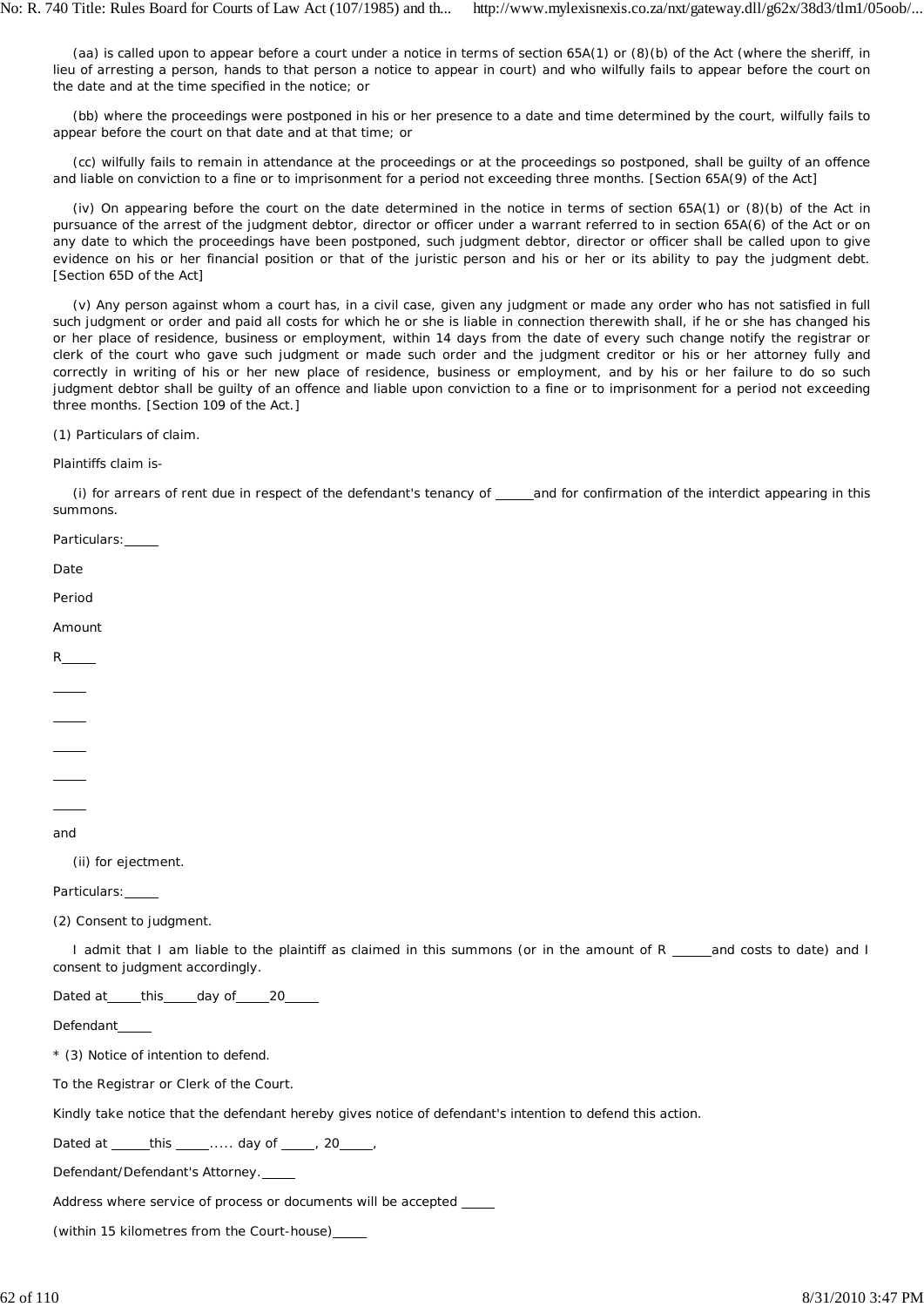Postal address\_

\* The original notice must be filed with the registrar or clerk of the court and a copy thereof served on the plaintiff or plaintiff's attorney.

### **No. 4** - **Edictal citation/substituted service: short form of process**

IN THE MAGISTRATE'S COURT FOR THE DISTRICT/REGION OF

HELD AT

 $\overline{a}$ 

CASE NO:

In the matter between:

Plaintiff

and

Defendant

To:

A B G (sex) (sex) (occupation) formerly residing at but whose present whereabouts are unknown:

TAKE NOTICE that by summons sued out of this court, you have been called upon to give notice, within \_\_\_\_\_days after publication hereof, to the registrar/clerk of this court and to the plaintiff/plaintiff's attorney of your intention to defend (if any) in an action wherein

C D claims:  $(a)$ <sub> $\underline{\qquad}$ </sub>  $(b)$ <sub>\_\_\_\_</sub> (c)

TAKE NOTICE FURTHER that if you fail to give such notice, judgment may be granted against you without further reference to you.

DATED at \_\_\_\_\_\_ this \_\_\_\_\_\_ day of \_\_\_\_\_\_ 20\_\_\_\_\_

Plaintiff/Plaintiff's Attorney

Address for service:

 $\overline{a}$ 

 $\overline{a}$ 

Registrar/Clerk of the Court

## **No. 5** - **Request for default judgment**

In the Magistrate's Court for the District/Region of

held at\_\_\_\_

In the matter between

Plaintiff

and

Defendant

The plaintiff hereby applies that-

(a) the defendant having been duly served;

(b) the time for entering appearance to defend having expired; and

(c) the defendant not having entered an appearance to defend,

judgment be given against the defendant, as claimed in the summons for R\_\_\_\_(state particulars if judgment is applied for something less than that claimed in the summons), together with interest at per cent.

Case No of 20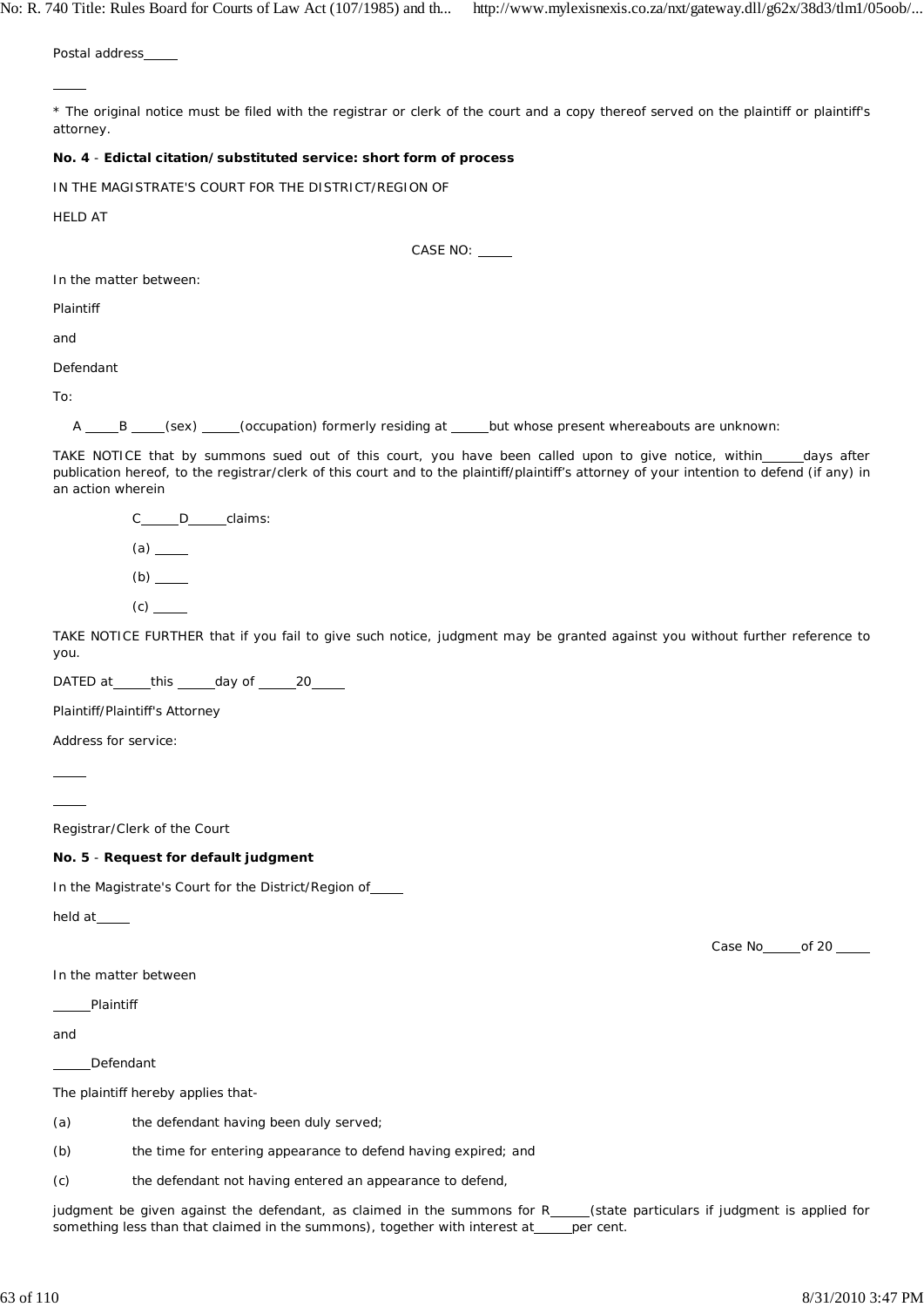Dated at  $_t$  this  $_$  day of  $_$   $_$ , 20  $_$ 

Plaintiff/Plaintiff's Attorney.

**No. 5A** - **Request for Judgment where the defendant has admitted liability and undertook to pay the debt in instalments or otherwise - Section 57 of the Magistrates' Court Act, 1944 (Act No. 32 of 1944)**

In the Magistrate's Court for the District/Region of \_\_\_\_held at \_\_\_\_Case No \_\_\_\_\_ of 20

In the matter between

Plaintiff

and

Defendant

Plaintiff requests that judgment in the above-mentioned matter in terms of section 57(2) of the Magistrates' Courts Act, 1944, be noted in his/her favour against the defendant as follows:

Judgment debt: R c

Costs: R c

Outstanding balance of the debt [Section 57(2)(c)(i)]

Interest at per cent per annum accounted from

Collection fees [section 57(1)(c)] \_\_

Summons, if any (attorney's charges, sheriffs fees and sheriff's fees on re-issue) [section 57(1)]

Cost of affidavit or affirmation by plaintiff/certificate by plaintiffs attorney [section  $57(2)(c)$ ]

Cost of registered letter [section 57(1)]

Cost of notice in terms of rule 54(1) \_\_\_\_\_

Letter of demand (section 56) \_\_\_\_

Request for judgment (section 57)

Admission of liability and undertaking to pay (section 57)

Totals R R

Total R

plus further interest at \_\_\_\_\_ per cent per annum as from the date of judgment to the date of payment, and that payment thereof take place in accordance with defendant's offer.

The following documents are attached:

(a) A copy of the letter of demand sent to the defendant in terms of section 56 of the Magistrates' Courts Act, 1944.

(b) The defendant's written acknowledgment of liability towards the plaintiff for the amount of the debt and costs claimed (or for any other amount) and his/her offer.

(c) A copy of the plaintiff's or plaintiff's attorney's written acceptance of the offer.

(d) An affidavit (or affirmation) by the plaintiff/a certificate by the plaintiff's attorney in terms of section 57(2)(c) of the Magistrates' Courts Act, 1944.

Dated at  $_t$  this  $_$  day of  $_2$  20  $_$ ,

Plaintiff/Plaintiff's attorney

(Address)

 $\overline{a}$ 

 $\overline{a}$ 

 $\overline{a}$ 

Judgment noted on the example of example . 20 edge in favour of the plaintiff for the amount of Reform and the amount of R costs. The defendant is further ordered to pay the said judgment and costs in monthly/weekly instalments of R The first instalment must be paid on or before \_\_\_\_\_and thereafter on or before the \_\_\_\_day of every succeeding month/week until the outstanding balance of the judgment debt and costs has been paid in full.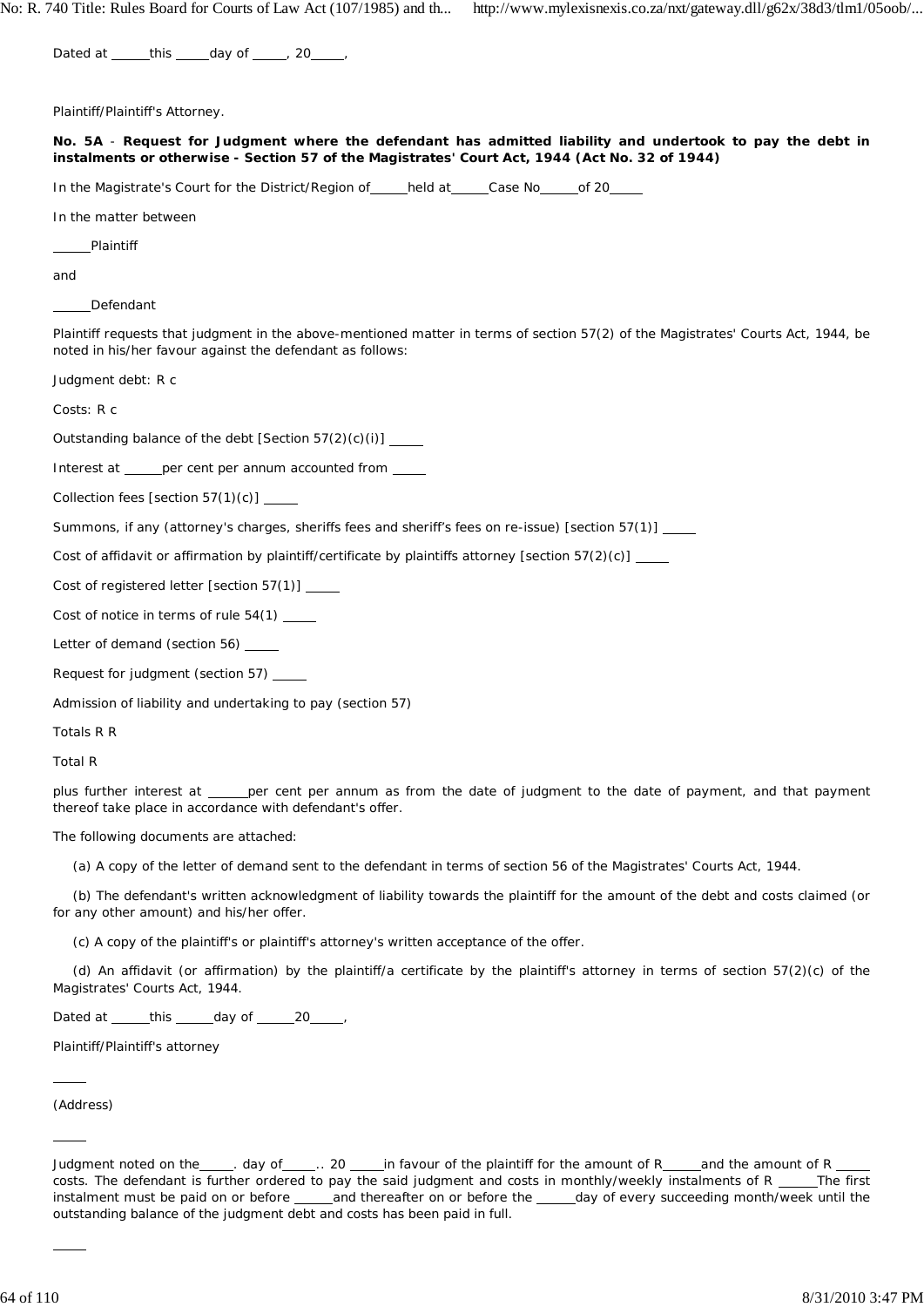Registrar/Clerk of the Court

| No. 5B - Request for Judgment where the defendant has consented to judgment - Section 58 of the Magistrates' |
|--------------------------------------------------------------------------------------------------------------|
| Court Act, 1944 (Act No. 32 of 1944)                                                                         |

In the Magistrate's Court for the District/Region of

held at \_\_\_\_\_Case No \_\_\_\_\_ of 20\_\_\_

In the matter between

Plaintiff

and

Defendant

Plaintiff requests that judgment in the above-mentioned matter in terms of section 58(1) of the Magistrates' Courts Act, 1944, be noted in plaintiff's favour against the defendant as follows:

Judgment debt: R c

Costs: R c

Amount of debt [section 58(1)(i)]

Interest at per cent per annum accounted from

Letter of demand (section 56)

Summons, if any (attorney's charges, sheriffs fees and sheriffs fees on re-issue) [section 58(1)]

Cost of notice in terms of rule 54(1)

Request for judgment (section 58)

Consent to judgment (section 58)

Totals\_\_\_\_\_\_\_R R

Total R

and that payment thereof takes place in accordance with defendant's consent. The following documents are attached:

(a) A copy of the letter of demand sent to the defendant in terms of section 56 of the Magistrates' Courts Act, 1944.

(b) The defendant's written consent to judgment and costs.

Dated at this day of , 20 ,

Plaintiff/Plaintiff's attorney:

(Address)

 $\overline{a}$ 

 $\overline{a}$  $\overline{a}$ 

 $\overline{a}$ 

Judgment noted on the \_\_\_\_\_.day of \_\_\_\_\_\_20 \_\_\_\_\_\_in favour of the plaintiff for the amount of R \_\_\_\_\_\_and the amount of R \_ costs for which the defendant has consented to judgment.

The defendant is further ordered to pay the said judgment and costs in monthly/weekly instalments of R  $\_\_$ The first instalment must be paid on or before \_\_\_\_\_and thereafter on or before the \_\_\_\_day of every succeeding month/week until the outstanding balance of the judgment debt and costs has been paid in full.

Registrar/Clerk of the Court

**No. 6 - Notice of Withdrawal**

In the Magistrate's Court for the District/Region of \_\_\_\_\_held at \_\_\_\_\_Case No \_\_\_\_\_of 20\_\_\_

In the matter between

Plaintiff

and

Defendant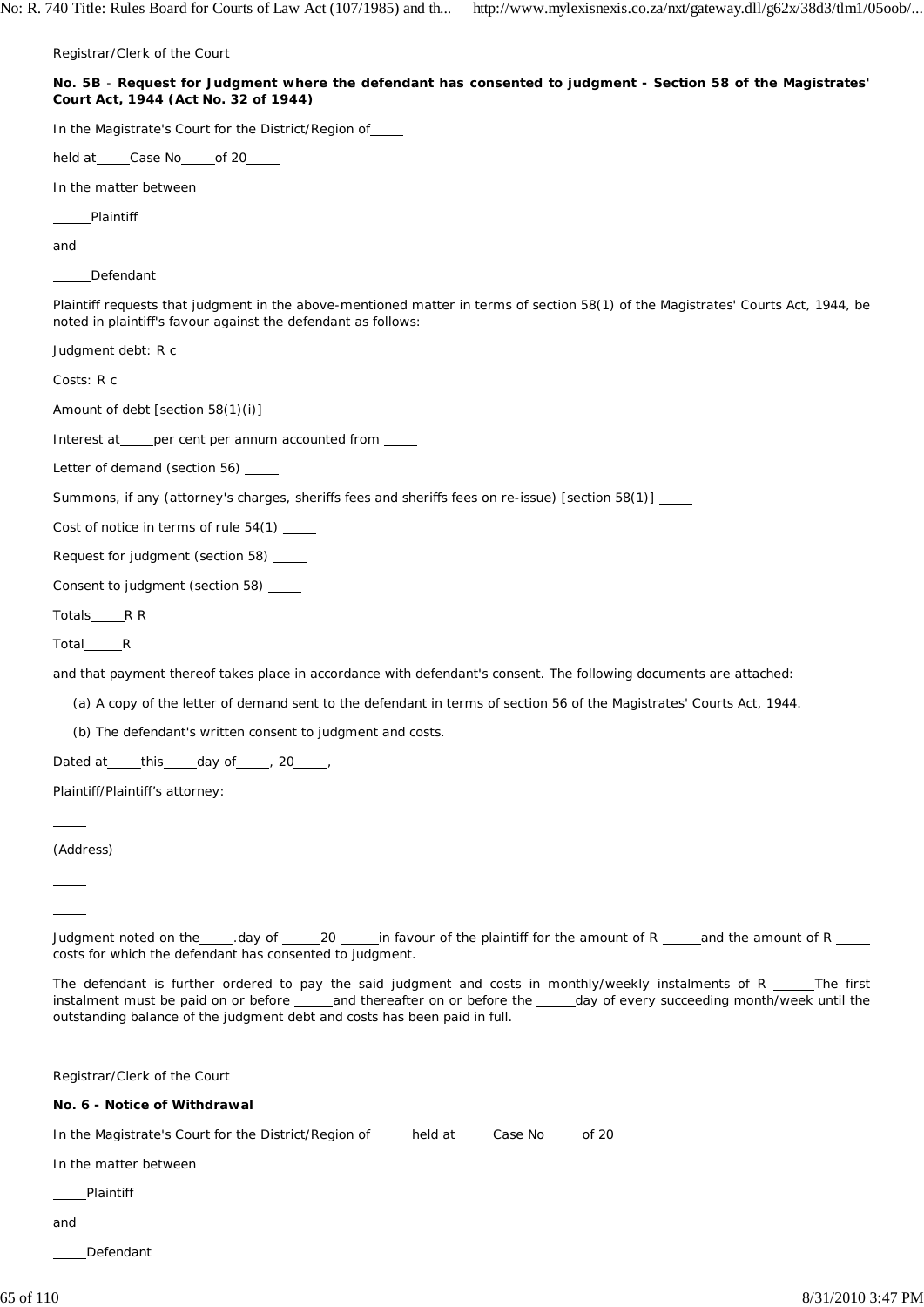No: R. 740 Title: Rules Board for Courts of Law Act (107/1985) and th... http://www.mylexisnexis.co.za/nxt/gateway.dll/g62x/38d3/tlm1/05oob/...

The plaintiff hereby withdraws the above-mentioned action and consents to pay the defendant's taxed costs.

Dated at this day of 20  $\overline{a}$ Plaintiff/Plaintiff's Attorney To:  $\overline{\phantom{0}}$  $\overline{\phantom{0}}$  $\overline{a}$ and: The Registrar/Clerk of the Court,  $\overline{a}$ **No. 7 - Notice of Application for Summary Judgment** in the Magistrate's Court for the District/Region of held at\_\_\_\_Case No\_\_\_\_of 20\_\_ In the matter between \_\_\_\_\_ Applicant and Respondent Take notice that application will be made to the above-mentioned court on the  $\rule{1em}{0.25mm}$   $\frac{1}{20}$  at (time), for summary judgment against the respondent in this action for R\_\_\_and costs; And further take notice that the document on which the claim is based or the affidavit of (copy served herewith) will be used in support of such application and that respondent may reply thereto by affidavit. Dated at  $\qquad$  this day of , 20  $\overline{a}$ Applicant/Applicant's Attorney To:  $\_\_$ l  $\overline{a}$ and: The Registrar/Clerk of the Court,  $\overline{a}$ **No. 8 - Affidavit in support of Application for Summary Judgment** In the Magistrate's Court for the District/Region of \_\_\_\_\_held at \_\_\_\_\_. Case No \_\_\_\_\_.....of 20 In the matter between \_\_\_\_\_ Applicant and Respondent I, \_\_\_\_\_\_ of \_\_\_\_\_\_(address), declare on oath as follows: (a) I am the plaintiff in this action (or the facts herein stated are within my own knowledge and I am duly authorised to make this affidavit). (b) The defendant is indebted to me/to the plaintiff in the sum of  $R$  on the grounds stated in the summons. (c) I verily believe that the defendant has not a bona fide defence to the claim and that appearance has been entered solely for purposes of delay.  $\overline{a}$ **Signature** The deponent has acknowledged that he/she knows and understands the contents of this affidavit.

Signed and sworn to before me at \_\_\_\_\_ on this \_\_\_\_\_ day of \_\_\_\_\_. 20\_\_\_\_\_,

Commissioner of Oaths

 $\overline{a}$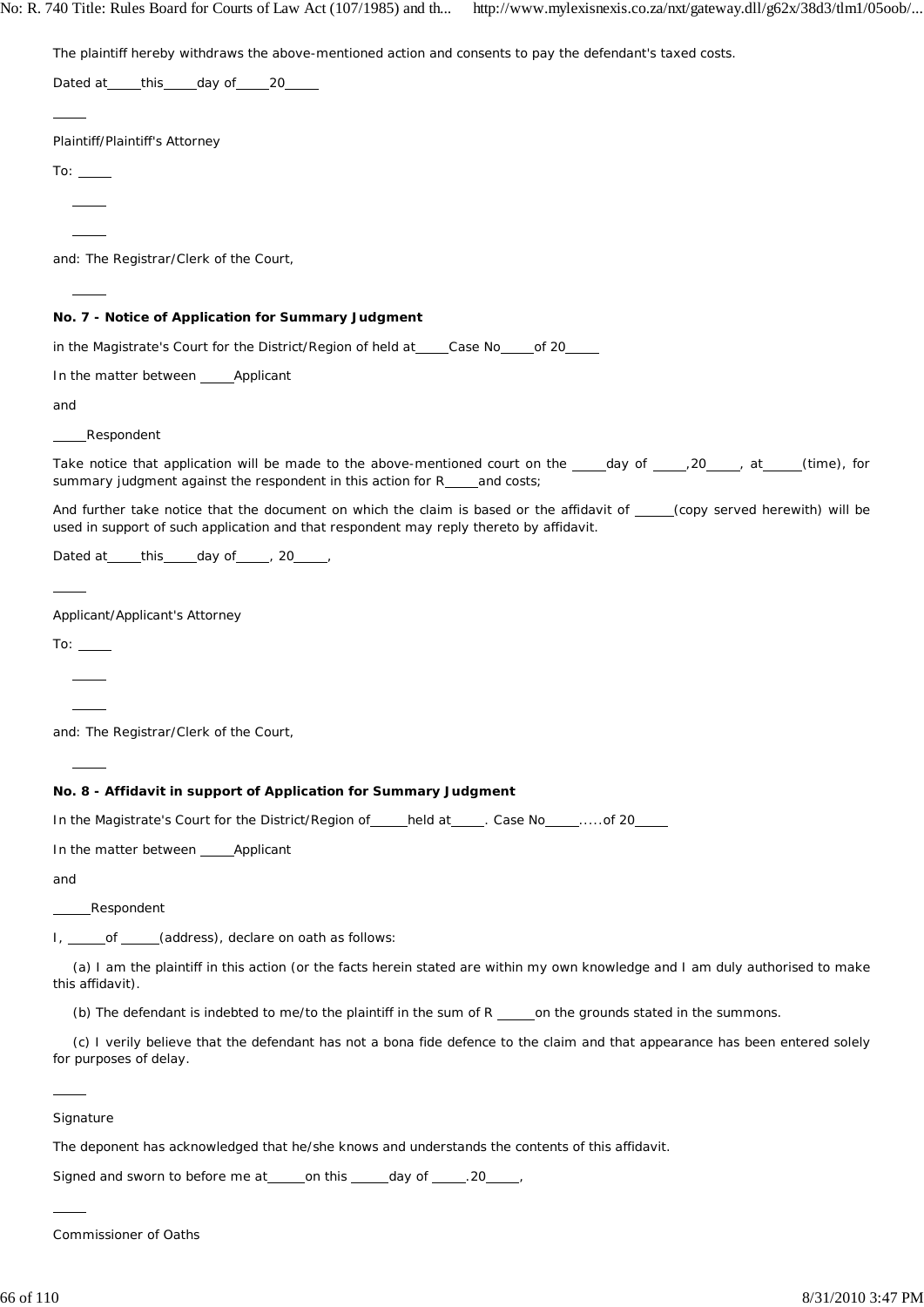$\overline{a}$ Area  $\overline{a}$ Office held if appointment is held ex officio. **No. 9** - **Affidavit under Section 32 of the Act** In the Magistrate's Court for the District/Region of held at Case No of 20 In the matter between \_\_\_\_\_ Applicant and Respondent I, of (address), make oath and say: (a) I am the landlord (or the agent of the landlord \_\_\_\_\_) of premises situate (describe the premises). (b)  $f(x)$  (tenant) is justly indebted to me (or to my said principal) in the sum of R for rent of the said premises from the \_\_\_\_ day of \_\_\_\_\_, 20 \_\_\_\_ to the \_\_\_\_ day of \_\_\_\_ 20 (c) The said sum of R\_\_\_\_\_became due and recoverable upon the  $\_\_\_day$  of  $\_\_\_$ , 20 $\_\_\_\_$ (d) The said rent was demanded from the said  $\_\_\_$ on the  $\_\_\_$ day of  $\_\_\_$ , 20.  $\_\_\_$ but has not yet been paid. or (d) I believe that the said is about to remove certain movables, now upon the said premises, from such premises in order to avoid payment of the said rent.  $\overline{a}$ **Signature** The deponent has acknowledged that he or she knows and understands the contents of this affidavit. Signed and sworn to before me at \_\_\_\_\_on this \_\_\_\_\_day of \_\_\_\_\_20\_ Commissioner of Oaths  $\overline{a}$ Area  $\overline{a}$ Office held if appointment is held ex officio. **No. 10** - **Security under Section 32 of the Act** In the Magistrate's Court for the District/Region of held at \_\_\_\_Case No of 20 In the matter between Applicant and Respondent Whereas (landlord) has applied for the issue of an order to attach the movable property upon (describe the leased premises) for the sum of R\_\_\_\_\_.for rent due by \_\_\_\_\_......of \_\_\_\_\_(name tenant) and R\_\_\_\_\_for costs; Now, therefore, the said and of (name the surety) as surety and co-principal debtor for the said hereby bind themselves jointly and severally that the said and or either of them shall pay to the said .... or whom else it may concern all damages, costs and charges which he or she or they may sustain by reason of the attachment of the said movable property in case the said attachment is set aside. Signed and dated at  $_{\text{this}}$  ... day of  $_{\text{max}}$ , 20 in the presence of the undersigned witnesses. Landlord. Witnesses:  $1. -$ Signature and address  $\overline{a}$ 67 of 110 8/31/2010 3:47 PM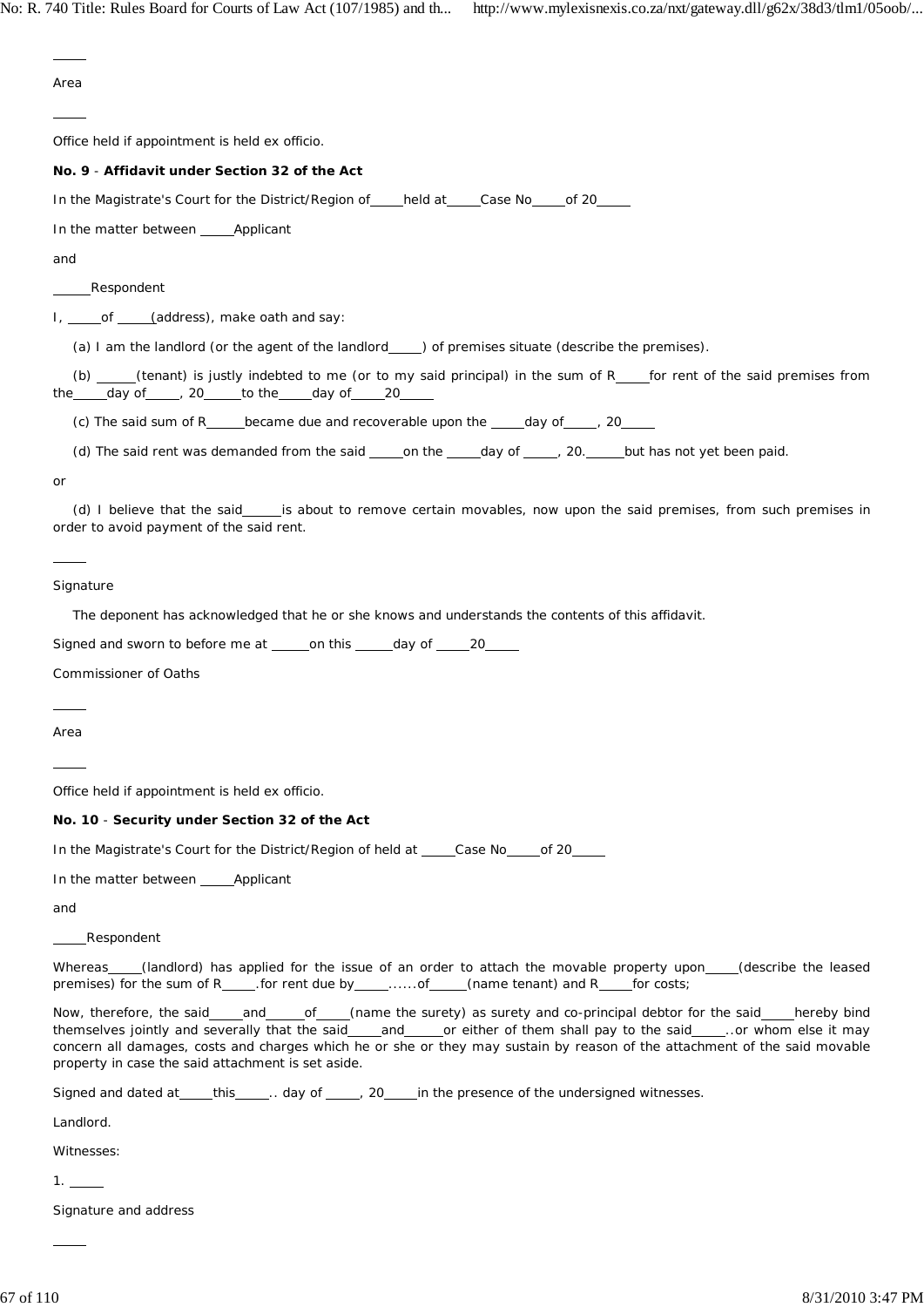Surety and Co-principal Debtor

 $2.2$ 

Signature and address

## **No.11 - Order under Section 32 of the Act**

In the Magistrate's Court for the District/Region of \_\_\_\_held at \_\_\_\_\_. Case No \_\_\_\_\_ of 20

In the matter between\_\_\_\_\_. Applicant

and

 $\overline{a}$ 

Respondent

It is ordered:

That the sheriff of the court do attach so much of the \_\_\_\_(describe the movables) in the \_\_\_(house, store, as the case may be) situate at  $($ describe the premises) as shall be sufficient to satisfy the sum of R  $($  rent and R  $($  costs.

Further, should the respondent wish to show cause why the order of attachment should not be confirmed, he shall appear before this court on the \_\_\_\_\_. day of \_\_\_\_\_20 \_\_\_\_\_\_\_\_\_\_\_\_at \_\_\_\_(time) for that purpose.

The aforesaid date may be anticipated by the respondent upon 12 hours' notice to the applicant.

Upon security being given to the satisfaction of the sheriff of the aforesaid court for the amount of the applicant's claim and the costs of the application for attachment, the aforesaid property shall be released from attachment and upon such security being given the order for attachment shall *ipso facto* be discharged.

Dated at  $_t$  this  $_d$  day of  $_d$ , 20 ,  $_0$ 

Registrar/Clerk of the Court

Applicant/Applicant's attorney

Address

 $\overline{a}$ 

 $\overline{a}$ 

# **No. 12** - **Consent to sale of goods attached under Section 32 of the Act**

In the Magistrate's Court for the District/Region of held at Case No of 20

In the matter between

Applicant

and

Respondent

To the Registrar/Clerk of the Court.

I, of , the above-mentioned respondent, hereby admit that the property attached in the above matter is subject to a hypothec to the above applicant to the extent of R  $\frac{1}{2}$  and I consent to the sale of the said property in satisfaction of the said amount of R \_\_\_\_\_plus costs and sheriff's charges.

Dated at  $_t$  this  $_t$  day of  $_t$  , 20  $_t$ ,

Respondent.

Witnesses:

1

Signature and address

 2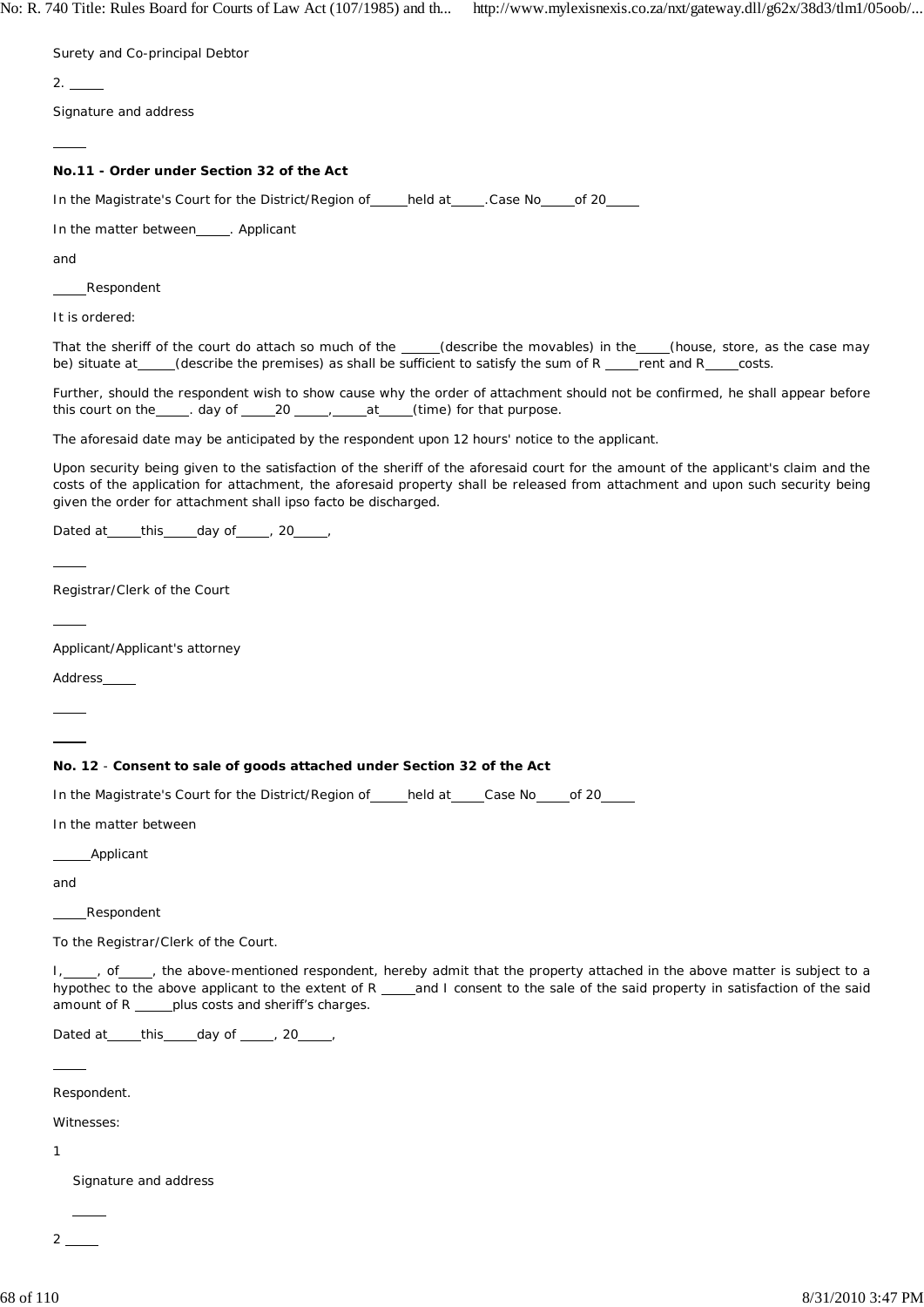No: R. 740 Title: Rules Board for Courts of Law Act (107/1985) and th... http://www.mylexisnexis.co.za/nxt/gateway.dll/g62x/38d3/tlm1/05oob/...

Signature and address

### **No. 13** - **Discovery - form of Affidavit**

IN THE MAGISTRATE'S COURT FOR THE DISTRICT/REGION OF

HELD AT Case No. 2006

In the matter between:

Plaintiff

 $\overline{a}$ 

A.B.

And

C.D.

 $\overline{a}$ 

#### Defendant

I, C.D., the above-named defendant/plaintiff, make oath and say:

(1) I have in my possession or power the documents or recordings relating to the matters in question in this cause set forth in the first and second parts of the First Schedule hereto.

(2) I object to produce the said documents or recordings set forth in the second part of the said schedule hereto.

(3) I do so for the reason that\_\_\_(here state upon what grounds the objection is made, and verify the fact as far as may be).

(4) I have had, but have not now in my possession or power, the documents or recordings relating to the matters in question in this action, set forth in the Second Schedule hereto.

(5) The last-mentioned documents or recordings were last in my possession or power \_\_\_\_(state when).

(6) The (here state what has become of the last-mentioned documents and recordings, and in whose possession they are now).

(7) According to the best of my knowledge and belief, I have not now, and never had in my possession, custody, or power, or in the possession, custody or power of my attorney, or agent, or any other person on my behalf, any document or recording, or copy of, or extract from any document or recording, relating to any matters in question in this cause, other than the documents or recordings set forth in the First and Second Schedules hereto.

DATED at \_\_\_\_\_this \_\_\_\_\_day of \_\_\_\_\_20\_\_

### Defendant/Plaintiff

### **No. 14** - **Notice in terms of Rule 23(5)**

HELD AT

IN THE MAGISTRATE'S COURT FOR THE DISTRICT/REGION OF

| HELD AT                |           |                |
|------------------------|-----------|----------------|
| In the matter between: |           |                |
| AΒ                     | Plaintiff | Case No______. |
| And                    |           |                |
| CD                     | Defendant |                |
|                        |           |                |

To:

 $\overline{a}$ 

Please take notice that the abovenamed plaintiff/defendant requires you within 15 days to deliver to the under-mentioned address a written statement setting out what documents or recordings of the following nature you have presently or had previously in your possession:

(a) (b)  $(c)$ (d)

In such statement you must specify in detail which documents or recordings are still in your possession. If you no longer have any such documents or recordings which were previously in your possession you must state in whose possession they now are.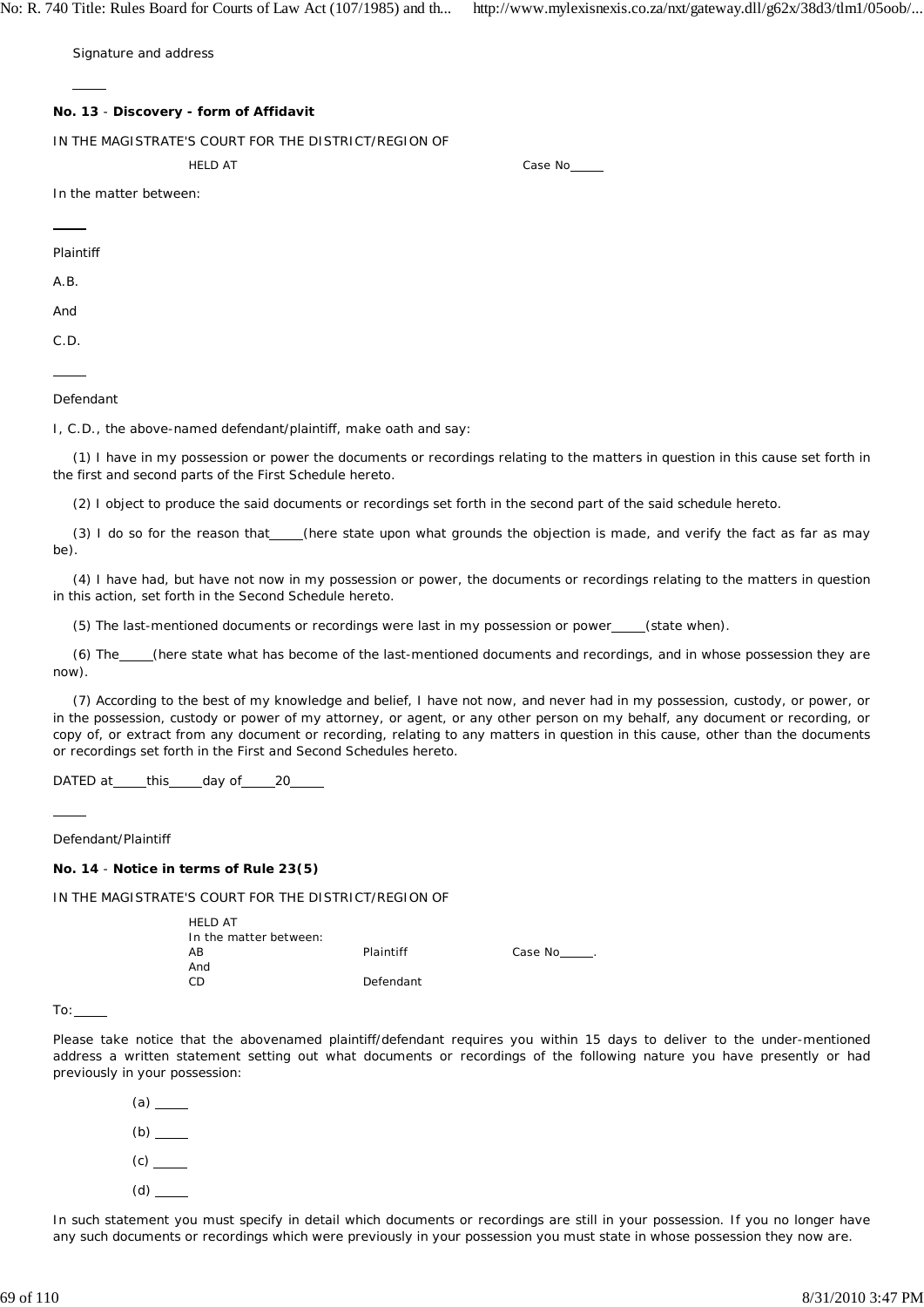If you fail to deliver the statement within the time aforesaid, application will be made to court for an order compelling you to do so and directing you to pay the costs of such application.

| Plaintiff/Defendant/Plaintiff's/Defendant's Attorney                                                                                                                                                                             |                                                                                                                                  |  |
|----------------------------------------------------------------------------------------------------------------------------------------------------------------------------------------------------------------------------------|----------------------------------------------------------------------------------------------------------------------------------|--|
| (Address)                                                                                                                                                                                                                        |                                                                                                                                  |  |
| No. 15 - Discovery - Notice to Produce                                                                                                                                                                                           |                                                                                                                                  |  |
| IN THE MAGISTRATE'S COURT FOR THE DISTRICT/REGION OF                                                                                                                                                                             |                                                                                                                                  |  |
| <b>HELD AT</b>                                                                                                                                                                                                                   | Case No_____                                                                                                                     |  |
| In the matter between:                                                                                                                                                                                                           |                                                                                                                                  |  |
|                                                                                                                                                                                                                                  |                                                                                                                                  |  |
| Plaintiff                                                                                                                                                                                                                        |                                                                                                                                  |  |
|                                                                                                                                                                                                                                  |                                                                                                                                  |  |
| Defendant                                                                                                                                                                                                                        |                                                                                                                                  |  |
| documents or recordings referred to in your affidavit, dated the _____. day of ______ 20_____                                                                                                                                    | TAKE NOTICE that the___(plaintiff or defendant) requires you to produce within five days for his or her inspection the following |  |
| (Describe documents or recordings required)                                                                                                                                                                                      |                                                                                                                                  |  |
| DATED at ______ this ______. day of .20_____                                                                                                                                                                                     |                                                                                                                                  |  |
| Attorney for_____.                                                                                                                                                                                                               |                                                                                                                                  |  |
| (Address)                                                                                                                                                                                                                        |                                                                                                                                  |  |
| $\mathsf{To:}\_\_\_\_\_\$                                                                                                                                                                                                        |                                                                                                                                  |  |
| Attorney for the____                                                                                                                                                                                                             |                                                                                                                                  |  |
| (Address)                                                                                                                                                                                                                        |                                                                                                                                  |  |
| No. 15A - Discovery - Notice to Inspect Documents                                                                                                                                                                                |                                                                                                                                  |  |
| IN THE MAGISTRATE'S COURT FOR THE DISTRICT/REGION OF                                                                                                                                                                             |                                                                                                                                  |  |
| <b>HELD AT</b>                                                                                                                                                                                                                   | Case No                                                                                                                          |  |
| In the matter between:                                                                                                                                                                                                           |                                                                                                                                  |  |
| $\frac{1}{2}$ . The set of the set of the set of the set of the set of the set of the set of the set of the set of the set of the set of the set of the set of the set of the set of the set of the set of the set of the set of |                                                                                                                                  |  |
| Plaintiff                                                                                                                                                                                                                        |                                                                                                                                  |  |
|                                                                                                                                                                                                                                  |                                                                                                                                  |  |
| Defendant                                                                                                                                                                                                                        |                                                                                                                                  |  |
| office, or at____and between the hours of___and on the following days.                                                                                                                                                           | TAKE NOTICE that you may inspect the documents or recordings mentioned in your notice of the ____day of _____, at my             |  |
| (or)                                                                                                                                                                                                                             |                                                                                                                                  |  |
| the _____ day of ______. 20_____, on the grounds that                                                                                                                                                                            | That the (plaintiff or defendant) objects to giving you inspection of the documents or recordings mentioned in your notice of    |  |
| (State the grounds)                                                                                                                                                                                                              |                                                                                                                                  |  |
| DATED at _____this _____day of _____20______                                                                                                                                                                                     |                                                                                                                                  |  |
|                                                                                                                                                                                                                                  |                                                                                                                                  |  |
| Attorney for <sub>_____</sub> .                                                                                                                                                                                                  |                                                                                                                                  |  |
| (Address)                                                                                                                                                                                                                        |                                                                                                                                  |  |
|                                                                                                                                                                                                                                  |                                                                                                                                  |  |
|                                                                                                                                                                                                                                  |                                                                                                                                  |  |
| Attorney for the                                                                                                                                                                                                                 |                                                                                                                                  |  |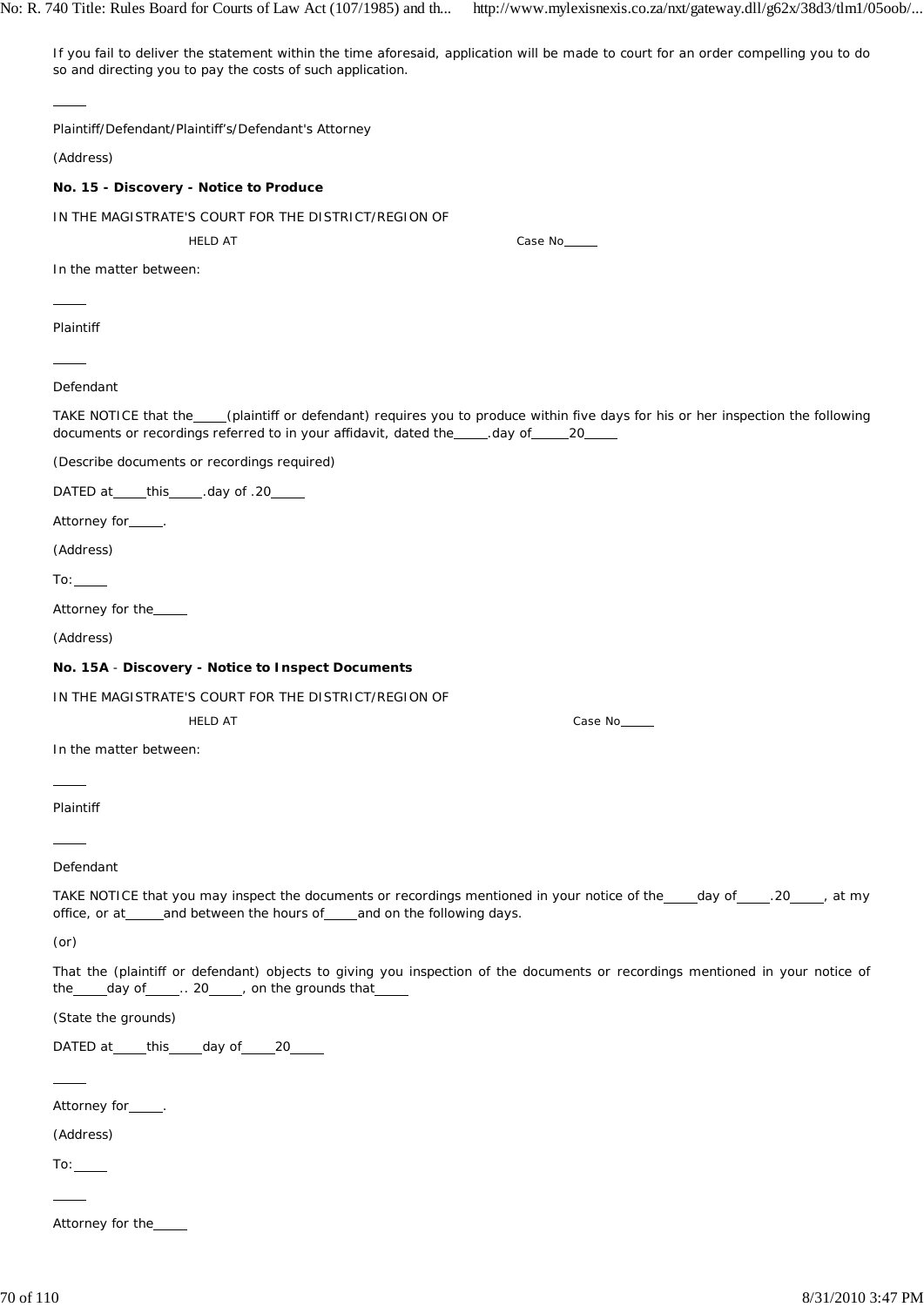| (Address)                                                                                                                                                                                                                                                                                                                                                                                                                                                                                          |  |  |  |  |
|----------------------------------------------------------------------------------------------------------------------------------------------------------------------------------------------------------------------------------------------------------------------------------------------------------------------------------------------------------------------------------------------------------------------------------------------------------------------------------------------------|--|--|--|--|
| No. 15B - Discovery - Notice to Produce Documents in Pleadings, etc                                                                                                                                                                                                                                                                                                                                                                                                                                |  |  |  |  |
| IN THE MAGISTRATE'S COURT FOR THE DISTRICT/REGION OF                                                                                                                                                                                                                                                                                                                                                                                                                                               |  |  |  |  |
| <b>HELD AT</b><br>Case No_____                                                                                                                                                                                                                                                                                                                                                                                                                                                                     |  |  |  |  |
| In the matter between:                                                                                                                                                                                                                                                                                                                                                                                                                                                                             |  |  |  |  |
|                                                                                                                                                                                                                                                                                                                                                                                                                                                                                                    |  |  |  |  |
| Plaintiff                                                                                                                                                                                                                                                                                                                                                                                                                                                                                          |  |  |  |  |
|                                                                                                                                                                                                                                                                                                                                                                                                                                                                                                    |  |  |  |  |
| Defendant                                                                                                                                                                                                                                                                                                                                                                                                                                                                                          |  |  |  |  |
| TAKE NOTICE that the plaintiff (or defendant) requires you to produce for his or her inspection the following documents or<br>recordings referred to in your _____(declaration or plea, or affidavit).                                                                                                                                                                                                                                                                                             |  |  |  |  |
| (Describe documents or recordings required)                                                                                                                                                                                                                                                                                                                                                                                                                                                        |  |  |  |  |
| To:                                                                                                                                                                                                                                                                                                                                                                                                                                                                                                |  |  |  |  |
|                                                                                                                                                                                                                                                                                                                                                                                                                                                                                                    |  |  |  |  |
| Attorney for the_____                                                                                                                                                                                                                                                                                                                                                                                                                                                                              |  |  |  |  |
| (Address)                                                                                                                                                                                                                                                                                                                                                                                                                                                                                          |  |  |  |  |
|                                                                                                                                                                                                                                                                                                                                                                                                                                                                                                    |  |  |  |  |
| Attorney for_____.                                                                                                                                                                                                                                                                                                                                                                                                                                                                                 |  |  |  |  |
| (Address)                                                                                                                                                                                                                                                                                                                                                                                                                                                                                          |  |  |  |  |
| No. 16 - Order for Interdict Obtained ex parte                                                                                                                                                                                                                                                                                                                                                                                                                                                     |  |  |  |  |
| In the Magistrate's Court for the District/Region of ____held at _____ Case No _____of 20_____                                                                                                                                                                                                                                                                                                                                                                                                     |  |  |  |  |
| In the matter between                                                                                                                                                                                                                                                                                                                                                                                                                                                                              |  |  |  |  |
| _Applicant                                                                                                                                                                                                                                                                                                                                                                                                                                                                                         |  |  |  |  |
| and                                                                                                                                                                                                                                                                                                                                                                                                                                                                                                |  |  |  |  |
| _Respondent                                                                                                                                                                                                                                                                                                                                                                                                                                                                                        |  |  |  |  |
| It is ordered:                                                                                                                                                                                                                                                                                                                                                                                                                                                                                     |  |  |  |  |
| (1) That a rule nisi be and is hereby granted calling upon____(respondent) of____(address) to show cause to this court on<br>the ____day of _____, 20____at ____(time), or so soon thereafter as the matter can be heard, why ____shall not be interdicted<br>from ____set out the acts from which respondent or any other person is restrained) pending the decision of an action to be<br>brought by the applicant against the said_<br>(respondent) for _____(set out the nature of the claim). |  |  |  |  |

(2) That the said action be instituted within $\rule{1em}{0.15mm}$  days.

(3) That this rule operate as an interim interdict.

By Order of the Court,

Registrar/Clerk of the Court

Applicant/Applicant's Attorney

Address:

 $\overline{a}$ 

 $\overline{a}$ 

 $\overline{a}$ 

### **No.17 - Order for Arrest of Person** *suspectus de fuga*

In the Magistrate's Court for the District/Region of \_\_\_\_held at \_\_\_\_\_.. Case No \_\_\_\_\_.. of 20\_\_\_\_

In the matter between

. Applicant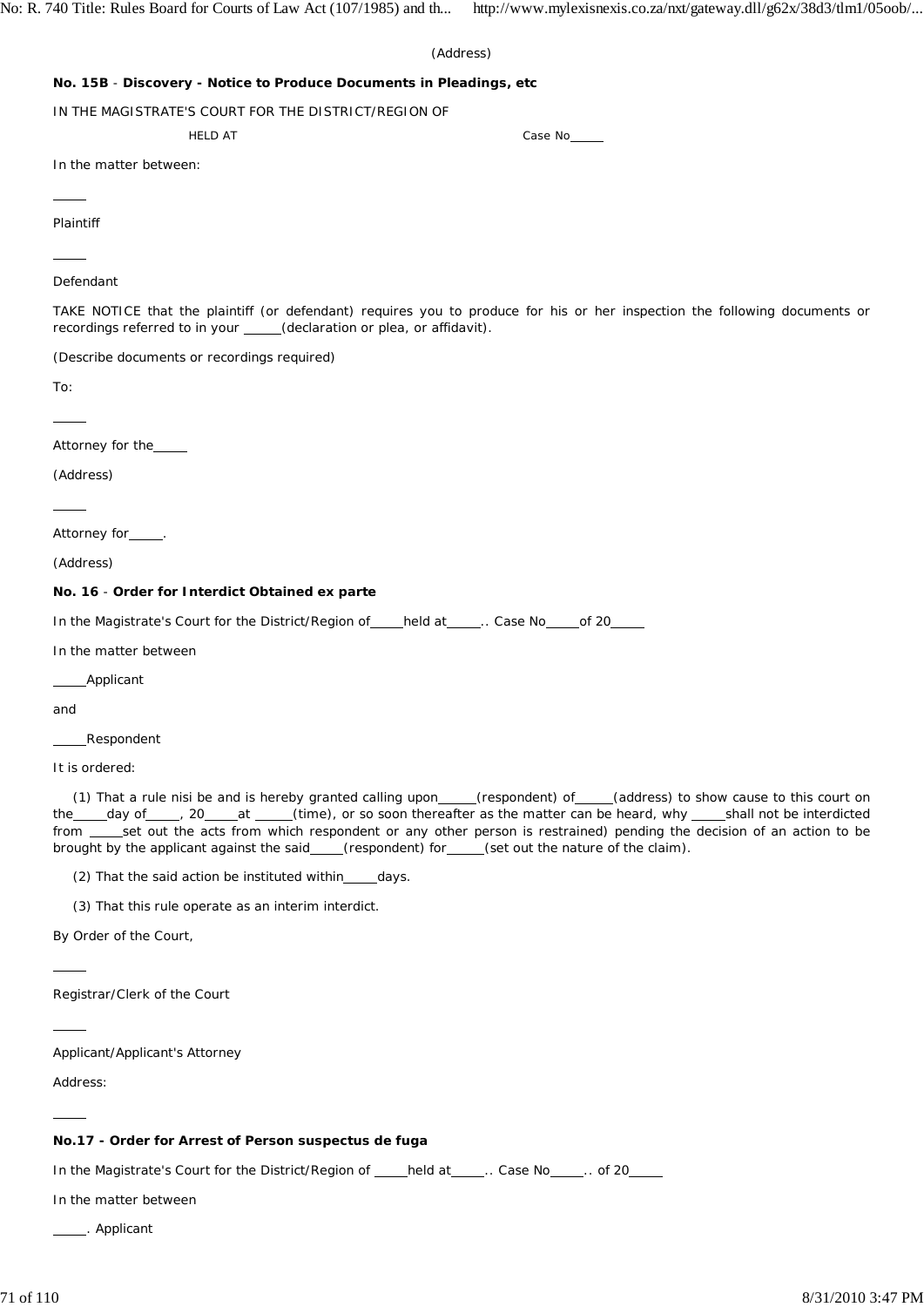and

Respondent

It is ordered:

(1) That the sheriff of the court take \_\_\_(respondent) in custody and have him or her before this court on the first court day after service of this order at \_\_\_\_(time), to show cause why he/she should not be detained to abide the judgment of this court in an action for a sum of  $R$  \_\_\_\_\_to be instituted against him/her by the applicant.

(2) Upon security being given to the satisfaction of the sheriff of the aforesaid court for the amount of the applicant's claim and the costs of the application for attachment, the aforesaid respondent shall be released from attachment and upon such security being given the order for attachment shall *ipso facto* be discharged.

(3) That the said action be instituted within 48 hours from the date of this order.

By Order of the Court,

Registrar/Clerk of the Court

Applicant/Applicant's Attorney

Address:

 $\overline{a}$ 

 $\overline{a}$ 

 $\overline{a}$ 

TO BE COMPLETED BY THE SHERIFF:

To the Officer-in-Charge of the \_\_\_\_\_. Prison.

In terms of section 16 of the Magistrates' Courts Act, 1944 (Act 32 of 1944), you are hereby commanded to take into your custody the body of \_\_\_\_..and keep him/her there safely until the \_\_\_\_..day of \_\_\_\_20 \_\_\_\_or until he/she shall be otherwise legally liberated.

Dated at \_\_\_\_\_.... this \_\_\_\_\_\_ day of \_\_\_\_\_ , 20

 $\overline{a}$ 

Sheriff of the Court.

### **No. 18** - **Order for Attachment of Property to Found or Confirm**

### **Jurisdiction**

In the Magistrate's Court for the District/Region of held at Case No compute 20

In the matter between\_\_\_\_\_. Applicant

and

Respondent

To: The Sheriff,

You are hereby directed pursuant to an order of the above-mentioned court made on the \_\_\_\_\_day of \_\_\_\_\_, 20 \_\_\_\_\_, forthwith to attach

(state full particulars of property and where situate) to found or confirm jurisdiction of the said court

in an action by \_\_\_\_against \_\_\_\_\_of \_\_\_\_(address of respondent) for \_\_\_\_(set out particulars of claim);

And for so doing this shall be your warrant.

Further, should the respondent wish to show cause why the order of attachment should not be confirmed, respondent shall appear before this court on the  $raday of$  , 20 at (time), for that purpose.

The aforesaid date may be anticipated by the respondent upon 12 hours' notice to the applicant.

Upon security being given to the satisfaction of the sheriff of the aforesaid court for the amount of the applicant's claim and the costs of the application for attachment, the aforesaid property shall be released from attachment and upon such security being given the order for attachment shall *ipso facto* be discharged.

Dated at  $_t$  this  $_t$  day of  $_t$  , 20  $_t$ ,

Registrar/Clerk of the Court

 $\overline{a}$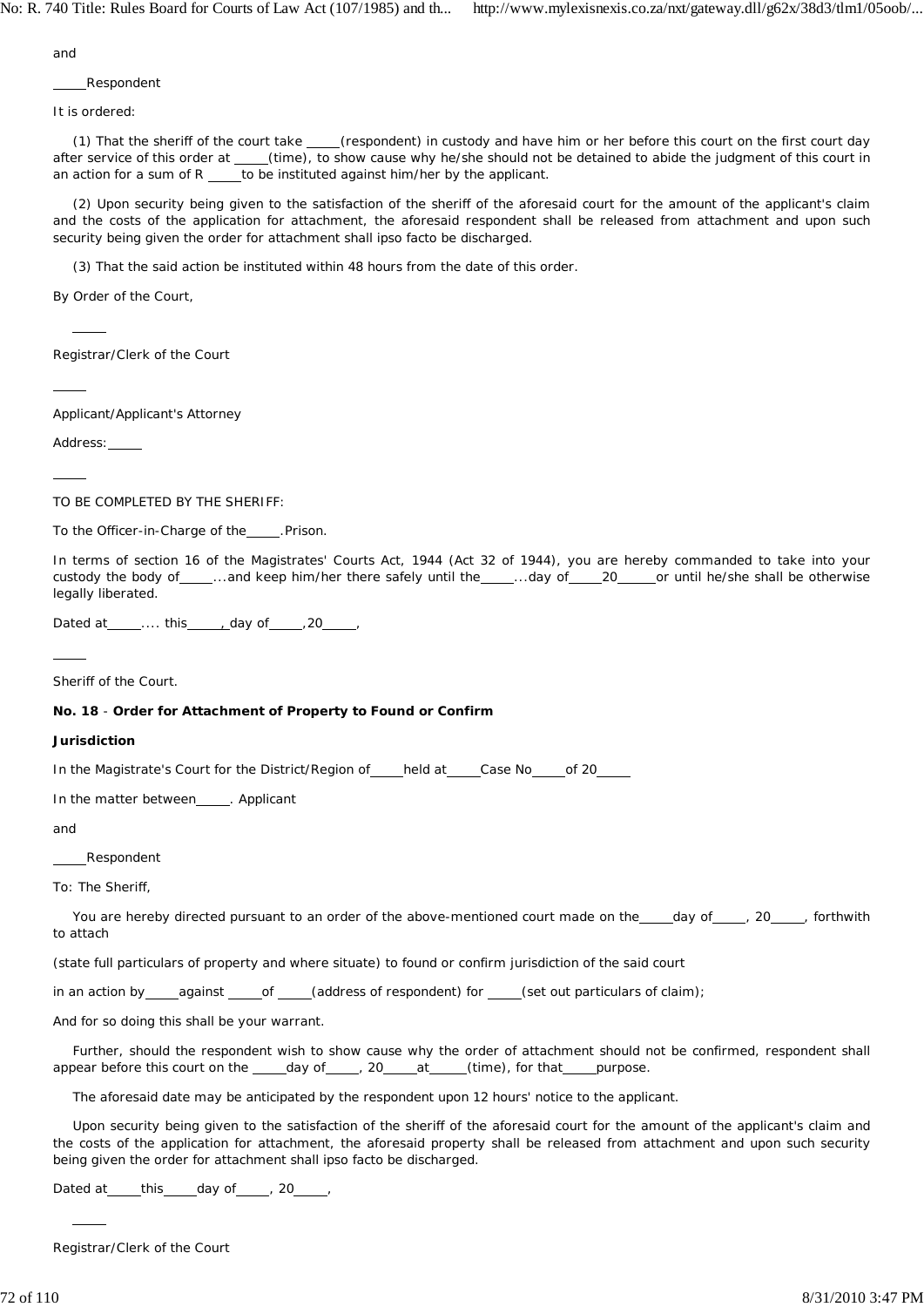| Applicant/Applicant's Attorney                                                                                                                                              |
|-----------------------------------------------------------------------------------------------------------------------------------------------------------------------------|
| Address: _____                                                                                                                                                              |
| Dated at _____this _____day of ______, 20_____                                                                                                                              |
| Sheriff_____                                                                                                                                                                |
| No. 19 - Direction to Attend Pre-Trial Conference                                                                                                                           |
| In the Magistrate's Court for the District/Region of held at ____Case No_____of 20____                                                                                      |
| In the matter between                                                                                                                                                       |
| Plaintiff                                                                                                                                                                   |
| and                                                                                                                                                                         |
| Defendant                                                                                                                                                                   |
| [Direction in terms of section 54(1) of the Magistrates' Courts Act, 1944 (Act 32 of 1944.)].                                                                               |
| To the Plaintiff's Attorney/the Defendant's Attorney.                                                                                                                       |
| You are hereby directed to attend a conference to be held before the magistrate in chambers on the ____day of _____, [19] 20<br>_____, at_____(time) to consider-           |
| (a) the simplification of the issues;                                                                                                                                       |
| (b) the necessity or desirability of amendments to the pleadings;                                                                                                           |
| (c) the possibility of obtaining admissions of fact and of documents with a view to avoiding unnecessary proof;                                                             |
| (d) the limitation of the number of expert witnesses;                                                                                                                       |
| $(e)$ <sub>_____</sub>                                                                                                                                                      |
|                                                                                                                                                                             |
| Dated at _____this _____day of _____, 20_____,                                                                                                                              |
| By Order of the Court,                                                                                                                                                      |
|                                                                                                                                                                             |
| Registrar/Clerk of the Court.                                                                                                                                               |
| No. 20 Order - Pre-Trial Conference                                                                                                                                         |
| In the Magistrate's Court for the District/Region of ____ held at ____ Case No _____ of 20_____                                                                             |
| In the matter between                                                                                                                                                       |
| .Plaintiff                                                                                                                                                                  |
| and                                                                                                                                                                         |
| Defendant                                                                                                                                                                   |
| [Order in terms of section 54(2) of the Magistrates' Courts Act, 1944 (Act 32 of 1944)].                                                                                    |
| To the Plaintiff's Attorney/the Defendant's Attorney.                                                                                                                       |
| The following is a recital of what took place at a conference held in chambers at ____on the ____day of ____, 20___<br>between<br>the parties and/or their representatives: |
|                                                                                                                                                                             |
|                                                                                                                                                                             |
|                                                                                                                                                                             |
|                                                                                                                                                                             |
|                                                                                                                                                                             |
| Dated at _____this _____day of _____, 20_____,                                                                                                                              |
| By Order of the Court,                                                                                                                                                      |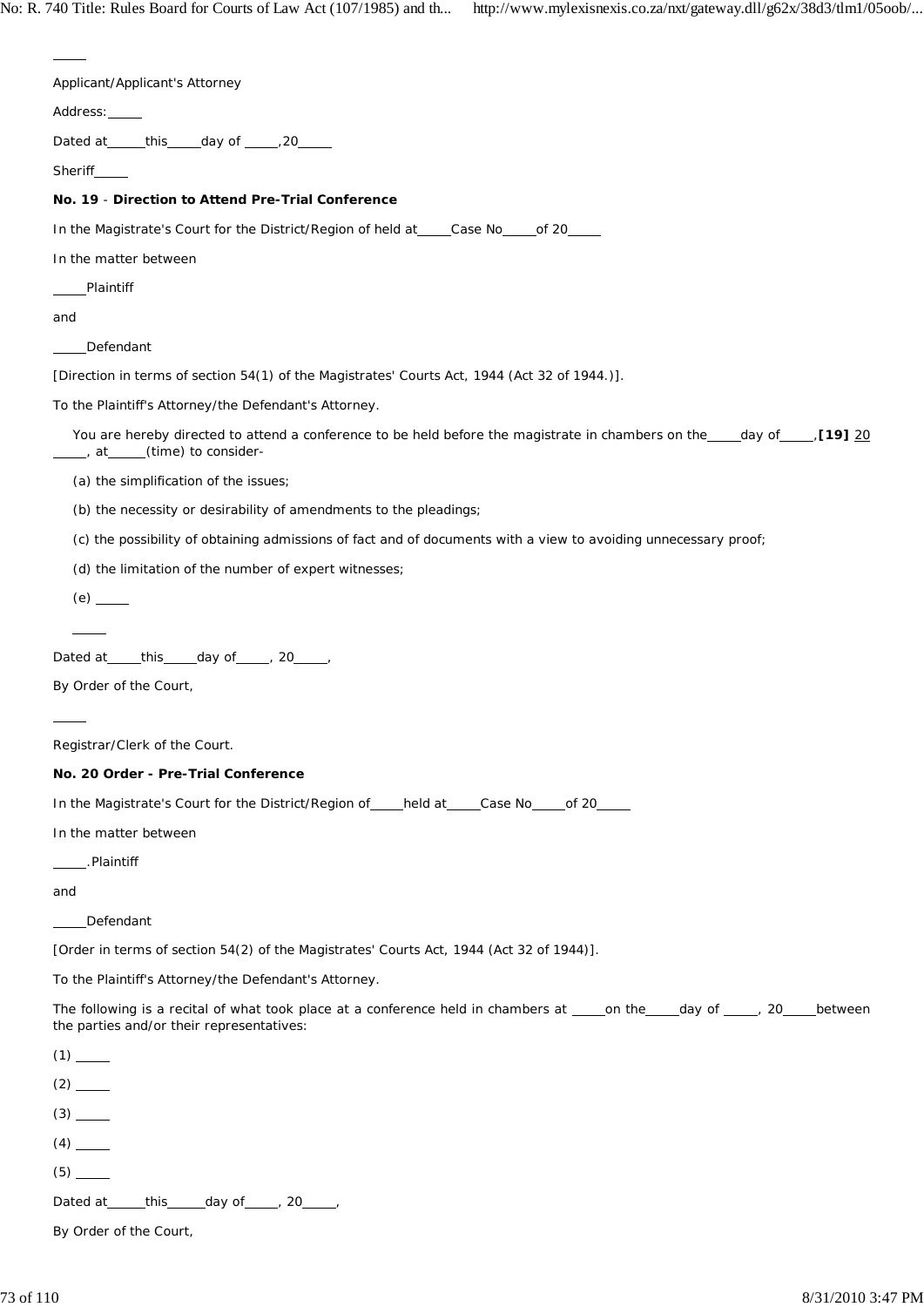Registrar/Clerk of the Court.

To: Plaintiff's Attorney.

To: Defendant's Attorney.

### **No. 21 - Application for Trial with Assessors**

In the Magistrate's Court for the District/Region of held at Case No of 20

In the matter between

.Plaintiff

and

 $\overline{a}$ 

Defendant

The plaintiff/defendant hereby applies to have the above action tried with assessors.

(1) The defendant/plaintiff consents to such application and to the appointment of the following assessor: of (address)

Plaintiff/Plaintiff's Attorney

Defendant/Defendant's Attorney

or

 $\overline{a}$ 

 $\overline{a}$ 

 $\overline{a}$ 

(2) The defendant/plaintiff consents to such application, but the parties are unable to agree upon the names of assessors.

Wherefore the parties pray the court to appoint an assessor (or two assessors) excluding the following assessors (set out the names of those assessors whom one or other of the parties objects to):

Plaintiff/Plaintiff's Attorney

Defendant/Defendant's Attorney or

(3) The defendant/plaintiff objects to such application. Wherefore the plaintiff/defendant has set down this application for hearing on the \_\_\_\_\_.day of \_\_\_\_\_, 20 \_\_\_\_\_ at \_\_\_\_(time) \_\_

Plaintiff/Defendant or Plaintiff's/Defendant's Attorney

To: The Registrar/Clerk of the Court.

And:

 $\overline{\phantom{0}}$ 

Application granted/refused this day of , 20

Assessors appointed:

Registrar/Clerk of the Court

### **No. 22** - **Summons to Assessor**

In the Magistrate's Court for the District/Region of held at \_\_\_\_\_. Case No \_\_\_\_\_ of 20

In the matter between

.Plaintiff

and

Defendant

Sir/Madam,

You are hereby summoned to attend and serve as an assessor in this court on the \_\_\_\_\_day of \_\_\_\_\_, 20 \_\_\_\_at \_\_\_\_(time), to assist the court .

in the above action in accordance with the provisions of section 34 of the Magistrates' Courts Act, 1944 (Act 32 of 1944).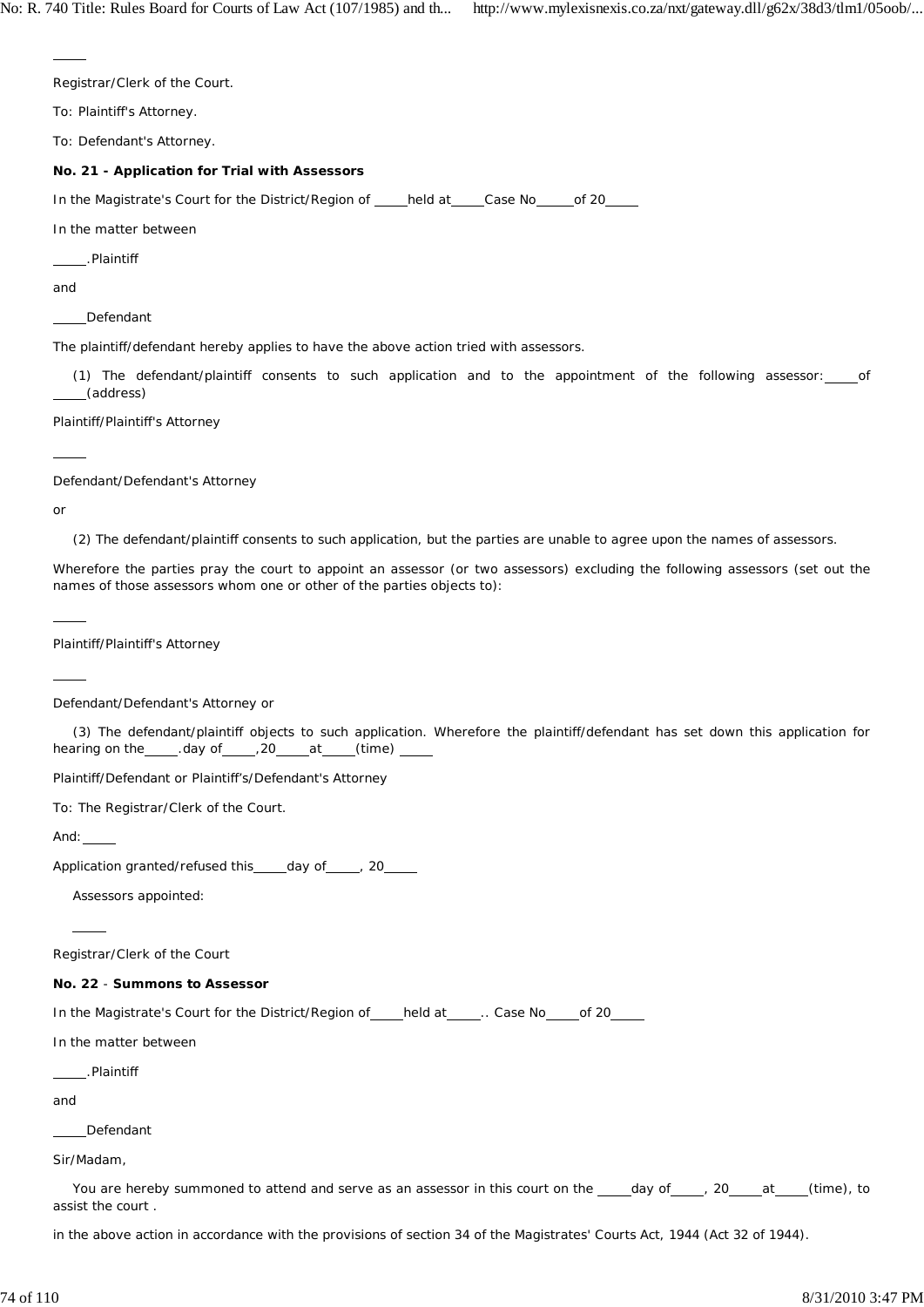| Yours faithfully                                                                                                                                                                                                                                                                                                                                                                                                                                 |
|--------------------------------------------------------------------------------------------------------------------------------------------------------------------------------------------------------------------------------------------------------------------------------------------------------------------------------------------------------------------------------------------------------------------------------------------------|
|                                                                                                                                                                                                                                                                                                                                                                                                                                                  |
| Registrar/Clerk of the Court                                                                                                                                                                                                                                                                                                                                                                                                                     |
| $To:$ _______.                                                                                                                                                                                                                                                                                                                                                                                                                                   |
|                                                                                                                                                                                                                                                                                                                                                                                                                                                  |
|                                                                                                                                                                                                                                                                                                                                                                                                                                                  |
| No. 23 - Commissions de bene esse                                                                                                                                                                                                                                                                                                                                                                                                                |
| In the Magistrate's Court for the District/Region of _____held at ____Case No _____of 20_____                                                                                                                                                                                                                                                                                                                                                    |
| In the matter between                                                                                                                                                                                                                                                                                                                                                                                                                            |
| _____.Plaintiff                                                                                                                                                                                                                                                                                                                                                                                                                                  |
| and                                                                                                                                                                                                                                                                                                                                                                                                                                              |
| _Defendant                                                                                                                                                                                                                                                                                                                                                                                                                                       |
| $To:$ _______.                                                                                                                                                                                                                                                                                                                                                                                                                                   |
|                                                                                                                                                                                                                                                                                                                                                                                                                                                  |
|                                                                                                                                                                                                                                                                                                                                                                                                                                                  |
| Greeting:                                                                                                                                                                                                                                                                                                                                                                                                                                        |
| Under and by virtue of the authority vested in me by section 53 of the Magistrates' Courts Act, 1944 (Act 32 of 1944), I do<br>hereby commit to you full power and authority as a Commissioner of this court to examine____of____(and such other witnesses<br>as either of the parties to this suit may desire to call) and to take the evidence on oath of the said witness(es) in the above suit<br>now pending in this court.                 |
| Given under my hand at _____ this _____ day of ______, 20_____                                                                                                                                                                                                                                                                                                                                                                                   |
|                                                                                                                                                                                                                                                                                                                                                                                                                                                  |
| Magistrate                                                                                                                                                                                                                                                                                                                                                                                                                                       |
| No. 24 - Subpoena                                                                                                                                                                                                                                                                                                                                                                                                                                |
| In the Magistrate's Court for the District/Region of _____held at ______. Case No _____of 20_                                                                                                                                                                                                                                                                                                                                                    |
| In the matter between                                                                                                                                                                                                                                                                                                                                                                                                                            |
| .Plaintiff                                                                                                                                                                                                                                                                                                                                                                                                                                       |
| and                                                                                                                                                                                                                                                                                                                                                                                                                                              |
| Defendant                                                                                                                                                                                                                                                                                                                                                                                                                                        |
| To: the Sheriff/Deputy Sheriff:                                                                                                                                                                                                                                                                                                                                                                                                                  |
| INFORM:                                                                                                                                                                                                                                                                                                                                                                                                                                          |
|                                                                                                                                                                                                                                                                                                                                                                                                                                                  |
|                                                                                                                                                                                                                                                                                                                                                                                                                                                  |
|                                                                                                                                                                                                                                                                                                                                                                                                                                                  |
| $(4)$ ______of                                                                                                                                                                                                                                                                                                                                                                                                                                   |
| that each of them is hereby required to appear in person before this court at ____on the ____day of _____,20____at ____(time)<br>in the above-mentioned action to give evidence or to produce books, papers or documents on behalf of the____(Where<br>documents are required to be produced, add: ) and to bring with each one of them and then produce to the court the several<br>books, papers or documents specified in the list hereunder. |
| Dated at _____this _____day of ______, 20_____,                                                                                                                                                                                                                                                                                                                                                                                                  |
| Registrar/Clerk of the Court.                                                                                                                                                                                                                                                                                                                                                                                                                    |

LIST OF BOOKS, PAPERS OR DOCUMENTS TO BE PRODUCED

Date Description Original or Copy

 $\overline{a}$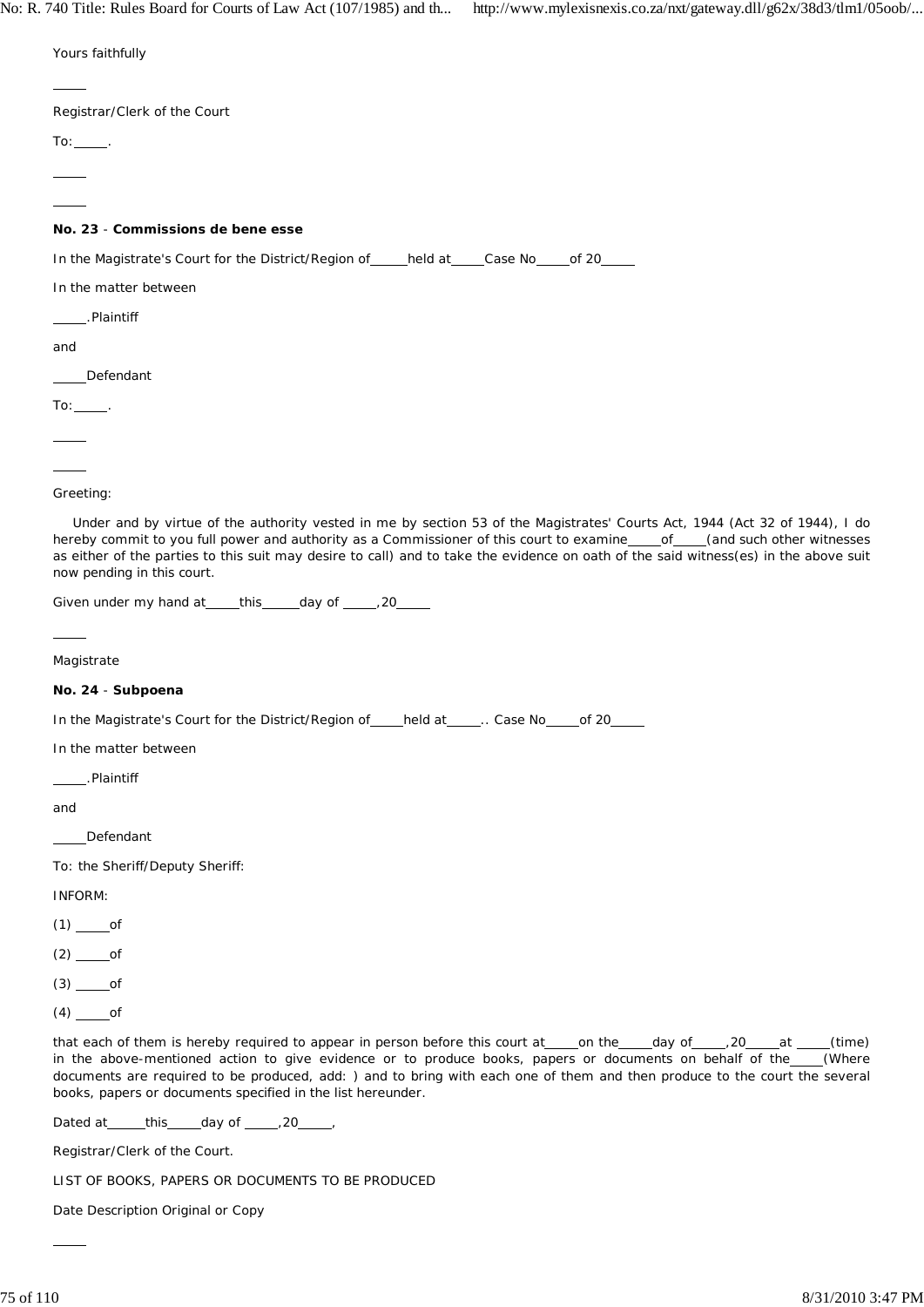$\overline{a}$  $\overline{a}$  $\overline{a}$  $\overline{a}$  $\overline{a}$  $\overline{a}$ **No. 25 - Warrant for Payment of Fine or Arrest of Witness in Default** In the Magistrate's Court for the District/Region of held at \_\_\_\_\_Case No \_\_\_\_\_ of 20 In the matter between Plaintiff and Defendant To the sheriff and to the officer in charge of the Prison. Whereas \_\_\_\_\_ of \_\_\_\_has been duly subpoenaed to give evidence (or to produce certain books, papers or documents, as the case may be) in the above matter before this court at \_\_\_\_ (time) on the \_\_\_\_day of \_\_\_\_, 20 \_\_\_\_and has made default; And whereas this court has imposed upon the said for his\_or her said default a fine of rand and for non-payment has committed him or her to the above-mentioned prison for a period of This is therefore to authorise and require you, the said sheriff of the court, to arrest the said \_\_\_and, unless he or she shall pay to you the said sum of\_\_\_rand, to deliver him or her to the officer in charge of the Prison together with this warrant to be safely kept there until he or she shall have paid the said sum of\_\_\_rand or until the expiration of the said period of\_\_\_from the day on which the said\_\_\_\_...shall be received into or retained in the said prison by virtue of this warrant whichever of the two shall first happen or until the said\_\_\_\_ shall be otherwise legally discharged; And this is to command you, the said officer in charge of the Prison, to receive and safely keep the said as aforesaid. Dated at  $_{\text{this}}$  day of , 20 ,  $\overline{a}$ Registrar/Clerk of the Court **No. 26** - **Warrant for the Arrest of a Witness in Default** In the Magistrate's Court for the District/Region of held at Case No of 20 In the matter between Plaintiff and Defendant (1) To the Sheriff: Whereas of has been duly subpoenaed to give evidence (or to produce certain books, papers or documents, as the case may be) in the above matter before this court on the \_\_\_\_\_day of 20\_\_\_\_at \_\_\_\_(time), and has made default; This is therefore to authorise and require you to arrest the said and bring him or her before this court on the day of 20 at (time), then and there to give evidence and to be otherwise dealt with according to law. (2) To the Officer-in-Charge of the Prison: You are hereby commanded to receive the said\_\_\_and to keep him or her safely until such time as he or she shall be removed to have him or her before the court in accordance with the first part of this warrant or until he or she shall be otherwise lawfully discharged.

Dated at  $_t$  this  $_d$  day of  $_t$  , 20  $_t$ ,

Registrar/Clerk of the Court

 $\overline{a}$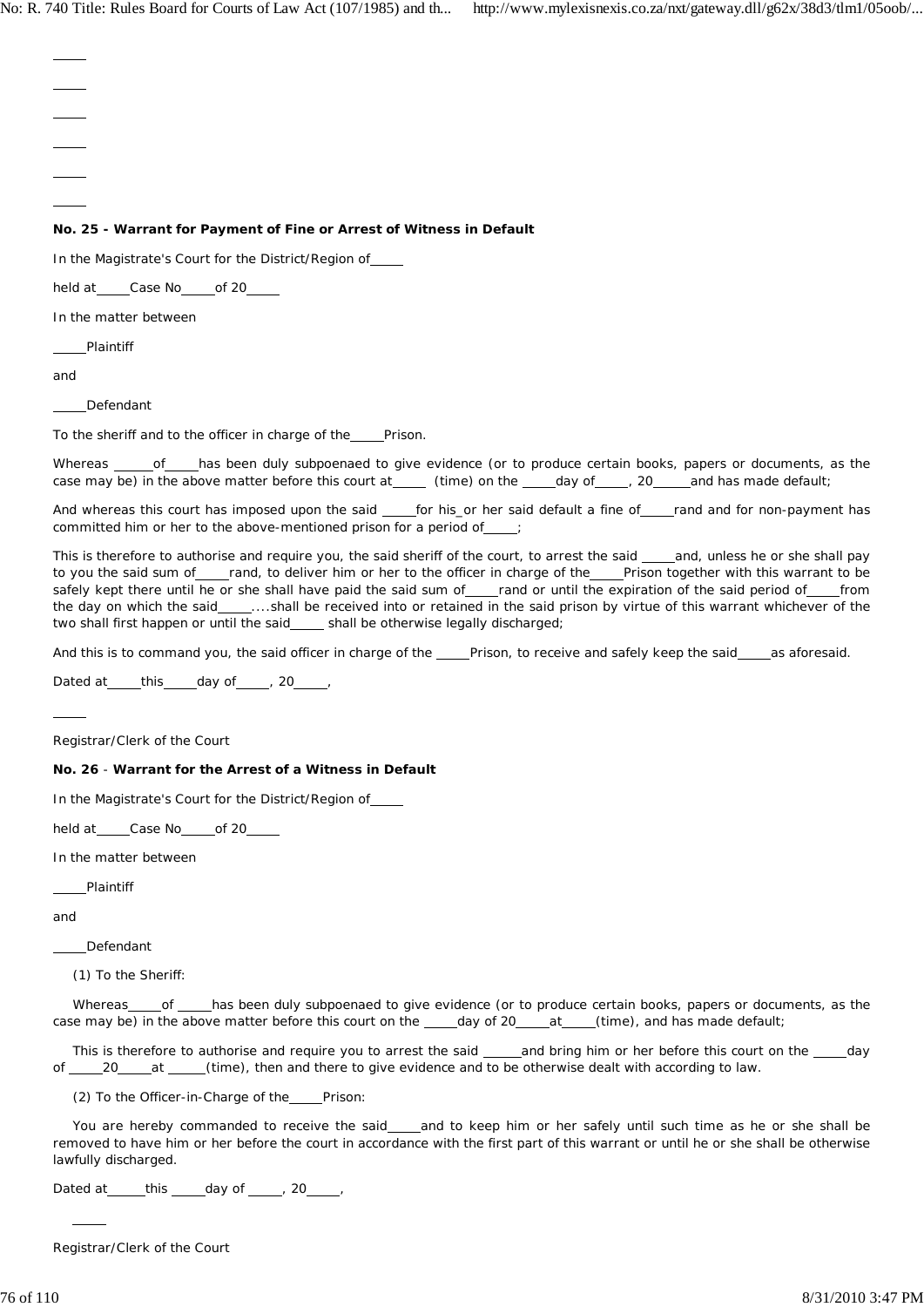#### **No. 27** - **Security on Arrest, Attachment or Interdict ex** *parte*

In the Magistrate's Court for the District/Region of \_\_\_\_\_ held at \_\_\_\_ Case No \_\_\_ of 20

In the matter between

Applicant

and

Respondent

Whereas\_of\_has applied for the issue of a warrant for the arrest of \_of \_of (or for an order for the attachment of or interdict against the goods of \_\_\_\_\_at \_\_\_\_\_) and the court has fixed the security to be given by the said \_\_\_\_\_in the sum of  $\mathsf{R}$ 

Now, therefore, the said \_\_\_\_. binds himself or herself to satisfy any lawful claim by the said \_\_\_\_\_against the said \_\_\_\_\_. for damages which the said may suffer by reason of the said arrest/attachment/interdict in case the said arrest/attachment /interdict be hereafter set aside;

And \_\_\_\_of\_\_\_\_hereby binds himself or\_herself as surety for and co-principal debtor with the said \_\_\_\_\_in a sum not exceeding the said sum of R for the due fulfilment by the said of the obligation hereby undertaken by him or her.

Signed at \_\_\_\_\_\_, this \_\_\_\_\_ day of \_\_\_\_\_, 20\_

Applicant.

 $\overline{a}$ 

Witnesses:

 $1.$ 

Signature and address

Surety and co-principal debtor

 $2.$ 

l

 $\overline{a}$ 

Signature and address

## **No. 28** - **Security when Execution is Stayed Pending Appeal**

In the Magistrate's Court for the District/Region of held at Case No of 20

In the matter between

Judgment

Creditor

and

Judgment

Debtor

Whereas the said \_\_\_\_\_on the \_\_\_\_\_day of \_\_\_\_\_, 20\_\_\_\_obtained judgment in this court against the said \_\_\_\_for the sum of  $R$  together with a sum of  $R$  for costs;

And whereas the said\_\_\_has applied to the court for a stay of execution pending appeal/review proceedings and the court has directed that execution be stayed accordingly subject to the said \_\_\_\_\_giving security within \_\_\_\_\_days;

Now, therefore, the said \_\_\_\_and\_\_\_\_\_.of \_\_\_\_\_..as surety and co-principal debtor for the said\_\_\_\_hereby bind themselves jointly and severally to satisfy the said judgment and any further liability which may arise by way of damages or otherwise by reason of such suspension, so far as such judgment may not be reversed or varied on appeal/review; and further severally (insert any further terms required).

Signed at this day of , 20,

Judgment Debtor

Witnesses:

 $\overline{a}$ 

1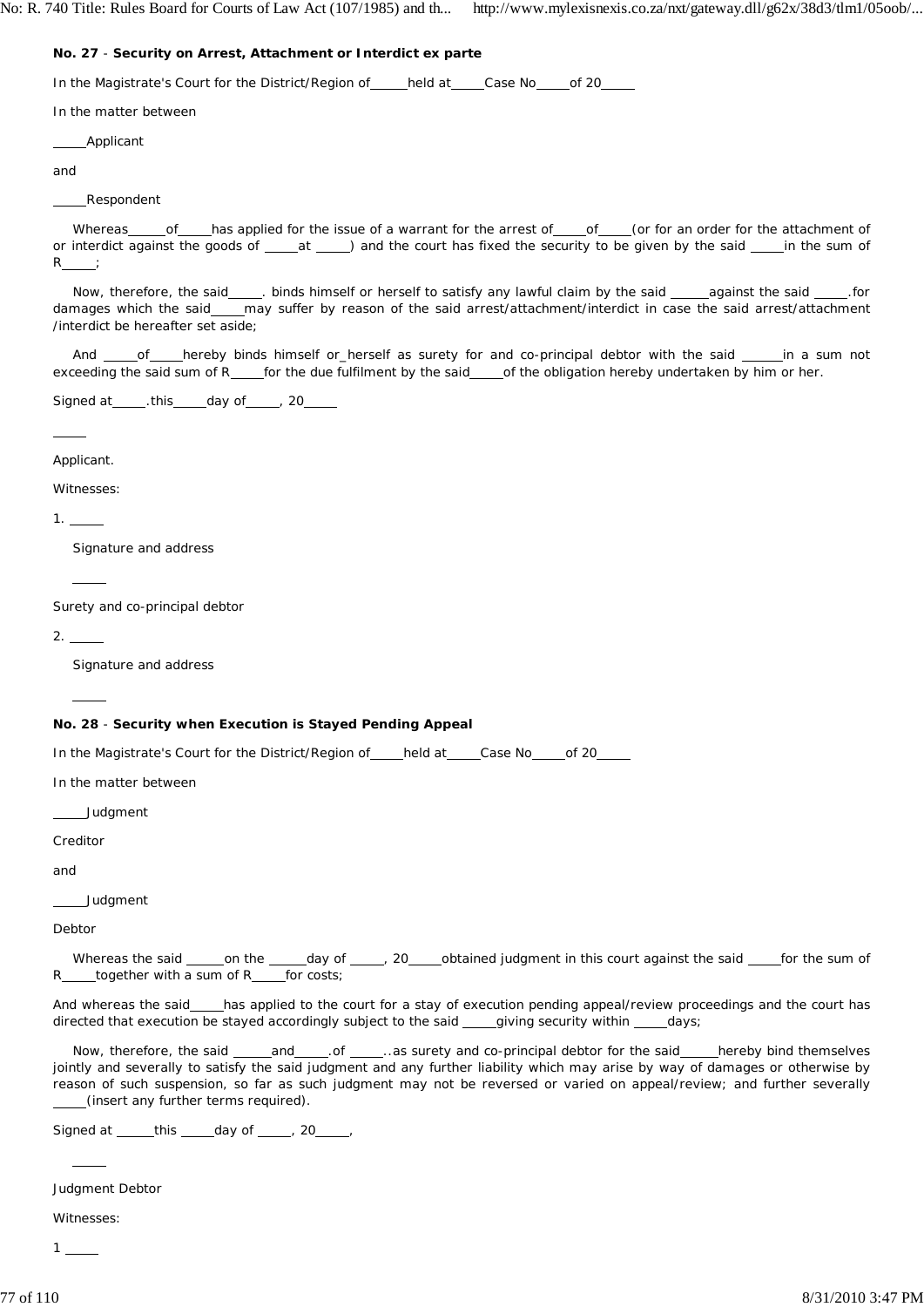Signature and address

Surety and co-principal debtor

 $2\equiv$ 

 $\overline{\phantom{0}}$ 

 $\overline{a}$ 

Signature and address

# **No. 29** - **Security when Execution is Allowed Pending Appeal**

In the Magistrate's Court for the District/Region of held at \_\_\_\_Case No \_\_\_\_\_ of 20

In the matter between

Judgment

Creditor

and

**Judament** 

Debtor

Whereas the said \_\_\_\_\_\_on the \_\_\_\_\_\_\_day of \_\_\_\_\_\_, 20\_\_\_\_\_obtained judgment in this court against the said \_\_\_\_\_\_for the sum of R\_\_\_\_together with a sum of R\_\_\_\_for costs;

And whereas the said court, notwithstanding that the said has noted an appeal against the judgment, has directed the judgment to be carried into execution upon security being given for restitution;

Now, therefore, the said \_\_\_\_and \_\_\_\_\_of \_\_\_\_\_\_as surety and co-principal debtor for the said \_\_\_\_\_\_. hereby bind themselves jointly and severally to refund the above sums of R\_\_\_\_\_and R\_\_\_\_\_. should the judgment of the said court be reversed and further severally \_\_\_\_(insert any further terms required).

Signed at  $_t$  this  $_$  day of  $_$ , 20  $_$ 

Judgment Debtor

Witnesses:

1

 $\overline{a}$ 

Signature and address

 $\overline{a}$ 

 $\overline{a}$ 

Surety and co-principal debtor

 $2$   $-$ 

l

Signature and address

#### **No. 30 - Warrant of Ejectment**

In the Magistrate's Court for the District/Region of held at Case No of 20

In the matter between

Plaintiff

and

Defendant

To the Sheriff.

Whereas in this action the said plaintiff on the \_\_\_\_ day of \_\_\_\_\_, 20 \_\_\_\_ obtained judgment for the ejectment of the said defendant from the premises or land known as  $\frac{1}{2}$ ;

This is to authorise and require you to put the said plaintiff into possession of the said premises or land by removing therefrom the said defendant for which this shall be your warrant;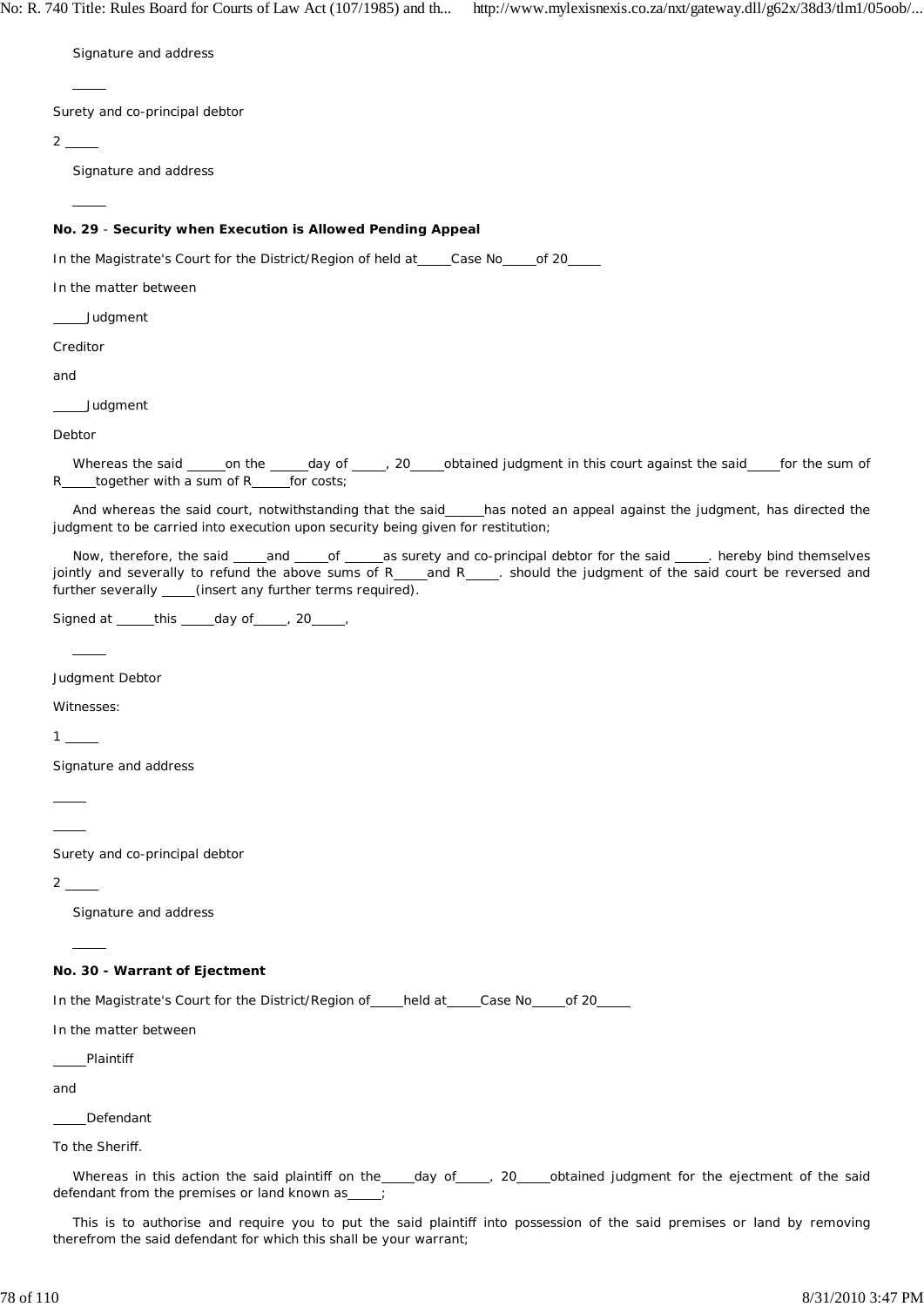And return to this court what you have done by virtue hereof.

Dated this  $\qquad \qquad$  day of  $\qquad \qquad$  , 20

By Order of the Court.

Registrar/Clerk of the Court.

Plaintiff/Plaintiff's Attorney.

Address:

 $\overline{a}$ 

 $\overline{a}$ 

#### **No. 31 - Warrant for Delivery of Goods**

In the Magistrate's Court for the District/Region of

held at \_\_\_\_\_Case No \_\_\_\_\_ of 20\_\_\_

In the matter between

Plaintiff

and

Defendant

To the Sheriff.

Whereas in this action the court ordered that the defendant should deliver to the plaintiff a certain (describe the thing to be delivered);

This is to authorise and require you to take the said \_\_\_\_(describe the thing) from the defendant and place the plaintiff in possession thereof, for which this shall be your warrant;

And return to this court what you have done by virtue hereof.

Dated this \_\_\_\_\_ day of \_\_\_\_\_ , 20 \_\_\_\_\_ ,

By Order of the Court.

Registrar/Clerk of the Court.

 $\overline{a}$ 

 $\overline{a}$  $\overline{a}$   $\overline{a}$ 

Plaintiff/Plaintiff's Attorney.

Address:

# **No. 32 - Warrant for Execution Against Property**

In the Magistrate's Court for the District/Region of elected at. Case No of 20

In the matter between

Execution

Creditor

and

Execution

Debtor

To the Sheriff.

Amounts to be levied (with costs execution) Whereas in this action the said \_\_\_\_\_Of \_\_\_\_\_on the \_\_\_\_\_day of \_\_\_\_\_, 20 obtained judgment in the abovementioned court against the said \_\_\_\_of\_\_\_\_for the several sums set out in the margin hereof amounting in all to the sum of  $R_{\text{max}}$ , of which  $R_{\text{max}}$  has since been paid;

This is therefore to authorize and require you to raise on the property of the said \_\_\_the sum of R\_\_\_together with your costs of this execution and pay to the said the aforesaid sum of R\_\_\_and return to this court what you have done by virtue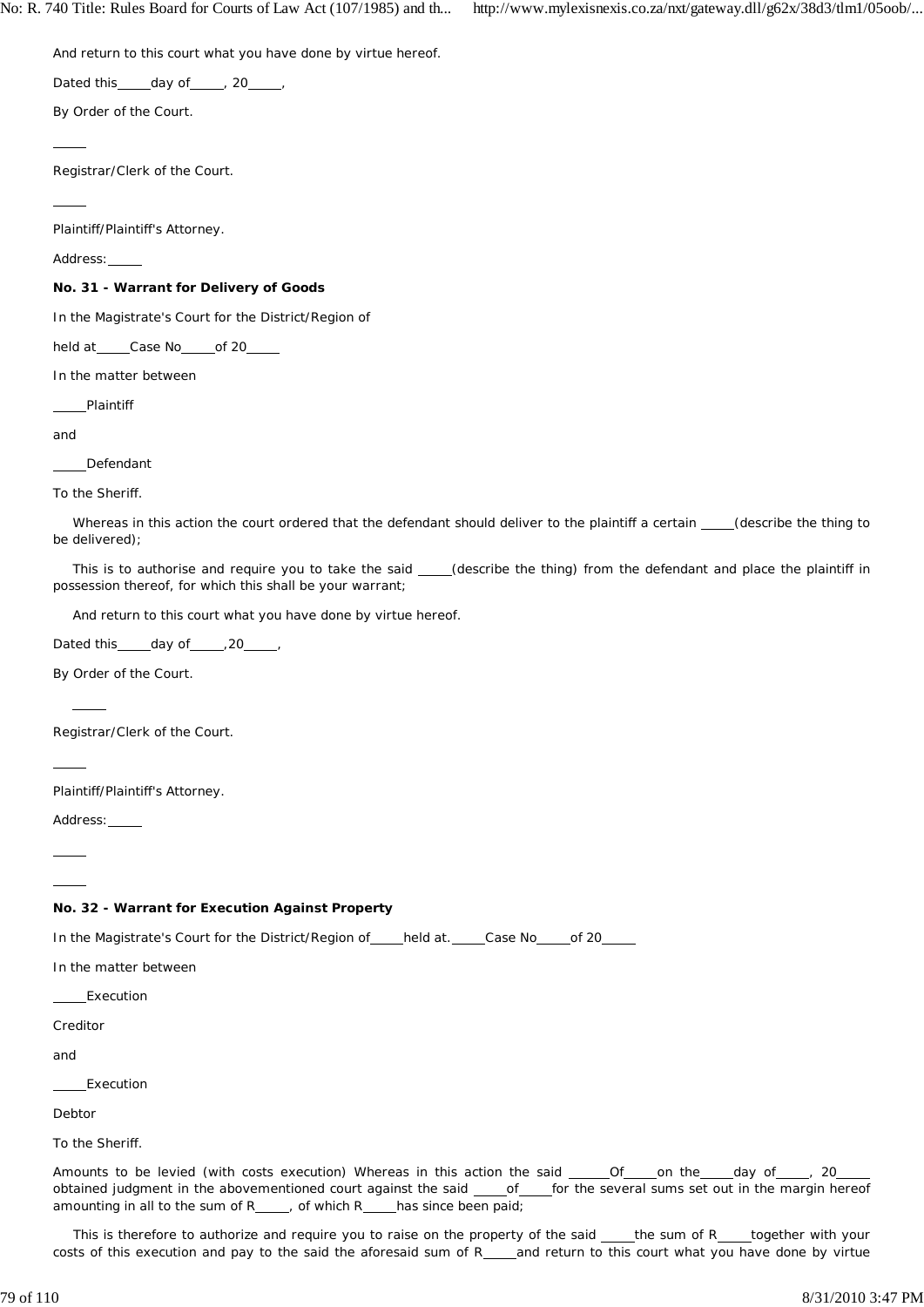hereof. R contract to the contract of the contract of the contract of the contract of the contract of the contract of the contract of the contract of the contract of the contract of the contract of the contract of the contract of Judgment debt Costs  $\overline{a}$ Cost of issuing warrant Costs of appeal \_\_\_\_\_  $\overline{a}$ **SUBTOTAL** Less amount paid since judgment TOTAL DUE Dated at  $\frac{m}{20}$ , this day of  $\frac{20}{20}$ By Order of the Court.  $\overline{a}$ Registrar/Clerk of the Court.  $\overline{a}$ Attorney for Execution Creditor

Address:

 $\overline{a}$ 

Note.-(1) If the execution debtor pays the amounts specified in the margin hereof with sheriffs charges of  $R$  within half an hour of the entry of the sheriff he or she will not be required to pay any further costs of execution. The amount of any payment made by the execution debtor and the date thereof shall be endorsed on the original and copy hereof, which endorsement shall be signed by the sheriff and countersigned by the execution debtor or execution debtor's representative.

(2) This execution may be paid out before sale, subject to the payment of the sheriff's fees and charges of execution, which may be required to be taxed.

(3) The only immovable property upon which this warrant may be executed is  $\_\_\_\$  (set out its situation and nature sufficiently to enable it to be identified).

(4) In case of reissue the fact and date of reissue and any increase or reduction in the amounts to be levied shown on the face hereof shall be set out in a note endorsed hereon and signed by the execution creditor or execution creditor's attorney and by the registrar or clerk of the court.

(5) Any alterations made herein shall be initialled by the registrar or clerk of the court before the warrant is issued or reissued by him or her.

### **No. 33** - **Notice of Attachment in Execution**

In the Magistrate's Court for the District/Region of \_\_\_\_held at \_\_\_\_\_Case No \_\_\_\_\_ of 20

In the matter between

Execution

Creditor

and

Execution

Debtor

To:

Execution Debtor.

Take notice that I have this day laid under judicial attachment the property comprised in the above inventory in pursuance of a warrant directed to me under the hand of the registrar or clerk of the court for the district or region of  $\quad$ , whereby I am required to cause to be raised of your property in this district or region the sum of R\_\_\_and R\_\_costs recovered against you by the judgment of the said court in this action and my charges in respect of the said warrant.

Dated at  $_t$  this  $_$  day of  $_$ , 20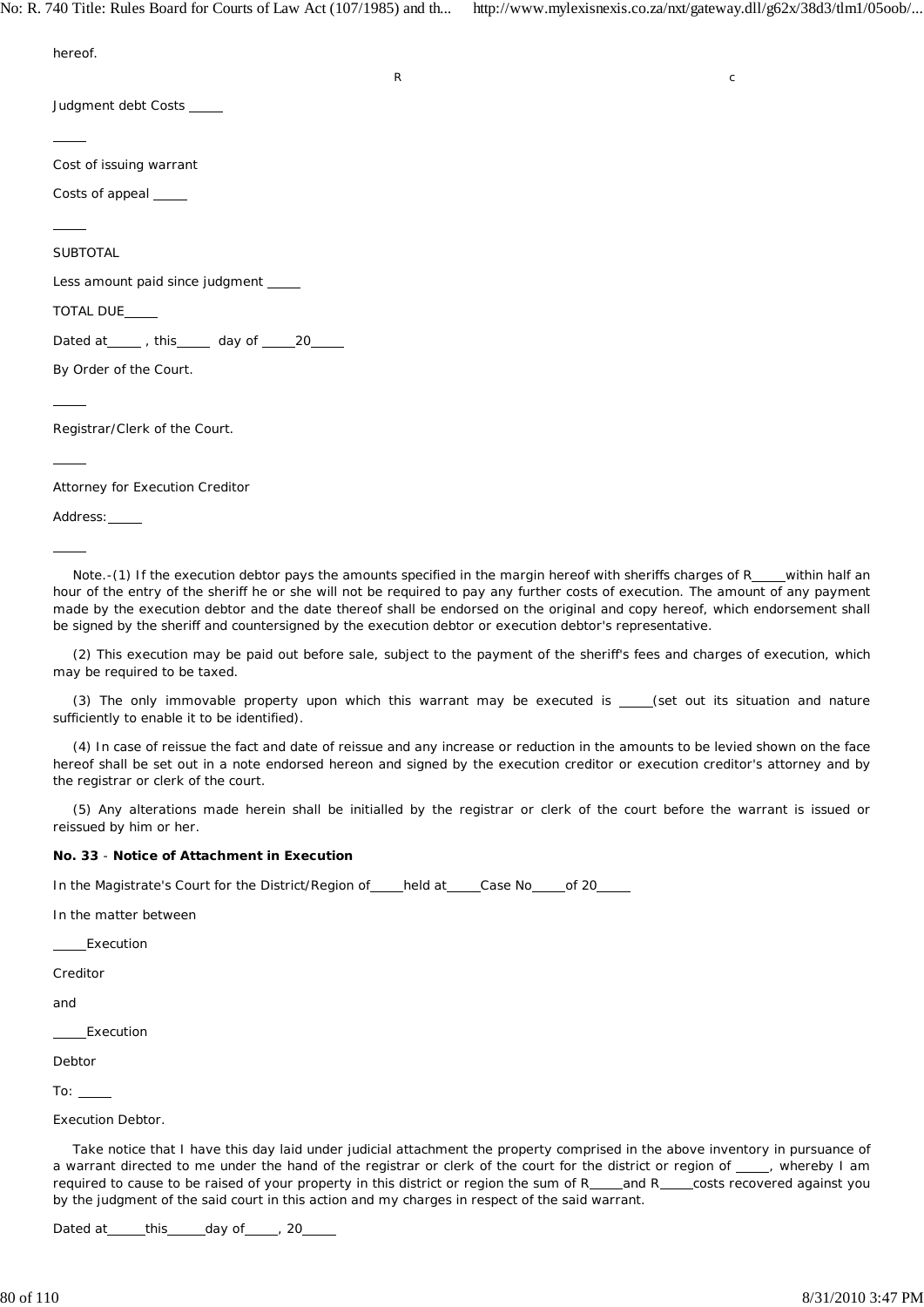Sheriff.

 $\overline{a}$ 

### **No. 34 - Notice to Preferent Creditor**

[Section 66(2)(a) of Act 32 of 1944]

In the Magistrate's Court for the District/Region of \_\_\_\_\_held at \_\_\_\_\_Case No \_\_\_\_\_ of 20

In the matter between

Judgment

Creditor

and

Judgment

Debtor

To:  $\_\_$ 

(Preferent Creditor)

Whereas the undermentioned immovable property was laid under judicial attachment by the Sheriff on the day of 20 you are hereby notified that it will be sold in execution in front of the Court-house at \_\_\_\_on the \_\_\_\_.day<br>of \_\_\_\_, 20 \_\_\_\_at \_\_\_\_(time) of \_\_\_\_\_, 20\_\_\_\_\_at \_\_\_\_\_(time)

Short description of property and its situation:

Dated at  $_t$  this  $_d$  day of  $_t$  ,20

Judgment creditor/Attorney for judgment

creditor

 $\overline{a}$ 

 $\overline{\phantom{a}}$  $\overline{a}$ 

Address:

### **No. 35** - **Interpleader Summons**

[Section 69(1) of Act 32 of 1944]

In the Magistrate's Court for the District/Region of held at held case No of 20

In the matter between

Execution

Creditor

and

Execution

Debtor

 $\overline{a}$  $\overline{a}$ 

 $\overline{a}$  $\overline{a}$ 

To: (Execution Creditor.)

and: Claimant.)

You are hereby summoned to appear before this court on the  $\_$  day of  $\_\_$ , 20  $\_\_$ , at  $\_\_$  (time), to have it determined and declared whether certain movable property, namely equational attached on the equation of  $\frac{1}{2}$  and  $\frac{1}{2}$  or  $\frac{1}{2}$  by the sheriff by virtue of a warrant of execution issued by this court on the \_\_\_\_\_,day of \_\_\_\_, 20 \_\_\_, in the action in which you, the said obtained judgment for the sum of R\_\_\_\_\_. against of \_\_\_\_(execution debtor) and which said property is claimed by you, the said\_\_\_, as being your property, is or is not your property or to appear to have the claim by you, the said\_\_\_\_ (claimant) to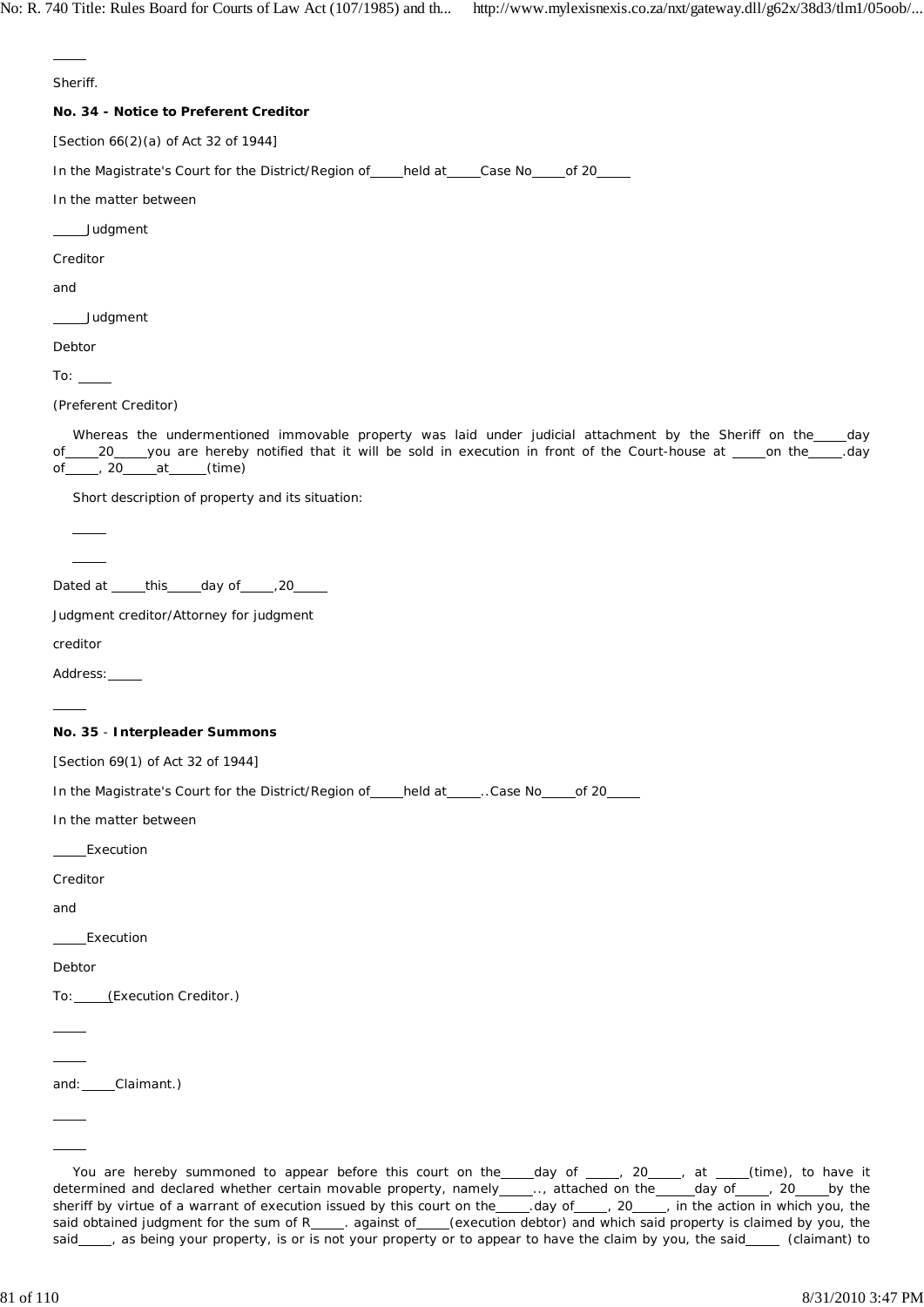the proceeds of property, namely attached on the day of , 20 by the sheriff by virtue of a warrant of execution issued out of this court on the \_\_\_\_day of \_\_\_\_, 20 \_\_\_\_, in the action in which the execution creditor obtained judgment for the sum of R  $\qquad$  against of  $\qquad$  (execution debtor) and which property was sold in execution on the day of \_\_\_\_\_, 20\_\_\_\_\_, adjudicated upon.

Dated at this day of ,20

Registrar/Clerk of the Court.

 $\overline{a}$ 

# **No. 36** - **Interpleader Summons**

[Section 69(2) of Act 32 of 1944]

In the Magistrate's Court for the District/Region of \_\_\_\_\_held at \_\_\_\_\_. Case No \_\_\_\_ of 20

To the Sheriff of the Court.

Whereas. of has interpleaded in this court as to entity estate subject matter) which is adversely claimed by of and of hereinafter called the claimants;

Summon the said claimants that they appear before the above-mentioned court on the day of 20 at (time), and that they do then severally state the nature and particulars of their several claims and whether they will maintain or relinquish the same.

Dated at  $_t$  this  $_t$  day of  $_t$  , 20

Registrar/Clerk of the Court.

# **No. 37** - **Security under Rule 38**

In the Magistrate's Court for the District/Region of

held at \_\_\_\_\_\_. Case No \_\_\_\_\_ of 20\_\_\_\_\_

In the matter between

Execution

Creditor

and

 $\overline{a}$ 

Execution

Debtor

Whereas the said execution creditor obtained judgment in this court against the said execution debtor on the day of 20\_\_\_\_in the sum of R\_\_\_\_\_.together with the sum of R\_\_\_\_\_.for costs;

And whereas under the said judgment execution has been issued and property/a debt/emoluments has/have been attached;

Now therefore the said execution creditor binds himself or herself to the sheriff of the aforesaid court that if the attachment be hereafter set aside, he or she will satisfy any lawful claim against him or her by the said execution debtor for damages suffered by the said execution debtor by reason of the said attachment;

And \_\_\_\_\_of\_\_\_\_\_binds himself or herself\_as surety and co-principal debtor in a sum not exceeding R\_\_\_\_for the due fulfilment by the said execution creditor of the obligation undertaken by him or her.

Signed and dated at \_\_\_\_\_this \_\_\_\_\_day of \_\_\_\_\_, 20\_\_\_\_

Execution Creditor

Witnesses:

 $\overline{a}$ 

1.

Signature and address

Surety and co-principal debtor

 $2.$ 

 $\overline{a}$  $\overline{a}$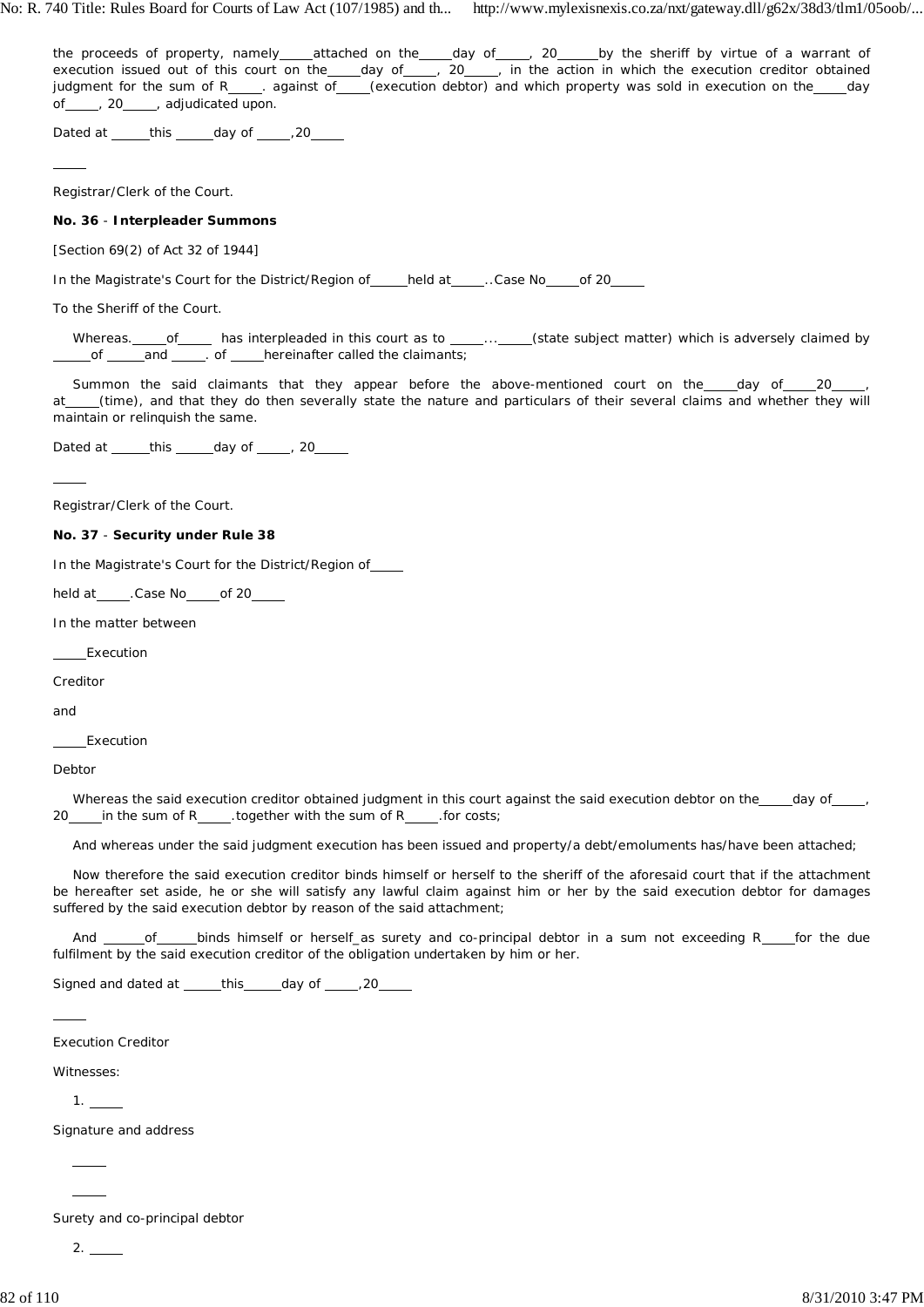Signature and address

 $\overline{a}$ 

NOTE. Where the security is for the repayment of moneys attached by a garnishee order, a similar form should be used, the words 'refund the gross amount paid by the garnishee' being substituted for the words 'satisfy any lawful claim against him or her by the said execution debtor for damages suffered by the said execution debtor by reason of the said attachment'.

## **No. 38** - **Emoluments Attachment Order - Section 65J of the Magistrates' Courts Act 1944 (Act 32 of 1944)**

#### IMPORTANT NOTICE:

YOUR ATTENTION IS DIRECTED to section 65J(3) of the Magistrates' Courts Act, 1944 (read with section 3(1) of the Sheriffs Act, 1986), which provides that only a sheriff may serve this order on a garnishee in the manner prescribed by rule 9 of the Magistrates' Courts Rules. Service of this order by a person who is not a sheriff appointed in terms of section 2 of the Sheriffs Act, 1986, constitutes a criminal offence in terms of section 60(1)(gA) of the Sheriffs Act, 1986, and renders such service invalid and of no effect. A person who is convicted of an offence in terms of section 60(1)(gA) of the Sheriffs Act, 1986, shall be liable to a fine or to imprisonment for a period not exceeding three years or both such fine and such imprisonment.

YOUR ATTENTION IS FURTHER DIRECTED to section 65J(6) of the Magistrates' Courts Act, 1944, which provides as follows:

"If, after the service of such an emoluments attachment order on the garnishee, it is shown that the judgment debtor, after satisfaction of the emoluments attachment order, will not have sufficient means for his or her own and his or her dependants' maintenance, the court shall rescind the emoluments attachment order or amend it in such a way that it will affect only the balance of the emoluments of the judgment debtor over and above such sufficient means.".

In the Magistrate's Court for the District/Region of

held at \_\_\_\_\_Case No \_\_\_\_\_of 20\_\_\_\_

In the matter between

Judgment Creditor.

and

 $\overline{a}$ 

 $\overline{a}$ 

 $\overline{a}$ 

 $\overline{a}$ 

Judgment Debtor.

 $\overline{a}$ 

 Particulars for the identification of the judgment debtor inclusive of his or her identity or work number or date of birth and address.

Garnishee.

Address of garnishee

Whereas it has been made to appear to the above-mentioned Court that emoluments are at present or in future owing or accruing to the judgment debtor by or from the garnishee and that after satisfaction of the following order sufficient means will be left to the judgment debtor to maintain himself or herself and those dependent upon him or her;

It is ordered:

(1) That the said emoluments are attached;

(2) That the garnishee pay to the judgment creditor or his or her attorney on the \_\_\_\_day of each and every month/week after this order has been granted the sum of  $R$  \_\_\_\_\_of the emoluments of the said judgment debtor until a sufficient amount has been paid to satisfy a judgment or order obtained against the judgment debtor by the judgment creditor in the \_\_\_\_Court at \_\_\_\_\_. on the \_\_\_\_\_day of \_\_\_\_\_for the amount of R \_\_\_\_\_(on which judgment or order the amount of R \_\_\_\_remains unpaid) with costs amounting to R  $\_\_\_\$ and the costs of attachment amounting to R  $\_\_\_\$ as well as R  $\_\_\_\$ sheriff's fees.

Dated at this day of , 20

By Order of the Court,

Registrar/Clerk of the Court.

Judgment Creditor/Attorney for Judgment Creditor.

 $\overline{a}$ 

 $\overline{a}$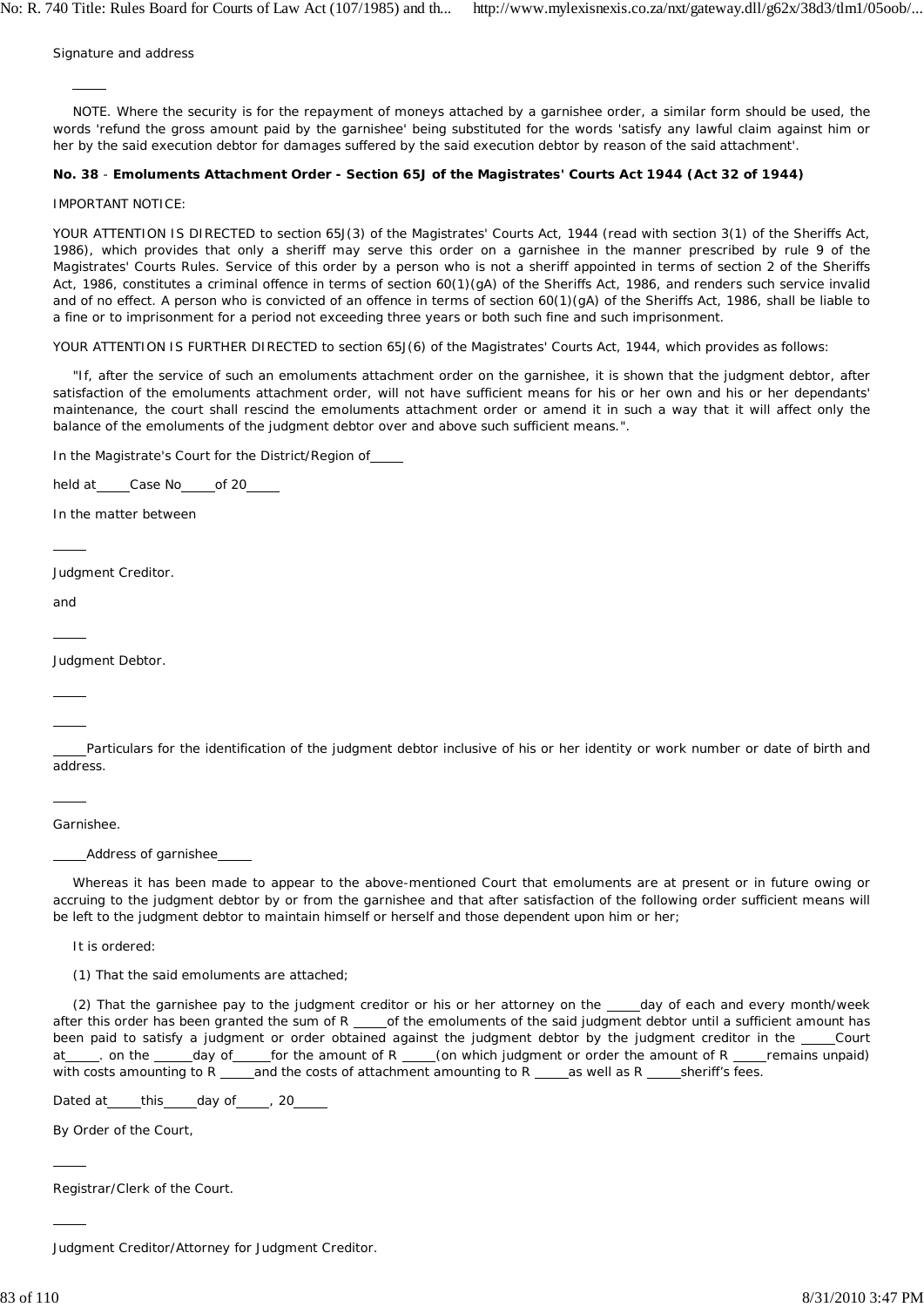Address of Judgment Creditor/Attorney for Judgment Creditor.

Attention is directed to the provisions of section 65J (10) of the Magistrates' Courts Act, 1944, which reads as follows:

"Any garnishee may, in respect of the services rendered by him or her in terms of an emoluments attachment order, recover from the judgment creditor a commission of up to 5 per cent of all amounts deducted by him or her from the judgment debtor's emoluments by deducting such commission from the amount payable to the judgment creditor."

# **No. 39** - **Garnishee Order - Section 72 of the Magistrates' Courts Act 1944 (Act 32 of** 1944)

In the Magistrate's Court for the District/Region of

held at \_\_\_\_\_Case No \_\_\_\_\_of 20\_\_\_\_\_

In the matter between

Creditor

and

 $\overline{a}$  $\overline{a}$  $\overline{a}$ 

Judgment Debtor

 $\overline{a}$ 

 $\overline{a}$ 

 $\overline{a}$ 

 Particulars for the identification of the judgment debtor inclusive of his/her identity or work number or date of birth and address

Garnishee.

Address of garnishee.

Whereas it has been made to appear to the above-mentioned Court that a debt is at present or in future owing or accruing to the judgment debtor by or from the garnishee;

It is ordered-

(1) that the said debt be attached;

(2) that the garnishee pay to the judgment creditor or judgment creditor's attorney so much of the debt as may be sufficient to satisfy a judgment or order obtained against the judgment debtor by the judgment creditor in the \_\_\_\_Court at \_\_\_\_on the day of 20 for the amount of R (on which judgment or order the amount of R contains due and unpaid) and the costs of the proceedings of attachment amounting to  $R_{\text{max}}$  as well as  $R_{\text{max}}$  sheriff's fees.

If the garnishee fails to pay the judgment creditor or his or her attorney as aforesaid, he shall appear before this Court on the day of 20 at (time) to show cause why he or she should not pay the same.

Dated at \_\_\_\_\_this \_\_\_\_\_day of \_\_\_\_\_, 20

By Order of the Court,

Registrar/Clerk

Judgment Creditor/Attorney for Judgment

Creditor

 $\overline{a}$ 

 $\overline{a}$ 

 $\overline{a}$  $\overline{a}$ 

(Address)

**No. 40 - Notice to Appear in court in terms of section 65A(1) of the Magistrates' Courts Act, 1944 (Act No. 32 of 1944)**

In the Magistrate's Court for the District/Region of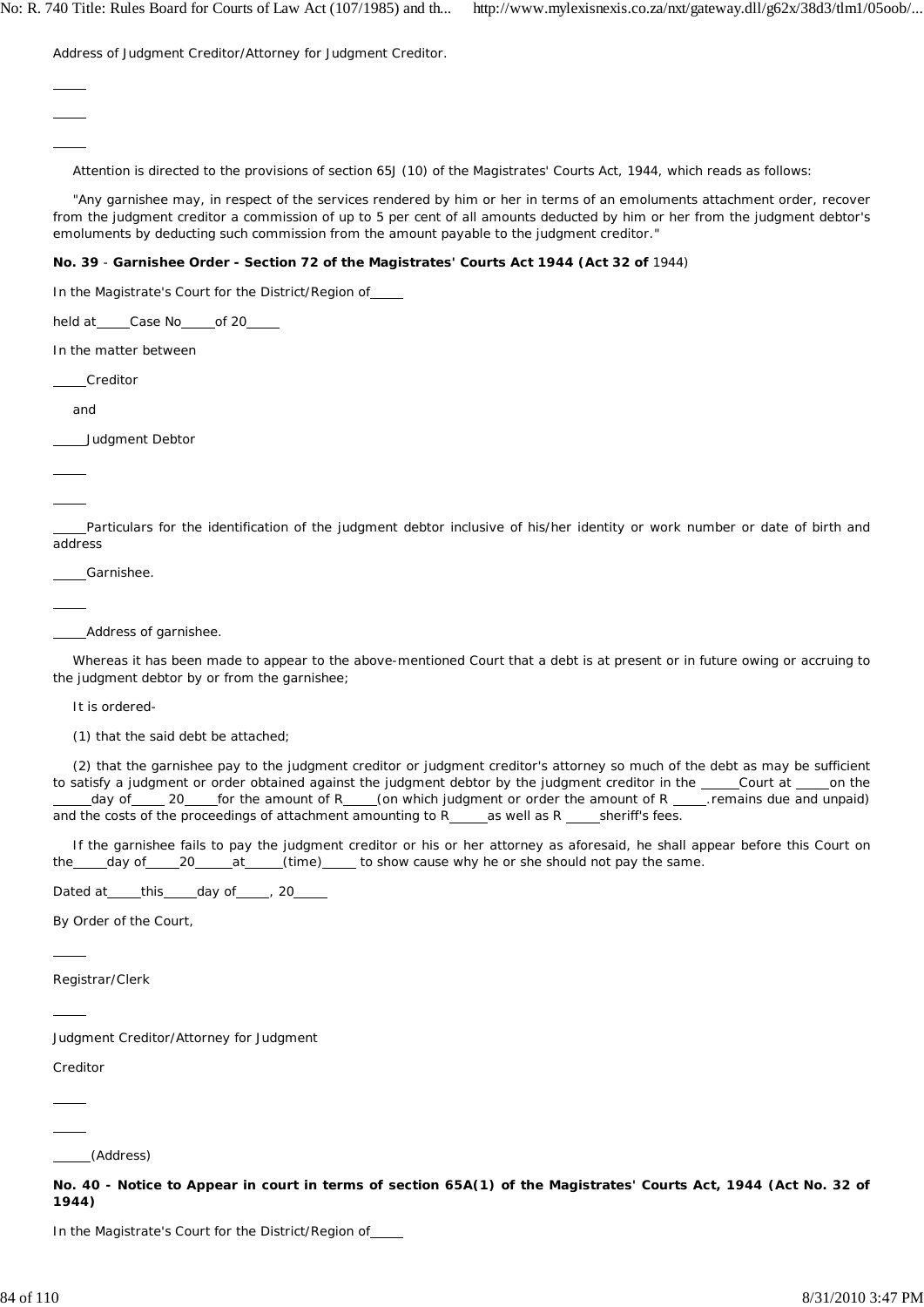held at \_\_\_\_\_Case No \_\_\_\_\_ of 20\_\_\_

In the matter between

Judgment Creditor

and

Judgment Debtor

To:

 $\overline{a}$  $\overline{a}$  $\overline{a}$ 

 (If the judgment debtor is a juristic person it must be indicated that the responsible person is summoned in his or her personal capacity and in his or her capacity as the representative of the juristic person.)

You are hereby required to appear before abovementioned court on 20 at . (time) to enable the court to inquire into your/the juristic person's financial position and to make such order as the court may deem just and equitable, as you/the juristic person failed to satisfy-

(a) the judgment of the said court of given against you/the juristic person on 20 or the payment of the amount of R<sub>\_\_\_\_</sub>and R<sub>\_\_\_\_</sub>costs; or

(b) the order of the said court of  $20$  that you/the juristic person shall pay in instalments the amount of R and  $\mathsf{R}$ 

costs within 10 days of the date on which the judgment was given or

The balance of the debt at present amounts to R $\qquad$  and the balance of the costs to R $\qquad$ 

You are further required to submit a full statement to the said court-

(a) of your/the juristic person's assets and liabilities;

(b) of your monthly/weekly income and expenditure, supported by documentary proof inclusive of a statement by your employer giving full particulars of your emoluments and, in the case of a juristic person, the latest financial statements;

(c) and the following:

Notice:

(1) If the court is satisfied on the ground of sufficient proof or otherwise-

(a) that you have knowledge of a notice referred to in section 65A (1) of the Act and that you have failed to appear before the court on the date and at the time specified in the notice; or

(b) that you, where the proceedings were postponed in your presence to a date and time determined by the court, have failed to appear before the court on that date and at that time; or

(c) that you have failed to remain in attendance at the proceedings or at the proceedings so postponed,

the court may, at the request of the judgment creditor or his or her attorney, authorise the issue of a warrant directing a sheriff to arrest you and to bring you before a competent court to enable that court to conduct a financial inquiry. [Section 65A (6) of the Act]

(2) Any person who-

(a) is called upon to appear before a court under a notice in terms of section 65A (1) or (8)(b) of the Act (where the sheriff, in lieu of arresting a person, hands to that person a notice in writing to appear before the court) and who wilfully fails to appear before the court on the date and at the time specified in the notice;

(b) where the proceedings were postponed in his or her presence to a date and time determined by a court, wilfully fails to appear before the court on that date and at that time; or

(c) wilfully fails to remain in attendance at the proceedings or at the proceedings so postponed,

is guilty of an offence and liable on conviction to a fine or to imprisonment for a period not exceeding three months. [Section 65A (9) of the Act]

Dated at \_\_\_\_\_this \_\_\_\_\_day of \_\_\_\_\_20\_\_\_

Judgment Creditor/Attorney

for Judgment Creditor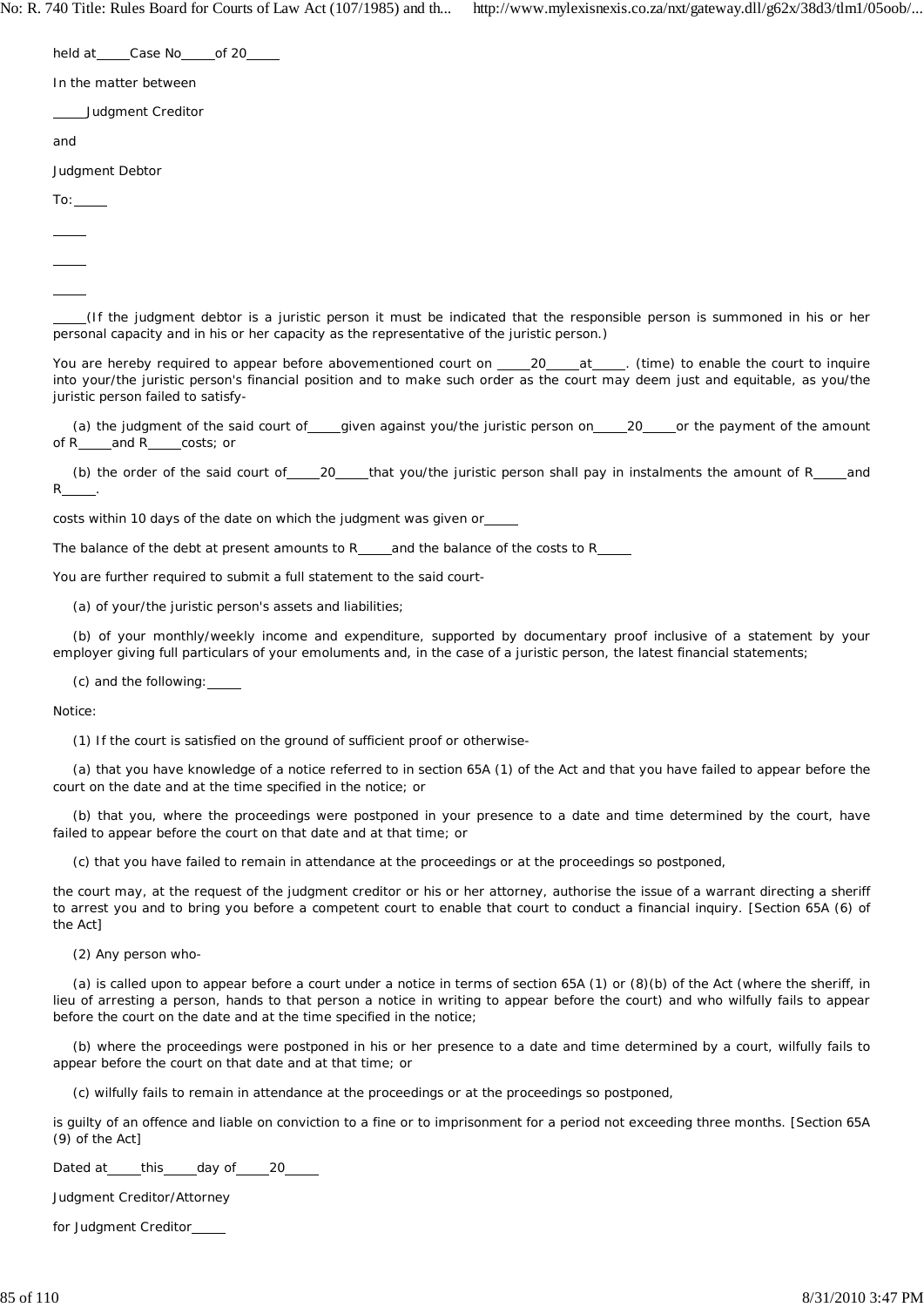Registrar/Clerk of the Court

# **No. 40A** - **Warrant of Arrest in terms of section 65A(6) of the Magistrates' Courts Act, 1944 (Act No. 32 of 1944)**

In the Magistrate's Court for the District/Region of held at Case No of 20

In the matter between

Judgment Creditor

and

Judgment Debtor

Warrant of Arrest

To the Sheriff,

You are hereby commanded to arrest\_\_\_\_\_(the above-named judgment debtor/the director or officer of the above-named judgment debtor) who-

(a) failed to appear before the court at (place) on 20 (date) in compliance with a notice in terms of section 65A (1) of the Act  $*$ ;

(b) failed to, after proceedings were postponed in his or her presence in the court at on to 20 at  $\overline{\phantom{a}}$ (time), appear on the latter date and time\*;

(c) failed to remain present at proceedings in the court at on 20 . /postponed proceedings held in the court at on 20 \*;

and to bring him or her as soon as is reasonably possible before the court within the district in which he or she was arrested. If it is not possible to bring him or her before the said court, he or she may be detained at any police station pending his or her appearance before that court. [Section 65A (8)(a) of the Act]

Dated at on this day of 20

Judgment Creditor/Attorney for

Judgment Creditor

Address:

 $\overline{a}$  $\overline{a}$ 

Telephone Number:

Fax Number:

Registrar/Clerk of the Court

Telephone Number:

Fax Number:

\* Delete that which is not applicable.

**No. 40B** - **Notice to Appear in Court in terms of section 65A(8)(b) of the Magistrates' Courts Act, 1944 (Act No. 32 of 1944)**

In the Magistrate's Court for the District/Region of

held at \_\_\_\_\_Case No \_\_\_\_\_ of 20\_\_\_

In the matter between

Judgment Creditor

and

Judgment Debtor

To: \_\_\_\_\_\_. (Name)

 $\overline{a}$ 

 $\overline{a}$ 

(Residential address)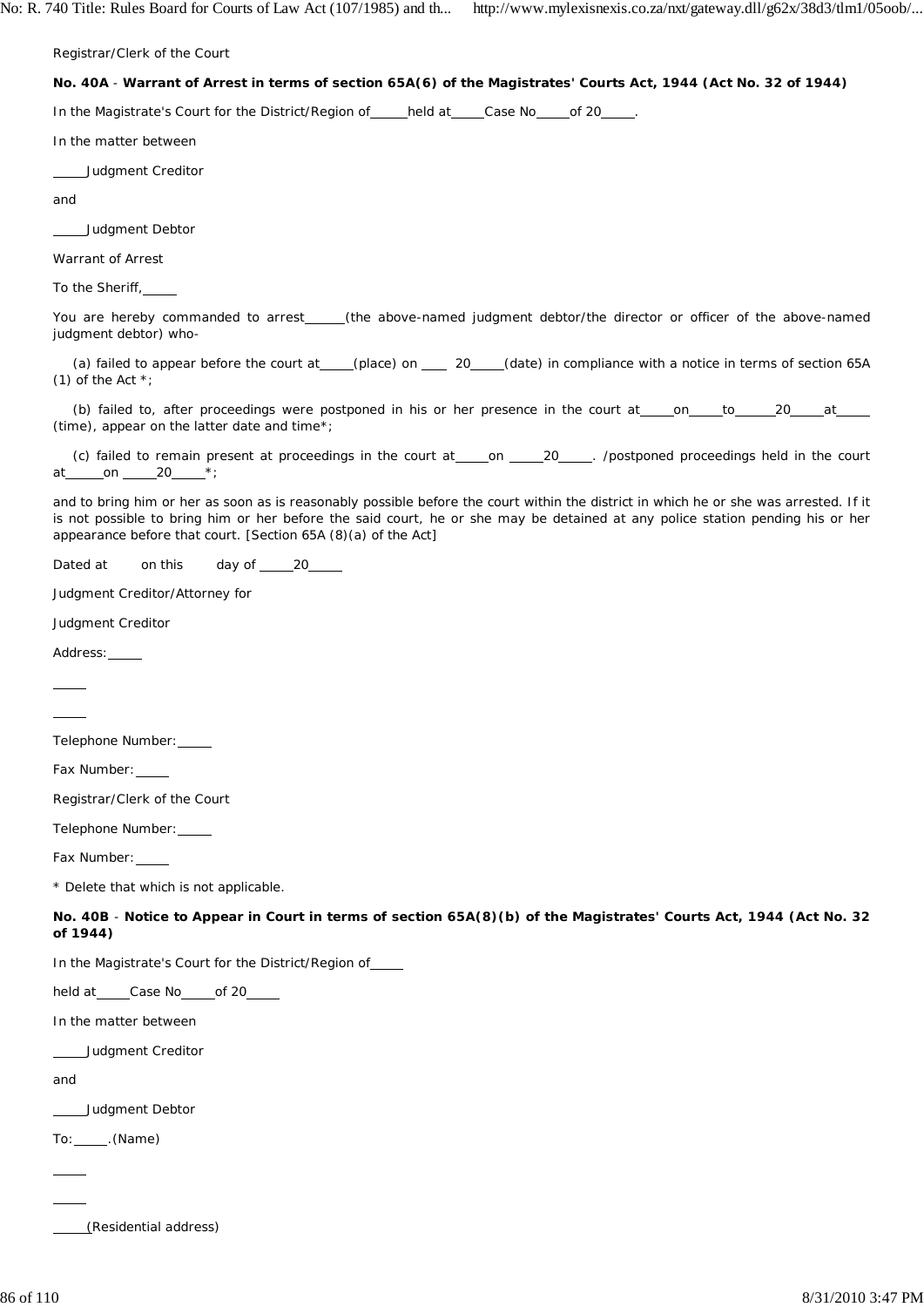(Occupation/Status)

You are hereby required to appear before the court at (place) on (date) at (time) to enable the court to inquire into your/the juristic person's financial position in terms of section 65D of the Act.

Notice:

 $\overline{a}$ 

Should you wilfully fail to appear before the said court on the said date and at the said time, or fail to remain present at the proceedings concerned, you will be guilty of an offence and liable on conviction to a fine or to imprisonment for a period not exceeding three months. [Section 65A(9) of the Act]

Dated at \_\_\_\_\_this \_\_\_\_\_day of \_\_\_\_\_\_20\_\_\_\_\_

Sheriff of

**CERTIFICATE** 

I, Sheriff/Deputy Sheriff of hereby certify that I have handed the original of this notice to and that I have explained to him or her the import hereof.

Sheriff of\_

Duplicate original to the

Registrar/Clerk of the Court

**No. 41** - **Notice of Set-down of Postponed Proceedings under Section 65E(3) of the Magistrates' Courts Act, 1944 (Act No. 32 of 1944)**

In the Magistrate's Court for the District/Region of

held at \_\_\_\_\_. Case No \_\_\_\_\_ of 20\_\_\_\_\_.

In the matter between

Judgment Creditor

and

\_\_Judgment Debtor

By hand/By registered post

 $To: (1)$ 

 $\overline{\phantom{a}}$ 

(Judgment Debtor)

(2) Registrar/Clerk of the Court

Take notice that the proceedings against you, the above-mentioned Judgment Debtor, which were postponed on the \_\_\_\_day of 20 , in terms of section 65E(1) of the Magistrates' Courts Act, 1944, have again been placed on the roll of the abovementioned Court. You are, therefore, hereby, in terms of section 65E(3) of the said Act, directed to appear before the abovementioned Court on the \_\_\_\_\_day of \_\_\_\_\_20\_\_\_\_\_at \_\_\_\_\_(time).

Dated at \_\_\_\_\_this \_\_\_\_\_day of \_\_\_\_\_20\_\_\_

Judgment Creditor/Attorney for Judgment Creditor

Address of Judgment Creditor/Attorney for Judgment Creditor

### **No. 42** - **Notice in terms of Rule 58(2)(a)**

IN THE REGIONAL MAGISTRATE'S COURT FOR

HELD AT CASE NO:

In the matter between

Applicant

and

Respondent

To the above-mentioned respondent: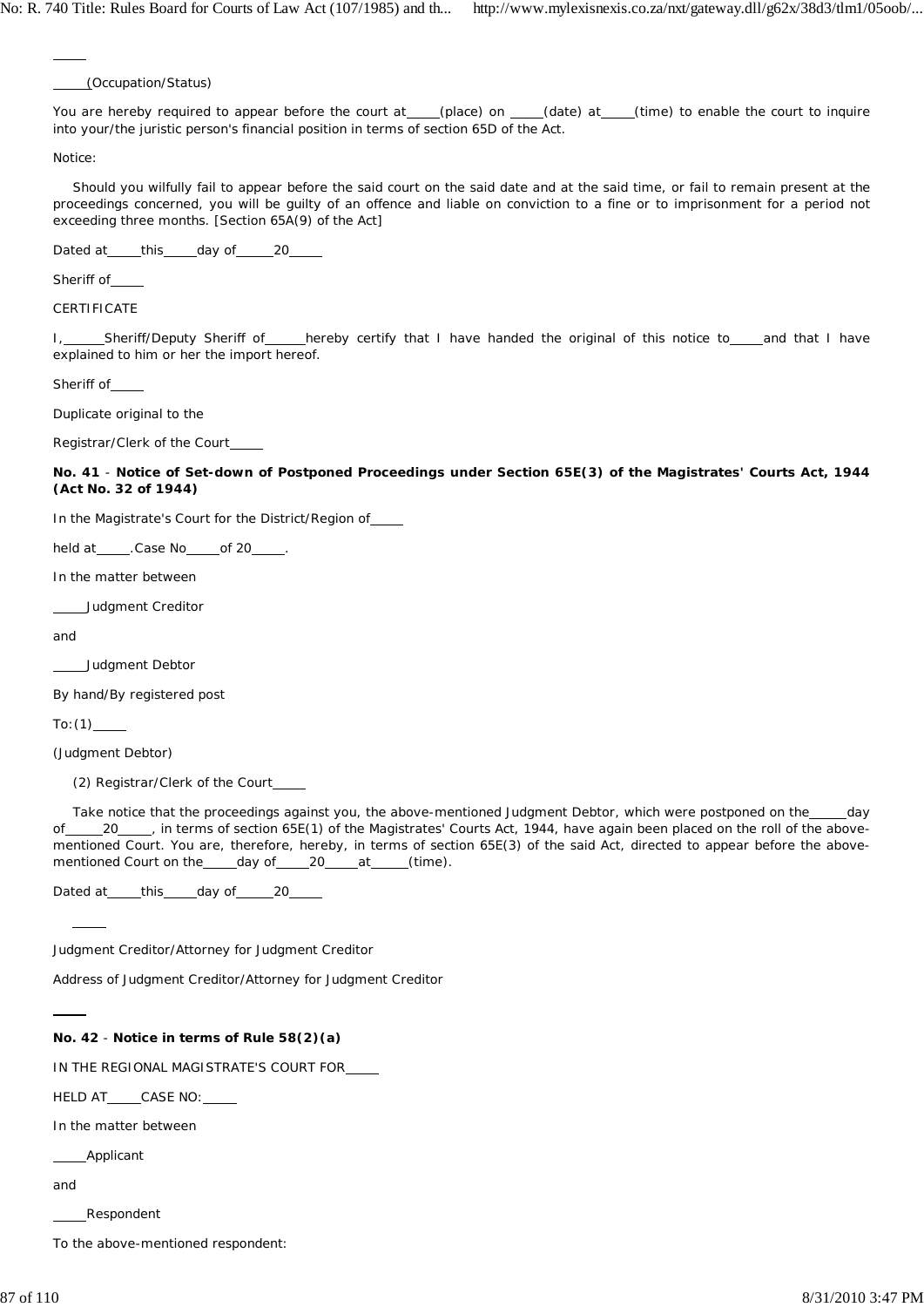TAKE NOTICE that if you intend to defend this claim you must within 10 court days file a reply with the registrar of this court, giving an address for service referred to in Rule 55(1)(g)(i) and serve a copy thereof on the applicant or his or her legal practitioner. Should you not comply with the above, you will then be automatically barred from defending and judgment may be given against you as claimed. Your reply must indicate

what allegations in the applicant's statement you admit or deny, and must concisely set out your defence.

DATED at this ... day of 20

Applicant/Applicant's legal practitioner

Address for service:

 $\overline{a}$ 

# **No. 43** - **Notice to Third Party**

IN THE MAGISTRATE'S COURT FOR THE DISTRICT/REGION OF

HELD AT

In the matter between:

Plaintiff

and

Defendant

and

 $\overline{a}$ 

# Third Party

TO THE ABOVE-NAMED THIRD PARTY:

TAKE NOTICE that the above-named plaintiff has commenced proceedings against the above-named defendant for the relief set forth in the summons, a copy of which is herewith served upon you.

The above-named defendant claims a contribution or indemnification (or such other grounds as may be sufficient to justify a third-party notice) on the grounds set forth in the annexure hereto.

If you dispute those grounds or if you dispute the claim of the plaintiff against the defendant you must give notice of your intention to defend, within days. Such notice must be in writing and filed with the registrar and a copy thereof served on the above-named defendant at the address set out at the foot of this notice. It must give an address referred to in rule 13(3) for the service upon you of notices and documents in the action. Within 20 days of your giving such notice you must file a plea to the plaintiff's claim against the defendant or a plea to the defendant's claim against you, or both such pleas.

DATED at this day of 20

Defendant's Attorney

(Address)

To

and to Plaintiff's Attorney,

(Address)

**No. 44 - Application for an Administration Order - Section 74(1) of the Magistrates' Courts Act, 1944 (Act No. 32 of 1944)**

In the Magistrate's Court for the District/Region of held at Case No of 20

APPLICATION FOR AN ADMINISTRATION ORDER BY

. (Full names and surname)

To 1. The Registrar/Clerk of the Court at

2

 $\overline{a}$ 

CASE NO: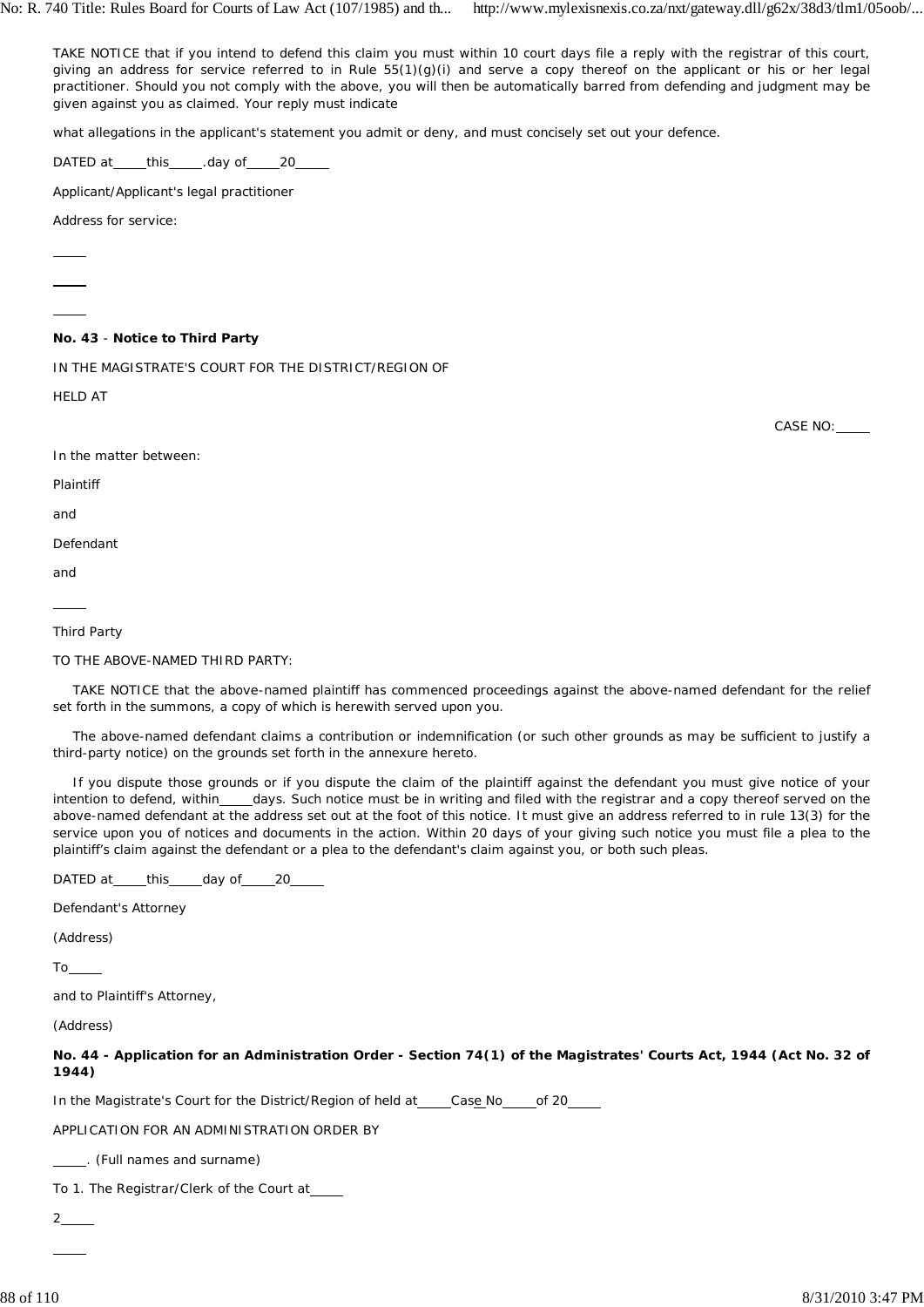Take notice that I shall apply to the above-mentioned Court on the \_\_\_\_day of \_\_\_\_20 \_\_\_at \_\_\_\_(time) \_\_\_\_to make an order providing for the administration of my estate under the provisions of section 74 of the Magistrates' Courts Act, 1944.

A full statement of my affairs confirmed by an affidavit in support of this application is attached.

Dated at \_\_\_\_this \_\_\_\_day of \_\_\_\_\_20\_\_\_\_\_

Applicant.

 $\overline{a}$ 

Full address

NOTE.-Section 74A (5) of the Magistrates' Courts Act, 1944, provides that the applicant shall deliver to each of his or her creditors at least 3 days before the date appointed for the hearing, personally or by registered post a copy of this application and statement of affairs (Form 45) on which shall appear the case number under which this application was filed.

# **No. 45** - **Statement of Affairs of Debtor in an Application for an Administration Order - Section 651(2) or 74A of the Magistrates' Courts Act, 1944 (Act No. 32 of 1944)**

Case No<sub>\_\_\_\_\_\_</sub>of 20\_\_\_\_\_

In the application for an Administration Order \_\_\_\_\_\_ of

(hereinafter referred to as the Applicant)

1. Surname of Applicant

First names

Date of birth Identity number

2. Residential address

3. Marital status\_\_\_\_\_If married, state whether in or out of community of property\_\_\_\_

Full names of spouse

Date of birth Identity number

If Applicant and spouse are living apart, state from what date

4. Dependants:

Full names Age Relationship

 $\overline{a}$ 

 $\overline{a}$  $\overline{a}$ 

 $\overline{a}$  $\overline{a}$  $\overline{a}$ 

 $\overline{a}$ 

5. Name and business address of employer:

Applicant:

6. If not employed furnish reasons:

Applicant:

 $\overline{a}$ Spouse:

 $\overline{a}$ 

 $\overline{a}$ 

 $\overline{a}$ 

7. Occupation:

Applicant: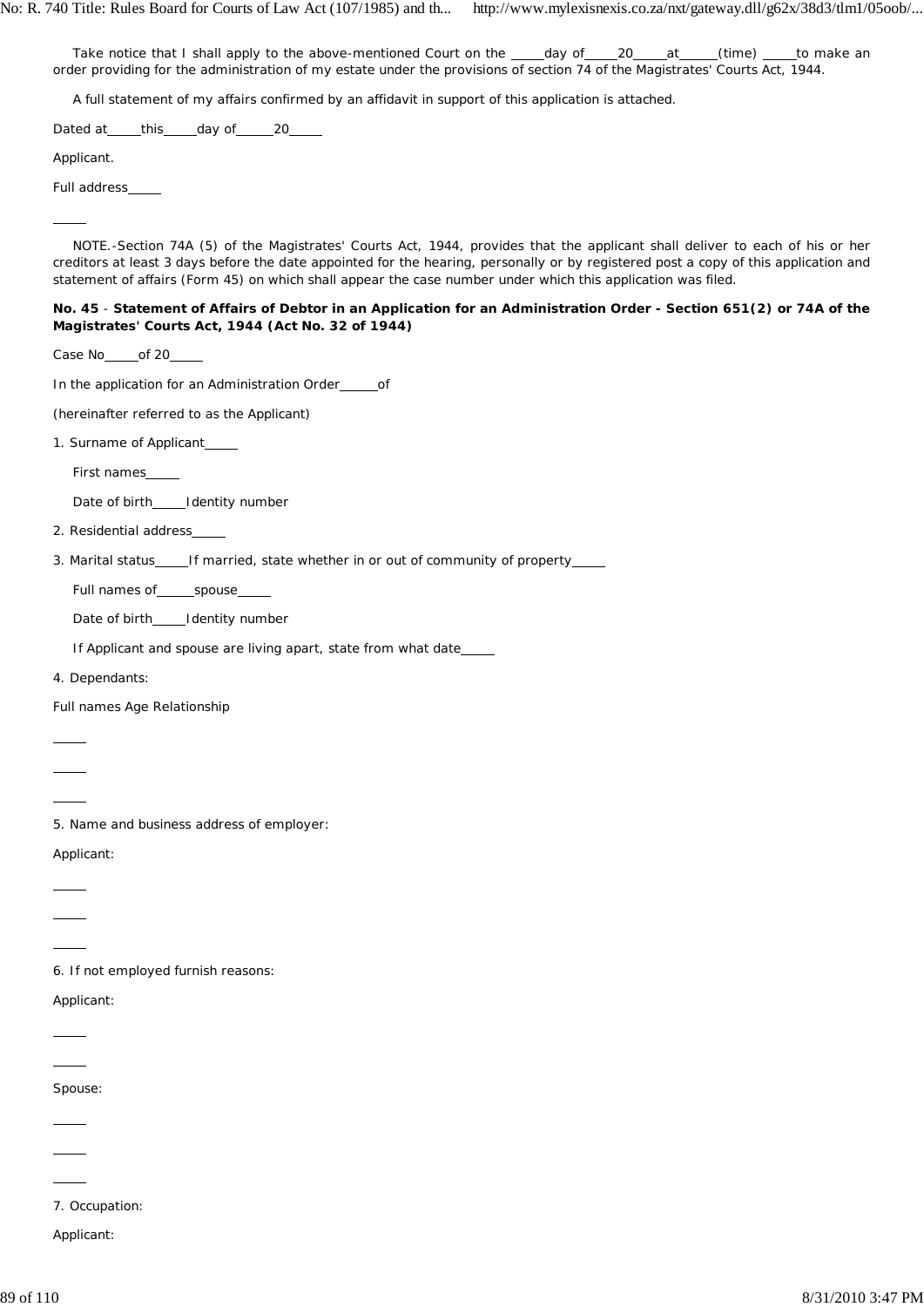| Spouse:                      |                                                             |                                                                                                                                                                                                                                                                                                                                                                          |  |
|------------------------------|-------------------------------------------------------------|--------------------------------------------------------------------------------------------------------------------------------------------------------------------------------------------------------------------------------------------------------------------------------------------------------------------------------------------------------------------------|--|
|                              |                                                             |                                                                                                                                                                                                                                                                                                                                                                          |  |
|                              |                                                             |                                                                                                                                                                                                                                                                                                                                                                          |  |
| 8. Gross income:             |                                                             |                                                                                                                                                                                                                                                                                                                                                                          |  |
| Applicant: per week/month    |                                                             |                                                                                                                                                                                                                                                                                                                                                                          |  |
|                              |                                                             |                                                                                                                                                                                                                                                                                                                                                                          |  |
|                              |                                                             |                                                                                                                                                                                                                                                                                                                                                                          |  |
| Spouse: _____ per week/month |                                                             |                                                                                                                                                                                                                                                                                                                                                                          |  |
| statements of employer:      |                                                             | 9. Full particulars of all deductions from income (by way of stop order or otherwise) supported as far as possible by written                                                                                                                                                                                                                                            |  |
|                              | Applicant:<br>Particulars                                   | Spouse:                                                                                                                                                                                                                                                                                                                                                                  |  |
|                              | R Amount<br>R Amount                                        | Particulars                                                                                                                                                                                                                                                                                                                                                              |  |
|                              |                                                             |                                                                                                                                                                                                                                                                                                                                                                          |  |
|                              | Total                                                       | Total                                                                                                                                                                                                                                                                                                                                                                    |  |
|                              |                                                             | 10. Detailed particulars of essential weekly or monthly expenses, including transport expenses:                                                                                                                                                                                                                                                                          |  |
|                              | Applicant (including his or her dependants): Spouse:        |                                                                                                                                                                                                                                                                                                                                                                          |  |
|                              | Particulars                                                 | Amount                                                                                                                                                                                                                                                                                                                                                                   |  |
|                              | R Particulars<br>R                                          | Amount                                                                                                                                                                                                                                                                                                                                                                   |  |
|                              | Total                                                       | Total                                                                                                                                                                                                                                                                                                                                                                    |  |
|                              |                                                             | 11. Full particulars, supported by statements and copies of the agreements, of goods purchased under hire-purchase agreements<br>in terms of the Hire-Purchase Act, 1942 (Act No. 36 of 1942), or credit agreements in terms of the Credit Agreements Act, 1980<br>(Act No. 75 of 1980) or the National Credit Act, 2005 (Act No. 34 of 2005), and not paid for in full: |  |
|                              | why provision should be made for remaining instalments      | Particulars (purchase price must be stated) Balance Instalment Payable weekly/monthly Date when will be paid for in full Reason                                                                                                                                                                                                                                          |  |
|                              | R                                                           | R                                                                                                                                                                                                                                                                                                                                                                        |  |
|                              |                                                             | ,我们也不会有什么。""我们的人,我们也不会有什么?""我们的人,我们也不会有什么?""我们的人,我们也不会有什么?""我们的人,我们也不会有什么?""我们的人                                                                                                                                                                                                                                                                                         |  |
|                              | Administration Order should provide for the payment thereof | 12. Full particulars of assets purchased under a written agreement (excluding an agreement referred to in item 11) which are not<br>paid for in full. Particulars Balance Instalment Payable weekly/monthly Date when will be paid for in full Reason why the                                                                                                            |  |
|                              | R                                                           | R                                                                                                                                                                                                                                                                                                                                                                        |  |
|                              |                                                             | <u> 1989 - Johann Stoff, deutscher Stoffen und der Stoffen und der Stoffen und der Stoffen und der Stoffen und der</u>                                                                                                                                                                                                                                                   |  |
| stated):                     |                                                             | 13. Full particulars and estimated value of security which creditors have in respect of debt which the Applicant or applicant's<br>spouse is liable for (the name and address of any other person who, in addition to the debtor, is liable for the debt must also be                                                                                                    |  |
|                              |                                                             | and the control of the control of the control of the control of the control of the control of the control of the<br><u> 1989 - Andrea Andrew Maria (h. 1989).</u>                                                                                                                                                                                                        |  |
|                              |                                                             | and the control of the control of the control of the control of the control of the control of the control of the                                                                                                                                                                                                                                                         |  |
|                              |                                                             | the control of the control of the control of the control of the control of the control of the control of the control of the control of the control of the control of the control of the control of the control of the control                                                                                                                                            |  |
|                              | Mortgage                                                    | 14. Full particulars of immovable property of the Applicant or spouse which is mortgaged:                                                                                                                                                                                                                                                                                |  |
|                              | Address                                                     |                                                                                                                                                                                                                                                                                                                                                                          |  |
|                              |                                                             |                                                                                                                                                                                                                                                                                                                                                                          |  |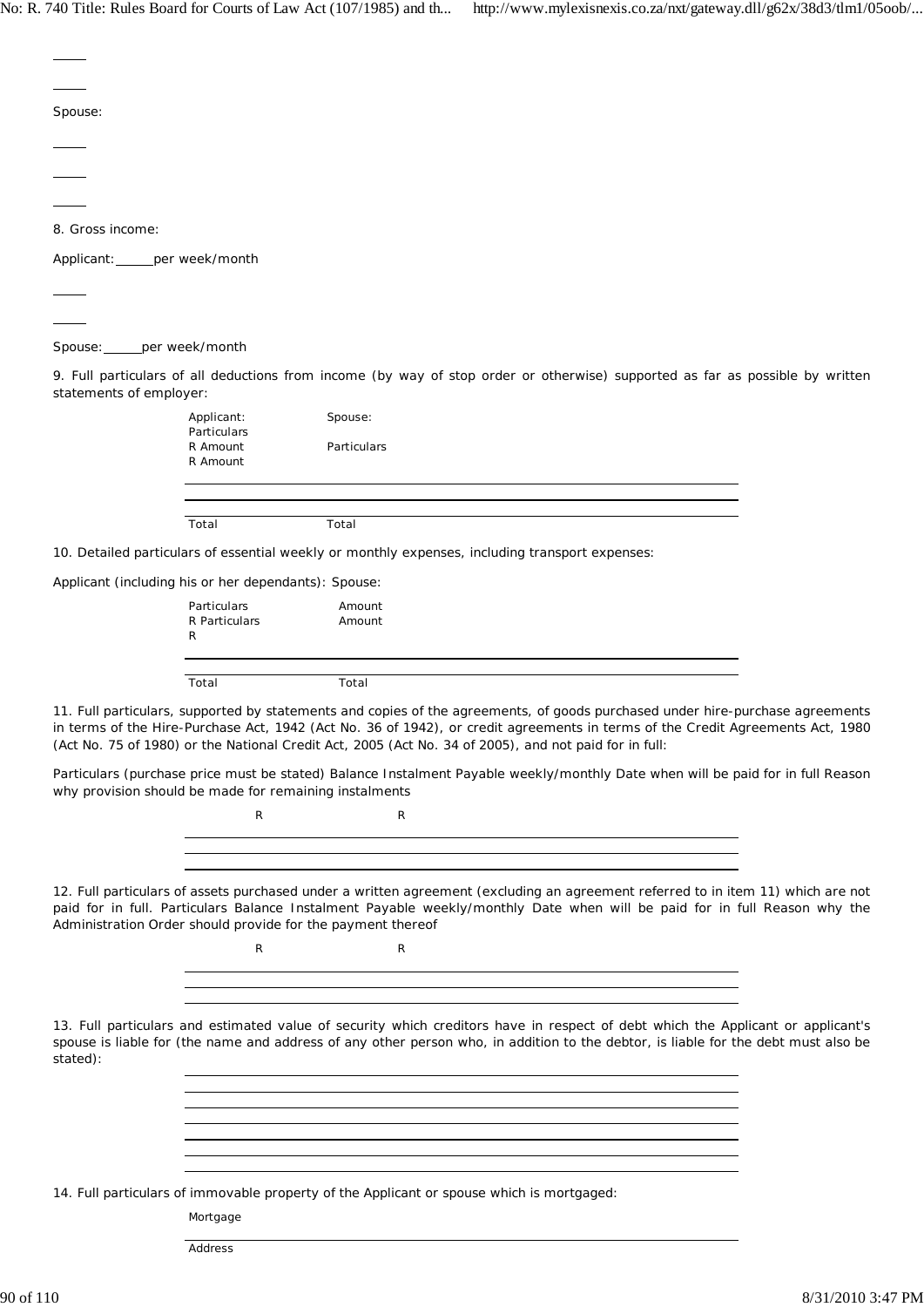| Description Market Value Balance of the bond(s) thereon Date when will be paid for in full Instalments payable Reason why the                                                                                                                                                                                                                    |  |
|--------------------------------------------------------------------------------------------------------------------------------------------------------------------------------------------------------------------------------------------------------------------------------------------------------------------------------------------------|--|
| Administration Order should provide for the payment thereof<br>R<br>R                                                                                                                                                                                                                                                                            |  |
| ,我们也不会有什么。""我们的人,我们也不会有什么?""我们的人,我们也不会有什么?""我们的人,我们也不会有什么?""我们的人,我们也不会有什么?""我们的人                                                                                                                                                                                                                                                                 |  |
| and the control of the control of the control of the control of the control of the control of the control of the<br><u> 1989 - Johann Stoff, deutscher Stoffen und der Stoffen und der Stoffen und der Stoffen und der Stoffen und der</u>                                                                                                       |  |
| 15. Full particulars of movable property of applicant or spouse:                                                                                                                                                                                                                                                                                 |  |
| Description<br><b>Estimated value</b>                                                                                                                                                                                                                                                                                                            |  |
| R                                                                                                                                                                                                                                                                                                                                                |  |
|                                                                                                                                                                                                                                                                                                                                                  |  |
| 16. Full particulars of outstanding claims, bills, investments, bonds or other securities in favour of Applicant investing moneys in<br>a savings or other account with a bank or elsewhere:                                                                                                                                                     |  |
| Name and address of debtor or institution<br>Particulars Amount                                                                                                                                                                                                                                                                                  |  |
| R                                                                                                                                                                                                                                                                                                                                                |  |
|                                                                                                                                                                                                                                                                                                                                                  |  |
|                                                                                                                                                                                                                                                                                                                                                  |  |
| ,我们也不会有什么。""我们的人,我们也不会有什么?""我们的人,我们也不会有什么?""我们的人,我们也不会有什么?""我们的人,我们也不会有什么?""我们的人                                                                                                                                                                                                                                                                 |  |
| <u> 1989 - Johann Barn, mars ann an t-Amhain ann an t-Amhain ann an t-Amhain ann an t-Amhain an t-Amhain ann an t-</u>                                                                                                                                                                                                                           |  |
| 17. All movable property not already stated, including goods pawned, mortgaged, subject to retention or attached for the<br>execution of a judgment:                                                                                                                                                                                             |  |
| Description Estimated Value Nature of encumbrance if any Amount of debt encumbered for Name and address of creditor in                                                                                                                                                                                                                           |  |
| favour of whom encumbered<br>R<br>R                                                                                                                                                                                                                                                                                                              |  |
|                                                                                                                                                                                                                                                                                                                                                  |  |
| <u> 1989 - Johann Stoff, deutscher Stoffen und der Stoffen und der Stoffen und der Stoffen und der Stoffen und der</u>                                                                                                                                                                                                                           |  |
| 18. If an Administration Order was at any time granted in respect of Applicant's estate, state:                                                                                                                                                                                                                                                  |  |
| Date of expiry _____ Date set aside ______                                                                                                                                                                                                                                                                                                       |  |
|                                                                                                                                                                                                                                                                                                                                                  |  |
| Reasons                                                                                                                                                                                                                                                                                                                                          |  |
|                                                                                                                                                                                                                                                                                                                                                  |  |
| 19. If an Administration Order is granted, state the amount of the weekly, monthly or other instalments which the Applicant<br>offers to pay towards settlement of the debts mentioned in the list of creditors in the annexure to this statement:                                                                                               |  |
| R____with effect from____and weekly/monthly thereafter, or ____                                                                                                                                                                                                                                                                                  |  |
|                                                                                                                                                                                                                                                                                                                                                  |  |
|                                                                                                                                                                                                                                                                                                                                                  |  |
| $\frac{1}{2}$                                                                                                                                                                                                                                                                                                                                    |  |
| $from \_\_\$                                                                                                                                                                                                                                                                                                                                     |  |
| declare under oath:                                                                                                                                                                                                                                                                                                                              |  |
| (1) I am the applicant.                                                                                                                                                                                                                                                                                                                          |  |
|                                                                                                                                                                                                                                                                                                                                                  |  |
| (2) A judgment/judgments has/have been obtained against me and I am unable forthwith to pay the amount(s), or to meet<br>my financial obligations.                                                                                                                                                                                               |  |
| (3) I have no sufficient assets capable of attachment to satisfy such judgment(s) or obligations.                                                                                                                                                                                                                                                |  |
| (4) The total amount of all my debts due does not exceed R50 000.                                                                                                                                                                                                                                                                                |  |
| (5) All particulars contained in this statement and in the list of creditors in the Annexure to this statement, as well as the<br>amounts due to them separately, are, to the best of my knowledge, true and correct and that the statement contains all<br>particulars, assets, income and debts of me and my spouse, including my obligations. |  |
|                                                                                                                                                                                                                                                                                                                                                  |  |
|                                                                                                                                                                                                                                                                                                                                                  |  |

Signature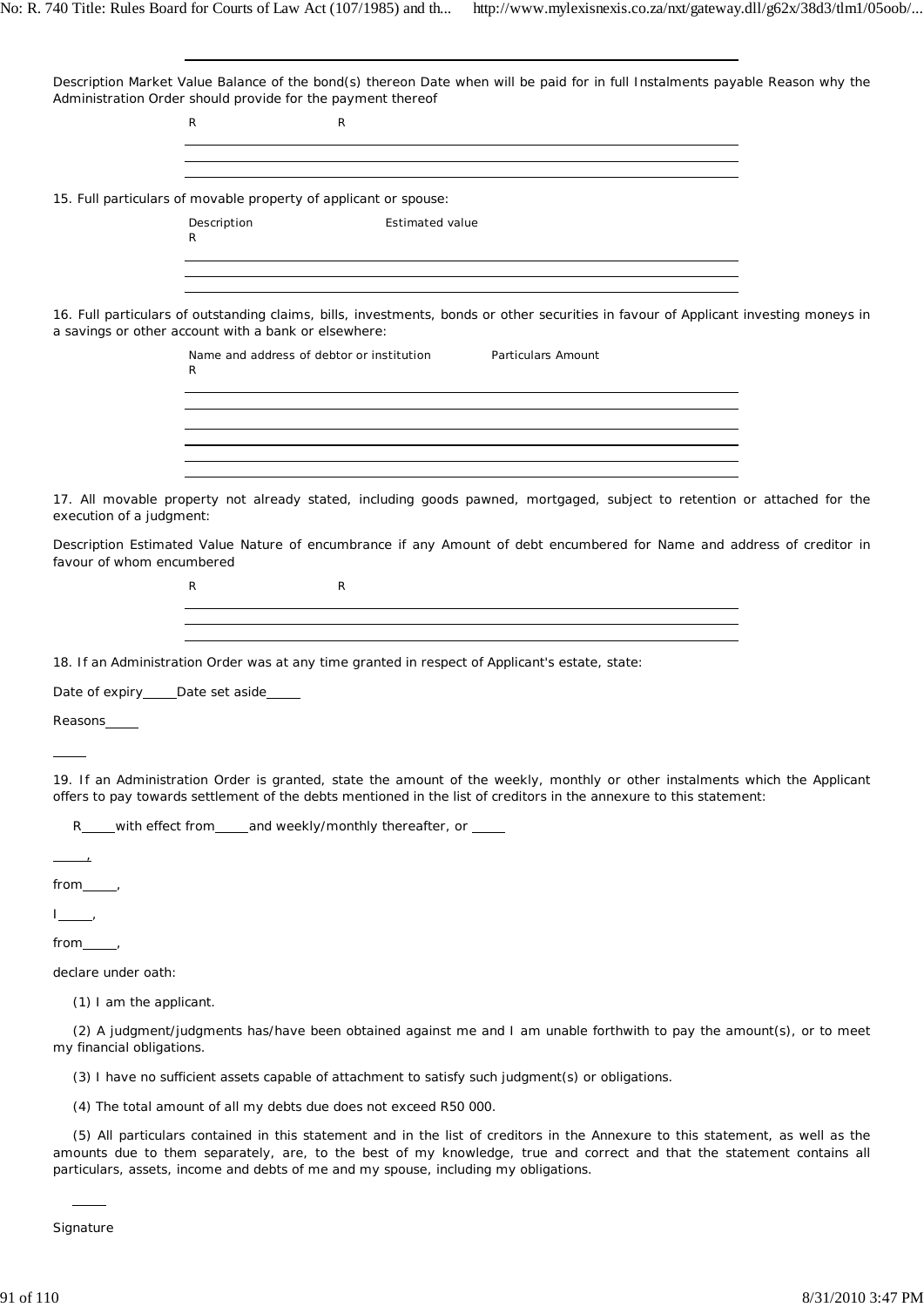1. I certify that before administering the prescribed oath I asked the Deponent the following questions and wrote down his/her answers in his/her presence:

(a) Do you know and understand the contents of the above declaration?

(b) Do you have any objection to taking the prescribed oath?

(c) Do you consider the prescribed oath to be binding on your conscience?

2. I certify that the Deponent has acknowledged that he/she knows and understands the contents of this declaration which was sworn to before me and the Deponent's signature was placed thereon in my presence.

Commissioner of Oaths

Area

 $\overline{a}$ 

 $\overline{a}$ 

 $\overline{a}$ 

Designation if appointment is held ex officio.

# ANNEXURE TO STATEMENT OF AFFAIRS (FORM 45)-LIST OF CREDITORS

Full name and address of creditor Nature of claim and balance due Date payable Amount payable in instalments Weekly/ monthly Court Case number

If court order is granted in respect of claim, full particulars about. order, including particulars of emoluments attachment order or garnishee order Balance Date on which obligations terminate

R

Attention is directed to the provisions of section 74A (2)(e) of the Magistrates' Courts Act, 1944. All the Applicant's creditors and their addresses must be stated in the list in which a clear distinction shall be made between-

(i) debts, the whole amount of which is owing, including judgment debts payable in instalments in terms of a Court Order, an Emoluments Attachment Order or a Garnishee Order; and

(ii) obligations which are payable in future in periodical payments or otherwise or which will become payable under a maintenance order, agreement, stop order or otherwise, and in which the nature of such periodical payments is specified in each case or when the obligations will be payable and how they are then to be paid, the balance owing in each case and when, in each case, the obligation will terminate.

# **No. 46** - **Certificate of Service of Foreign Process**

I, cegistrar or clerk of the regional or district magistrate's court hereby certify that the following documents are annexed:

(1) the original request for service of process or citation received from\_\_\_state, territory or court) in the matter between and

(2) the process received with such request;

(3) the proof of service upon\_\_\_\_, the person named in such request for service, together with the certificate of verification of

I also certify that the service so proved and the proof thereof are such as are required by the practice and rules of the magistrates' courts.

I further certify that the cost of effecting such service, duly certified by the taxing officer of this court, amounts to the sum of R

GIVEN UNDER MY HAND and stamp, at \_\_\_\_ this \_\_\_\_ day of \_\_\_\_ 20\_

Registrar/Clerk of the Regional/District Magistrate's Court

Stamp

 $\overline{a}$ 

 $\overline{a}$ 

**No. 47** - **Notice to Debtor that an Additional Creditor has lodged a claim against him or her for a debt owing before the making of the Administration Order - Section 74G(2) of the Magistrates' Courts Act, 1944 (Act No. 32 of 1944)**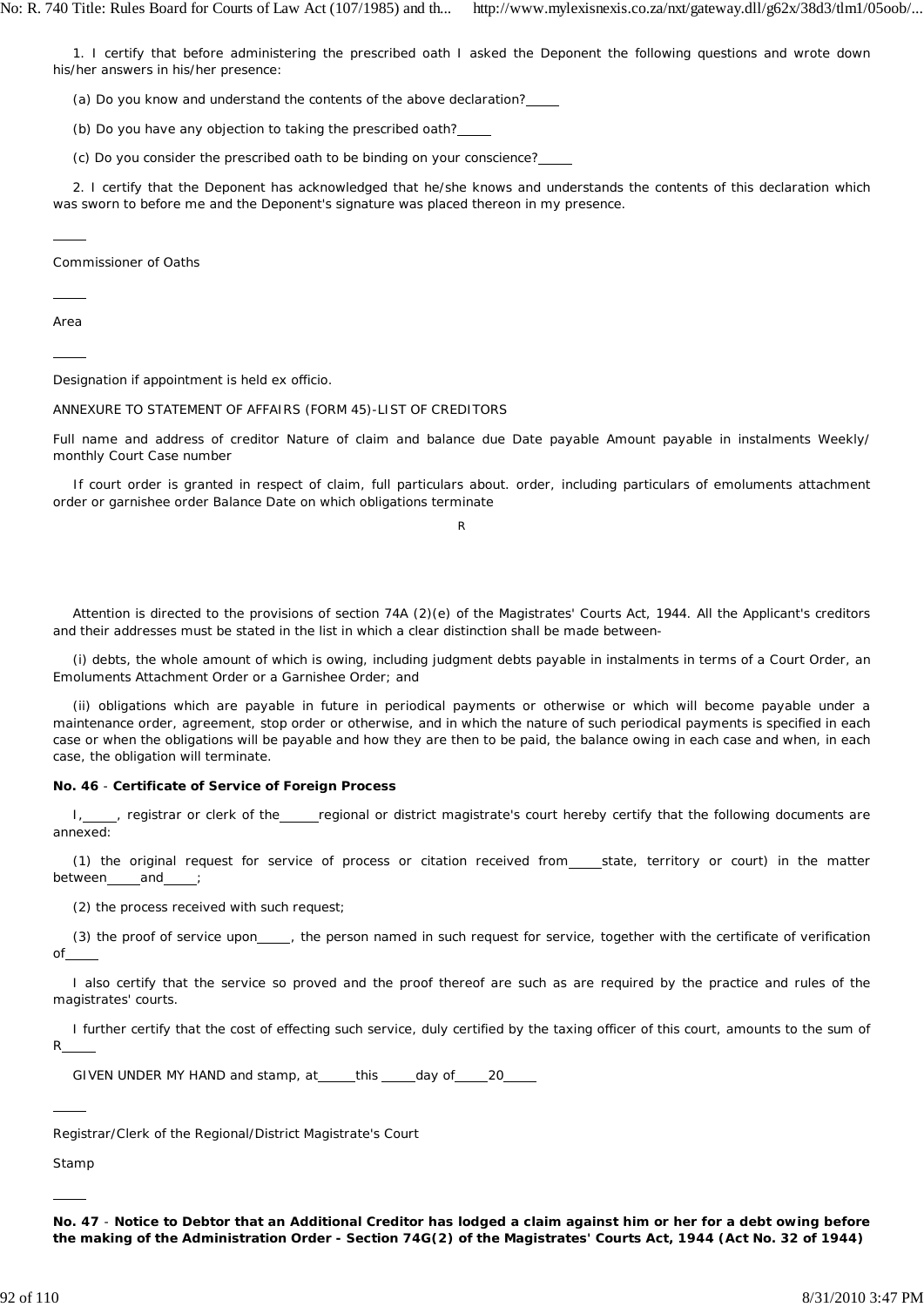In the Magistrate's Court for the District/Region of

held at Case No of 20

To: (Debtor)

(Address)

 $\overline{a}$ 

 $\overline{a}$ 

 $\overline{a}$ 

 $\overline{a}$ 

Take notice that-

(name and address of creditor) lodged a claim in terms of section 74G(2) of the Magistrates' Courts Act, 1944, for the amount of R in respect of (particulars of claim) which is not listed in the administration order made against you on the day of 20 in the Magistrate's Court at

Kindly notify me in writing whether you admit or dispute this claim on or before the day of 20 Please note that if you admit the claim or no reply is received from you on or before the said date, this claim shall be deemed to be proved, subject to the right of any other creditor who has not received notice of the claim to object to the debt, and shall be added to the list of names of your creditors who share pro rata in the payments made by you in terms of the Administration Order.

Dated at  $_t$  this  $_d$  day of  $_t$  , 20

Administrator

**No. 48** - **Notice to Debtor that a Creditor has lodged a claim for a debt owing after granting of the Administration Order - Section 74H(1) of the Magistrates' Courts Act, 1944 (Act No. 32 of 1944)**

In the Magistrate's Court for the District/Region of

held at \_\_\_\_\_Case No\_\_\_\_\_of 20\_\_\_

To: (Debtor)

(Address)

 $\overline{a}$ 

Take notice that-

(name and address of Creditor) lodged a claim for the amount of R\_\_\_in respect of \_\_\_(particulars of claim) as a result of which he or she allegedly became your creditor after the Administration Order was issued against you on the day of 20 in the Magistrate's Court at

Kindly notify me in writing on or before the \_\_\_\_day of \_\_\_\_20\_\_\_whether you admit or dispute this claim. Please note that if you admit the claim, or no reply is received from you on or before the said date, this claim shall be deemed to be proved, subject to the right of any other creditor who has not received notice of the claim to object to the debt, and shall be added to the list of names of your creditors who share pro rata in the payments made by you in terms of the Administration Order.

Dated at  $_t$  this  $_d$  day of 20

 $\overline{a}$ Administrator

 $\overline{a}$ 

 $\overline{a}$ 

**No. 49** - **Notice to add an Additional Creditor to the list of Creditors of a Person Under Administration - Section 74G(3) and 74H(2) of the Magistrates' Courts Act, 1944 (Act No. 32 of 1944)**

In the Magistrate's Court for the District/Region of

held at \_\_\_\_\_. Case No \_\_\_\_\_ of 20\_\_\_

To: The Registrar/Clerk of the Court

Administration Order against

Kindly add the name of \_\_\_\_from \_\_\_\_\_as a creditor to the list of creditors sharing pro rata in the payments in terms of the Administration Order for the amount of R in respect of

Dated at  $_t$  this  $_d$  day of  $_t$  , 20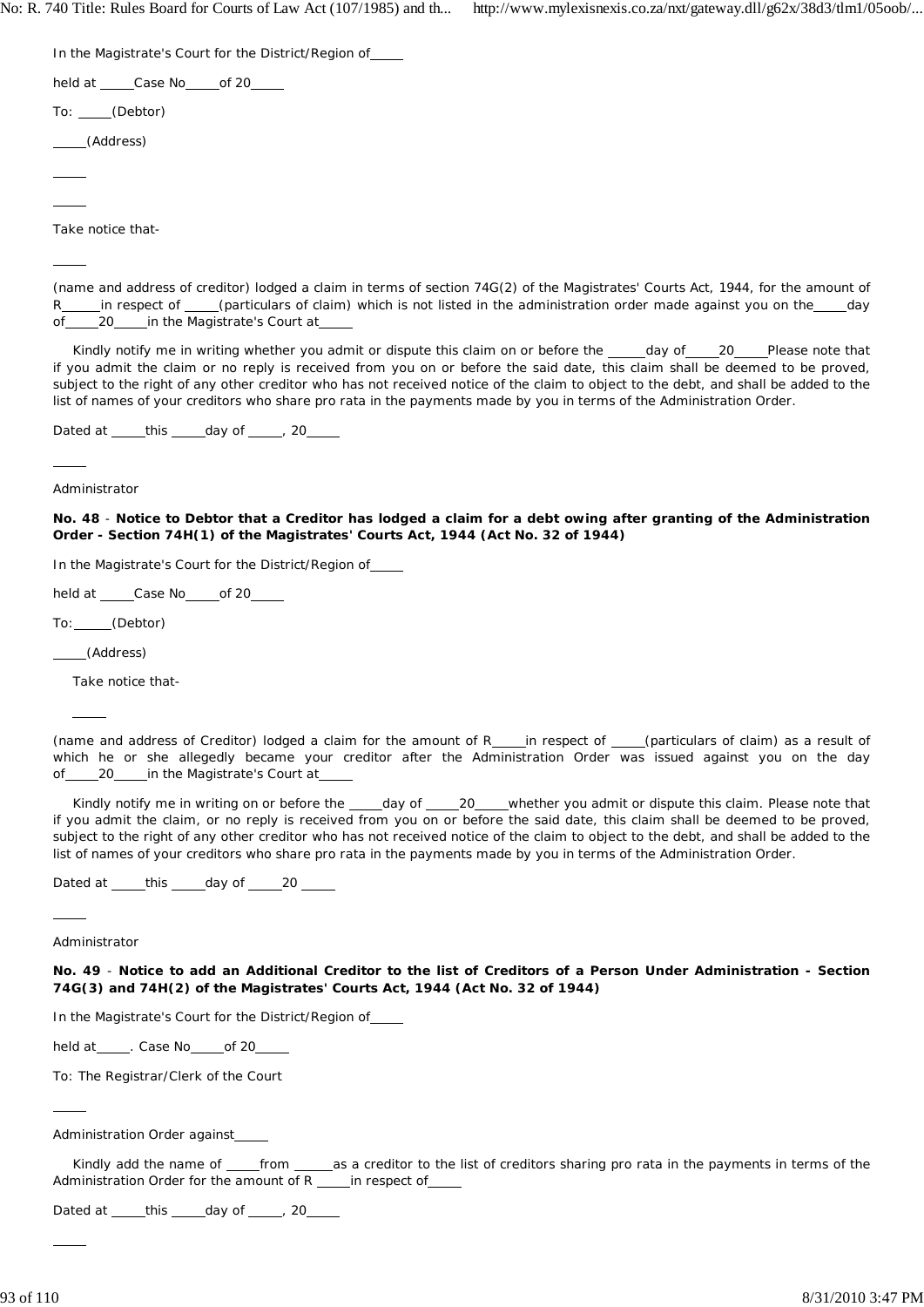Administrator

**No. 50 - Notice to Creditor that his or her name has been added to the List of Creditors of a Person Under Administration - Section 74G(3) and 74H(2) of the Magistrates' Court Act, 1944 (Act No. 32 of 1944)**

In the Magistrate's Court for the District/Region of

held at \_\_\_\_\_. Case No\_\_\_\_\_of 20\_\_\_

 $To:$ 

 $\overline{a}$  $\overline{a}$ 

 $\overline{a}$ 

 $\overline{a}$ 

Administration Order against

The above-mentioned Debtor admitted or did not dispute your claim against him/her for the amount of R and your name and the amount due to you have been added to the list of creditors sharing pro rata in payments in terms of the Administration Order. Kindly note that other creditors may still object against the debt so listed. In this event, you will be notified.

A copy of the Administration Order issued against the debtor on the day of 20 in the Magistrate's Court at is attached/has already been received by you.

Dated at  $_t$  this  $_d$  day of  $_t$  , 20

Administrator

#### **No. 51 - Administration Order - Section 74(1) of the Magistrates' Courts Act, 1944 (Act No. 32 of 1944)**

In the Magistrate's Court for the District/Region of

held at  $_t$  this  $_d$  day of 20

Case No<sub>od</sub> of 20

In the application of

(hereinafter referred to as the applicant):

1. It is ordered-

(a) that the estate of the applicant be placed under administration in terms of section 74 of the Magistrates' Courts Act, 1944;

(b) that from be appointed Administrator of the Applicant's estate in terms of section 74E on condition that he or she gives the following security for the due and prompt payment by him or her to all the parties entitled thereto of all the moneys which come into his or her possession by virtue of this appointment

(c) that the Applicant pays the amount of R\_\_\_\_weekly/monthly to the Administrator for distribution among the creditors. First payment on or before the \_\_\_\_day of \_\_\_\_20 \_\_\_\_and weekly/monthly thereafter on or before every \_\_\_\_/the \_\_\_\_of each month;

 $(d)$ 

 $\overline{a}$ 

 $(e)$   $\qquad$ 

 $\overline{a}$ 

 $\overline{a}$ 

2. Authority is granted-

(a) for the issue of an Emoluments Attachment Order under section 65J of the Magistrates' Courts Act, 1944, against the Applicant's employer for payment to the Administrator of the said amount on or before the said times until the costs of administration and the creditors have been paid in full. This authority is suspended on condition that

(b) for the issue of a garnishee order under section 72 of the Magistrates' Courts Act, 1944, against from

This authority is suspended on condition that  $\frac{1}{\sqrt{1-\frac{1}{n}}},$ 

(c) for the realization and distribution of the proceeds of the following assets among the creditors:

 $(i)$ 

(ii)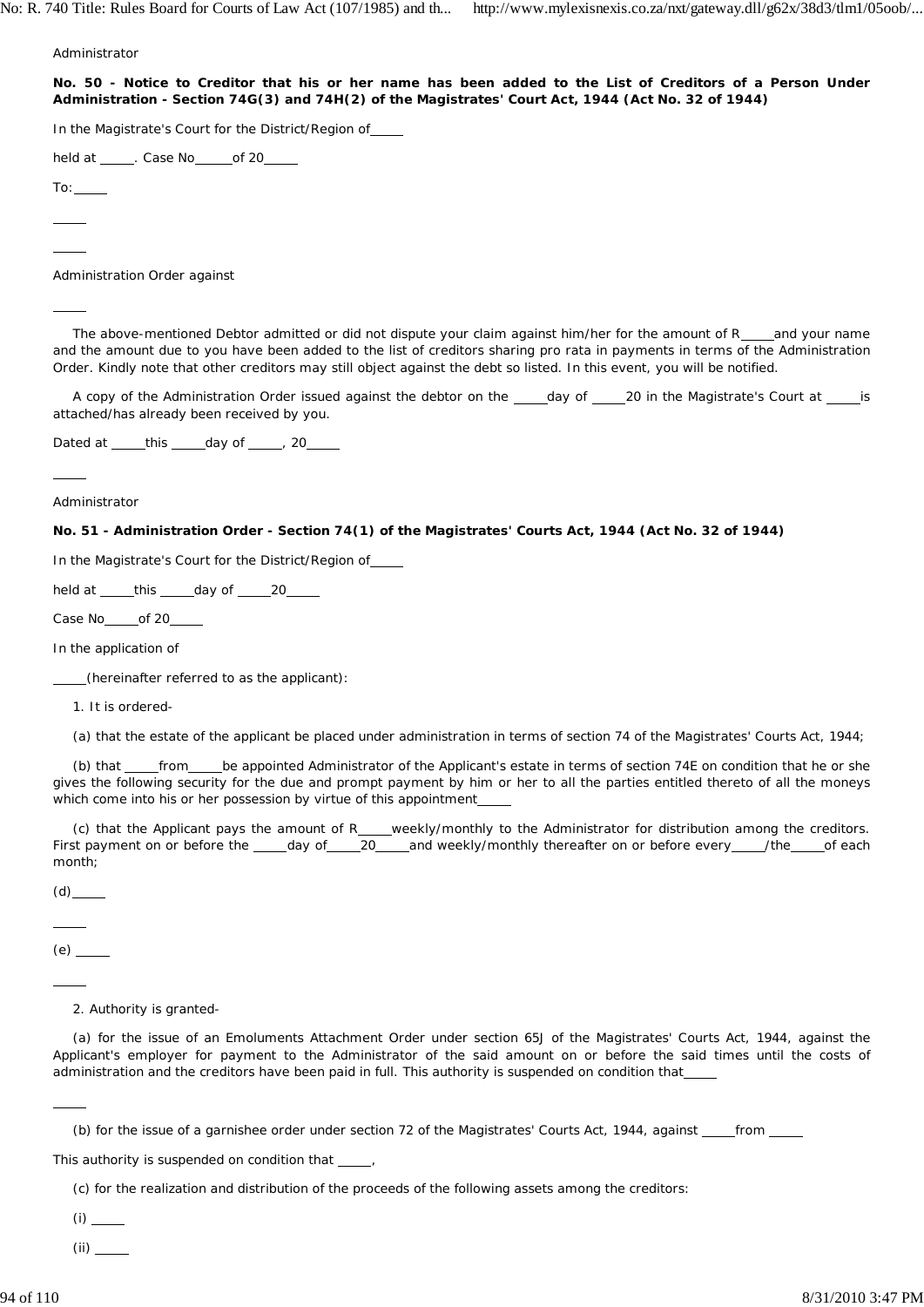$(iii)$ 

(iv) of the following assets that are the subject of an agreement in terms of the Hire-Purchase Act, 1942 (Act 36 of 1942) or the Credit Agreements Act, 1980 (Act 75 of 1980) or the National Credit Act 2005, (Act 34 of 2005), with the written permission of the seller:

 $(aa)$   $\qquad$ 

 $(bb)$   $\qquad$ 

(d) for the return of the following assets to the seller in terms of the Hire-Purchase Act, 1942 or section 17 of the Credit Agreements Act, 1980 or provisions of the National Credit Act, 2005:

 $(i)$ 

 $(ii)$   $\qquad$ 

(e) other (give details) ;

Dated at \_\_\_\_\_this \_\_\_\_\_day of \_\_\_\_\_20\_\_\_\_\_

# Magistrate

 $\overline{a}$ 

NOTE.-In terms of section 74F (1) of the Magistrates' Courts Act, 1944, the Registrar/Clerk of the Court shall hand or send by registered post a copy of this order to the debtor and in terms of section 74F (2) the Administrator shall forward a copy hereof by registered post to each creditor whose name is mentioned in the Debtor's statement of affairs (Form 45) or who has given proof of a debt.

# **No. 52 - Distribution Account in terms of Section 74J(5) of the Magistrates' Courts Act, 1944**

Distribution Account No

To: The Registrar/Clerk of the Court

Case No of 20

Administration Order against\_

Distribution account for the period \_\_\_\_\_ to

### A B C

 $\overline{a}$ 

 $\overline{a}$ 

A. (1) Amount payable to creditors in terms of the Administration Order/outstanding amount carried forward from previous statement

(2) Total amount due to additional creditors listed after granting of Administration Order/since lodging of previous statement.

 $\star$   $\star$  $\star$   $\star$ 

- -

(3) Interest

B. (1) Administration costs paid for the said period in terms of section 74L

(2) Claims paid during the said period that enjoy preference in terms of section 74J(3)

(3) Urgent or extraordinary medical, dental or hospital expenses paid during the said period

(4) Other payments during the said period (supply details)

Total

A B C

Totals carried forward from previous page

C. Total amount received by the Administrator during the said period

Total of C minus total of B

Disposal for pro rata distribution

Pro rata distribution:

\*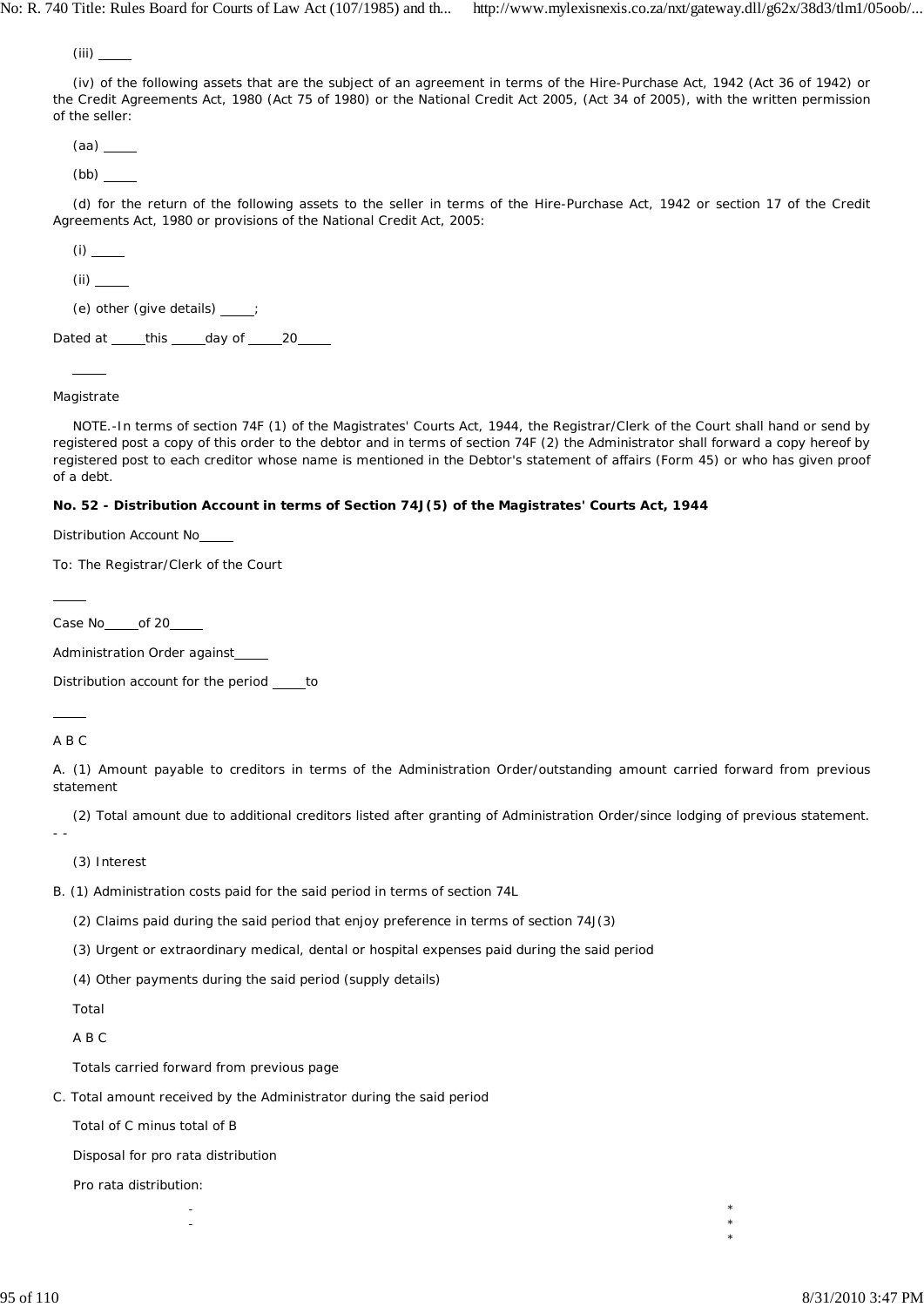Total amount paid during the said period

Total of A minus total of B

Outstanding amount carried forward to next statement

Dated at  $_t$  this  $_d$  day of  $_t$  , 20

 $\overline{a}$ Administrator

\* The names of creditors to whom *pro rata* amounts were paid by the Administrator during the said period to be inserted here. (The relevant amounts to be completed in column B.)

**No. 52A - Rescission of Administration Order - Section 74Q of the Magistrates' Courts Act, 1944 (Act No. 32 of 1944)**

In the Magistrate's Court for the District/Region of

held at this day of 20

Case No\_\_\_\_\_of 20\_

Administration Order against \_\_\_\_hereinafter referred to as the Debtor).

Whereas, after consideration of an application by the Debtor\*/an interested party, i.e.  $\_\_\_\ast$ , it appears that good cause exists for the rescission of the Administration Order granted on the \_\_\_\_day of \_\_\_\_\_20 \_\_\_\_. in above-mentioned Court, the said Administration Order is rescinded with effect from the \_\_\_\_ day of \_\_\_\_ 20 \_\_\_

Dated at  $_t$  this  $_t$  day of  $_t$  20

Magistrate

 $\overline{a}$ 

NOTE.-(1) The Registrar/Clerk of the Court must send a copy of this order by registered post to the Administrator.

(2) The Administrator must deliver personally or send by post a copy of this order to the Debtor and to each creditor and inform the latter of the Debtor's last known address.

\* Delete which is not applicable.

### **No. 53** - **Notice of Abandonment of Specified Claim, Exception or Defence**

In the Magistrate's Court for the District/Region of

held at Case No of 20

In the matter between

Plaintiff

and

 $\overline{a}$ 

 $\overline{a}$ 

Defendant.

Take notice that the plaintiff/defendant hereby abandons the undermentioned claim/exception/defence (as the case may be) set up by him or her in his or her summons/plea/reply (as the case may be).

Particulars:

Dated at  $_t$  this  $_t$  day of  $_t$  , 20  $_t$ .

Plaintiff/Plaintiff's Attorney or Defendant/Defendant's Attorney.

 $To:$ 

### **No. 54** - **Agreement Not to Appeal**

In the Magistrate's Court for the District/Region of \_\_\_\_held at \_\_\_\_Case No \_\_\_\_\_. of 20

In the matter between

Plaintiff

and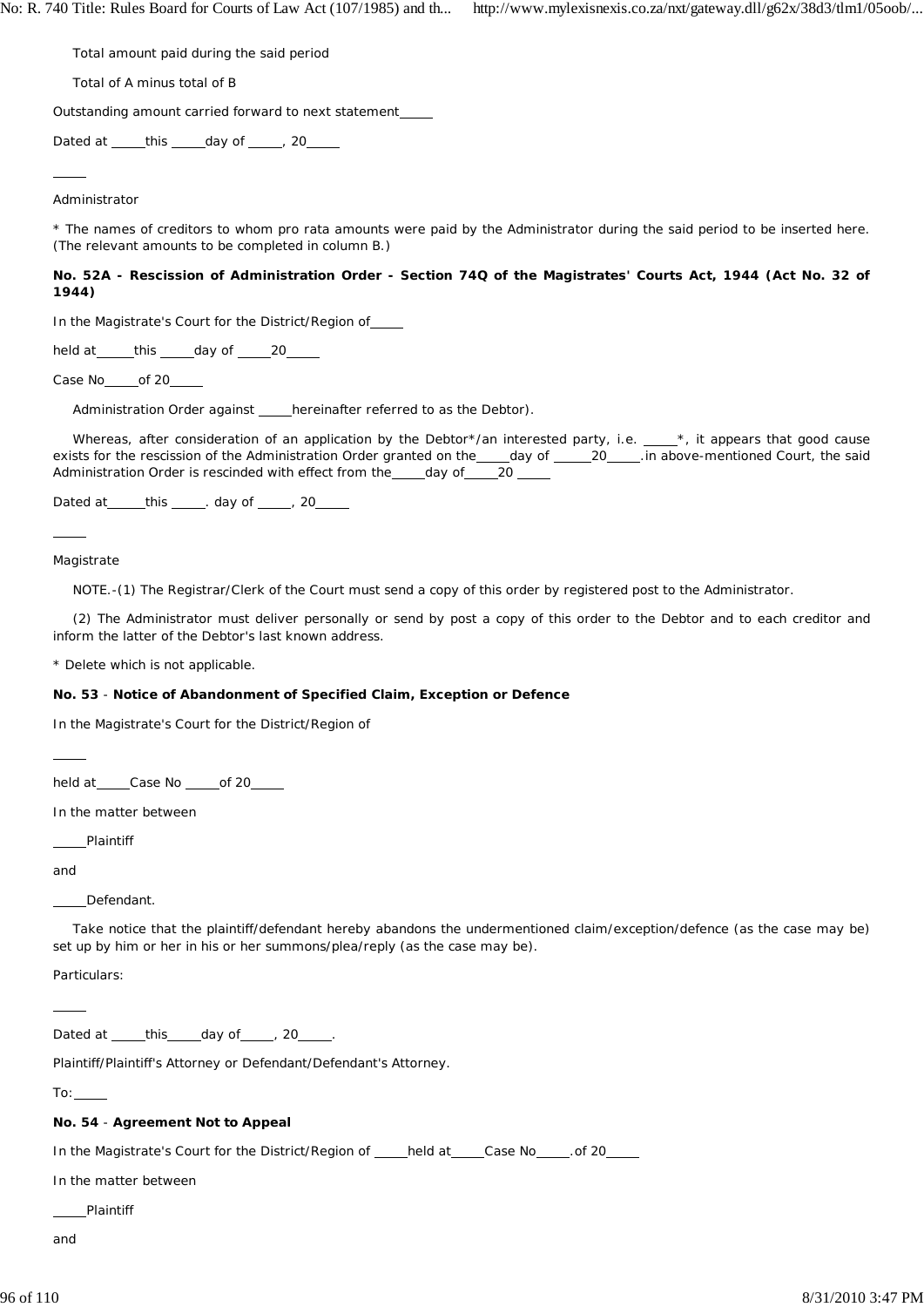Defendant.

| <b>DUILIUGIII</b>                                                                                                                                                                                                                                                                        |
|------------------------------------------------------------------------------------------------------------------------------------------------------------------------------------------------------------------------------------------------------------------------------------------|
| We, ___, of ___, and ___, of ___, the above named plaintiff and defendant, respectively, do hereby agree, in terms of<br>section 82 of the Magistrates' Courts Act, 1944 (Act 32 of 1944), that the decision of the Court in the abovementioned action shall<br>be final.                |
| Signed and dated at _____this _____day of _____, 20_____                                                                                                                                                                                                                                 |
| Plaintiff                                                                                                                                                                                                                                                                                |
| Witnesses:                                                                                                                                                                                                                                                                               |
| 1.                                                                                                                                                                                                                                                                                       |
| Signature and address.                                                                                                                                                                                                                                                                   |
|                                                                                                                                                                                                                                                                                          |
| Defendant.                                                                                                                                                                                                                                                                               |
|                                                                                                                                                                                                                                                                                          |
| Signature and address.                                                                                                                                                                                                                                                                   |
|                                                                                                                                                                                                                                                                                          |
| No. 55 - Request to Inspect Record                                                                                                                                                                                                                                                       |
| In the Magistrate's Court for the District/Region of ____                                                                                                                                                                                                                                |
| held at                                                                                                                                                                                                                                                                                  |
| I, ____, of ____, hereby apply to inspect the record of Case No _____ of 20_____                                                                                                                                                                                                         |
| (If number of record is not known, then as follows:)                                                                                                                                                                                                                                     |
| I, ____, of ____, hereby apply to inspect the record of the case between ____(plaintiff) and ____(defendant).                                                                                                                                                                            |
| Search to begin with the month of _______ 20______                                                                                                                                                                                                                                       |
|                                                                                                                                                                                                                                                                                          |
| Signature                                                                                                                                                                                                                                                                                |
| (If the applicant is a party to the case or the attorney of such party, his or her capacity should be stated after his or her<br>signature.)                                                                                                                                             |
| No. 56 - Criminal Record Book                                                                                                                                                                                                                                                            |
| Date of Hearing and Case No. Name and Description of Accused.                                                                                                                                                                                                                            |
| Crime or Offence Charged.                                                                                                                                                                                                                                                                |
| Verdict and Sentence.                                                                                                                                                                                                                                                                    |
| Remarks.                                                                                                                                                                                                                                                                                 |
|                                                                                                                                                                                                                                                                                          |
|                                                                                                                                                                                                                                                                                          |
|                                                                                                                                                                                                                                                                                          |
| No. 57 - Notice in terms of Section 309B(2)(d) of the Criminal Procedure Act, 1977 (Act No. 51 of 1977)                                                                                                                                                                                  |
| In the district/regional court____held at____                                                                                                                                                                                                                                            |
| Case No                                                                                                                                                                                                                                                                                  |
| THE STATE                                                                                                                                                                                                                                                                                |
|                                                                                                                                                                                                                                                                                          |
| TO THE DIRECTOR OF PUBLIC PROSECUTIONS OR PERSON DESIGNATED BY HIM OR HER (OR OTHER PROSECUTOR*)____                                                                                                                                                                                     |
| AND TO THE APPELANT, _____                                                                                                                                                                                                                                                               |
| TAKE NOTICE THAT the application by the appellant for leave to appeal in terms of section 309B of the Criminal Procedure Act,<br>1977 (Act No. 51 of 1977), has been set down for hearing on ____(date), at ____(time) or so soon thereafter as the matter<br>may be heard, in Court No. |

Lacker Magistrate's Office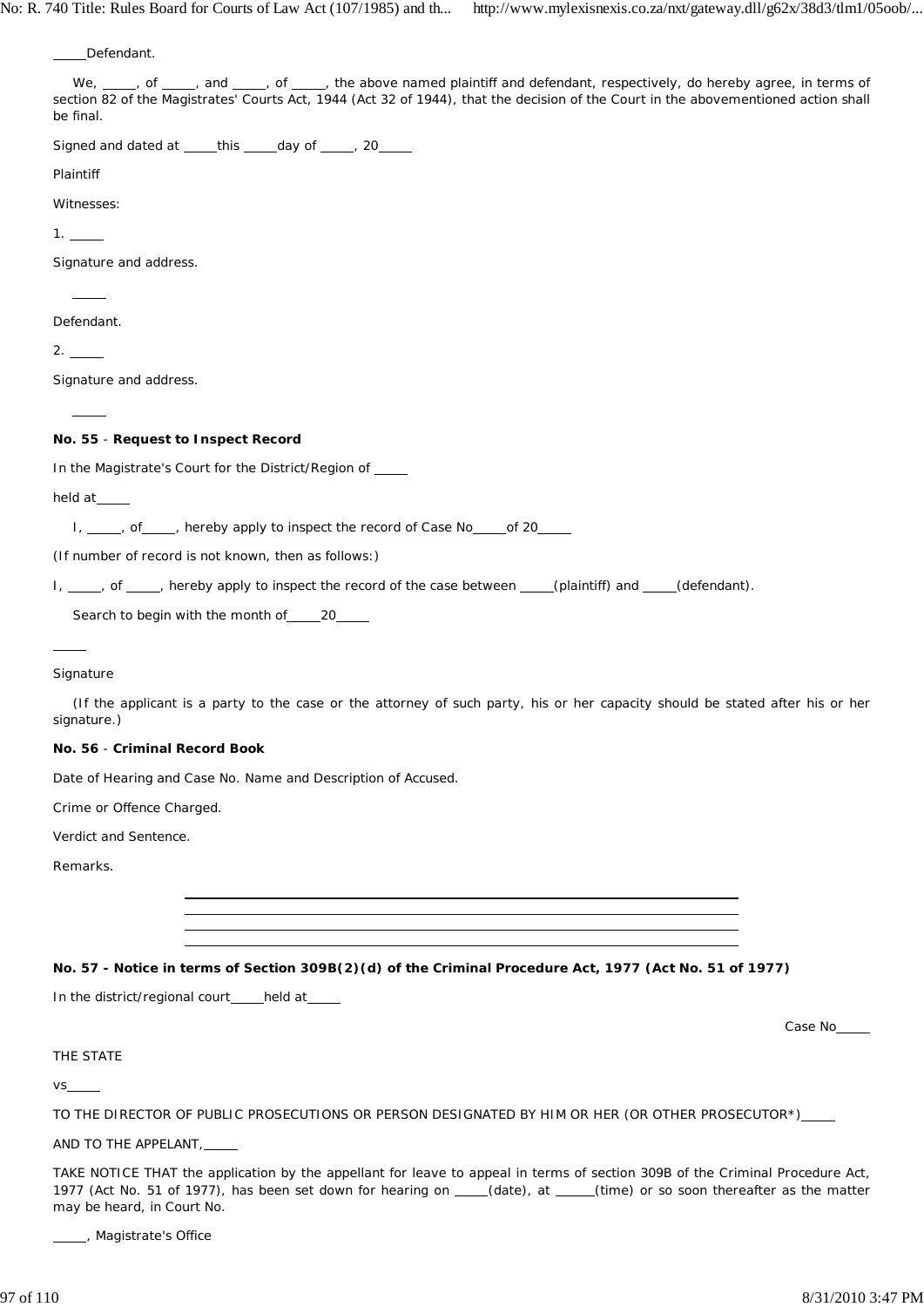| REGISTRAR/CLERK OF THE COURT,                         |                       |                                                                                                          |  |
|-------------------------------------------------------|-----------------------|----------------------------------------------------------------------------------------------------------|--|
|                                                       |                       |                                                                                                          |  |
|                                                       |                       | TO THE DIRECTOR OF PUBLIC PROSECUTIONS OR PERSON DESIGNATED BY HIM OR HER, _____                         |  |
|                                                       |                       |                                                                                                          |  |
|                                                       |                       |                                                                                                          |  |
| (Address)                                             |                       |                                                                                                          |  |
| TO THE PROSECUTOR*,                                   |                       |                                                                                                          |  |
|                                                       |                       |                                                                                                          |  |
|                                                       |                       |                                                                                                          |  |
|                                                       |                       |                                                                                                          |  |
| (Address)                                             |                       |                                                                                                          |  |
| TO THE APPELLANT,                                     |                       |                                                                                                          |  |
|                                                       |                       |                                                                                                          |  |
|                                                       |                       |                                                                                                          |  |
| (Address)                                             |                       |                                                                                                          |  |
| OR TO,_____                                           |                       |                                                                                                          |  |
|                                                       |                       |                                                                                                          |  |
|                                                       |                       |                                                                                                          |  |
|                                                       |                       |                                                                                                          |  |
| (Address of appellant's legal representative, if any) |                       |                                                                                                          |  |
|                                                       |                       | ACKNOWLEDGEMENT OF RECEIPT OF NOTICE IN TERMS OF SECTION 309B (2)(d) OF THE CRIMINAL PROCEDURE ACT, 1977 |  |
|                                                       |                       | Receipt of the above-mentioned notice is hereby acknowledged.                                            |  |
|                                                       |                       | FOR DIRECTOR OF PUBLIC PROSECUTIONS OR PERSON DESIGNATED BY HIM OR HER___(Signature)                     |  |
| (Name in print)                                       |                       |                                                                                                          |  |
| FOR OTHER PROSECUTOR____(Signature)*                  |                       |                                                                                                          |  |
|                                                       |                       |                                                                                                          |  |
| (Name in print)                                       |                       |                                                                                                          |  |
| FOR APPELLANT____(Signature)                          |                       |                                                                                                          |  |
| (Name in print)                                       |                       |                                                                                                          |  |
|                                                       |                       | * Only to be completed in a case in which the prosecution was not at the public instance.                |  |
|                                                       |                       | <b>ANNEXURE 2</b>                                                                                        |  |
|                                                       |                       | <b>SCALE OF COSTS AND FEES</b>                                                                           |  |
|                                                       | Table A.              | Costs.                                                                                                   |  |
|                                                       | Part I.               | General provisions.                                                                                      |  |
|                                                       | Part II.<br>Part III. | Undefended actions.<br>Defended actions.                                                                 |  |
|                                                       | Part IV.              | Matters other than those provided for in Table B.                                                        |  |
|                                                       | Table B               | Costs (continued).                                                                                       |  |
|                                                       | Part I.               | General provisions (proceedings in terms of section 65 of the Act).<br>Tariff.                           |  |
|                                                       | Part II.              | General provisions (proceedings in terms of section 72 of the Act).<br>Tariff.                           |  |
|                                                       | Part III.             | General provisions (proceedings in terms of section 74 of the Act).<br>Tariff.                           |  |
|                                                       | Table C               | General provisions and tariff of fees (Sheriffs of the Court).                                           |  |
|                                                       | Part I.<br>Part II.   | Sheriffs who are officers of the Public Service.<br>Sheriffs who are not officers of the Public Service. |  |
|                                                       | Table D.              | Fees to assessors.                                                                                       |  |

**TABLE A**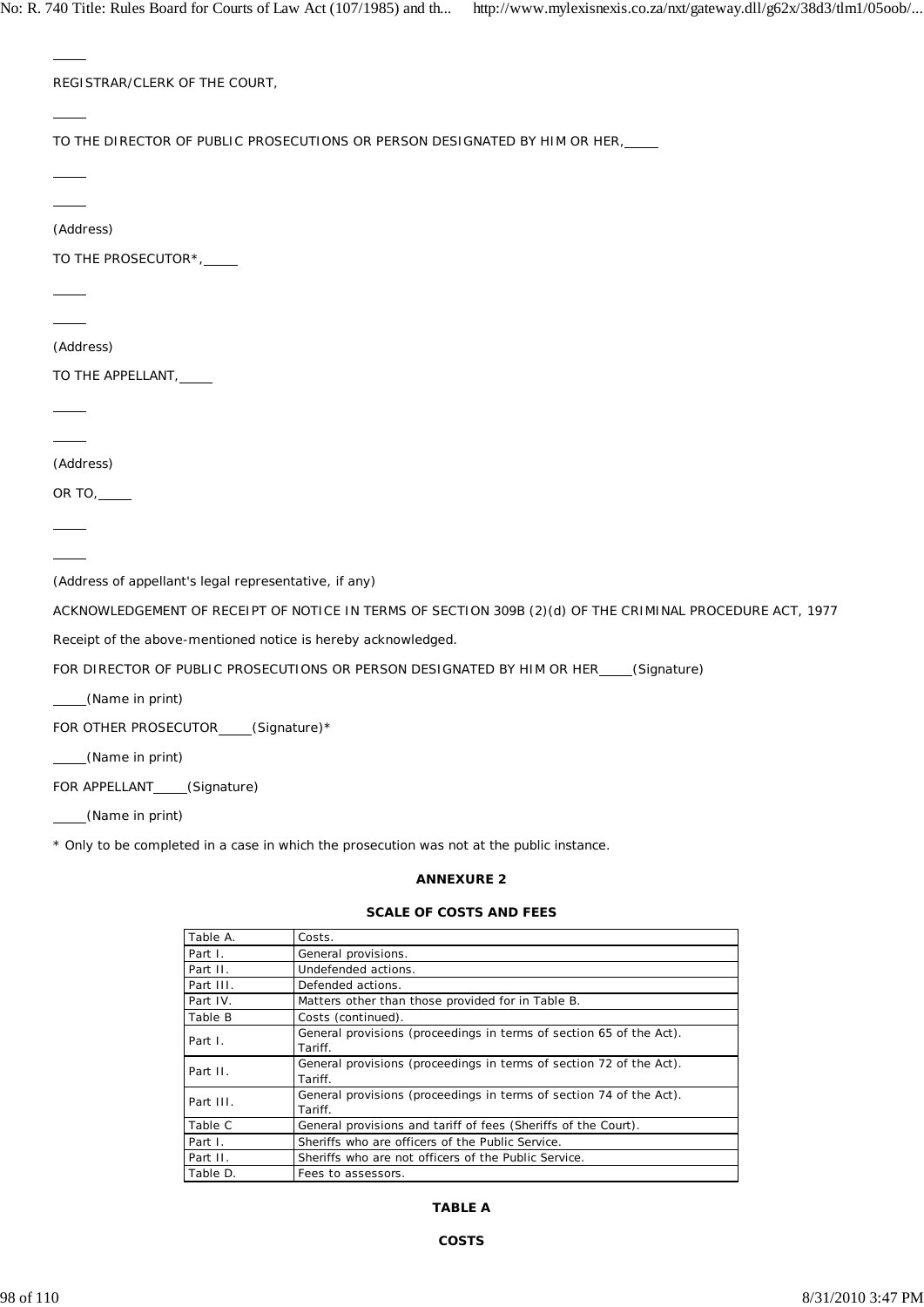### PART I

### GENERAL PROVISIONS

1. When the amount in dispute is less than or equal to the amount of R7 000, costs shall be taxed on Scale A; when the amount in dispute exceeds the amount of R7 000, but is less than or equal to R50 000, costs shall be taxed on Scale B; when the amount in dispute exceeds R50 000 or when the matter is in respect of a divorce or matrimonial dispute, costs shall be taxed on Scale C.

2. (a) For the purpose of computing costs, the expression 'amount in dispute' means, where costs are awarded to the plaintiff, the amount or value of the judgment and 'amount or value of the judgment' means, where more than one claim is involved in the action, the total of the amounts involved in the judgment. Where costs are awarded to the defendant, the expression 'amount in dispute' means, the amount or value of the claim, and 'amount or value of the claim' means, where more than one claim is involved in the action, the total of the amounts of all the claims. The amount or value of the judgment or claim shall be inclusive of interest but exclusive of costs. If a matter is settled at any time the costs shall be taxed on the scale laid down in the agreement of settlement.

(b) Where the amount in dispute is not apparent on the face of the proceedings, costs shall, unless the court orders otherwise, be computed at the higher rate.

3. Costs taxable in terms of rule 33 (19) shall be deemed to have been awarded under a judgment for the amount offered or a judgment in the terms of the settlement, as the case may be.

4. Claims for ejectment shall be computed at two months' rent of the premises.

5. The rate at which costs are computed shall not be increased by reason of any claim for confirmation of any interdict or interlocutory order.

6. Fees to counsel shall be allowed on taxation only in cases falling within Scale B or Scale C or where the court has made an order in terms of rule 33 (8) and shall not be so allowed unless payment thereof is vouched by the signature of counsel.

7. Where the amount allowed for an item is specified, the amount shall be inclusive of all necessary copies, attendances and services (other than services by the sheriff for the magistrate's court) in connection therewith.

8. Where the amount allowed for an item is left blank-

(a) the drawing of documents (not pleadings) shall be allowed at R19, 00 for each folio;

(b) copies for filing and service shall also be allowed;

(c) R12, 00 shall be allowed for each necessary service;

9. (a) Where any document appears to the court to be unnecessary prolix, the court may disallow the whole or any part of the fee therefor.

(b) Where printed forms of documents to be copied are available, the fees for copying shall be limited to the necessary particulars inserted in such printed forms.

10. (a) A folio shall consist of 100 written or printed words or figures or part thereof.

(b) Four figures shall be reckoned as one word.

11. (a) Unless otherwise provided, a charge for perusal shall be allowed at R7, 00 per folio in respect of any document or pleading necessarily perused.

(b) Where a charge is allowed for copying, it shall be allowed at R3, 00 per page, regardless of the number of words, unless otherwise provided.

12. Where there are more defendants than one R12, 00 shall be added in respect of each additional defendant for each of items 2 and 3 of Part II and items 2 and 7 of Part III.

13. Where the judgment debt is payable in instalments in terms of the judgment or an agreement, a fee of 10% on each instalment collected in redemption of the capital, costs and interest shall be allowed, subject to a maximum of R300,00 on each instalment. No additional fee shall be charged for any attendance in connection with the receipt or payment of any instalment.

14. The clerk or registrar of the court shall on taxation disallow any charge unnecessarily incurred.

15. Where the fee under any item is calculated on a time basis, the total time spent on any one day shall be calculated and the fee for that day calculated on such total.

16. Any amount necessarily and actually disbursed in tracing the debtor.

PART II

### UNDEFENDED ACTIONS

| Item 1 | - Registered letter of demand in terms of section 56 of the Act | R <sub>29</sub> .00 |
|--------|-----------------------------------------------------------------|---------------------|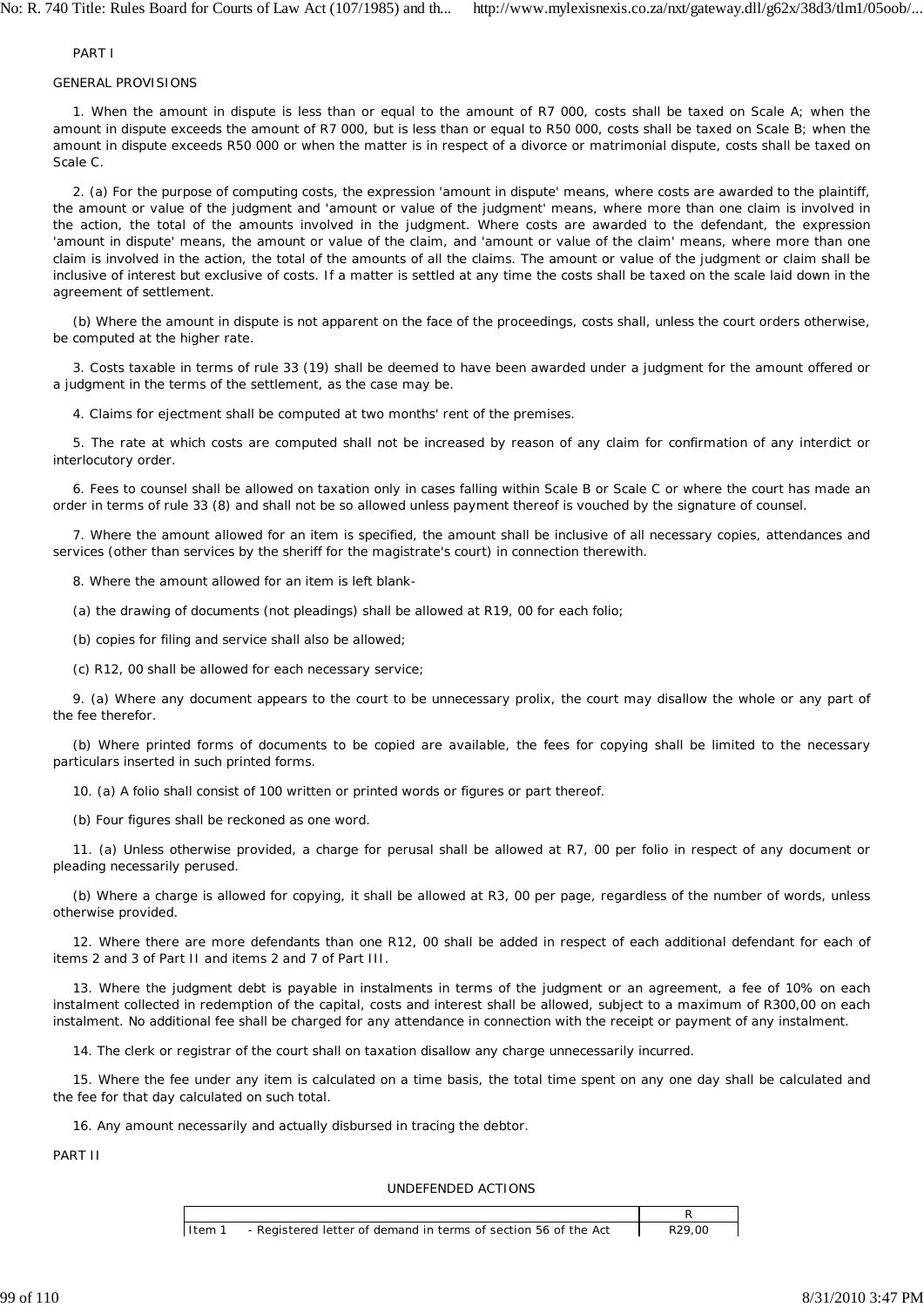|                   | - Summons, inclusive of a letter of demand other than the letter<br>of demand referred to in item 1:<br>(a) Claim or claims where the aggregate amount of the claim or        |                                                                         |
|-------------------|-------------------------------------------------------------------------------------------------------------------------------------------------------------------------------|-------------------------------------------------------------------------|
|                   | claims does not exceed R7 000                                                                                                                                                 | R98.00                                                                  |
| Item 2            | (b) Claim or claims where the aggregate amount of the claim or<br>claims exceeds R7 000 but does not exceed R50 000                                                           | R327,00                                                                 |
|                   | $(c)$ Claim or claims where the aggregate of the claim or claims<br>exceeds R50 000, and in respect of divorces or matrimonial<br>matters                                     | R485,00                                                                 |
|                   | - Judgment:                                                                                                                                                                   |                                                                         |
|                   | (a) Claim or claims where the aggregate of the claim or claims<br>does not exceed the amount in $2(a)$                                                                        | R98.00                                                                  |
| Item <sub>3</sub> | (b) Claim or claims where the aggregate of the claim or claims<br>exceeds the amount in $2(b)$ but is not more than R50 000                                                   | R250,00                                                                 |
|                   | (c) Claim or claims where the aggregate of the claim or claims<br>exceeds R50 000, and in respect of divorces or matrimonial<br>matters                                       | R408.00                                                                 |
| Item 4            | - Notice in terms of rule 12 (2)                                                                                                                                              | R47,00                                                                  |
| Item 5            | - Notice in terms of rule 54 (1)                                                                                                                                              | R47,00                                                                  |
| Item 6            | - Affidavit or certificate                                                                                                                                                    |                                                                         |
| Item 7            | - Attending court at the request of the magistrate when claim is<br>referred to court for judgment or to obtain provisional sentence<br>when claim is undefended              | as allowed<br>under item 15<br>on the scale<br>for defended<br>actions. |
| Item $8 -$        | For each registered letter forwarded to the debtor in terms of<br>section $57(1)$ or (3) or section $58(2)$ , of the Act by the creditor or<br>his attorney, including copies | R30,00                                                                  |
| Item $9 -$        | Admission of liability and undertaking to pay debt in instalments<br>or otherwise (section 57 of the Act)                                                                     | R79,00                                                                  |
| Item 10           | - Consent to judgment or to judgment and an order for the<br>payment of judgment debt in instalments (section 58 of the Act)                                                  | R79,00                                                                  |

*Note:* The amount of fees allowable under items 4, 5, 6, 7, 8, 9 and 10 shall be included without taxation in the amount of the costs for which judgment is entered."

# PART III

|  |  | DEFENDED ACTIONS (AND INTERPLEADER PROCEEDINGS) |
|--|--|-------------------------------------------------|
|  |  |                                                 |

|     | Item                                                                                                                                                                                                                               | Scale A | Scale B | Scale C  |
|-----|------------------------------------------------------------------------------------------------------------------------------------------------------------------------------------------------------------------------------------|---------|---------|----------|
|     |                                                                                                                                                                                                                                    | R       | R       | R        |
| 1.  | Instructions to sue or defend or to counterclaim or<br>defend a counterclaim, perusal of all<br>documentation and consideration of merits and all                                                                                  | R394,00 | R525,00 | R630,00  |
|     | necessary consultations to issue summons                                                                                                                                                                                           |         |         |          |
| 2.  | <b>Summons</b>                                                                                                                                                                                                                     | R198 00 | R275,00 | R329,00  |
| 3.  | Appearance                                                                                                                                                                                                                         | R33,00  | R33,00  | R40,00   |
| 4.  | Notice under rule 12 (1) (b) and (2)                                                                                                                                                                                               | R33,00  | R33,00  | R40,00   |
| 5.  | Plea                                                                                                                                                                                                                               | R198,00 | R275,00 | R329,00  |
| 6.  | Claim in reconvention                                                                                                                                                                                                              | R198,00 | R275.00 | R329,00  |
| 7.  | Reply, if necessary                                                                                                                                                                                                                | R198,00 | R275,00 | R329,00  |
| 8.  | Drawing up of all documents not specifically                                                                                                                                                                                       |         |         |          |
|     | mentioned, including request for further particulars,<br>schedule of documents, all affidavits, subpoenas,<br>any notice not otherwise provided for and drawing<br>up of statements by witnesses                                   |         |         |          |
| 9.  | Production of documents for inspection, or                                                                                                                                                                                         |         |         |          |
|     | inspecting documents, per quarter of an hour or                                                                                                                                                                                    | R117,00 | R117,00 | R140,00  |
|     | part thereof of the time spent                                                                                                                                                                                                     |         |         |          |
|     | 10. Each copy of service, per page                                                                                                                                                                                                 | R3,00   | R3,00   | R3,00    |
| 11. | The recording of statements by witnesses, per                                                                                                                                                                                      | R117,00 | R117,00 | R140,00  |
|     | quarter of an hour or part thereof                                                                                                                                                                                                 |         |         |          |
|     | 12. Notice of trial or reinstatement                                                                                                                                                                                               | R33,00  | R33,00  | R40,00   |
|     | 13. Preparing for trial (if counsel not employed)                                                                                                                                                                                  | R656,00 | R893,00 | R1071,00 |
|     | 14. Attendance at settlement negotiations, for each                                                                                                                                                                                |         |         |          |
|     | quarter of an hour or part thereof actually spent in<br>such negotiations                                                                                                                                                          | R117,00 | R117,00 | R140,00  |
|     | 15. Attending court during trial, or at an on-the-spot<br>inspection, or at postponement or examination on<br>commission, for each quarter of an hour or part<br>thereof spent in court while the case is actually<br>being heard- |         |         |          |
|     | if counsel not employed<br>(a)                                                                                                                                                                                                     | R117,00 | R117,00 | R140,00  |
|     | (b)<br>if counsel employed                                                                                                                                                                                                         | Nil     | R47,00  | 56,00    |
|     | 16. Attending pre-trial conference, for each quarter of                                                                                                                                                                            |         |         |          |
|     | an hour or part thereof actually spent in such<br>conference                                                                                                                                                                       | R117,00 | R117,00 | R140,00  |
|     | 17. Attending court to hear reserved judgment, per                                                                                                                                                                                 |         |         |          |
|     | quarter of an hour or part thereof                                                                                                                                                                                                 | R23,00  | R23,00  | R28,00   |
|     | 18. Correspondence -                                                                                                                                                                                                               |         |         |          |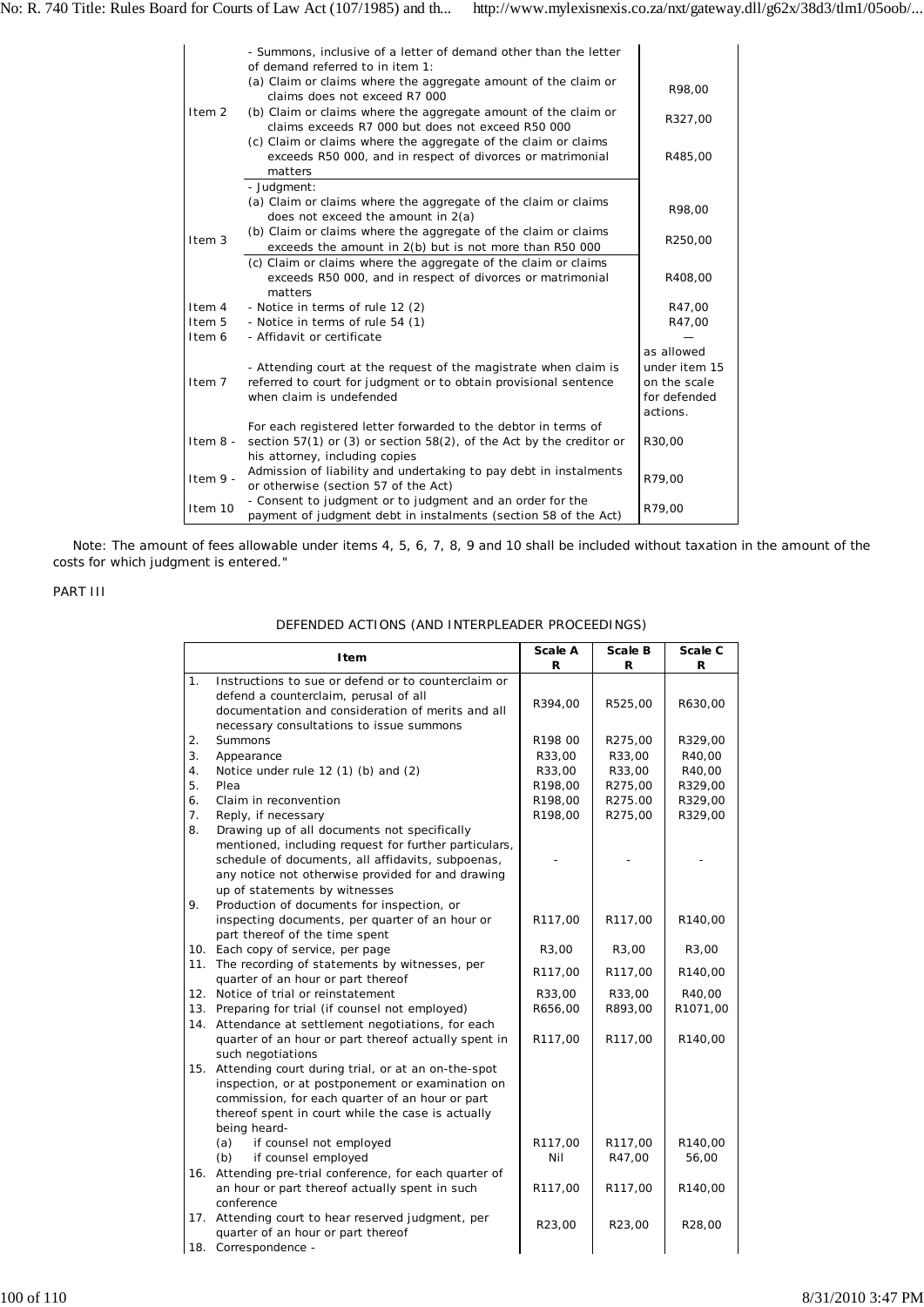|     | (a)     | for each necessary letter or telegram, per<br>folio                                                                                                        | R19,00                                                                                     | R19,00              | R23,00  |
|-----|---------|------------------------------------------------------------------------------------------------------------------------------------------------------------|--------------------------------------------------------------------------------------------|---------------------|---------|
|     | (b)     | for each letter or telegram received, provided<br>that a fee for perusal shall not be allowed in<br>addition to the fee herein provided for                | R <sub>12</sub> ,00                                                                        | R <sub>19</sub> ,00 | R23.00  |
|     |         | 19. Attendances: For each necessary attendance not<br>otherwise provided for, per attendance                                                               | R <sub>12</sub> ,00                                                                        | R <sub>19</sub> .00 | R23.00  |
| 20. |         | Necessary formal telephone calls, per call                                                                                                                 | R <sub>12</sub> ,00                                                                        | R <sub>19</sub> ,00 | R23.00  |
| 21. |         | Telephone consultations: For every 5 minutes or<br>part thereof, subject to a maximum of R113,00 per<br>consultation                                       | R33,00                                                                                     | R33,00              | R40,00  |
|     |         | 22. Each necessary consultation, per quarter of an hour<br>or part thereof                                                                                 | R117,00                                                                                    | R117,00             | R140.00 |
| 23. | trials  | The court may, on request made at the hearing,<br>allow in addition to the fee prescribed in item 13<br>above a refresher fee in postponed or partly heard | R408,00                                                                                    | R578,00             | R693,00 |
|     | thereof | 24. Time spent waiting at court (owing to no court<br>being available) per quarter of an hour or part                                                      | R79,00                                                                                     | R79,00              | R95.00  |
| 25. |         | Travelling time [subject to the provisions of rule 33<br>(9)] per quarter of an hour or part thereof                                                       | R79,00                                                                                     | R79,00              | R95,00  |
|     |         | 26. Subsistence and travelling expenses as laid down<br>in rule 33 (9)                                                                                     | The actual reasonable subsistence<br>and travelling expenses as laid<br>down in rule 33(9) |                     |         |

PART IV

#### OTHER MATTERS

Exceptions, applications to strike out, applications for summary judgment, appearance to obtain provisional sentence when claim is defended, interlocutory applications, arrest, interdict, applications under rule 27(9), applications to review judgment, order or taxation, applications for liquidation of close corporations and applications in terms of section 65J of the Act.

|    |     | Item                                                                                                                                                                                                         | Scale A<br>R | Scale B<br>R | Scale C<br>R |
|----|-----|--------------------------------------------------------------------------------------------------------------------------------------------------------------------------------------------------------------|--------------|--------------|--------------|
| 1. | (a) | Instructions to make application or to oppose<br>or to show cause (the court may on request<br>allow a higher amount)                                                                                        | R98.00       | R198.00      | R236,00      |
|    | (b) | Instructions to make application for liquidation<br>of close corporation, perusal of all<br>documentation and consideration of merits,<br>and all necessary consultations                                    | R485,00      | R485.00      | R581,00      |
| 2. |     | Drawing up of all documents, affidavits,<br>applications and notices, orders, etc.                                                                                                                           |              |              |              |
| 3. |     | Attending court on hearing:                                                                                                                                                                                  |              |              |              |
|    | (a) | If unopposed or opposed (if counsel not<br>employed), for each quarter of an hour or part<br>thereof actually spent in court                                                                                 | R117,00      | R117,00      | R140,00      |
|    | (b) | If opposed (if counsel employed), for each<br>quarter of an hour actually spent in court or<br>part thereof                                                                                                  | Nil          | R47,00       | R56,00       |
| 4. |     | Fee for preparing for trial, when opposed, if<br>allowed by the court on request                                                                                                                             | R408,00      | R485,00      | R581,00      |
| 5. |     | Consultations and settlement negotiations - when<br>opposed, per quarter of an hour or part thereof                                                                                                          | R117,00      | R117,00      | R140,00      |
|    |     | Note: The court may on request made at the hearing<br>allow, as an alternative to the fees prescribed in item<br>4, a fee for preparing argument under items 13 and<br>23 of the scale for defended actions. |              |              |              |

|     | Item                                                                                                                          | Scale                                   |
|-----|-------------------------------------------------------------------------------------------------------------------------------|-----------------------------------------|
|     | TAXATION OF COSTS                                                                                                             | R                                       |
| 6.  | Drawing up bill of costs:                                                                                                     | 5% of the fees<br>allowed.              |
| 7.  | Attending taxation:                                                                                                           | 5% of the total of<br>the bill allowed. |
| 8.  | Attending on review of taxation, for each quarter of an hour or<br>part thereof in court while review is actually being heard | R117,00                                 |
| 9.  | Notice of application for review of taxation and service                                                                      |                                         |
| 10. | Affidavit, where necessary.                                                                                                   |                                         |

#### EXECUTION

| 111 | (a) Issue of warrant of execution, ejectment, and delivery up<br>of possession | R79.00 |
|-----|--------------------------------------------------------------------------------|--------|
|     | (b) For each reissue thereof                                                   | R33.00 |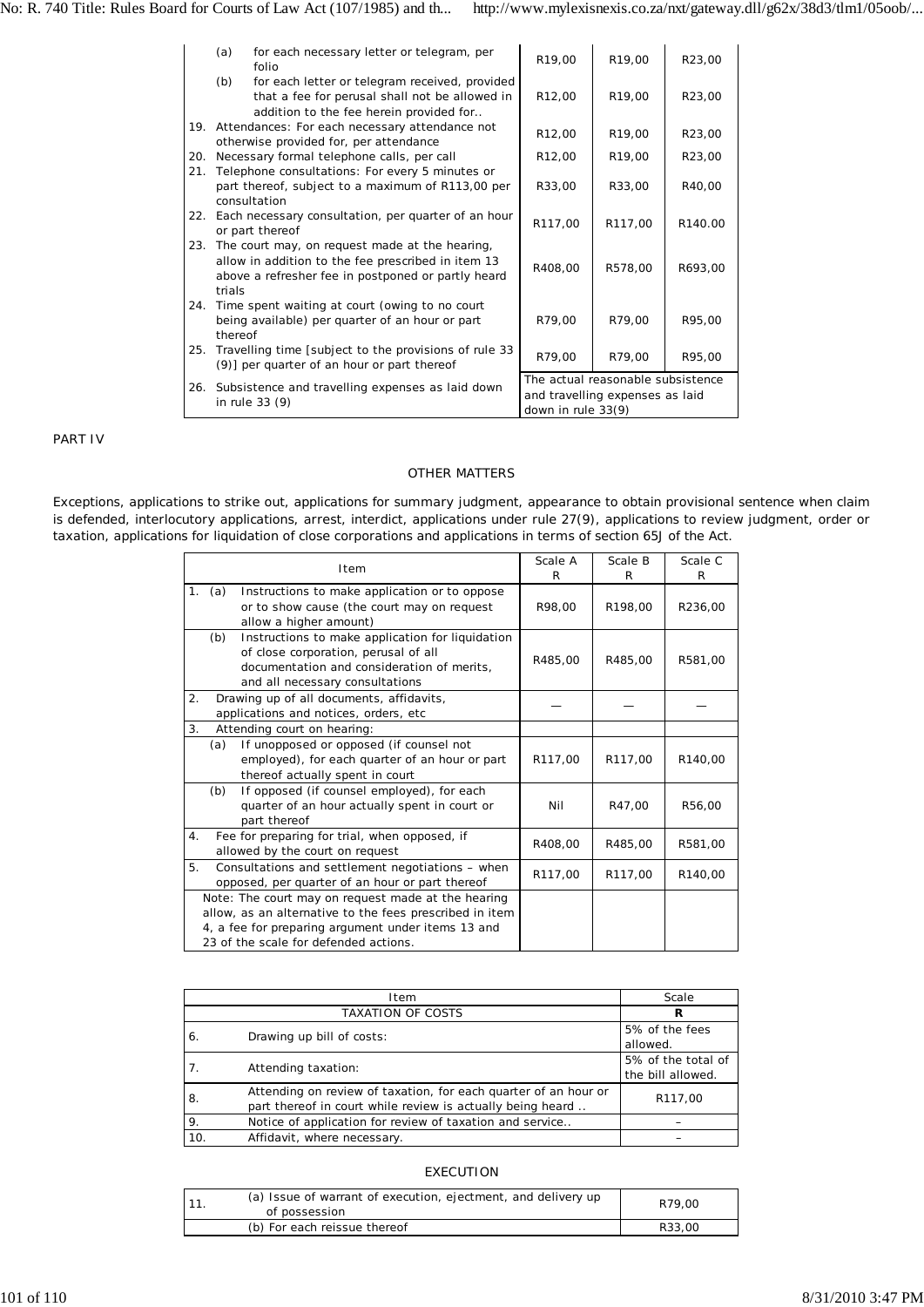| 12.           |       | Inclusive fee for work done in connection with releasing of<br>immovable property attached                                                                                                                                                                             | R98,00                   |
|---------------|-------|------------------------------------------------------------------------------------------------------------------------------------------------------------------------------------------------------------------------------------------------------------------------|--------------------------|
| 13.           |       | Inclusive fee for work done in connection with sale in execution<br>of immovable property only (excluding work in respect of which<br>fees are already provided for elsewhere and the drawing up of<br>the conditions of sale)                                         | R250,00                  |
| 14.           |       | (a) Drawing up of notice of sale in terms of rule 41(8) or rule<br>43(6), or conditions of sale in terms of rule 43(7)                                                                                                                                                 |                          |
|               |       | (b) For all other work done and papers and documents supplied<br>to the sheriff of the magistrate's court in connection with a<br>sale in execution of movable property, an inclusive fee of.                                                                          | R170,00                  |
| 15.           |       | Security for restitution, where necessary                                                                                                                                                                                                                              | R65,00                   |
|               |       | WHERE COUNSEL IS EMPLOYED                                                                                                                                                                                                                                              |                          |
| 16.           |       | Instructions for exception or application, where allowed                                                                                                                                                                                                               | R117,00                  |
| 17.           |       | Instructions on trial                                                                                                                                                                                                                                                  | R145,00                  |
| 18.           |       | Drawing brief on exception or application, where allowed                                                                                                                                                                                                               |                          |
| 19.           |       | Drawing brief on trial                                                                                                                                                                                                                                                 |                          |
| 20.           |       | Attending each necessary consultation with counsel, per                                                                                                                                                                                                                | R47,00                   |
|               |       | quarter of an hour or part thereof                                                                                                                                                                                                                                     |                          |
|               |       | <b>FEES TO COUNSEL</b>                                                                                                                                                                                                                                                 |                          |
| 21.           |       | With brief to argue exception or application                                                                                                                                                                                                                           | R578,00                  |
|               |       | Note: A fee to counsel on application shall be allowed only where the                                                                                                                                                                                                  |                          |
|               |       | court certifies that the briefing of counsel was warranted.                                                                                                                                                                                                            |                          |
| 22.           |       | With trial brief for the first day, not exceeding                                                                                                                                                                                                                      | R1640,00                 |
| 23.           |       | In any court held more than 30 km from the nearest town<br>where a provincial or local division (other than a Circuit Court)<br>of the High Court sits, a travelling allowance (in addition to<br>the fee on brief) may be allowed by special order of the court<br>at | R3,00 per km             |
| 24.           |       | Each necessary consultation, per quarter of an hour                                                                                                                                                                                                                    | R <sub>117</sub> ,00     |
| 25.           |       | For every day exceeding one on which evidence is taken or<br>arguments heard, a refresher not exceeding.                                                                                                                                                               | R985,00                  |
| 26.           |       | Drawing up pleadings                                                                                                                                                                                                                                                   | R263,00                  |
| <i>Notes:</i> |       |                                                                                                                                                                                                                                                                        |                          |
| (a)           |       | In regard to items 22 and 25 a fee in lieu of the fee for the<br>first day's hearing shall be allowed as follows when the case is<br>settled or withdrawn or postponed at the instance of any party<br>on or before the date of hearing:                               |                          |
|               | (i)   | not more than two days prior to the date of hearing: The fee<br>otherwise allowable on taxation for the first day's hearing:                                                                                                                                           |                          |
|               | (ii)  | not less than three days and not more than seven days prior to<br>the date of hearing: Two thirds of the fee under (i); and                                                                                                                                            |                          |
|               | (iii) | not less than eight days and not more than 21 days prior to<br>the date of hearing: Half of the fee under (i).                                                                                                                                                         |                          |
| (b)           |       | The court may on request allow a a higher fee for counsel in                                                                                                                                                                                                           |                          |
| (c)           |       | regard to items 22, 24, 25 and 26.<br>A fee for travelling time by counsel shall be allowed at the                                                                                                                                                                     |                          |
|               |       | same rate as for attorneys under rule 33(9).                                                                                                                                                                                                                           |                          |
|               |       | <b>MISCELLANEOUS</b>                                                                                                                                                                                                                                                   |                          |
| 27.           |       | Obtaining certified copy of judgment                                                                                                                                                                                                                                   | R60,00                   |
| 28.           |       | Obtaining payment in terms of rule 18(4)                                                                                                                                                                                                                               | R40,00                   |
| 29.           |       | Request for security in terms of rule 62(1)                                                                                                                                                                                                                            | $\overline{\phantom{a}}$ |
| 30.           |       | Furnishing security in terms of rule 62(1)                                                                                                                                                                                                                             | $\overline{\phantom{a}}$ |

### **TABLE B**

# **COSTS**

# PART I

GENERAL PROVISIONS IN RESPECT OF PROCEEDINGS IN TERMS OF SECTION 65 AND 65A TO 65M OF THE ACT

1. Subject to the provisions of paragraph 3, no fees other than those in the Tariff to this Part shall be allowed.

2. Subject to the provisions of section 65K of the Act, the fees laid down in items (a) , (b) or (c) of the Tariff to this Part, as the case may be, shall be payable for the drawing up of the notice referred to in section 65A (1), including appearance at the inquiry into the judgment debtor's financial position referred to in section 65D, or any appearance at subsequent suspension, amendment or rescission proceedings, and shall, with the exception of the fee allowed under item (m) of the tariff, be chargeable only once for the drawing up, issue and all reissues of the notice and all postponements of the inquiry, irrespective of the number of days on which the proceedings are heard in court: Provided that where the debtor leaves the area of jurisdiction of the court after issue of the notice referred to in section 65A (1) and the notice is reissued in any other district, the aforesaid fee may also be charged in such other district if the court so orders.

3. The following shall be allowed in addition to the fees laid down in the Tariff to this Part:

(a) All necessary disbursements incurred in connection with the proceedings.

(b) A fee of 10% on each instalment collected in redemption of the capital and costs of the action, subject to a maximum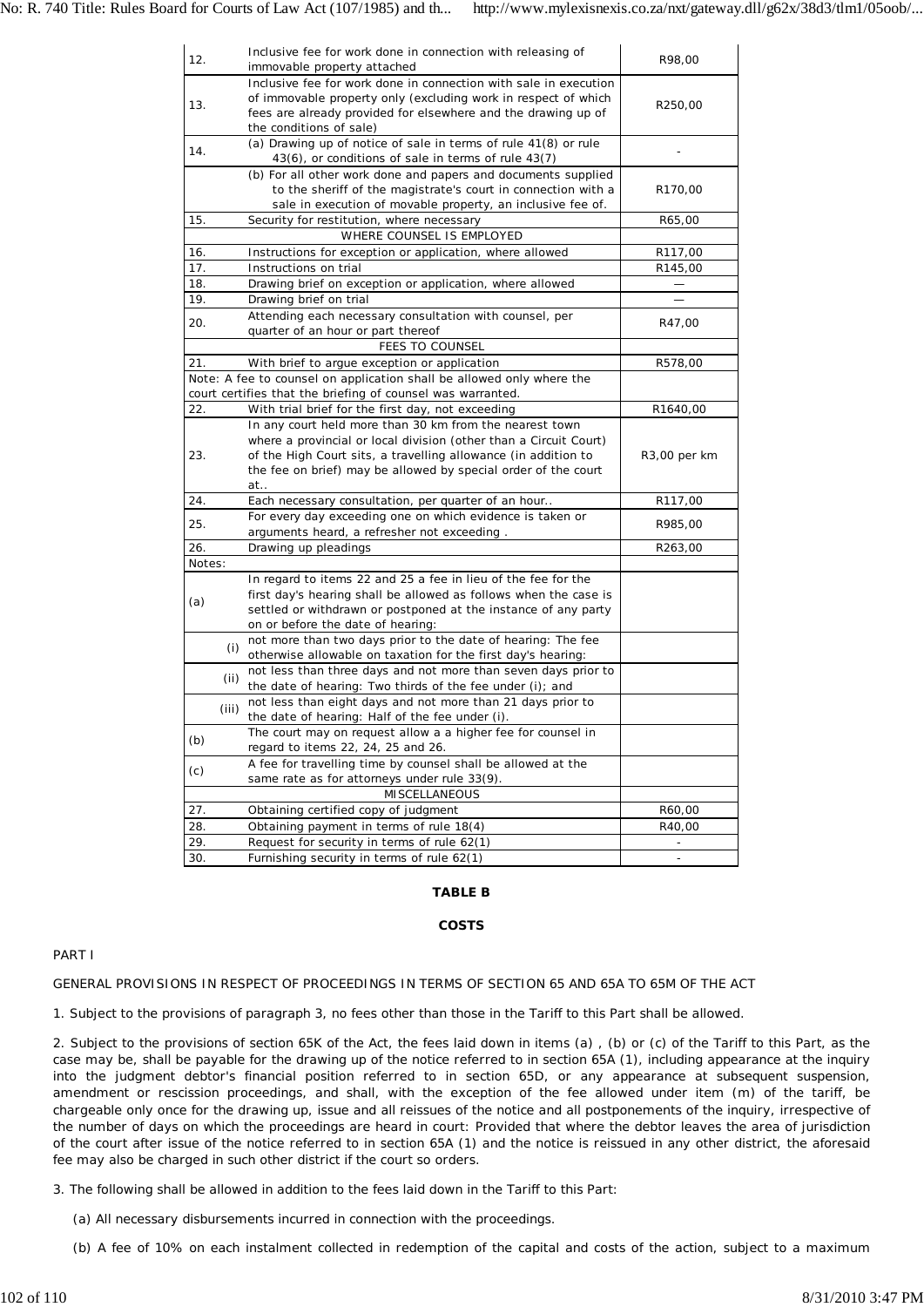amount of R300, 00 on every instalment. Where the amount is payable in instalments the collection fees shall be recoverable only on payment of every instalment. Such fees shall be in substitution for and not in addition to the collection fees prescribed in paragraph 13 of Part 1 of Table A.

(c) All necessary disbursements incurred in connection with any prior abortive proceedings under section 72, if the court has so ordered.

(d) Any amount necessarily and actually disbursed in tracing the judgment debtor, where the capital amount of the debt at the time the tracing agent was employed was not less than R327, 00. The total amount to be allowed for each tracing shall not exceed R250, 00.

4. For the purpose of the Tariff to this Part the amount of the claim shall, subject to the provisions of paragraph 3 (d), be the total of the capital amount and costs outstanding at the date of the first institution of proceedings under section 65A (1) of the Act.

5. Items 1 to 5 of Part IV of Table A of Annexure 2 are applicable in terms of section 65J of the Act.

## TARIFF

|         |                                                                                                                                                                                                                                    | R       |  |
|---------|------------------------------------------------------------------------------------------------------------------------------------------------------------------------------------------------------------------------------------|---------|--|
| " $(a)$ | Where the claim does not exceed the amount of R1 000,00                                                                                                                                                                            |         |  |
| (b)     | Where the claim exceeds the amount of R1 000,00 but is not more<br>than R2 000,00                                                                                                                                                  |         |  |
| (c)     | Where the claim exceeds the amount of R2 000,00                                                                                                                                                                                    | R296,00 |  |
| (d)     | Warrant of Arrest (Form 40A)                                                                                                                                                                                                       | R65,00  |  |
| (e)     | (i) Emoluments Attachment Order (Form 38)                                                                                                                                                                                          |         |  |
|         | (ii) Reissue (Certificates included)                                                                                                                                                                                               | R105,00 |  |
| (f)     | Application for costs on notice (including appearance in court).                                                                                                                                                                   | R65,00  |  |
| (g)     | Obtaining a certified copy of a judgment                                                                                                                                                                                           | R65,00  |  |
| (h)     | Affidavit or certificate by the judgment creditor or his or her attorney                                                                                                                                                           | R47,00  |  |
| (i)     | For each registered letter forwarded to the debtor in terms of sections<br>$65A(2)$ , $65E(6)$ or $65J(2)$ of the Act by the creditor or his or her<br>attorney                                                                    |         |  |
| (j)     | Affidavit or affirmation by debtor [Rule 45(7)]                                                                                                                                                                                    | R79,00  |  |
| (k)     | Request for an order under section 65 of the Act                                                                                                                                                                                   |         |  |
| (1)     | Attending postponed proceedings in terms of section 65E(3) of the Act<br>or attending proceedings at court pursuant to the arrest of a judgment<br>debtor, director or officer or pursuant to a notice referred to in<br>65A(8)(b) |         |  |
| (m)     | Subpoena:                                                                                                                                                                                                                          |         |  |
|         | (i)<br>Drawing up of subpoena, per folio                                                                                                                                                                                           | R19,00  |  |
|         | Every necessary attendance, per attendance<br>(ii)                                                                                                                                                                                 | R12,00  |  |
| (n)     | Correspondence: For every necessary letter or telegram<br>written or received, including copy to retain, provided<br>(i)<br>that a fee for perusal shall not be allowed in addition to<br>the fee herein provided for, per Folio   | R19,00  |  |
|         | Attendances: For each necessary attendance not<br>(ii)<br>otherwise provided for, per attendance                                                                                                                                   | R19.00  |  |
|         | (iii)<br>Necessary formal telephone calls, per call.                                                                                                                                                                               | R19,00  |  |

# PART II

GENERAL PROVISIONS IN RESPECT OF PROCEEDINGS IN TERMS OF SECTION 72 OF THE ACT

1. Subject to the provisions of paragraphs 2 and 3 no fees other than those laid down in the Tariff to this Part shall be allowed.

2. Paragraph 3 (a), (b) and (d) of the general provisions under Part 1 of this Table shall apply mutatis mutandis to this Part.

3. All necessary disbursements incurred in connection with any prior abortive proceedings under section 65 shall be allowed if the court has so ordered.

4. For the purpose of the Tariff to this Part the amount of the claim shall, subject to the provisions of paragraph 3 (d) of the general provisions under Part 1 of this Table, be the total of the capital amount outstanding at the date of the first institution of proceedings in terms of section 72 of the Act.

### TARIFF

|     |                                                             | R       |
|-----|-------------------------------------------------------------|---------|
| (a) | Where the claim does not exceed R200,00                     | R98.00  |
| (b) | Where the claim exceeds R200,00.                            | R210,00 |
| (c) | Obtaining certified copy of a judgment.                     | R60,00  |
| (d) | Application for an order of execution against the Garnishee | R60.00  |
| (e) | Garnishee Order (Form 39)                                   | R79.00  |

# PART III

GENERAL PROVISIONS IN RESPECT OF PROCEEDINGS IN TERMS OF SECTION 74 OF THE ACT

1. The following fees shall be allowed in addition to those laid down in the Tariff to this Part: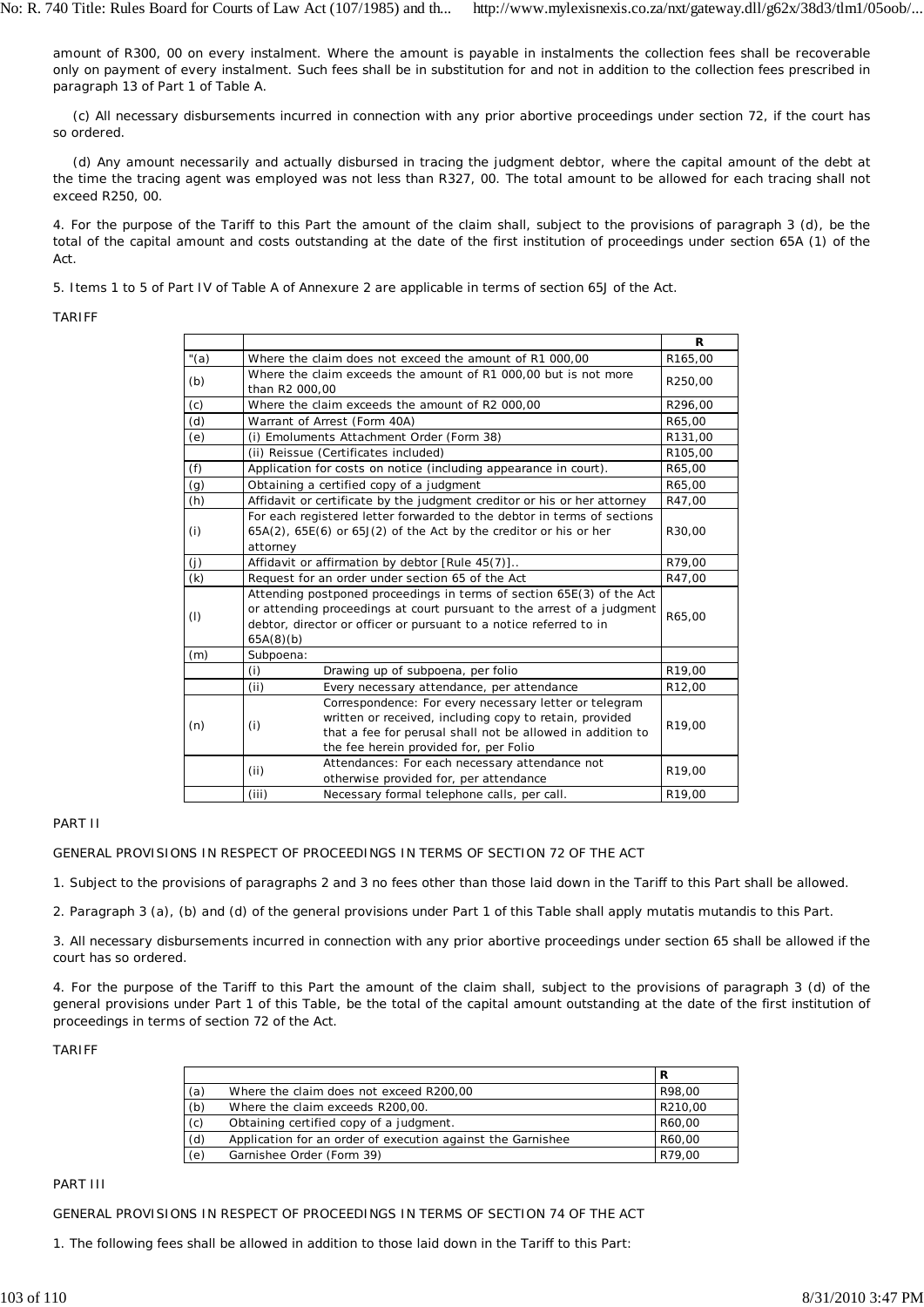(a) All necessary disbursements incurred in connection with the proceedings.

(b) In addition to the fees stated below, the administrator shall be entitled to a fee of 10% on each instalment collected for the redemption of capital and costs.

2. For the purposes of items 4 and 5 of the Tariff to this Part, a folio shall consist of 100 written or printed words or figures and four figures shall be reckoned as one word.

TARIFF

|                  | Item                                                                                                                                                                                                                                                                                                                                                    | One to ten<br>creditors | Eleven to<br>twenty<br>creditors | Twenty-one<br>or more<br>creditors |
|------------------|---------------------------------------------------------------------------------------------------------------------------------------------------------------------------------------------------------------------------------------------------------------------------------------------------------------------------------------------------------|-------------------------|----------------------------------|------------------------------------|
|                  |                                                                                                                                                                                                                                                                                                                                                         | R                       | R                                | R                                  |
| 1 <sub>1</sub>   | Instructions to apply for administration order,<br>including the necessary perusal of summonses,<br>demands, etc, and ascertaining the amount of<br>assets and liabilities, including all attendances<br>and correspondence necessary in connection<br>therewith                                                                                        | R117,00                 | R165,00                          | R263,00                            |
| 2.               | Instructions on application under section 74Q (1)<br>or to oppose such application or the granting of<br>administration order                                                                                                                                                                                                                           | R93,00                  | R93,00                           | R93,00                             |
| 3.               | Drawing up application for administration order<br>or review thereof and affidavit, including all<br>annexures thereto and all attendances, excluding<br>attendance in court                                                                                                                                                                            | R165,00                 | R165,00                          | R165,00                            |
| 4.               | Making copies of application, affidavit and<br>annexures for creditors, per page                                                                                                                                                                                                                                                                        | R3,00                   | R3,00                            | R3,00                              |
| 5.               | Perusal of application and other documents<br>served, if any, per folio Note: The fees under<br>this item are only claimed by the attorney or an<br>opposing party.                                                                                                                                                                                     | R7,00                   | R7,00                            | R7,00                              |
| 6.<br>(a)        | Attending court:<br>On postponement or setting aside, if not<br>occasioned by the attorney or his client.                                                                                                                                                                                                                                               | R44,00                  | R44,00                           | R44,00                             |
| (b)              | On any other hearing                                                                                                                                                                                                                                                                                                                                    | R93,00                  | R177,00                          | R177,00                            |
| $\overline{7}$ . | For furnishing to a creditor by the administrator<br>of the information referred to in section 74M(a)<br>of the Act, per application                                                                                                                                                                                                                    | R <sub>12</sub> ,00     | R <sub>12</sub> ,00              | R <sub>12</sub> ,00                |
| 8.               | For furnishing of a copy of the debtor's<br>statement of affairs referred to in sections 74<br>and 74A (1) of the Act by the administrator in<br>terms of section 74M (b) or of a list or account<br>referred to in section 74G (1) or 74J of the Act or<br>of the debtor's statement of affairs referred to in<br>section 651 (2) of the Act, per page | R <sub>2</sub> ,00      | R <sub>2</sub> ,00               | R <sub>2</sub> ,00                 |
| 9.               | Correspondence and attendances                                                                                                                                                                                                                                                                                                                          | R <sub>19</sub> ,00     | R19,00                           | R19,00                             |

### **TABLE C**

### **GENERAL PROVISIONS AND TARIFF OF FEES (SHERIFFS)**

# PART I

SHERIFFS WHO ARE OFFICERS OF THE PUBLIC SERVICE

1. For each service or execution or attempted service of any process or document: R7.

2. The service of a notice referred to in rule 54(1) simultaneously with the summons shall not be regarded as a separate service.

PART II

### SHERIFFS WHO ARE NOT OFFICERS OF THE PUBLIC SERVICE

1A. For registration of any document for service or execution upon receipt thereof: R6,00.

1B. (a) For the service of a summons, subpoena, notice, order or other document not being a document mentioned in item 2, the journey to and from the place of service of any of the above-mentioned documents -

- (i) within a distance of 6 kilometres from the court-house of the district for which the sheriff is appointed: R28,00;
- (ii) within a distance of 12 kilometres but further than 6 kilometres from the court-house of the district for which the sheriff is appointed: R.33,00;
- (iii) within a distance of 20 kilometres but further than 12 kilometres from the court-house of the district for which the sheriff is appointed: R44,00;
- (iv) where a mandator instructs the sheriff in writing to serve a document referred to in item 1 B(a) urgently on the day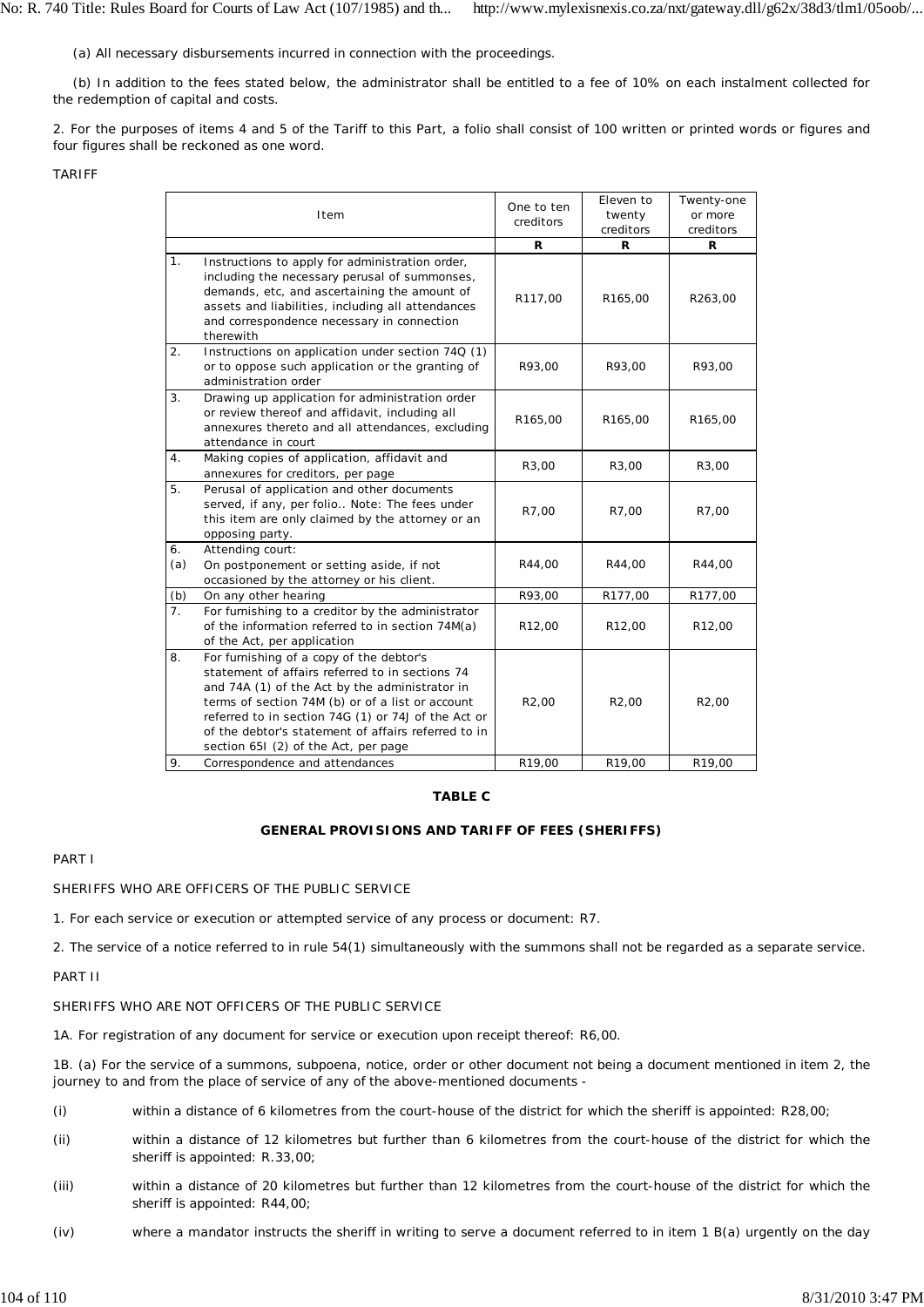1B(a)(i), (ii) and (iii) respectively, which additional costs shall be paid by the mandator, save where the court orders otherwise.

(b) For the attempted service of the documents mentioned in paragraph (a), the journey to and from the place of attempted service of any of the above-mentioned documents -

- (i) within a distance of 6 kilometres from the court-house of the district for which the sheriff is appointed: R23,00;
- (ii) within a distance of 12 kilometres but further than 6 kilometres from the court-house of the district for which the sheriff is appointed: R28,00;
- (iii) within a distance of 20 kilometres but further than 12 kilometres from the court-house of the district for which the sheriff is appointed: R39,00;
- $(iv)$ where a mandator instructs the sheriff in writing to serve a document referred to in item 1B(a) urgently on the day of receipt of such document or after normal office hours and the sheriff is unsuccessful in his or her attempt to effect service, the costs shall be calculated at double the tariff in item 1B(b)(i), (ii) and (iii) respectively, which additional costs shall be paid by the mandator, save where the court orders otherwise.

(c) (i) Where a document must be served together with a process of the court and is mentioned in such process or is an annexure thereto, no additional fees shall be charged for service of the document, otherwise R6,00 may be charged for every separate document served.

- (ii) No fees shall be charged for a separate document when process in criminal matters are served.
- (iii) The service of a notice referred to in rule 54(1) simultaneously with the summons shall not be regarded as a separate service.

2. (a) For the execution of a warrant, interdict or garnishee order, the journey to and from the place of execution of the abovementioned documents -

- (i) within a distance of 6 kilometres from the court-house of the district for which the sheriff is appointed: R39,00;
- (ii) within a distance of 12 kilometres but further than 6 kilometres from the court-house of the district for which the sheriff is appointed: R44,00;
- (iii) within a distance of 20 kilometres but further than 12 kilometres from the court-house of the district for which the sheriff is appointed: R55,00;
- (iv) where a mandator instructs the sheriff in writing to execute a document referred to in item 2(a) urgently on the day of receipt of such document or after normal office hours, the costs shall be calculated at double the tariff in item 2(a)(i), (ii) and (iii) respectively, which additional costs shall be paid by the mandator, save where the court orders otherwise.

(b) For the attempted execution of the documents mentioned in paragraph (a), the journey to and from the place of attempted execution of the above-mentioned documents -

- (i) within a distance of 6 kilometres from the court-house of the district for which the sheriff is appointed: R33,00;
- (ii) within a distance of 12 kilometres but further than 6 kilometres from the court-house of the district for which the sheriff is appointed: R39,00;
- (iii) within a distance of 20 kilometres but further than 12 kilometres from the court-house of the district for which the sheriff is appointed: R50,00;
- (iv) where a mandator instructs the sheriff in writing to execute a document referred to in item 2(a) urgently on the day of receipt of such document or after normal office hours and the sheriff is unsuccessful in his or her attempt to effect execution, the costs shall be calculated at double the tariff in item 2(b)(i), (ii) and (iii) respectively, which costs shall be paid by the mandator, save where the court orders otherwise.

(c) (i) For the ejectment of a defendant from the premises referred to in the warrant of ejectment: R23,00 per half hour or part thereof (except extraordinary expenses necessarily incurred).

(ii) A further fee of R15,00 shall be paid after execution for every person over and above the person named or referred to in the process of ejectment, in fact ejected from separate premises: Provided that where service on any person other than the judgment debtor, respondent or garnishee is necessary in order to complete the execution, the fee laid down in item 1B(a) may be charged in respect of each such service.

(d) For the arrest of a defendant *tanquam suspectus de fuga* to found jurisdiction, shall, in addition to the tariff in item 2(a), an amount of R23,00 per half hour or part thereof be payable for waiting time during negotiations between the several parties.

3. Compilation of any return in terms of rule 8, in duplicate: R11,00.

4. If it is necessary for the sheriff to travel further than 20 kilometres from the court-house of the district for which he or she is appointed, a travelling allowance of R3,00 per kilometre for each kilometre or part thereof travelled further than the aforesaid distance to and from the place of service or execution shall be allowed in addition to the fees mentioned in item 1B(a)(iii),  $1B(b)(iii)$ ,  $2(a)(iii)$  or  $2(b)(iii)$  as the case may be.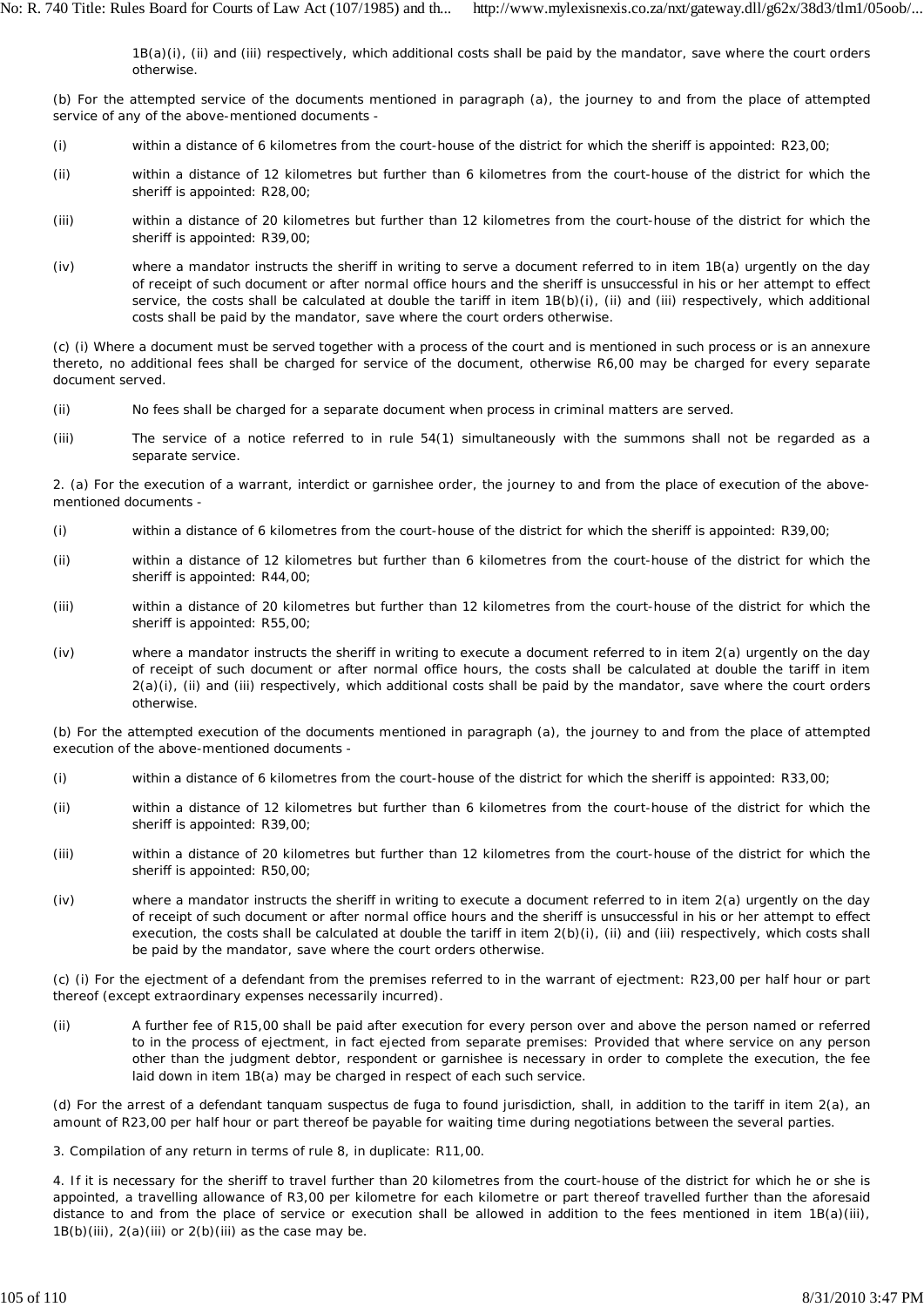5. (a) In respect of the discharge of any official duty other than those mentioned in items 1 and 2, a travelling allowance of R3,00 per kilometre for every kilometre, or part thereof, shall be payable to the sheriff for going and returning, and it shall be calculated from the court-house of the district for which the sheriff is appointed.

- (b) A travelling allowance shall include all the expenses incurred in travelling, including train fares.
- (c) A travelling allowance shall be calculated in respect of each separate service, except that -
- (i) where more services than one can be done on the same journey beyond a radius of 20 kilometres from the courthouse, the distance from the radius of 20 kilometres to the first place of service may be taken into account only once, and shall be apportioned equally to the respective services, and the distance from the first place of service to the remaining places of service shall similarly be apportioned equally to the remaining services; and
- (ii) where service of the same process has to be effected on more than one person by a sheriff within the area served by him or her, only one charge for travelling shall be allowed.

(d) When it is necessary for the sheriff to convey any person under arrest for any distance of more than 20 kilometres, an allowance of R3,00 per kilometre in respect of that portion of his or her journey on which he or she was necessarily accompanied by such person shall be allowed.

6. (a) Making an inventory, including the making of all necessary copies and time spent on stock-taking: R23,00 per half hour or part thereof.

(b) For assistance, if necessary, with the making of an inventory, R23,00 per half hour or part thereof.

7. The perusing, drawing up and completing of a bail bond, deed of suretyship or indemnity bond: R6,00.

8. Charge or custody of property (money excluded):

(a) (i) For each officer necessarily left in possession, a reasonable inclusive amount not exceeding R83,00 per day.

(ii) Travelling allowances, to include board in every case.

(b) If livestock is attached, only the necessary expenses of herding and preserving the stock shall be allowed.

(c) If the goods are removed and stored, only the cost of removal and storage shall be allowed.

9. (a) "Possession" shall mean actual physical possession by a person employed and paid by the sheriff, whose sole work for the time being is to remain on the premises where the goods have been attached, and who, in fact, remains in possession for the period for which possession is charged.

(b) 'Cost of removal' shall mean the amount actually and necessarily disbursed for removal or attempted removal if the goods were removed by a third party or an attempt was made to remove them, if they were removed by the sheriff him-or herself, such amount as would fairly be allowable in the ordinary course of business if the goods were removed by a third party, or an attempt was made to so remove them.

(c) 'Cost of storage' shall mean the amount actually and necessarily paid for storage if the goods were stored with a third person or, if the sheriff provided the storage, such amount as would fairly be allowable in the ordinary course of business if the goods were stored with a third person.

10. (a) Where a warrant of execution or garnishee order is paid in full, or in part, to the sheriff or moneys attached in execution against movables, 9 per cent of the amounts so paid or attached, with a minimum of R44,00 and a maximum of R440,00.

(b) Notice of attachment to defendant and to each person to be notified: R6,00.

11. Where property is released from attachment in terms of rule 41(7)(e), or the warrant of execution is withdrawn or stayed, or the judgment debtor's estate is sequestrated after the attachment, but before the sale, 2,3 per cent of the value of the goods attached, subject to a maximum of R133,00: Provided that if a sale subsequently takes place in consequence of the said attachment, the amount so paid shall be deducted from the commission payable under item 12.

12. Where the warrant of execution against movables is completed by sale, 9 per cent for the first R15 000, 00 or part thereof and thereafter 6 per cent, with a maximum of R5 875,00.

13. For the insurance of attached property if deemed necessary and on written instructions of the judgment creditor to the sheriff, in addition to the premium to be paid, an all inclusive amount of R23,00.

14. (a) When immovable property has been attached in execution and is not sold, either by reason of the warrant having been withdrawn or stayed or of the sequestration of the estate of the execution debtor, the expenses in connection with the attempted sale and the sum of R133,00 shall be payable to the sheriff or the person in fact authorised to act as auctioneer, as the case may be.

(b) The drawing up of a report of the improvements on the property for the purpose of sale: R23,00 per half hour or part thereof.

(c) Written notice to the purchaser who has failed to comply with the conditions of sale: R33,00.

(d) Consideration of conditions of sale: R66,00.

15. When immovable property has been attached in execution and the attachment lapses as referred to in section 66(4) of the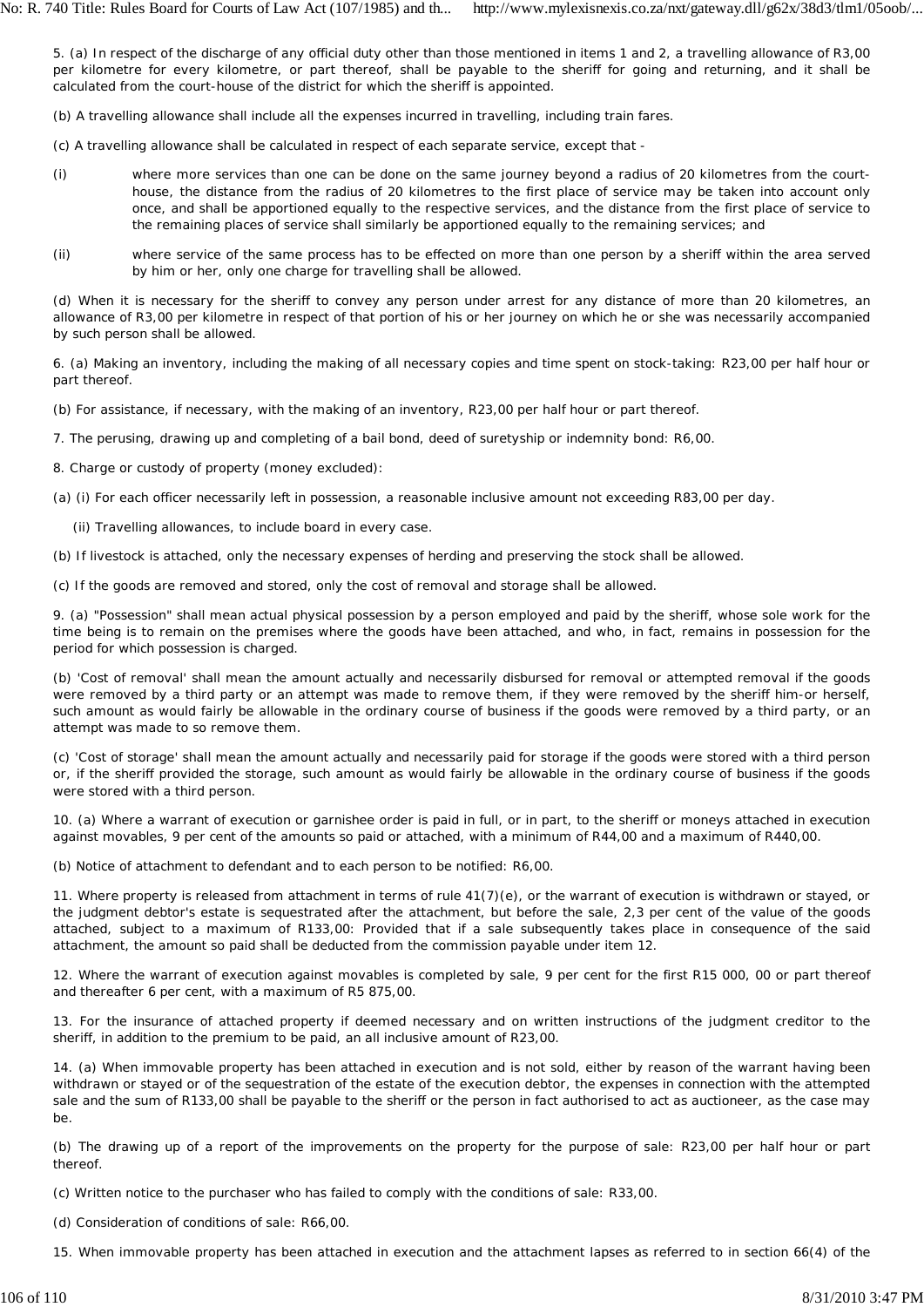Act: R39,00.

16. When an execution against immovable property is completed by sale, the following fees shall be allowed to the sheriff on the proceeds of the sale:

(a) On the sale of immovable property by the sheriff as auctioneer 6 per cent on the first R30 000, 00 of the proceeds of the sale and 3,5 per cent on the balance thereof, subject to a maximum commission of R8 750,00 in total and a minimum of R440,00 (inclusive in all instances of the sheriff's bank charges and other expenses incurred in paying the proceeds into his or her trust account), which commission shall be paid by the purchaser.

(b) If an auctioneer is employed as provided in rule 43(9), 3 per cent on the first R30 000,00 of the proceeds of the sale and 2 per cent on the balance thereof, subject to a maximum commission of R5 000,00 total and a minimum of R440,00 (inclusive in all instances of the sheriff's bank charges and other expenses incurred in paying the proceeds into his or her trust account), which commission shall be paid by the purchaser.

17. In addition to the fees allowed by items 10 to 15, both inclusive, there shall be allowed -

(a) the sum actually and reasonably paid by the sheriff or the auctioneer for printing, advertising and giving publicity to any sale or intended sale in execution;

(b) the sum of R16,00 to the sheriff for giving transfer to the purchaser.

18 Where the sheriff is in possession under more than one warrant of execution, he or she may charge fees for only one possession, and such possession shall, as far as possible, be apportioned equally to the several warrants issued during the same period: Provided that each execution creditor shall be jointly and severally liable for such possession to an amount not exceeding what would have been due under his or her execution if it had stood alone.

19. Fees payable on the value of goods attached or on the proceeds of the sale of goods in execution shall not be chargeable on such value or proceeds so far as they are in excess of the amount of the warrant.

20. The fees and expenses of the sheriff in execution of a garnishee order shall be added to the amount to be recovered under the order, and shall be chargeable against the judgment debtor.

21. If it is necessary for the sheriff to return a document received by him or her for service or execution to the mandator because -

(a) the address of service which appears on the process does not fall within his or her jurisdiction; or

(b) the mandator requested, before an attempted service or execution of the process, that it be returned to him or her, an amount of R6,00 shall be payable.

22. For the conveyance of any person arrested by the sheriff or committed to his or her custody from the place of custody to the court on a day subsequent to the day of arrest: R23,00 per journey and R44,00 per hour or part thereof for attending at court.

23. For the examination of indicated newspapers and the *Gazette* in which the notice of sale has been published as referred to in rule 43(6)(c) and Rule 41(8)(c): R6,00.

24. For forwarding a copy of the notice to every execution creditor who has lodged a warrant of execution and to every mortgagee in respect of the immovable property concerned whose address is reasonably ascertainable, for each copy: R6,00.

25. (a) For affixing a copy of the notice of sale on the notice board or door of the court-house or other public building referred to in rule 43(6)(e) and rule 41(8)(b): R16,00.

(b) For affixing a copy of the notice of sale on the property due to be sold, the amount in paragraph (a) above and travelling costs referred to in item5(a).

26. For the drawing up and issuing of an interpleader summons: R66,00.

27. In addition to the fees prescribed in this Table, the sheriff shall be entitled to the amount actually disbursed for postage and telephone calls.

28. For the writing of each necessary letter, excluding formal letters accompanying process or returns: R6,00.

29. Each necessary attendance by telephone (in addition to prescribed trunk charges and cellular charges): R6,00.

30. Sending and receiving of each necessary facsimile per A4 size page (in addition telephone charges): R3,00.

31. For the perusal of the records of the Registrar of Deeds in terms of rule 43(3) to determine the order of precedence of creditors:

(a) If investigated by the sheriff him- or herself: R39,00 per case.

(b) If the sheriff utilises the services of a third party for the investigation, the actual cost as required by the third party, provided that it is reasonable.

32. For the making of all necessary copies of documents: R2,00 per A4 size page.

33. (a) A request to tax an account of a sheriff shall be done within 90 days after the date on which the account of which the fees are disputed, has been rendered.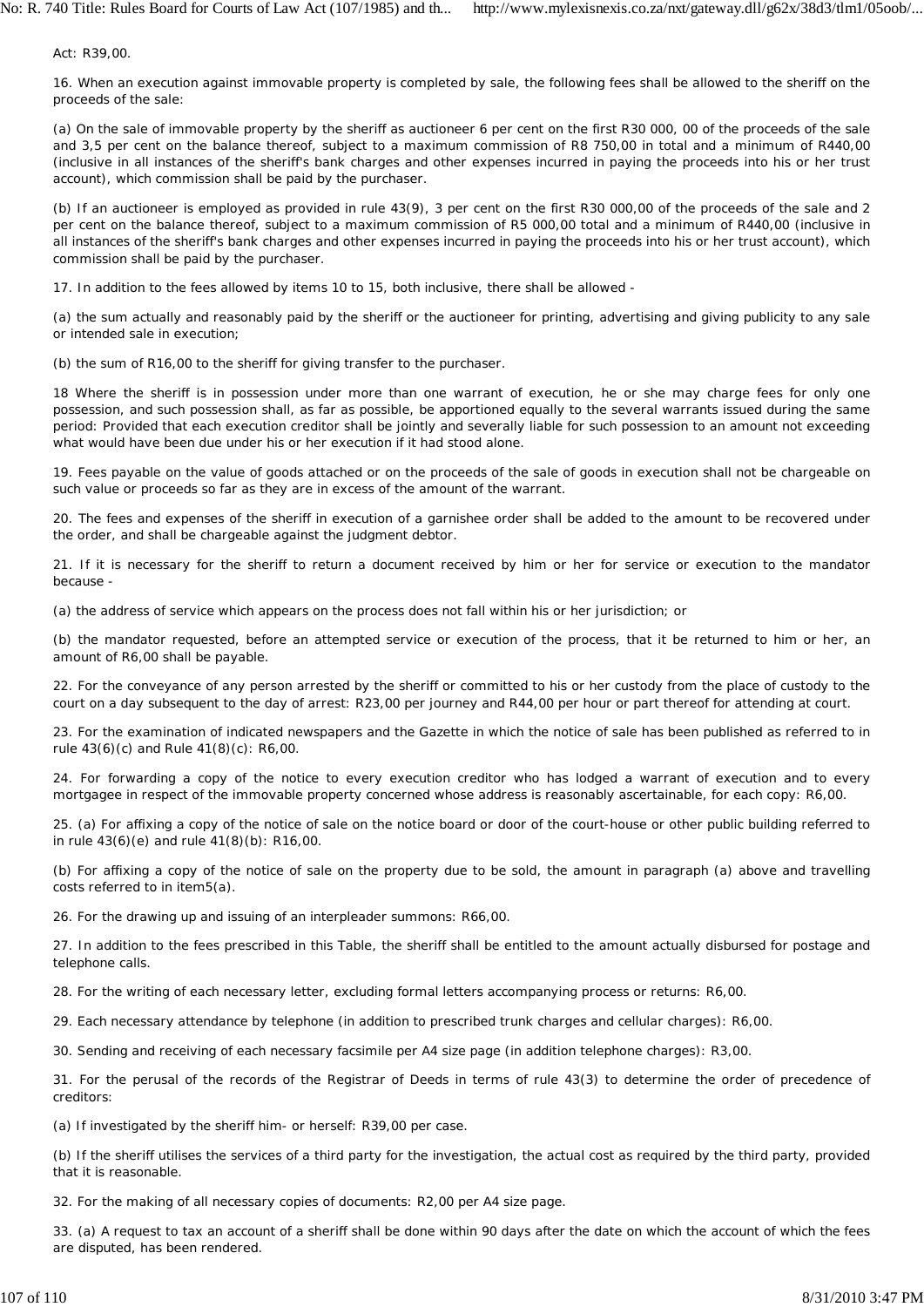(b) For the drawing up of the bill for taxation and attendance of the taxation by the sheriff: R44,00.

34. Bank charges: Actual costs incurred relating to bank charges and cheque forms.

35. (a) Drafting of notice to the judgment debtor in terms of section 65A(8)(b) of the Act: R11,00.

(b) Service of notice referred to in paragraph (a): Tariff as prescribed in item 1B(a).

(c) Attempted service of notice referred to in paragraph (a): Tariff as prescribed in item 1B(b).

(d) The tariff as prescribed in item 4 shall apply to paragraphs (b) and (c).

36. (a) For the arrest or attempted arrest of a judgment debtor in terms of section 65A(6) of the Act:

(i) The tariff as prescribed in item  $2(a)$  or item  $2(b)$ , as the case may be.

(ii) The tariff as prescribed in item 4 shall apply to this item.

(b) For the handing *over* of the judgment debtor to the South African Police Service, prisoners' friend or clerk of the court or other lawful place of detention:

(i) The tariff as prescribed in item 2(a).

(ii) Travelling costs from place of arrest to place of handing over to the relevant authority referred to in paragraph (b), per kilometre or part thereof: R3,00.

(iii) Waiting time in regard to handing over the judgment debtor to the relevant authority referred to in paragraph (b): R23,00 per half hour or part thereof with a maximum of R88,00.

### **TABLE D**

## **FEES PAYABLE TO ASSESSORS**

1. For every attendance when the case is wholly or partly heard: R70 for each hour or part of an hour of such attendance, but not to be less than R140 or more than R350 for every such attendance.

2. For every attendance when the case is not heard but is postponed or settled, at the above rate, but the minimum to be R70.

3. Attendance to be reckoned from the hour for which the assessor is summoned to the hour at which judgment is given or reserved, or to the hour at which the assessor is expressly released by the court from further attendance, whichever shall be the earlier.

4. When the case is adjourned, postponed or settled, attendances to be reckoned from the hour for which the assessor is summoned to the hour at which the case is adjourned, postponed or settled, or to the hour at which the assessor is expressly released by the court from further attendance, whichever shall be the earlier.

5. An assessor shall be entitled to the following travelling allowance for each journey actually and necessarily taken between the courthouse and his or her residence or place of business:

- (a) R1, 10 per kilometer in the case of a motorcar with an engine swept volume of 2 150 cm3 or less;
- (b) R1, 14 per kilometer in the case of a motorcar with an engine swept volume of 2 151 cm3 up to and including 2 500 cm3;
- (c) R1, 27 per kilometer in the case of a motorcar with an engine swept volume of 2 501 cm3 up to and including 3 500 cm3;
- (d) R1, 42 in the case of a motorcar with an engine swept volume of more than 3 500 cm3.

6. The party who desires an assessor in terms of rule 59 (6) shall pay to the clerk or registrar of the court an amount of R350 for each assessor applied for.

### **APPENDIX A**

### TARIFF OF ALLOWANCES PAYABLE TO WITNESSES IN CIVIL CASES

The Minister for Justice and Constitutional Development has, in consultation with the Minister for Finance, under section 51 bis of the Magistrates' Courts Act, 1944 (Act 32 of 1944), and section 42 of the Supreme Court Act, 1959 (Act 59 of 1959), prescribed the tariff of allowances in the Schedule.

# **SCHEDULE**

### 1 Definitions

In this Schedule any word or expression to which a meaning has been assigned in the Acts shall bear the meaning so assigned to it and unless the context otherwise indicates-

"court manager" means the person in control of the administration of a magistrate's office;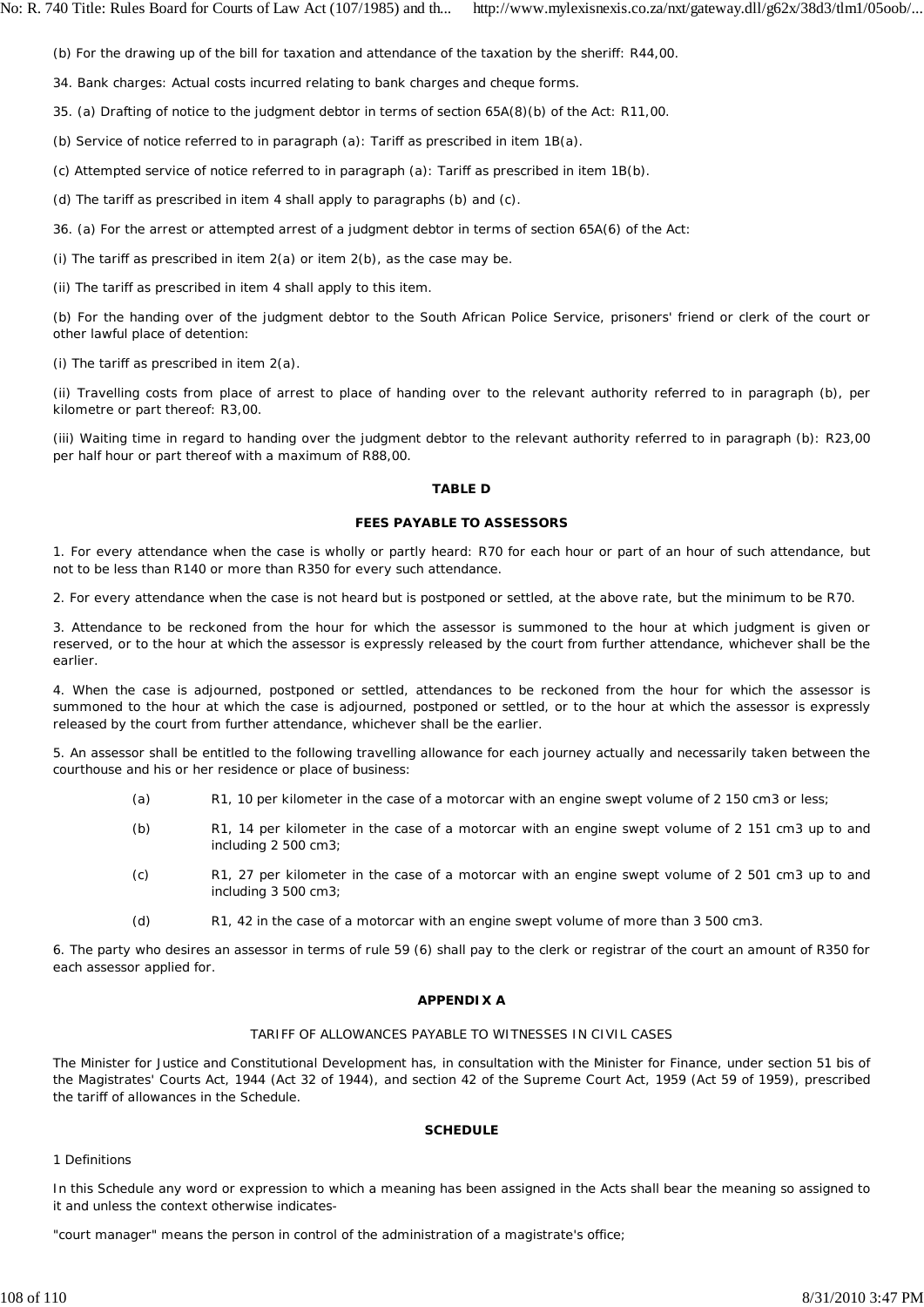"registrar" includes assistant registrar;

"the Acts" means the Magistrates' Courts Act, 1944 (Act 32 of 1944), and the Supreme Court Act, 1959 (Act 59 of 1959); and

"witness" means a person who attends a civil case as a witness.

2 Subsistence allowance

(1) A witness is entitled to the following allowances for each 24 hours or part thereof for which the witness is, for the purpose of the attendance of a civil case, absent from his or her residence or place of sojourn:

(a) the reasonable actual expenses if it is necessary to hire accommodation for the night; and

(b) (i) R50; or

> (ii) the reasonable actual expenses incurred for meals on submission of proof of the expenses to the satisfaction of the court manager or the registrar.

(2) The allowances provided for in subregulation (1) are payable for the full period for which the witness is absent from his or her residence or place of sojourn for purposes of attending the court.

(3) In calculating the period of absence for purposes of subregulations (1) and (2), a witness is allowed 24 hours for each distance of 600 kilometres or part thereof travelled.

(4) The allowance provided for in subregulation (1) is not payable if the fare of a witness includes the cost of meals and accommodation.

3 Transport and travelling expenses

(1) A witness may, subject to subregulation (2), make use of public or private transport and is entitled to the following allowances:

(a) In the case of private transport-

- (i) 92c per kilometre in the case of a motorcycle; or
- (ii) R1.30 per kilometre in the case of a motor vehicle,

calculated along the shortest route; or

- (b) in the case of public transport, an amount equal to the fare for the least expensive transport along the shortest route.
- (2) A witness may only use air transport if the court manager, registrar, or taxing master of the High Court of South Africa-
- (a) is satisfied that the use thereof is warranted; and
- (b) has approved that the witness may make use of air transport.

(3) On satisfactory proof having been produced, a witness is entitled to be reimbursed for his or her reasonable actual expenses incurred in respect of parking and toll fees.

4 Income forfeited

On satisfactory proof having been produced that a witness has forfeited income as a result of his or her attendance of a civil case, he or she is, in addition to the allowance that may be payable to the witness in terms of regulation 2, entitled to an allowance equal to the actual amount of income so forfeited, subject to a maximum of R1 500.00 per day.

5 Supplementary provisions

The court manager, registrar or taxing master of a High Court may approve-

(a) the payment of-

- (i) an allowance not provided for in this Schedule; or
- (ii) an allowance under circumstances not provided for in this Schedule,

to a witness if he or she is of the opinion that fairness so requires but with due regard to the principle that a witness should not be remunerated for the evidence given in a court of law; or

(b) the deviation from the prescribed tariff in the case of-

- (i) a witness residing outside the Republic of South Africa; or
- (ii) in any other case,

if he or she is satisfied that the application of the provisions of this Schedule may cause financial hardship.

6 Where the expenses of a witness are provided for from any other source, no allowance in terms of this Schedule shall be paid to him or her.